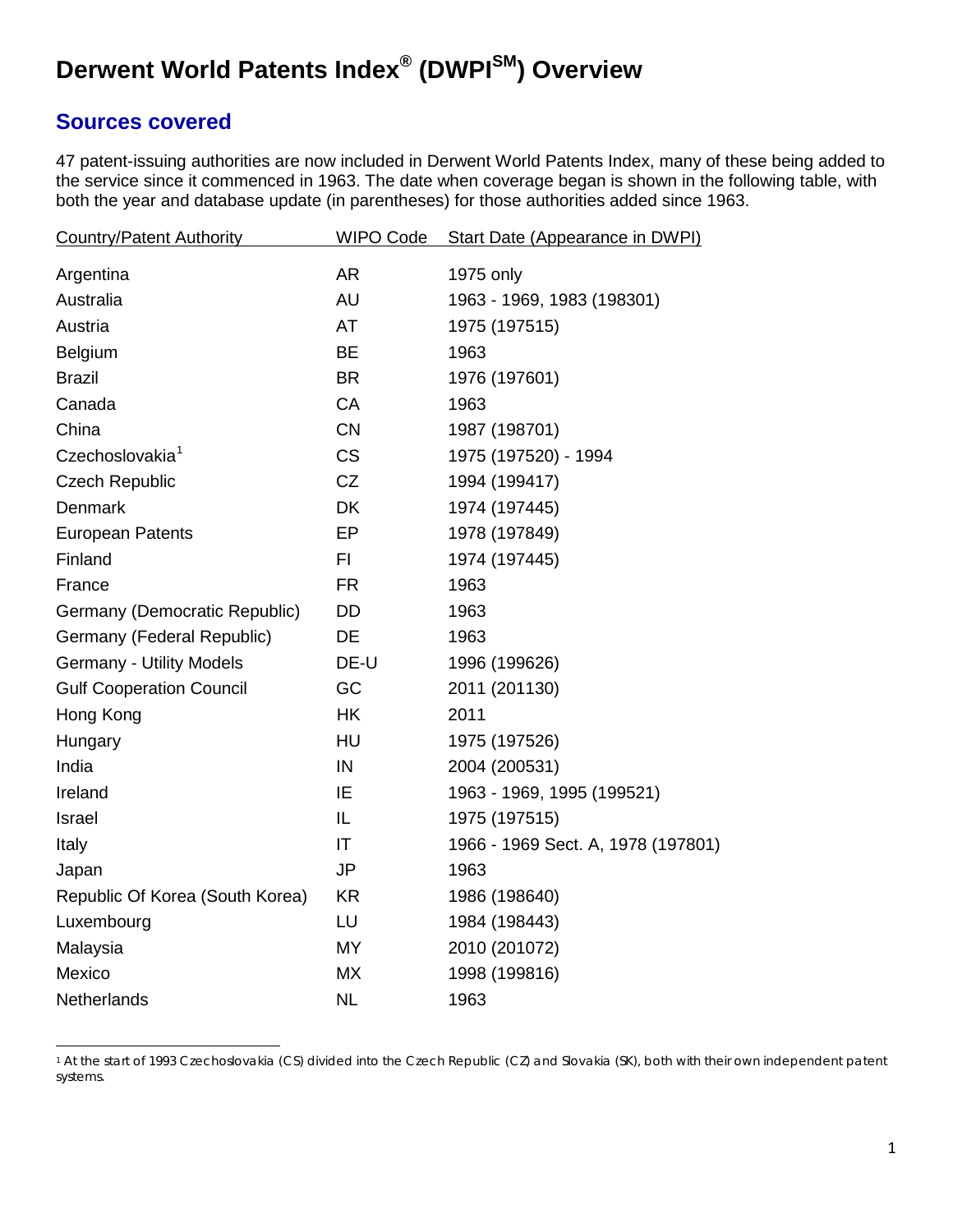| Norway      | NΟ | 1974 (197448) |
|-------------|----|---------------|
| New Zealand | ΝZ | 1993 (199301) |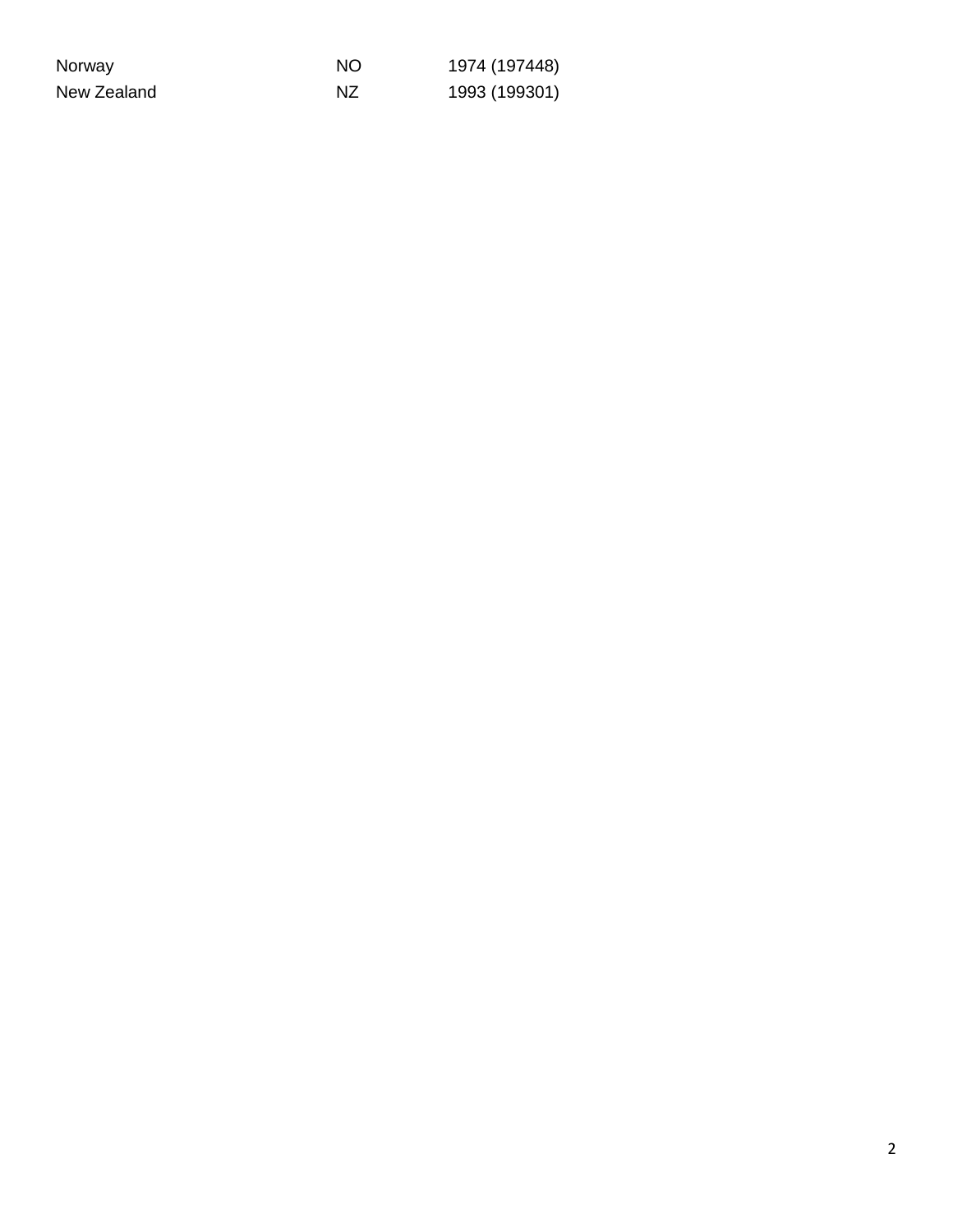| <b>Country/Patent Authority</b>        | <b>WIPO Code</b> | <b>Start Date</b>             |
|----------------------------------------|------------------|-------------------------------|
| PCT (World)                            | <b>WO</b>        | 1978 (197849)                 |
| Philippines                            | <b>PH</b>        | 1995 (199511)                 |
| Poland                                 | PL               | 2011 (201142)                 |
| Portugal                               | PT               | 1974 (197452)                 |
| Romania                                | RO.              | 1975 (197532)                 |
| Russian Federation <sup>2</sup>        | <b>RU</b>        | 1994 (199406)                 |
| Singapore                              | SG               | 1995 (199513)                 |
| South Africa                           | ZA               | 1963                          |
| Soviet Union <sup>2</sup>              | SU               | 1963 - 1994                   |
| Slovakia <sup>1</sup>                  | <b>SK</b>        | 1994 (199417)                 |
| Spain                                  | <b>ES</b>        | 1983 (198334)                 |
| Sweden                                 | <b>SE</b>        | 1963                          |
| Switzerland                            | <b>CH</b>        | 1963                          |
| Taiwan                                 | <b>TW</b>        | 1993 (199324)                 |
| Thailand                               | <b>TH</b>        | 2010 (201072)                 |
| <b>United Kingdom</b>                  | <b>GB</b>        | 1963                          |
| <b>United States</b>                   | <b>US</b>        | 1963                          |
| Vietnam                                | <b>VN</b>        | 2010 (201072)                 |
| Plus:                                  |                  |                               |
| Research Disclosure <sup>3</sup>       | <b>RD</b>        | 1978 (197809) -               |
| International Technology Disclosure TP |                  | 1984 (198408) - 1993 (199351) |

 $\overline{a}$ 

<span id="page-2-0"></span><sup>&</sup>lt;sup>2</sup> The Soviet Union (SU) patent office closed 1 February 1992 and the new Russian Federation (RU) patent office opened.

<span id="page-2-1"></span><sup>3</sup> © Kenneth Mason Publications Limited [2006[\] www.researchdisclosure.com](http://www.researchdisclosure.com/)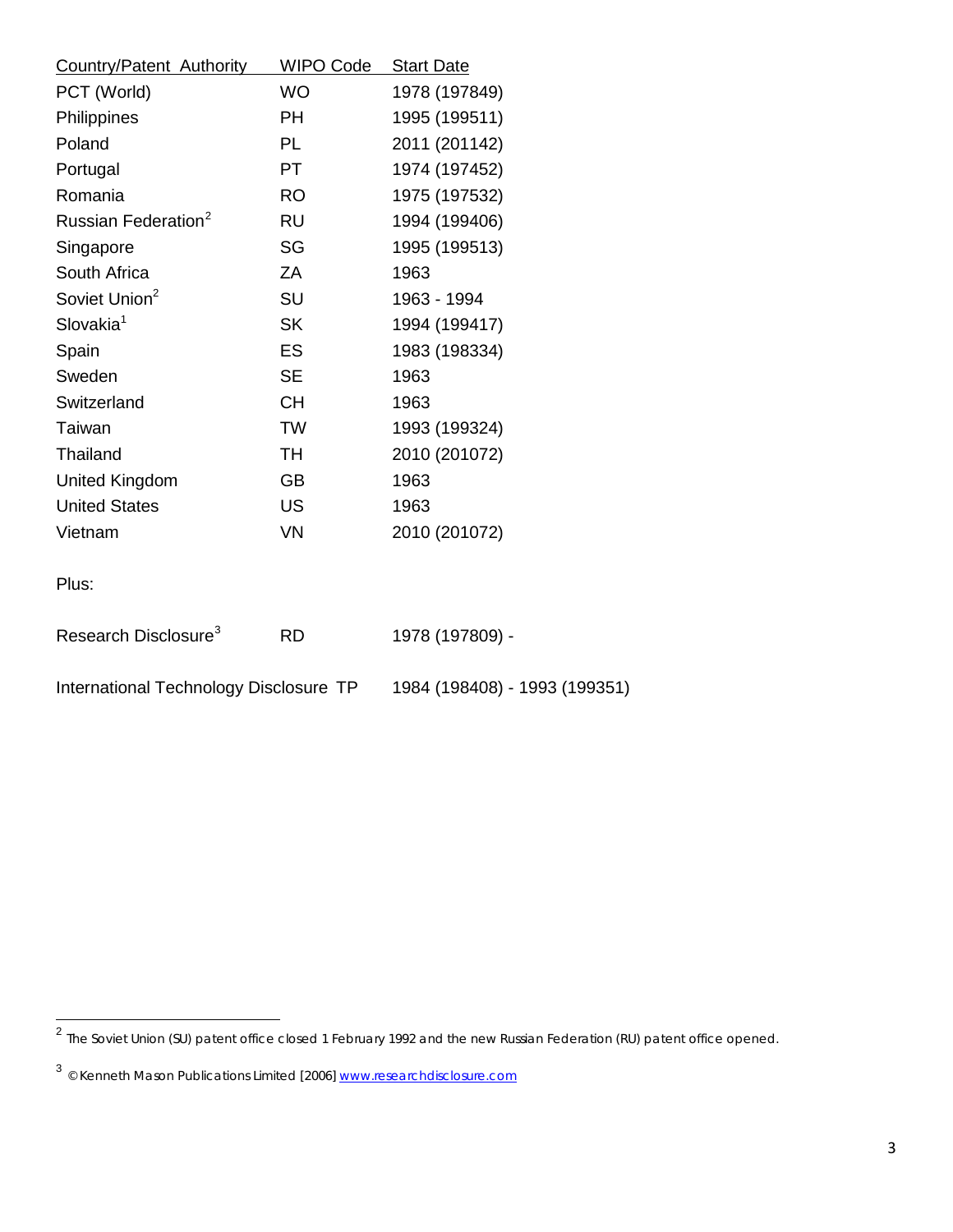# *Asian Coverage*

Thomson Reuters has extended the coverage of Asian patent publications significantly over time.

#### *Japan*

Japanese documents have been covered since 1963. Since the beginning of 1996, Thomson Reuters has covered all unexamined Japanese patent applications issued, irrespective of subject content. Previously coverage was selected as detailed below.

Until 1981, Thomson Reuters only covered chemical Japanese patent documents in CPI (Sections A-M).

From 1982, unexamined specifications having an International Patent Classification (IPC) in Section H (Electricity) have also been included for EPI (Sections S-X).

From update 198527, Japanese patents included in CPI having an IPC in Section G (Physics) have also been classified and given Manual Codes in EPI.

Japanese patent documents corresponding to Sections P and Q (EngPI) only were not included in Derwent World Patents Index before 1995. During 1995, Japanese coverage was increased, in phases, to give complete coverage of all unexamined patents (Kokai) by the end of 1995.

In 1996, Thomson Reuters began covering Toroku documents, which are granted specifications with a postgrant opposition period.

From 2008 Japanese Utility Models are covered with the same level of detail as the patent records with documentation abstracts and deep indexing for records that are classified into Derwent sections A- Polymers and Plastics, B – Pharmaceuticals, C – Agriculture Chemicals, and E – General Chemicals. All other sections have DWPI alerting abstracts with manual coding. Each of the Japanese patents in the DWPI member level (the individual patents in the patent family) also include the machine translation of the author title, author abstract and first claim.

More details of Japanese coverage are available in the full user manual.

#### *China*

Coverage of Chinese patent publications commenced in 1985 with re-written English language titles, abstracts and classifications. This was enhanced in October 2007 with the addition of more detailed abstracts. In order to provide broader coverage of China's growing patent activity, also Chinese Utility Model Registration records have been added recently to Derwent World Patents Index (DWPI), initially beginning with documents published on October 3, 2007. These included bibliographic information (patent number, filing dates, IPCs, inventor and assignee names), Patentee codes and English-language translations of the author, title, abstract and first claim (all records human translated). DWPI Deep Indexing was applied to any Chinese Invention Patents or Chinese Utility Models published from 2nd January 2008 onwards for polymer, pharmaceutical, agrochemical and general chemical inventions in classification sections ABCDE. For all Chinese Invention Patents (Unexamined Applications) and Utility Models published from July 9, 2008 English translations of all claims can be searched and displayed. In early 2010 Chinese Utility Model coverage was being extended back to January 2007. Each record includes a full DWPI title, abstract and manual coding. Translations of the 1<sup>st</sup> claim for all of the Chinese Granted patents published from January 2011 are available since 2011. Hong Kong granted patents, short-term patents and published applications are being covered from 2011.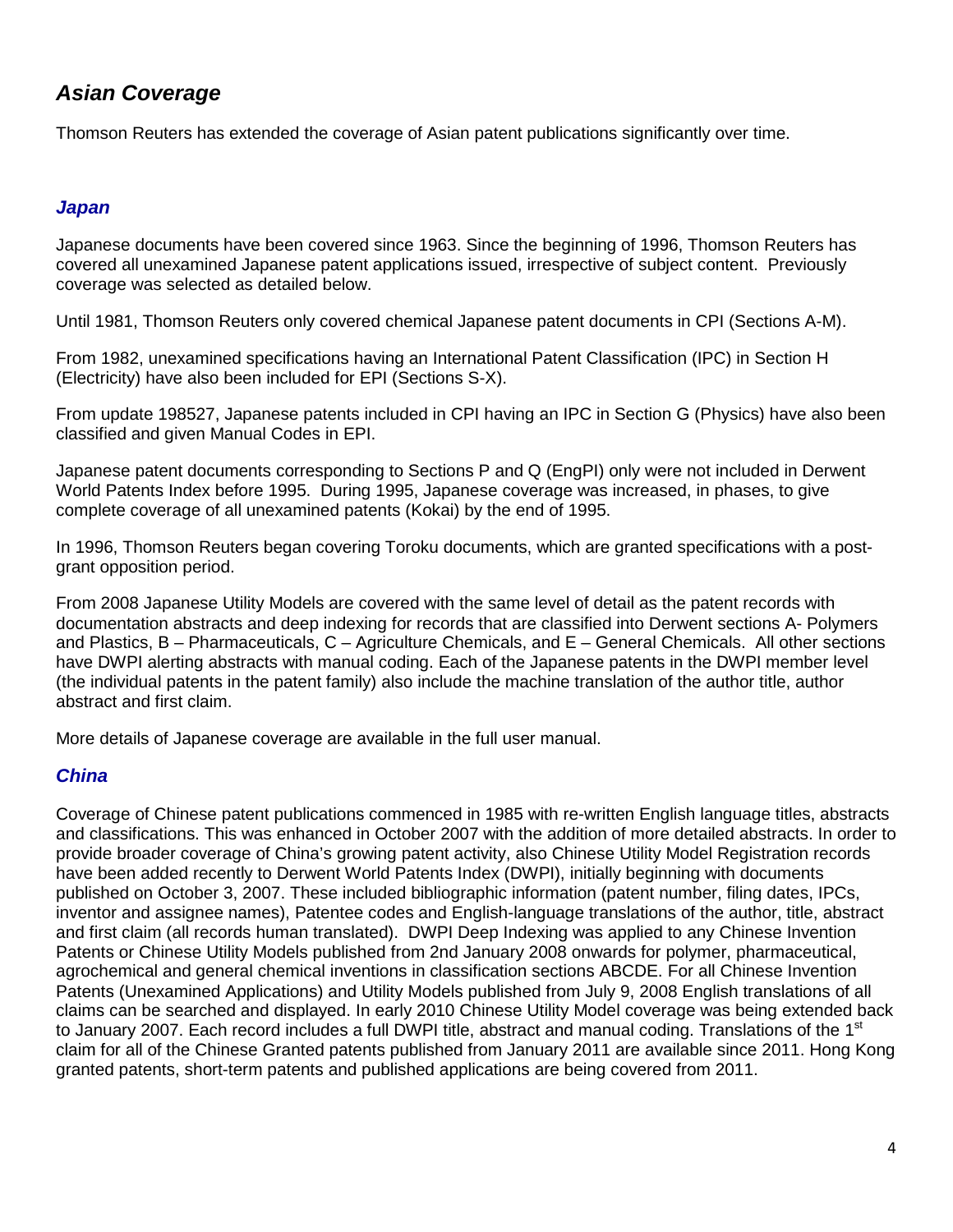### *India*

Indian patent publications (both pre-grant applications and granted patents) with a publication date of January 2000 onwards have been covered appearing from update 200531 for all CPI and EPI/EngPI sections.

### *Korea*

Korean patent publications have been covered since 1986 (198640). Korean Patents and Utility Models published from January 2008 (update 200851) include

- DWPI title, abstract, manual coding and deep indexing for records with significant chemistry content.
- Machine translations of all claims for Korean unexamined and examined applications, and Utility Models in the DWPI family can be searched and displayed.
- Machine translations of the author title and abstract for all Korean patents in the DWPI family.
- Full value-add for Korean unexamined and examined applications identified as basics in DWPI. This includes DWPI titles and abstracts (documentation abstract for records with significant chemistry content) written according to the Thomson Reuters editorial rules. Deep indexing is applied to records in sections A, B, C, and E that have significant chemistry coverage.

#### *Taiwan*

Taiwanese patent publications have been covered since 1993 (199324). The documents according to the revised patent law for patents published from August 1, 2004 onwards appeared from March 2005.

From DWPI Update 200907 the coverage was increased to comprise Taiwan Unexamined Applications (TW A) and Taiwan Utility Models (TW U)

English language titles and abstracts are provided for the Taiwan Unexamined Applications that are identified as Basics in DWPI, while for the Taiwan Utility Models an English Language title is included for all Basic records. These enhancements provide a more complete coverage of Taiwan in DWPI, as the Granted patents are already been covered, and Unexamined Applications were covered prior to December 2004.

The enhanced coverage started with the Taiwan Unexamined Applications, Granted Patents and Utility Models published from January 2008, with the first records appearing in DWPI from DWPI Update 200907.

- A Examined patent (old law) from 1993 to August 1, 2004
- A Unexamined application (new law) from 200553 for publications from August 1, 2004 to December 16, 2004
- B1 Granted patent (new law) from 200516 for publication from August 1, 2004
- A Unexamined application (new law) from 200907 for publications from January 2008
- U Utility Models appearing from 200907 for publications from January 2000

### *Philippines*

Philippine granted patents have been covered since January 1992. Published patent applications and utility models have been covered since January 2010 appearing from update 201057.

Basics include DWPI titles and abstracts and relevant manual coding.

### *Malaysia*

Malaysian patent granted publications including utility innovations have been covered since 2010.

Basics include DWPI titles and abstracts and relevant manual coding. Sections ABCE have deep indexing applied – polymer indexing, fragmentation codes and/or DCR indexing.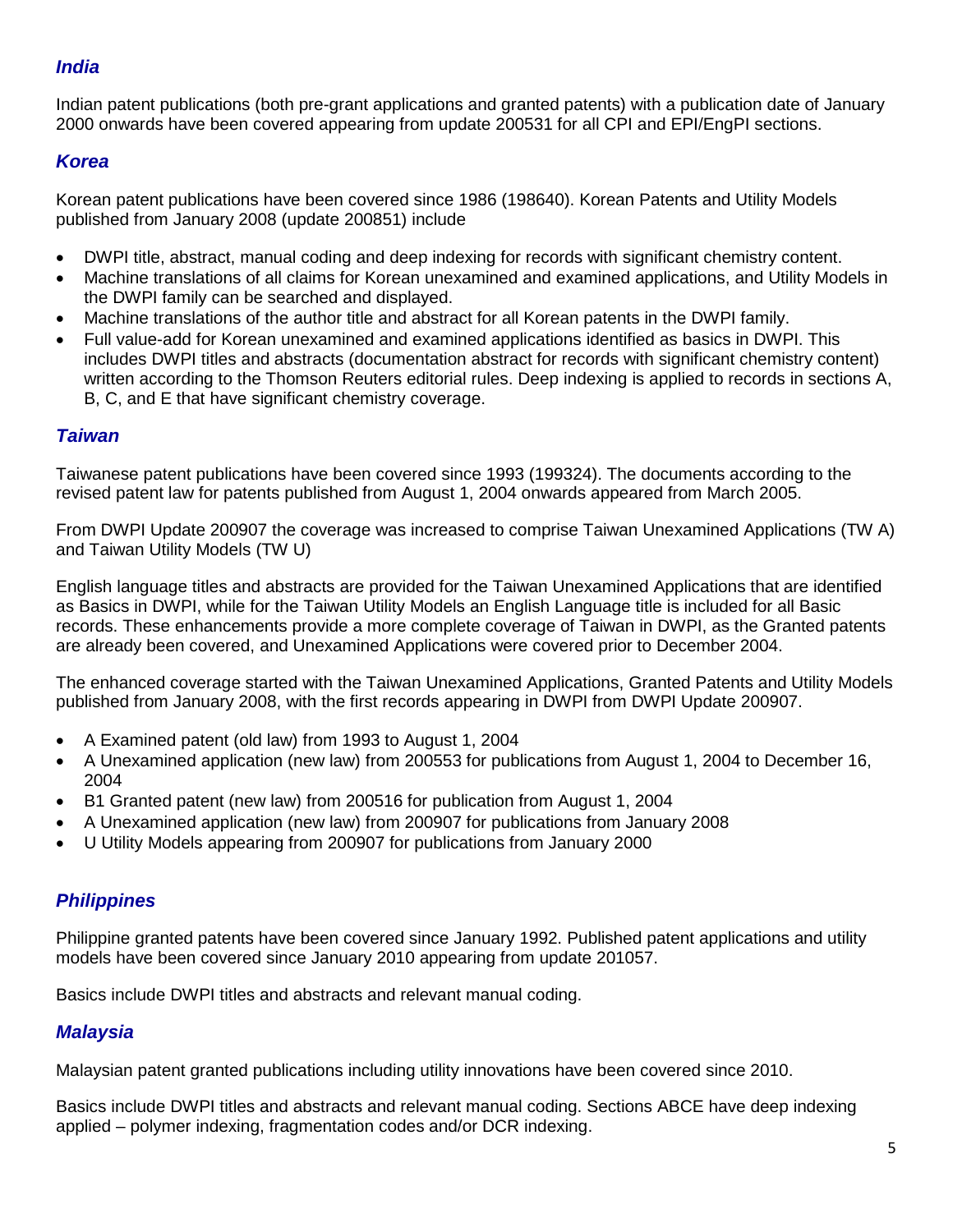### *Thailand*

Thai granted patent publications have been covered since 2010.

Basics include DWPI titles and abstracts and relevant manual coding. Sections ABCE have deep indexing applied – polymer indexing, fragmentation codes and/or DCR indexing.

#### *Vietnam*

Vietnamese publications for published applications and granted patents have been covered since 2010. Basics include DWPI titles and abstracts and relevant manual coding. Sections ABCE have deep indexing applied – polymer indexing, fragmentation codes and/or DCR indexing.

### **Features**

- Provides access to information from more than 48 million patents from 47 patent issuing authorities, giving details of over 22 million inventions.
- Invention documents as well as individual publication records are seamlessly integrated in one database.
- Contains bibliographic data, value-added titles, abstracts, general indexing and, where appropriate, indepth chemical and polymer indexing.
- Documentation abstracts are available for the period between 1995 and 1999.
- All value-added text data are indexed in the basic index without stopwords. Simultaneous left and right truncation is optionally available.
- All first level text data is searchable in the basic index extension.
- Support for searching plurals, abbreviations and spelling variations is available.
- The bibliographic information is extensively standardised.
- The patent office's indexing is periodically revised: IPC, ECLA, FI/F-Terms, NCL
- Extra data is available for individual patent publications like author abstracts and claims or original patent assignee names and addresses.
- All information pertaining to an individual publication is separately searchable.
- Value-added and first level data can be searched in combination.
- Electrical and engineering drawings are present in records dating back to 1988, and chemical structure drawings are present in records dating back to 1992.
- A structure searchable chemical repository now containing more than 1.9 million chemical compounds has been available since 1999.
- Updated every 3 to 4 days (82 updates per year)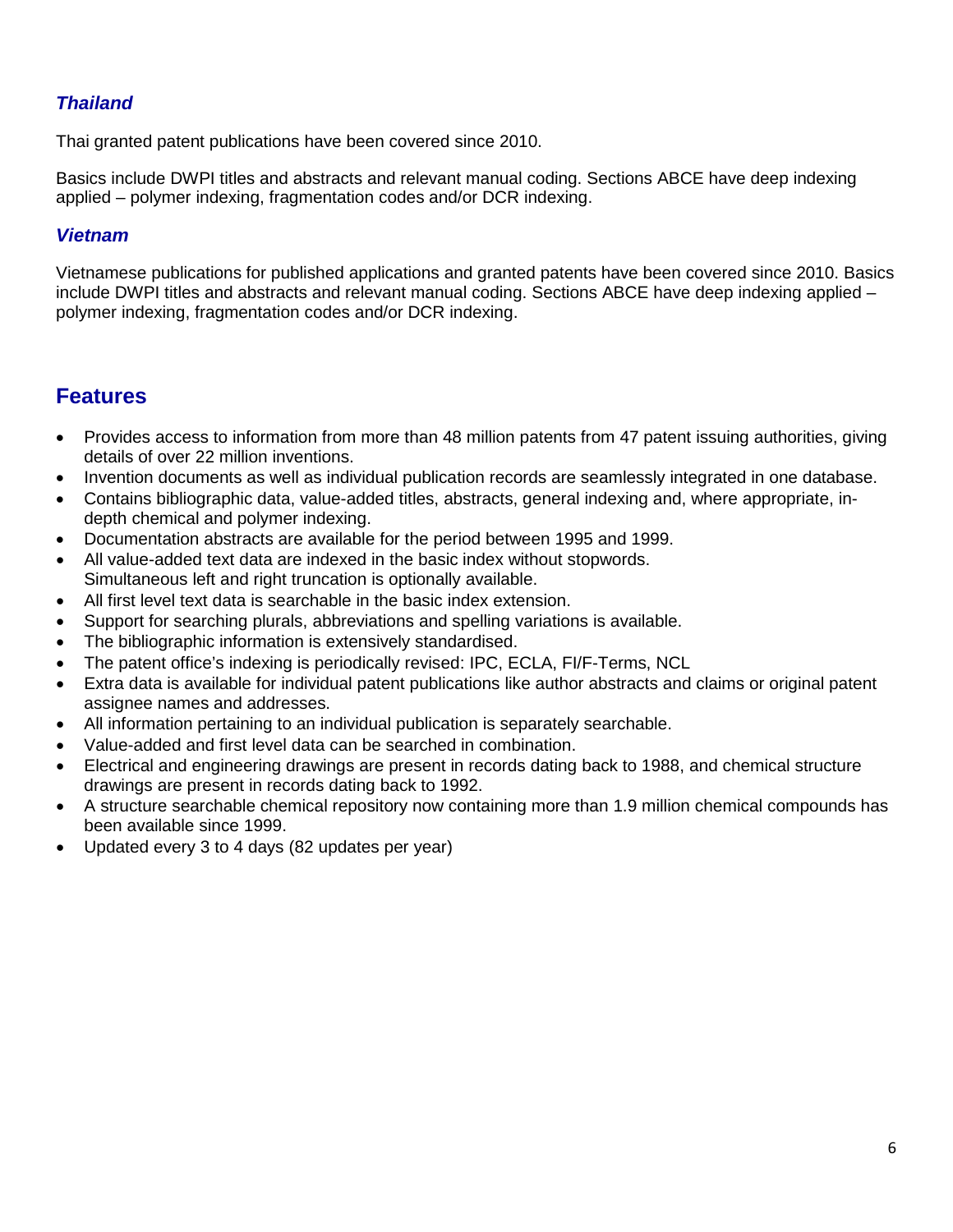# **DWPI Document Identification**

DWPI Accession Number Secondary Accession Numbers Cross Reference and Related Accession Numbers Alternative Accession Numbers

In this topic:

• DWPI Document Identification field codes

The DWPI database contains different document identification keys. Apart from the main accession numbers there are other types like

Alternative Accession Number Secondary Derwent Accession Number Cross-Reference/Related Derwent Accession Number

### *Field codes*

In the DWPI database, the following accession number types can be searched.

| <b>Field Name</b>                         | <b>Field Code</b> | <b>Example</b>    |
|-------------------------------------------|-------------------|-------------------|
| <b>Primary DWPI Accession Number</b>      | /AN               | 1999-123456/AN    |
| <b>Secondary Accession Numbers</b>        | /DN               | C2000-209426/DN   |
|                                           | /DNC              | C1990-166672/DNC  |
|                                           | /DNN              | N1990-001019/DNN  |
| Cross Reference/Related Accession Numbers | /CR               | 1990-201216/AN,CR |
|                                           | /XR               | 1980-32569C/XR    |
| <b>Alternative Accession Numbers</b>      | /ANX              | 1966-29198F/ANX   |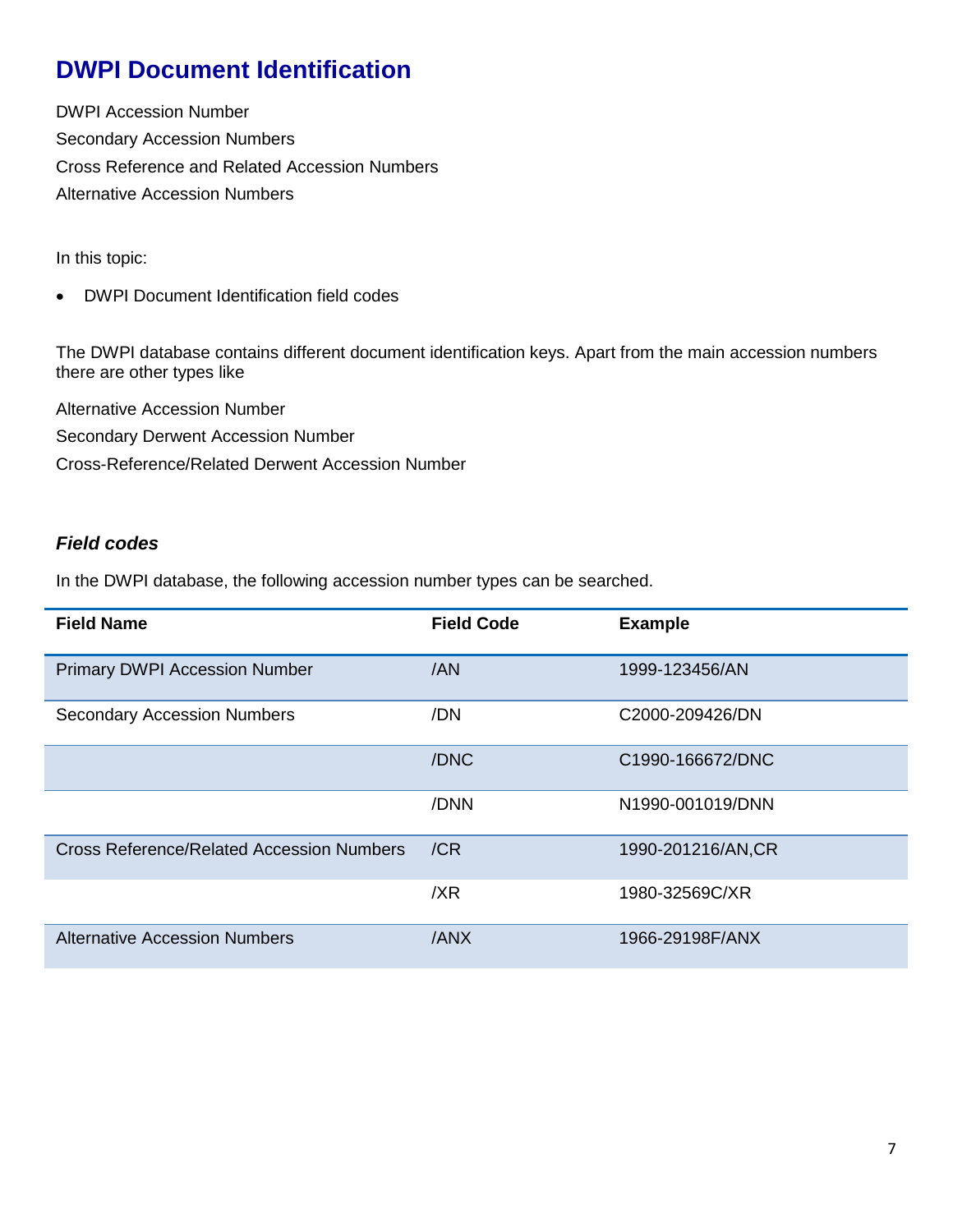## **DWPI Accession Number**

In this topic:

• DWPI Accession Number formats

### **Primary Accession Number formats**

The DWPI Primary Accession Numbers are the basis for the unique and unambiguous document identifiers for the DWPI reference documents.

All new basics are assigned unique accession numbers in the order in which they were added to DWPI. Each number comprises a year element, a hyphen, and a six character serial number, but the format has changed slightly over time.

Beginning with update 200801 the DWPI accession numbers have a letter at the beginning of the serial to allow for more address space to potentially accommodate more documents. Hence the first new format accession number is 2008-A00001.

From 198327 until 200801 each year numbering began at 000001 with the new year-prefix. At update 198327, re-numbering began at 1983-700001.

From update 197001 to 198327 chemical Basics were assigned accession numbers that indicate the year of entry by a letter at the end of the number rather than the two-digit year prefix, e.g. 45982C. In order to standardize the format of these accession numbers online, the year and a hyphen have been inserted before the old format number, e.g. 1975-C7954W.

For non-chemical Basics from update 1970001 to 198327 Basics were assigned accession numbers which also had a letter added at the beginning of each number to distinguish them from chemical records.

|   | 1970 | W | 1975 | ◠<br>U | 1980                         |
|---|------|---|------|--------|------------------------------|
| S | 1971 | Х | 1976 | D      | 1981                         |
|   | 1972 | v | 1977 | E      | 1982 (updates 198201-198246) |
|   | 1973 | A | 1978 |        | 1982 (updates 198247-198252) |
|   | 1974 | В | 1979 | Κ      | 1983 (updates 198301-198326) |

The following numbers were used to indicate the year:

Prior to 1970, accession numbers ended in a letter indicating the printed service where the record appeared. These letters have been assigned artificial year numbers have been added as prefixes to the accession numbers as follows:

|                    | FARMDOC (DWPI Section B) | 1966 |
|--------------------|--------------------------|------|
| ll G OR H          | AGDOC (DWPI SECTION C)   | 1967 |
| $\parallel$ P OR Q | PLASDOC (DWPI SECTION A) | 1968 |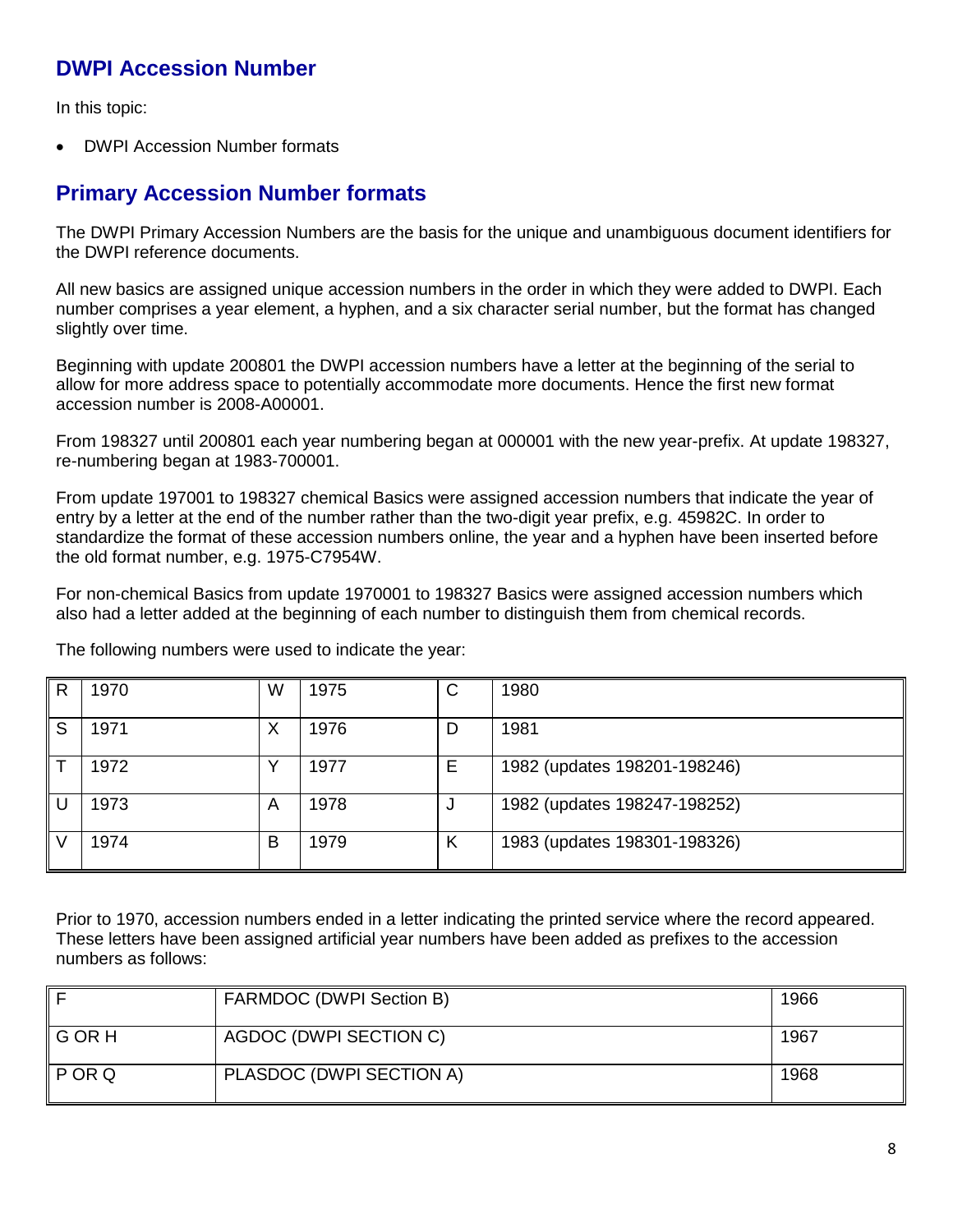| -<br>└ | -CPI" DA<br>MDDF<br>៶┳៱<br>DATA<br>.<br>an an an an an an an an a<br>.<br>. | 1969 |
|--------|-----------------------------------------------------------------------------|------|
|        |                                                                             |      |

| Year                                         | <b>Update Range</b> | <b>CPI PANS</b>            | Non-CPI-PANs                   |  |
|----------------------------------------------|---------------------|----------------------------|--------------------------------|--|
| 1970                                         | 197001-197051       | 1970-00001R to 1970-95670R |                                |  |
| 1971                                         | 197101-197151       | 1971-00001S to 1971-81761S |                                |  |
| 1972                                         | 197201-197252       | 1972-00001T to 1972-82958T |                                |  |
| 1973                                         | 197301-197352       | 1973-00001U to 1973-81444U |                                |  |
| 1974                                         | 197401-197452       | 1974-00001V to 1974-90143V | 1974-AOOOIV to 1974-M2941V     |  |
| 1975                                         | 197501-197552       | 1975-00001W to 1975-86863W | 1975-AOOOIW to 1975-<br>N8140W |  |
| 1976                                         | 197601-197652       | 1976-00001X to 1976-98006X | 1976-AOOOIX to 1976-M3809X     |  |
| 1977                                         | 197701-197751       | 1977-00001Y to 1977-91815Y | 1977-AOO01Y to 1977-L3671Y     |  |
| 1978                                         | 197801-197851       | 1978-00001A to 1978-93189A | 1978-AOOOIA to 1978-L2564A     |  |
| 1979                                         | 197901-197951       | 1979-00001B to 1979-92774B | 1979-AOOOIB to 1979-L9040B     |  |
| 1980                                         | 198001-198051       | 1980-00001C to 1980-92116C | 1980-AOOOIC to 1980-M3105C     |  |
| 1981                                         | 198101-198152       | 1981-00001D to 1981-96934D | 1981-AOO01D to 1981-N4167D     |  |
| 1982                                         | 198201-198246       | 1982-00001E to 1982-99800E | 1982-AOO01E to 1982-02171E     |  |
| 1982                                         | 198247-198251       | 1982-00002J to 1982-11618J | 1982-AOO02J to 1982-B5631J     |  |
| 1983                                         | 198301-198326       | 1983-00001K to 1983-63800K | 1983-AOO01K to 1983-J8153K     |  |
| <b>Single Unified Accession Number Range</b> |                     |                            |                                |  |
| 1983                                         | 198327-198351       | 1983-700001 to 1983-850679 |                                |  |
| 1984                                         | 198401-198451       | 1984-000001 to 1984-318609 |                                |  |
| 1985                                         | 198501-198551       | 1985-000001 to 1985-323507 |                                |  |
| 1986                                         | 198601-198652       | 1986-000001 to 1986-346722 |                                |  |
| 1987                                         | 198701-198751       | 1987-000001 to 1987-362891 |                                |  |
| 1988                                         | 198801-198851       | 1988-000001 to 1988-368805 |                                |  |

The following table shows the format of the accession numbers in existing records, for reference.

 $\blacksquare$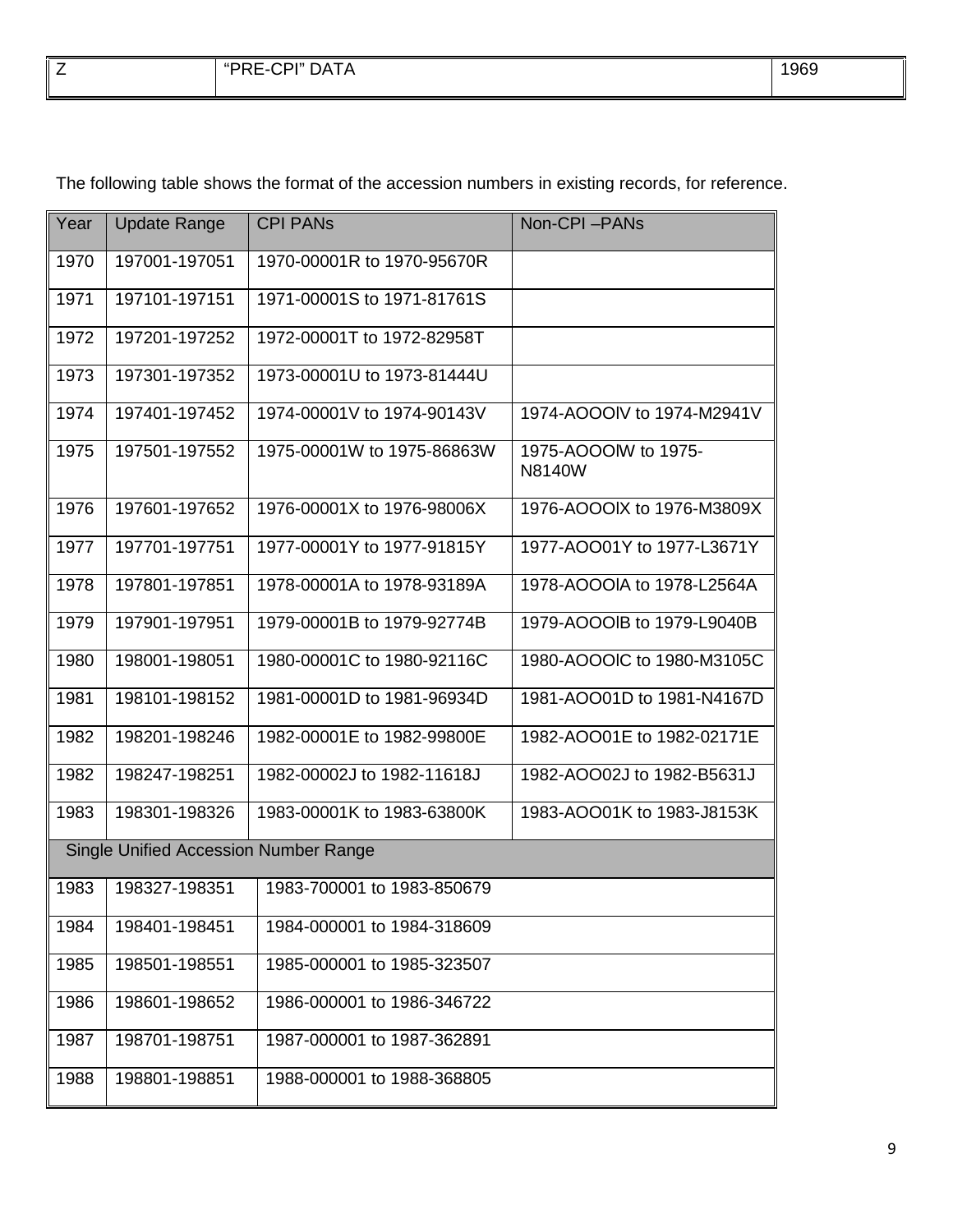| 1989 | 198901-198951 | 1989-000001 to 1989-378093        |
|------|---------------|-----------------------------------|
| 1990 | 199001-199051 | 1990-000001 to 1990-382907        |
| 1991 | 199101-199151 | 1991-000001 to 1991-376756        |
| 1992 | 199201-199252 | 1992-000001 to 1992-433973        |
| 1993 | 199301-199351 | 1993-000001 to 1993-413704        |
| 1994 | 199401-199445 | 1994-000001 to 1994-366458        |
| 1995 | 199501-199551 | 1995-000001 to 1995-404371        |
| 1996 | 199601-199651 | 1996-000001 to 1996-519026        |
| 1997 | 199701-199751 | 1997-000001 to 1997-559352        |
| 1998 | 199801-199851 | 1998-000001 to 1998-956457        |
| 1999 | 199901-199954 | 1999-000001 to 1999-634401        |
| 2000 | 200001-200067 | 2000-000001 to 2000-687740        |
| 2001 | 200101-200176 | 2001-000001 to 2001-663531        |
| 2002 | 200201-200282 | 2002-000001 to 2002-760196        |
| 2003 | 200301-200382 | 2003-000001 to 2003-904379        |
| 2004 | 200401-200482 | 2004-000001 to 2004-834439        |
| 2005 | 200501-200582 | 2005-000001 to 2005-812455        |
| 2006 | 200601-200682 | 2006-000001 to 2006-815458        |
| 2007 | 200701-200782 | 2007-000001 to 2007-896287        |
| 2008 | 200801-200882 | 2008-A00001 to 2008-O23443        |
| 2009 | 200901-200906 | 2009-A00001 to 2009-B56000 (DPS)  |
| 2009 | 200907-200982 | 2009-E00001 to 2009-S72164 (TSPS) |
| 2010 | 201001-201082 | 2010-A00001 to 2010-Q86798        |
| 2011 | 201101-       | 2011-A00001 onwards               |
|      |               |                                   |

As from update 200906, the production of DWPI has have moved over to a new Thomson Reuters Production System (TSPS). While there are no changes to data formats, there are some minor changes to the assignment of both primary accession numbers (PANs) and secondary accession numbers or document numbers (SANs).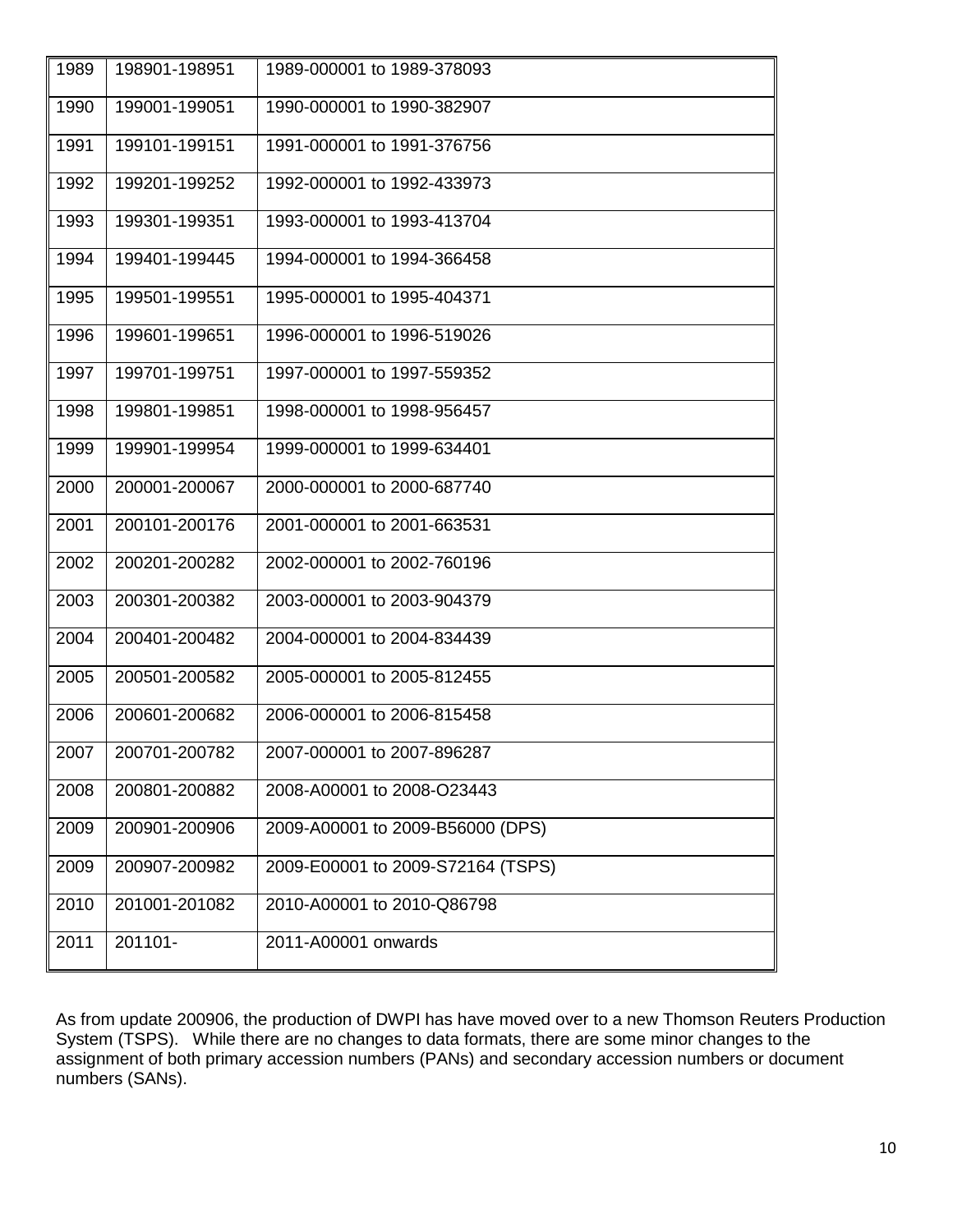PANs and SANs have until update 200906 been assigned to Basic records at the end of the production process. Once the data was extracted for a particular update, it was sorted by patent country and the PANs then assigned to the new Basics. Two series of SANs were originally assigned to Chemical and Non-Chemical patents for the production of some of our legacy microform products.

In the new system, PANs are assigned as soon as each individual Basic is identified rather than after the update extraction. We will no longer sort the data by patent country before assigning the PANs and we have ceased applying SANs as we no longer produce the microform products to which they relate.

From 200907 there is a mixture of records completed in both the old and new production systems and this will continue for some time. Records from the new production system (TSPS) will commence with the PAN 2009- E00001. Records from the old production system (DPS) will follow on from the PANs generated up to 200905 (the last PAN provided in 200905 was 2009-A98116). This in effect means that there is a gap in the accession number sequence which is gradually filled as all the records loaded into the old production system are being completed. Also as a consequence of each Basic being sent as soon as it is ready, there will not be a continuous series of PANs in the range starting 2009-E00001 in each update.

### **Secondary Accession Numbers**

Secondary Accession Numbers (document numbers) have been assigned to all records since the start of 1983 (update 198301) originally for the purpose of identifying records in microfilm series.

Secondary accession numbers of CPI documents (DWPI chemical sections A to M) are indexed with "C" before the year i.e. CYYYY-NNNNNN. Secondary accession numbers of records classified into the electrical and engineering sections (DWPI sections P, Q, S-X) are indexed with an "N" before the year, i.e. NYYYY-NNNNNN. If a record is classified into both chemical and non-chemical sections, it is assigned two document numbers, one in each series.

If a basic is reissued, a new secondary accession number is added within the reissue update. Also if an abstract is added to a record that originally did not have an abstract, a secondary accession number is then added.

From Update 200906 the secondary accession numbers have been discontinued since the microfilm editions they are referencing are no longer produced.

### **Cross Reference and Related Accession Numbers**

In Derwent World Patents Index, the priorities are used as the primary key to determine the equivalency of patent specifications. Basic documents have unique priority data at the time of receipt of the document by Thomson Reuters. A patent document received at a later date which has further but related priorities will usually be made Basic and a new family created. This is not only because of the new priority information but also because there is usually extra information available in the later publications.

Since 1985, when an earlier priority carried by a record has already appeared as unique on a previous basic, all priorities have been cross-referenced in the related records.

Before 1985, relationships with families based on earlier priorities were not directly recorded and do not appear in the Cross Reference field. These relationships can, however, be determined online by searching all of the priorities involved until no additional records are retrieved.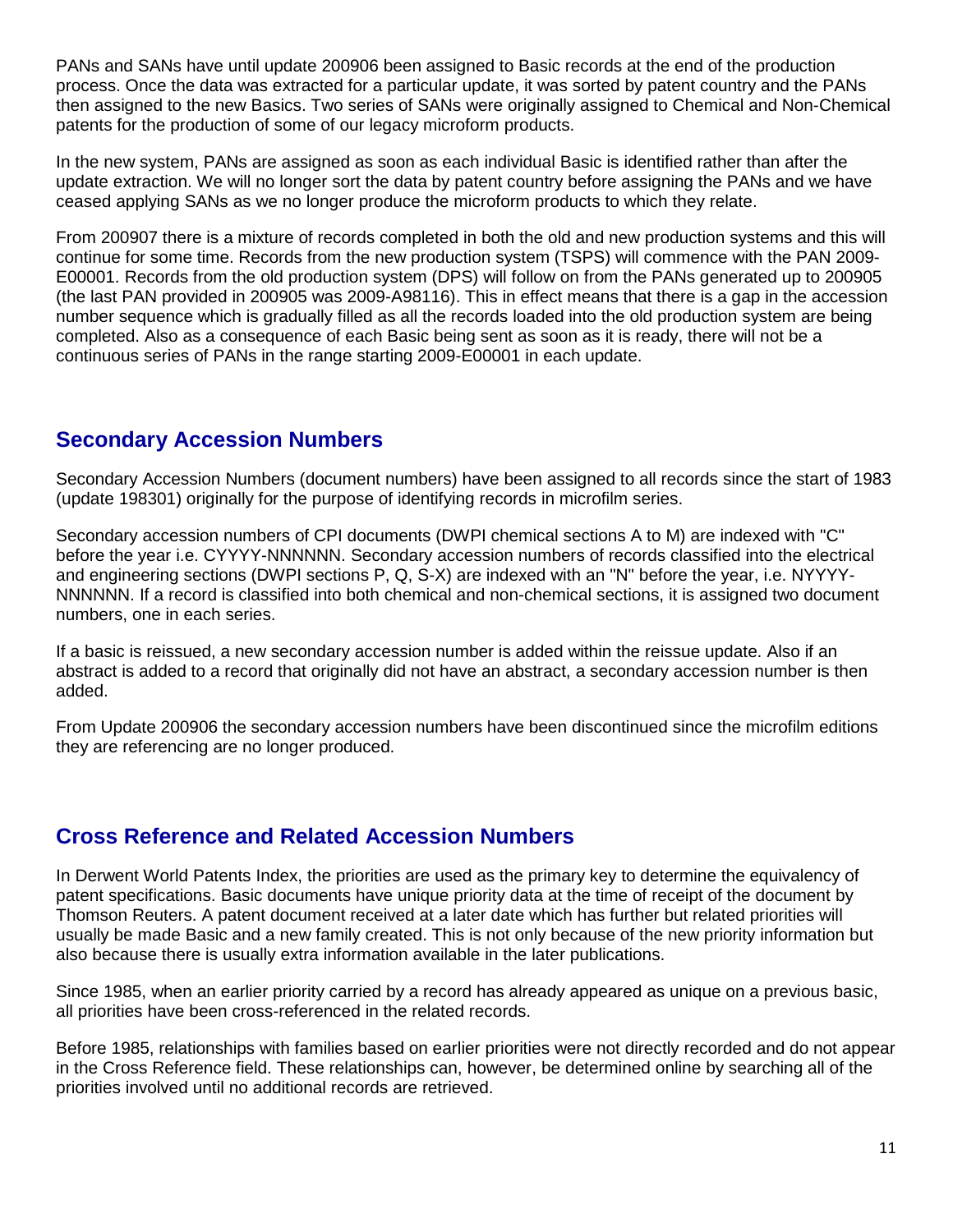Occasionally, a patent input as a Basic is later found to be equivalent to an existing record. When this occurs, the relevant patent number is added to its correct patent family and the two records involved are both crossreferenced to each other with their respective Accession Numbers.

Prior to 2006 it was possible for related records to contain the same patent number resulting in the patent number appearing more than once within Derwent World Patents Index. This is no longer the case for both the backfile and newly added documents. Instead, if any specific document is related to more than one family then this will be indicated by Cross Reference Accession Number(s). Consequently, this means that any patent number will only appear once within Derwent World Patents Index.

### **Alternative Accession Numbers**

Additional accession numbers applied to pre-1970 data when each printed service had its own accession numbers are available within the Alternative Accession Number field, /ANX.

The pre-CPI data has not appeared in any printed journal and the pre-1970 accession numbers are not associated with any updates - the online file shows these updates with an Update Week as "00".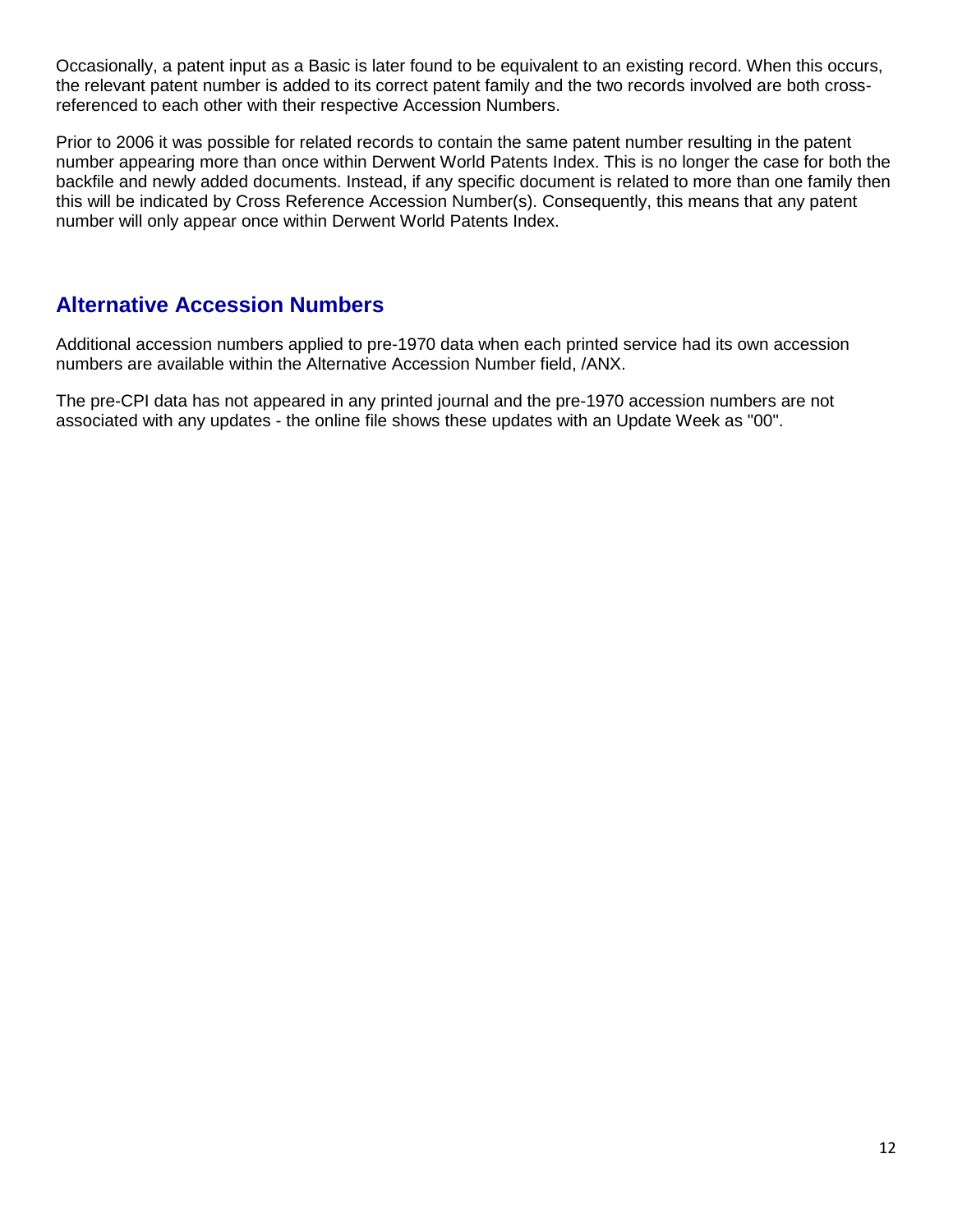# **DWPI Patent Assignee and Inventor Data**

Patent Assignee Patent Assignee Code **Inventors** 

# **Patent Assignee**

In this topic:

- Person name and organization name formats
- Field codes

#### *Name Formats*

The Patent Assignee field consists of the full name of the assignee, up to 40 characters in length, and the assignee code. Prior to update 199216 there was a limit of 24 characters in the assignee name. Both of these limits apply to the overall name, even if the name comprises several words.

Please note that the assignee name may be shortened or individual words abbreviated as necessary to fit the field length restrictions, e.g. "INT" for International. To find variations on assignee names use the Term Explorer.

Until update 199216, up to four assignees from the basic patent were recorded. Since this time, this limit has been removed and any number of assignees may be input. From the end of 1976 (update 197648) additional assignee codes and names appearing on equivalents have also been added.

Approximately 21,000 companies which regularly file a large number of patent applications are regarded as "standard" companies and are assigned a unique four-letter code. For comprehensive retrieval of patents assigned to these standard companies, it is best to search the Patent Assignee Code field.

### *Field codes*

In the DWPI database, the following fields related to Patent Assignees can be searched.

| <b>Field Name</b> | <b>Field Code</b> | <b>Example</b> |
|-------------------|-------------------|----------------|
| Patent Assignee   | /PA               | PFIZER/PA      |
|                   | /CS               | SHELL OIL/CS   |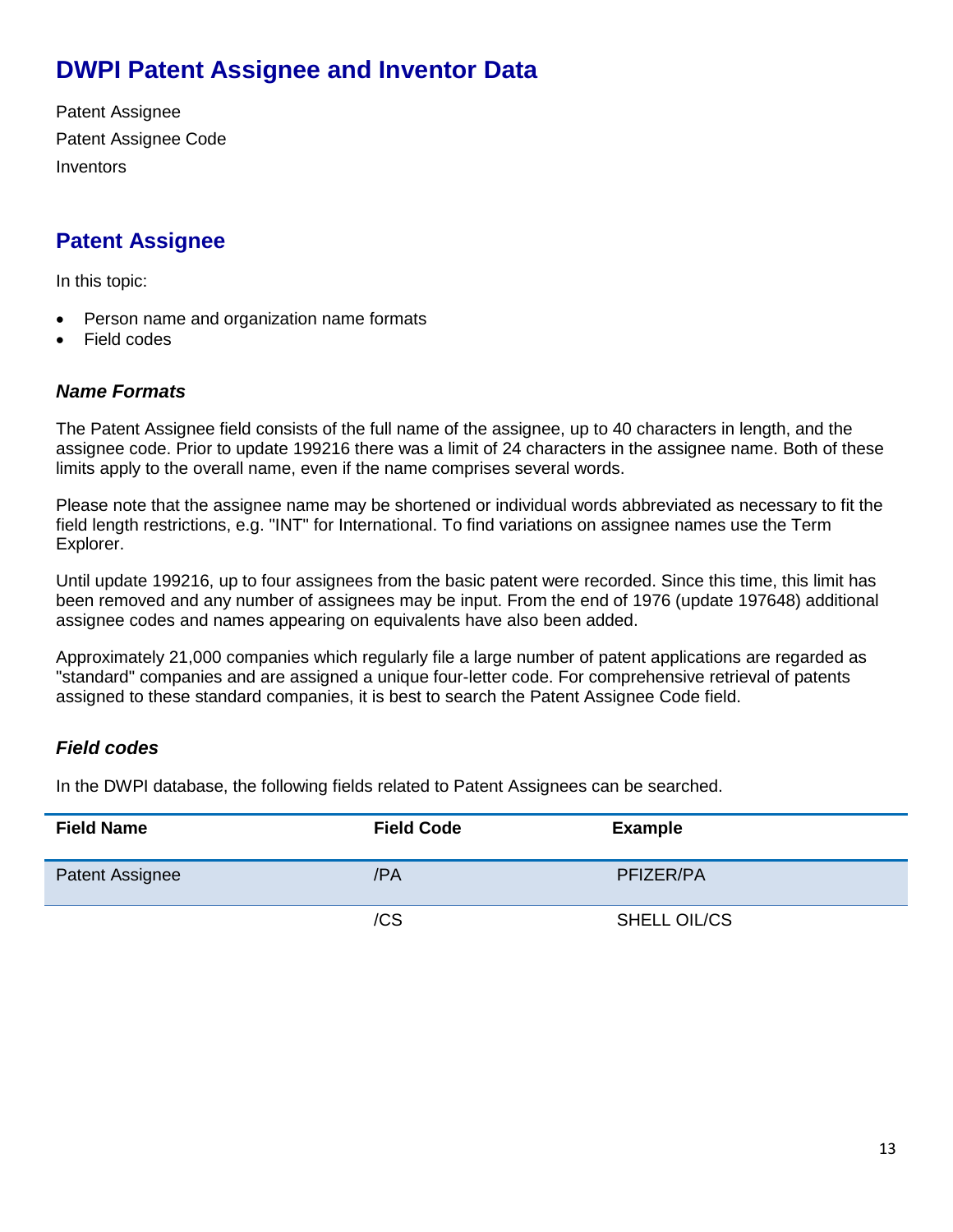# **Patent Assignee Code**

In this topic:

- Patent assignee code formats
- Field codes

### *Code Formats*

Since corporate names are not standardized, but vary widely according to location and subsidiary, a single company code is assigned to patentees that are known to be related and that regularly file a large number of patents ("Standard" Companies).

Until 1992, a maximum of four codes were applied to each basic record. From update 199216 however, this restriction was lifted and any number of assignees are recorded. Also since update 197648, additional assignee codes and names have been added from equivalents if they differ from those of the Basic.

# *Standard Codes*

Approximately 21,000 companies, which regularly file a large number of patent applications, are regarded as "standard" companies and are assigned a unique four letter code. For example BADI-C is the code for BASF AG and associated companies. Standard patent assignee codes appear in the Patent Assignee Codes user guide and are searchable on the Thomson Reuters website

[\(http://scientific.thomsonreuters.com/support/patents/dwpiref/reftools/companycodes/lookup/\)](http://scientific.thomsonreuters.com/support/patents/dwpiref/reftools/companycodes/lookup/).

Suffix Format

Standard Companies C AAAA-C

Although Standard Company codes have the C suffix attached in both the index and displays they can also be searched without the suffix.

If two organisations (with "Standard" patent assignee codes) merge, the usual policy is to continue to apply the standard patent assignee code for each organisation as long as patents filed under the names of the independent organisations continue to appear. For example, following the merger of Sandoz (SANO) and Ciba (CIBA) to form Novartis, the SANO and CIBA codes continued to be applied to those patents filed under the names of Sandoz and Ciba. These codes may ultimately become dormant if ongoing filings are made under the Novartis name for which a new standard code "NOVS" was created.

Note that a new standard company code is not automatically assigned when two large companies merge or are involved in for example, takeovers or demergers. Each case is assessed individually and the most appropriate action taken. So in the case of Novartis (merger) and Zeneca (demerger from ICI) new codes were created, but with SmithKline Beecham, Glaxo Wellcome, and GlaxoSmithKline one existing code was retained and the other abandoned.

Patentee codes are not generally changed retrospectively as the assignment of patent rights from one organisation to another are not tracked in DWPI.

## *Patent Assignee Code Dictionary*

The list of company codes for patent assignees, both standard and non-standard codes, matched with company names is available in field /PACO (Patent Assignee Code). This feature allows easy and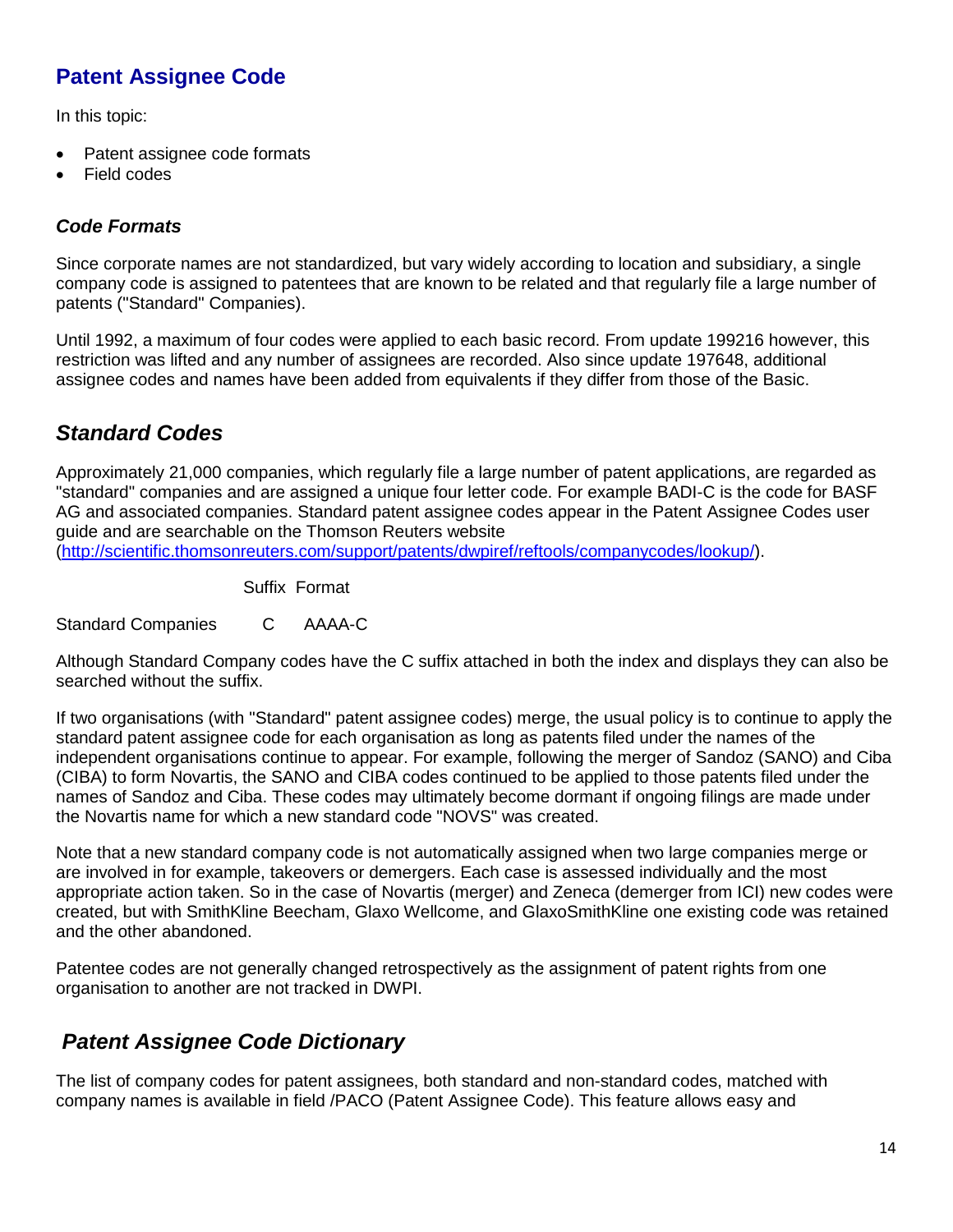comprehensive identification of the company names associated with a code (both standard and non-standard codes), or the code(s) used for a company name.

### *Non-standard Codes*

Since 1970, "non-standard" codes have been assigned to companies, institutes and individuals that do not file a large number of patents. These codes are allocated using a set of simple rules (see Patent Assignee Codes user guide) and the letters used in the non-standard codes are often the first four letters of the name. Thus these codes are often not unique and their usefulness in searching is limited.

#### *Field codes*

In the DWPI database, the following field related to Patent Assignee Codes can be searched.

| <b>Field Name</b>    | <b>Field Code</b> | <b>Example</b> |
|----------------------|-------------------|----------------|
| Patent Assignee Code | /PACO             | EAST-C/PACO    |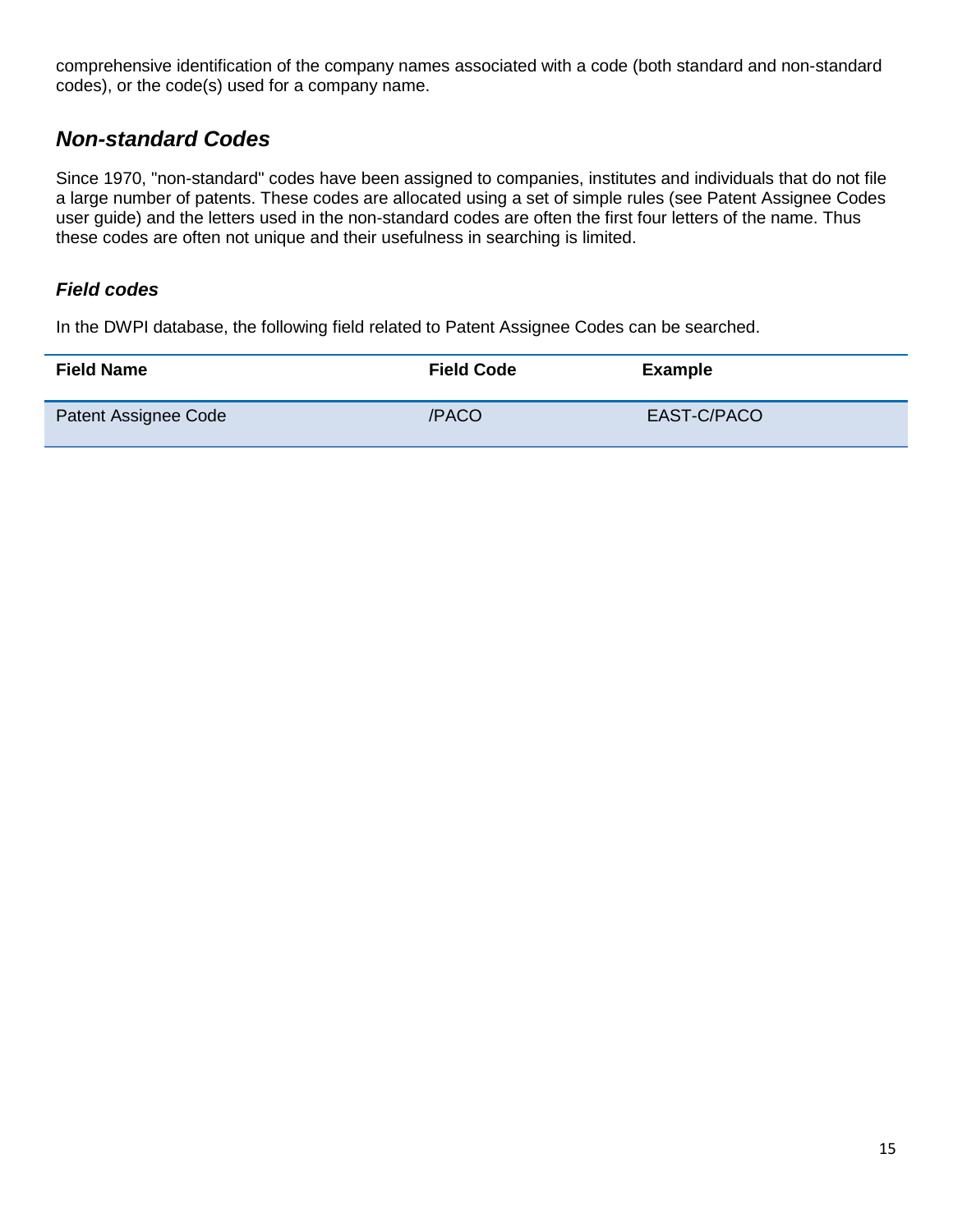## **Inventors**

In this topic:

- Name format
- **Field codes**

### *Name Format*

From update 197804 up to three inventor names were indexed from the basic patent, where this information was available. From 1980, up to eight inventors have been added, with the exception of Soviet/Russian basics, for which only three inventor names continue to be indexed. In this time period the family name was limited to 19 characters and the number of initials to 3.

Between 1992 and 2005, up to 99 inventors could be listed per record, but the limit on Russian inventors remains. The number of characters per family name increased to a maximum of 30 characters and there is no limit on initials.

From 2005 onwards this continued except that there is no longer a limit to the number of inventors per record.

Inventor names from Japanese Basics and equivalents have been included since update 200537.

Please note, there will be occasional records pre-197804 that have the IN field populated, however coverage is by no means complete.

Inventor names are searched as complete (bound) phrases in the inverted format:

### **Surname A B C/AU**

where Surname = family name  $A B C =$  initials (with spaces).

When searching for single-word family names longer than 10 characters, the 10-character version entered into the file before update 199216 and the full name entered thereafter have to be included in the search strategy. Enter both versions of the family name in the search strategy or use the Term Explorer to select the appropriate entries.

Names with prefixes like von, van, le, Mac etc. may appear in various forms.

Punctuation within names, such as a comma or a period, is displayed in names, but it is not used in the index.

Names containing an umlaut should be searched in multiple ways: as an Umlaut characters, as if there were no umlaut and with an "e" following the letter that has the diacritical mark.

It is possible to truncate a name immediately after the family name, when initials are not known, but this may decrease the precision of the search. Truncated names should be combined with other search terms.

### *Field codes*

In the DWPI database, the following fields related to Inventors can be searched.

| <b>Field Name</b> | <b>Field Code</b> | <b>Example</b> |
|-------------------|-------------------|----------------|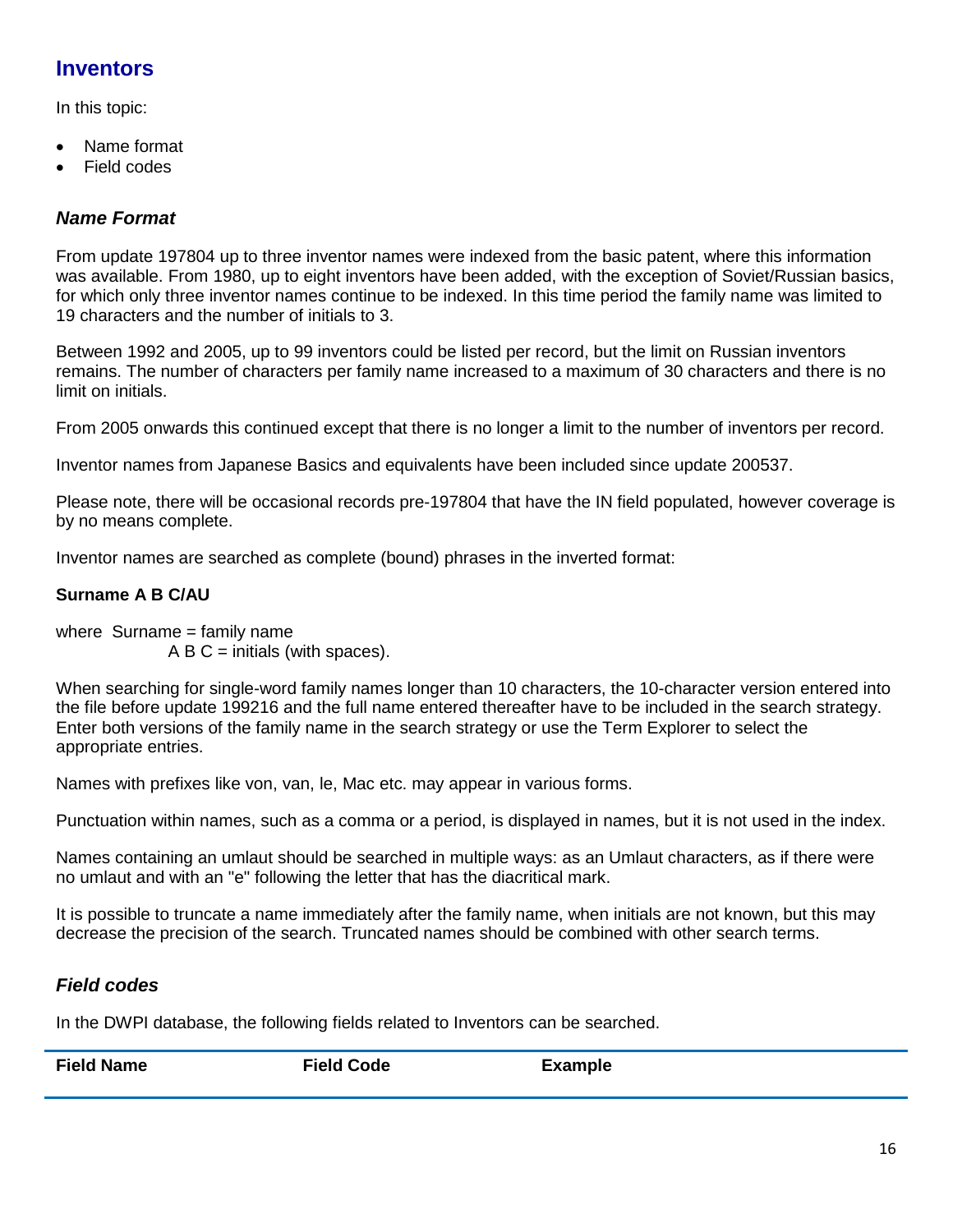| Inventor | /IN | HALE, A H/IN    |
|----------|-----|-----------------|
|          | /AU | MAYER DALE J/AU |

Please note that inventors should also be searched as patent assignee, since if an individual is also listed as the patent assignee, the inventor name may appear only in the PA field. Note also that inventors may only use their first initial.

### **IRWIN J F/IN,PA**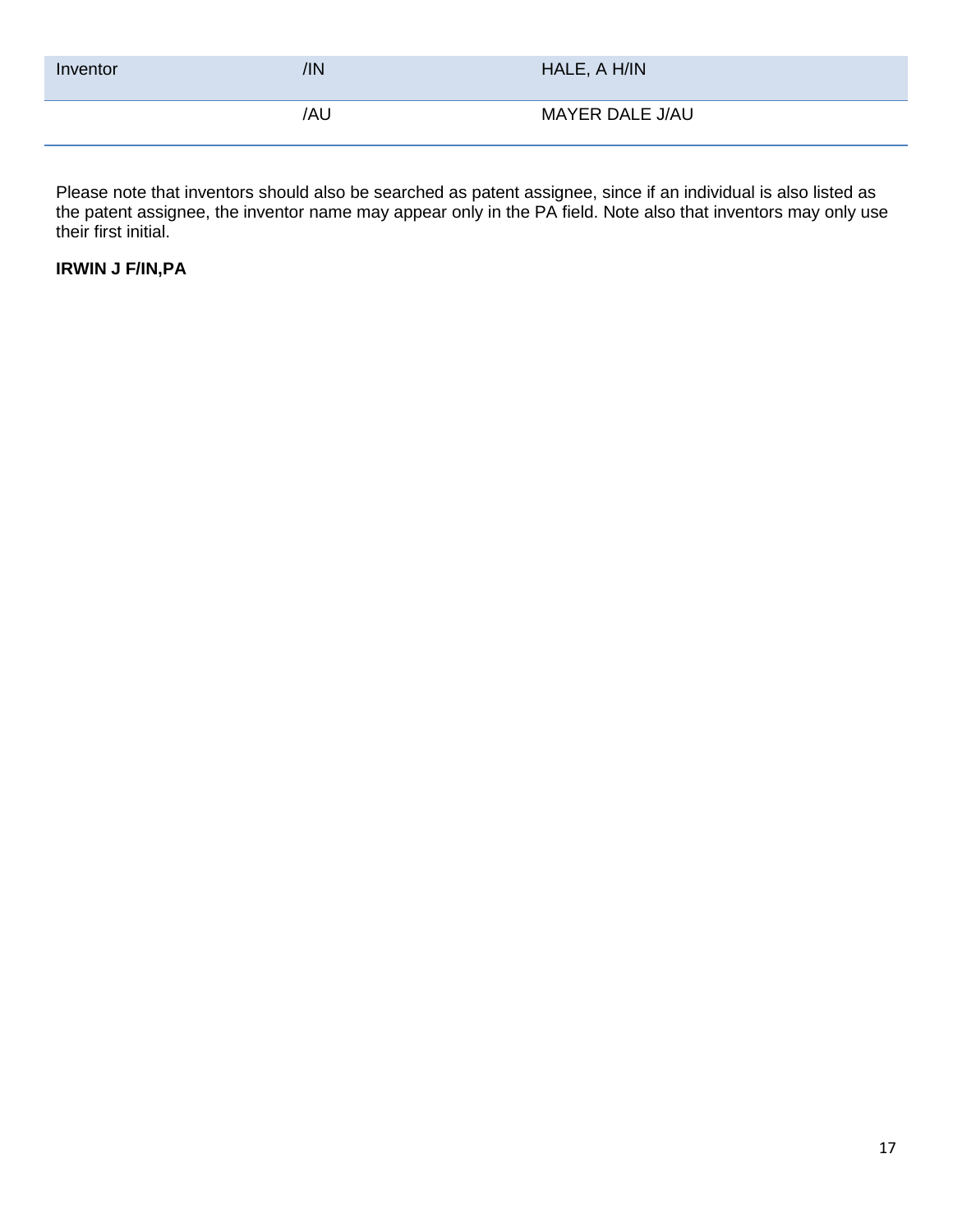# **DWPI Publication Data**

Patent Number Patent Country Patent Kind Code Designated States Publication Date Derwent Update Publication Language Number of Pages Number of Drawings Publication Type

## **Patent Number**

In this topic:

- **Content**
- Distinguishing marks
- Field codes

#### *Content*

The patent publication number is displayed in the STN standard display format.

All data pertaining to one publication can be linked with (U) proximity.

### *Distinguishing marks*

Since some patent countries issue independently running number series and therefore potentially clashing document identifiers, some number series receive distinguishing marks in the index in order to avoid said clashes. These are currently utility model publications from Asia (China, Japan and Korea), but also granted patent publications from China (PRC and Taiwan).

#### *Field codes*

In the DWPI database, the following fields related to Patent Number data can be searched.

| <b>Field Name</b>    | <b>Field Code</b> | <b>Example</b>       |
|----------------------|-------------------|----------------------|
| <b>Patent Number</b> | /PN               | <b>TW286937 B/PN</b> |
| Patent Number, Basic | /PN.B             | WO8301358/PN.B       |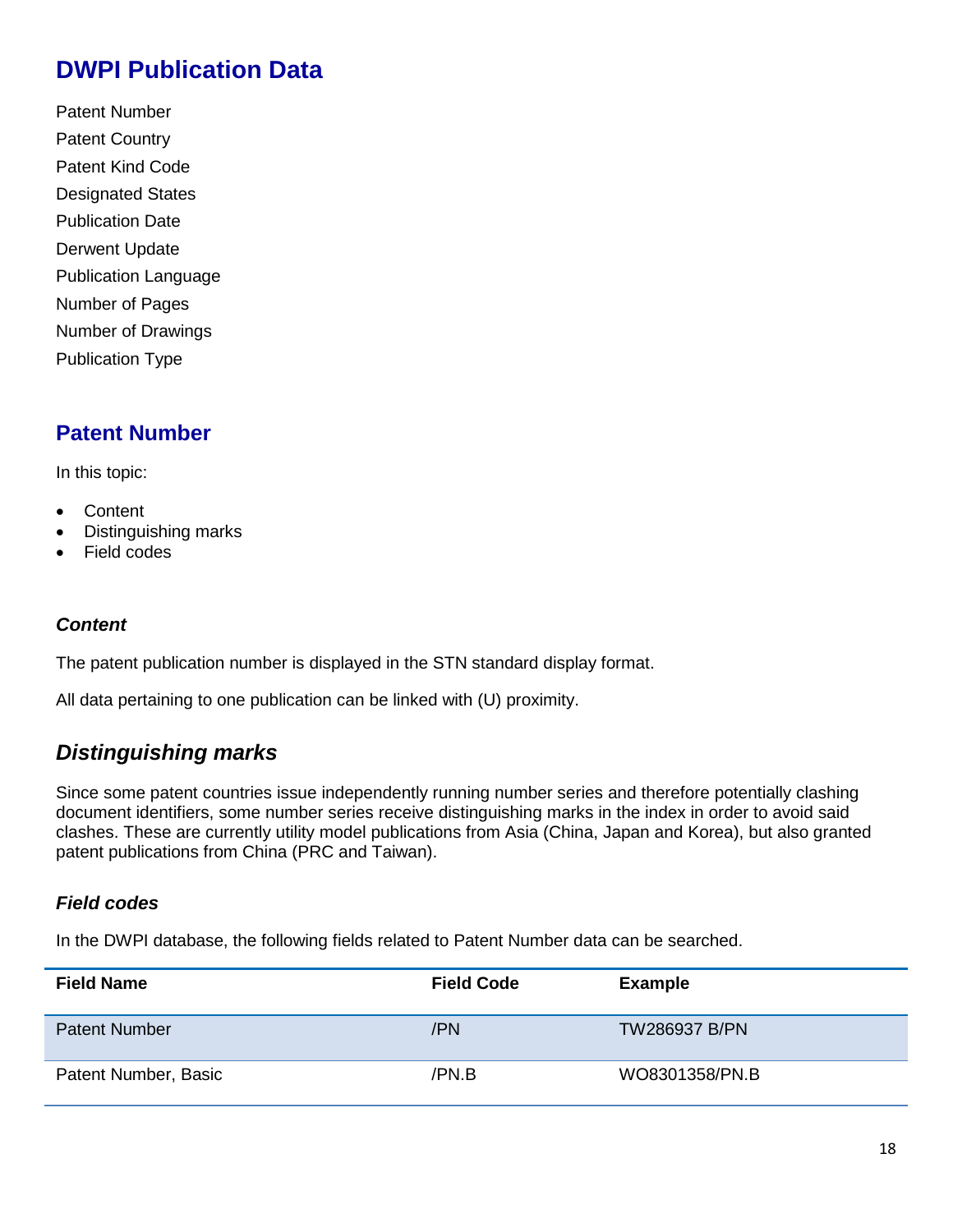| <b>Patent Number Group</b>    | /PATS  | GB681465/PATS         |
|-------------------------------|--------|-----------------------|
| Patent Number and Kind        | /PNK   | CA656747 A/PNK        |
| Patent Number and Kind, Basic | /PNK.B | WO2011050490 A1/PNK.B |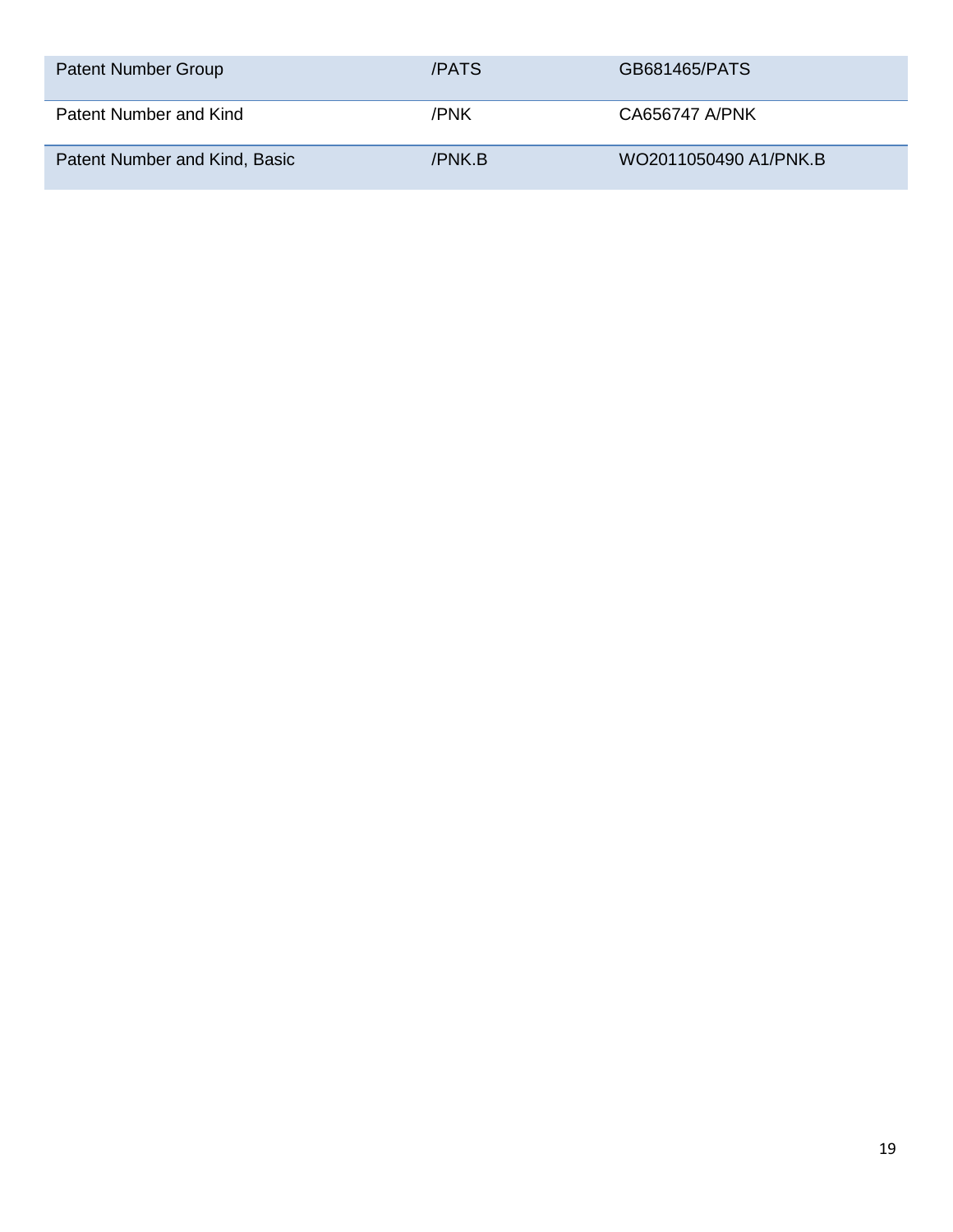# **Patent Country**

In this topic:

- Content
- Field codes

### *Content*

The patent publication country code is part of the patent number in the form of the two letter WIPO code. Additional codes have been defined by Thomson Reuters like RD (Research Disclosure) or TP (International Technology Disclosure) to supplement the WIPO list. In the corresponding search field the clear text has been additionally indexed. In order to restrict the search to the country of the basic patent only, use the field code /PC.B.

#### *Field codes*

In the DWPI database, the following fields related to Patent Country data can be searched.

| <b>Field Name</b>       | <b>Field Code</b> | <b>Example</b> |
|-------------------------|-------------------|----------------|
| <b>Patent Country</b>   | /PC               | JAPAN/PC       |
| Patent Country, Basic   | /PC.B             | IN/PC.B        |
| <b>Patent Countries</b> | /PCS              | DE/PCS         |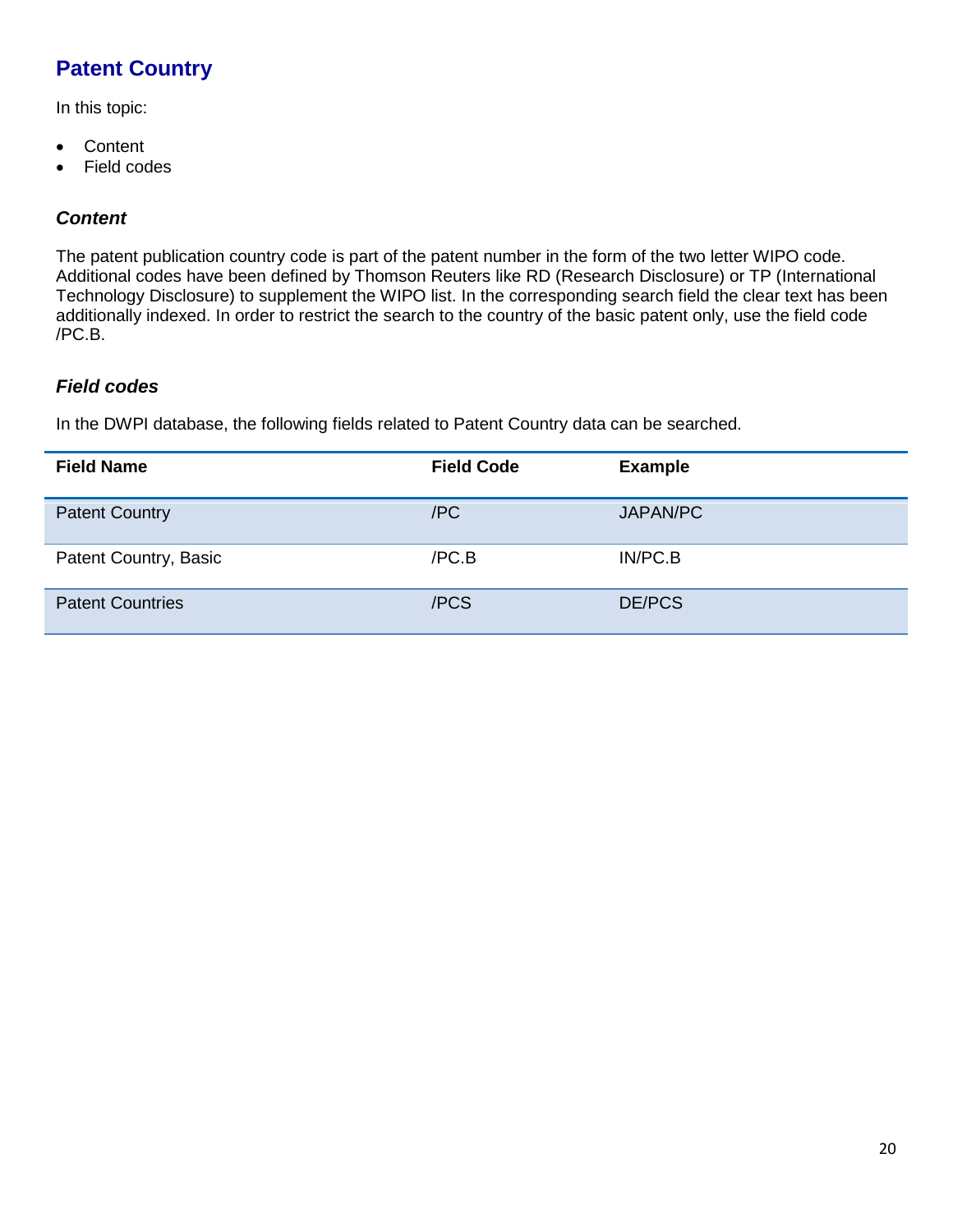# **Patent Kind Code**

In this topic:

- Patent kind codes
- Field codes

# *Patent Kind Codes*

The patent kind code is based on the WIPO kind-of-document code and is used to distinguish different types of patent documents published by a single patent issuing authority.

However, interpreting patent kind codes can often require extensive knowledge of the patent laws for the country concerned, and how these have changed over time. The Handbook on Industrial Property Information and Documentation, published by the World Intellectual Property Organization (WIPO) may be of assistance. WIPO lists far more status designations for publications at all stages of the patenting process, and far more countries than are included in the DWPI database.

Until 199223 only the first character of two-character kind codes was input. Now, both characters are available, where applicable.

As patent kind codes have a country-specific meaning they are usually searched with the preceding country code. Only the complete code has been indexed (e.g. country code plus one or from update 199223 two characters kind code). Therefore to retrieve all European kind A publications requires the use of truncation or masking.

### *Field codes*

In the DWPI database, the following fields related to Patent Kind Codes can be searched.

| <b>Field Name</b>       | <b>Field Code</b> | <b>Example</b> |
|-------------------------|-------------------|----------------|
| <b>Patent Kind Code</b> | /PK               | INI3/PK        |
| Patent Kind Code, Basic | /PK.B             | USA1/PK.B      |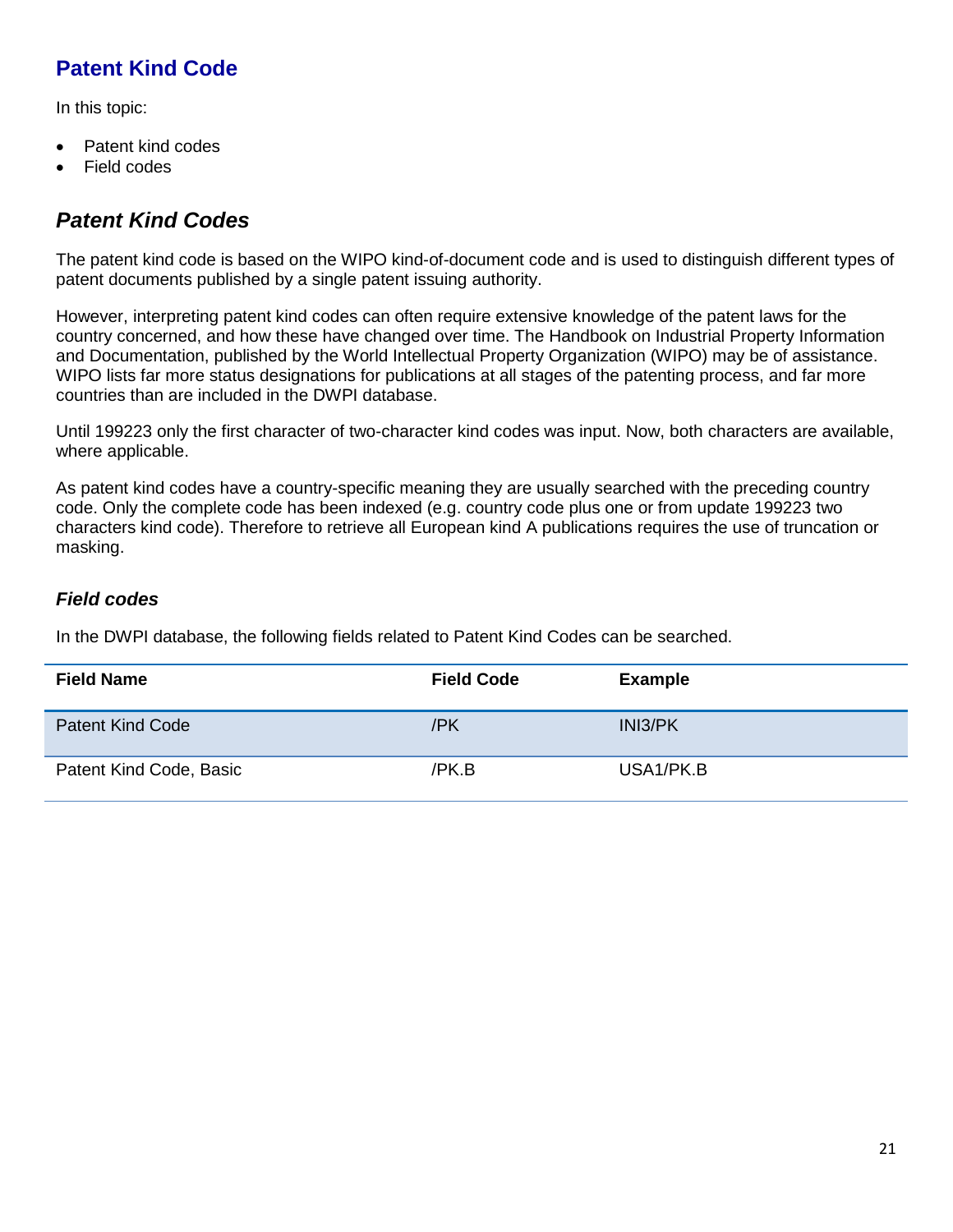# **Designated States**

In this topic:

- Content
- Field codes

### *Content*

The designated states are being provided for European (EP) and PCT (WO) documents to indicate which states the applicant has designated for protection of the invention. The designated states are searched using the standard two letter WIPO code. In the corresponding search field the clear text has been additionally indexed.

For comprehensive search results by patent country, both the Designated States field and the Patent Country field have to be searched. Information from both fields is searchable with code /PCS.

### *Field codes*

In the DWPI database, the following fields related to Designated States data can be searched.

| <b>Field Name</b>        | <b>Field Code</b> | <b>Example</b> |
|--------------------------|-------------------|----------------|
| <b>Designated States</b> | /DS               | GB/DS          |
| <b>Patent Countries</b>  | /PCS              | DE/PCS         |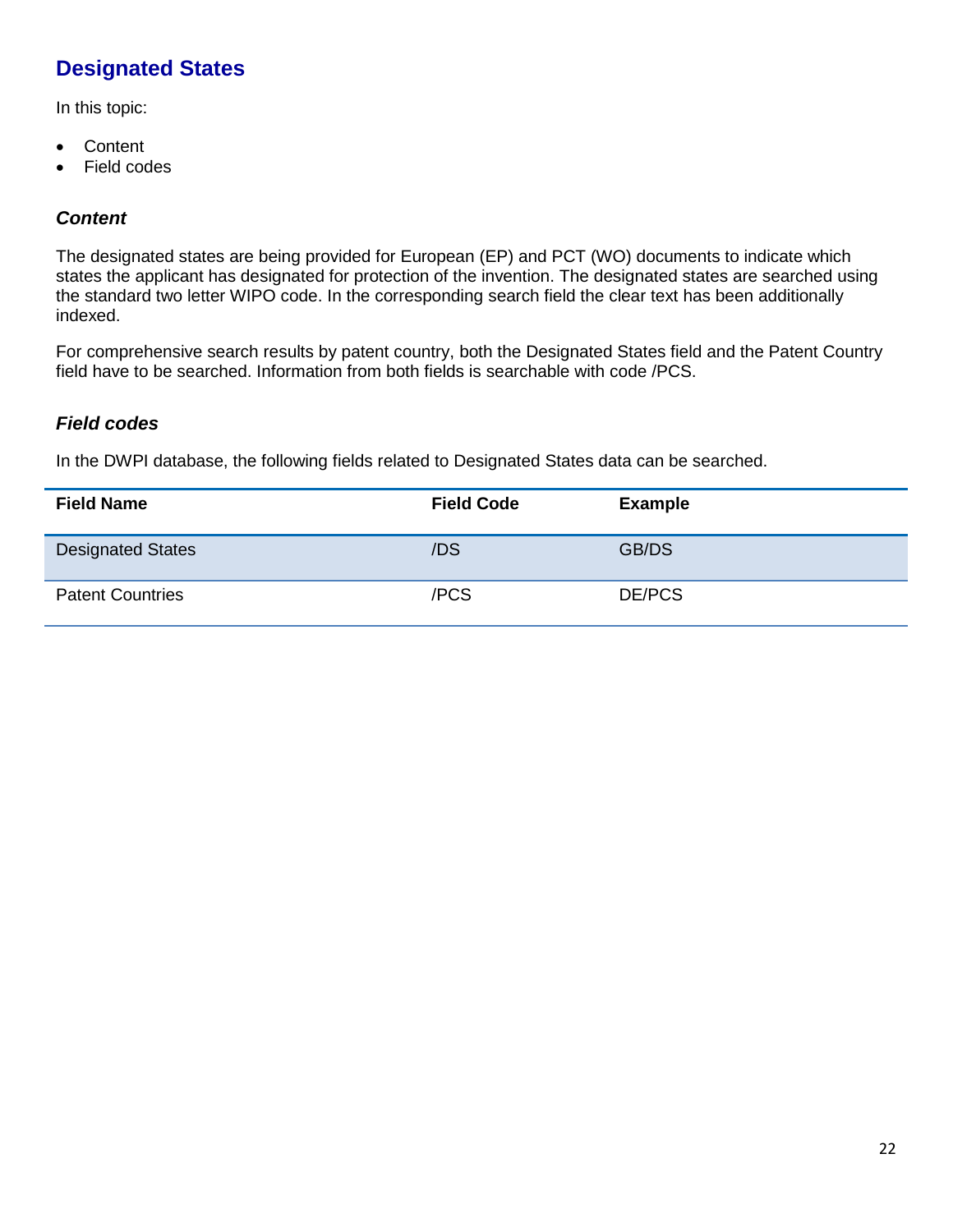# **Publication Date**

In this topic:

- Content
- Field codes

### *Content*

Publication dates have been available for both basics and equivalents since the start of 1974 (197401) to the present. For documents published before 1974, the publication date may not be available. The date can be numerically searched in the search field /PD, the year deduced from it in /PY. The dates and years pertaining to the basic patent have additionally been indexed in /PD.B and /PY.B respectively. The publication dates can be linked with (U) proximity to other data pertaining to the same publication.

### *Field codes*

In the DWPI database, the following fields related to Publication Date can be searched.

| <b>Field Name</b>              | <b>Field Code</b> | <b>Example</b>         |
|--------------------------------|-------------------|------------------------|
| <b>Publication Date</b>        | /PD               | PD>20060101            |
| <b>Publication Date, Basic</b> | /PD.B             | 19900101-19920101/PD.B |
| <b>Publication Year</b>        | /PY               | PY<1985                |
| <b>Publication Year, Basic</b> | /PY.B             | 2000/PY.B              |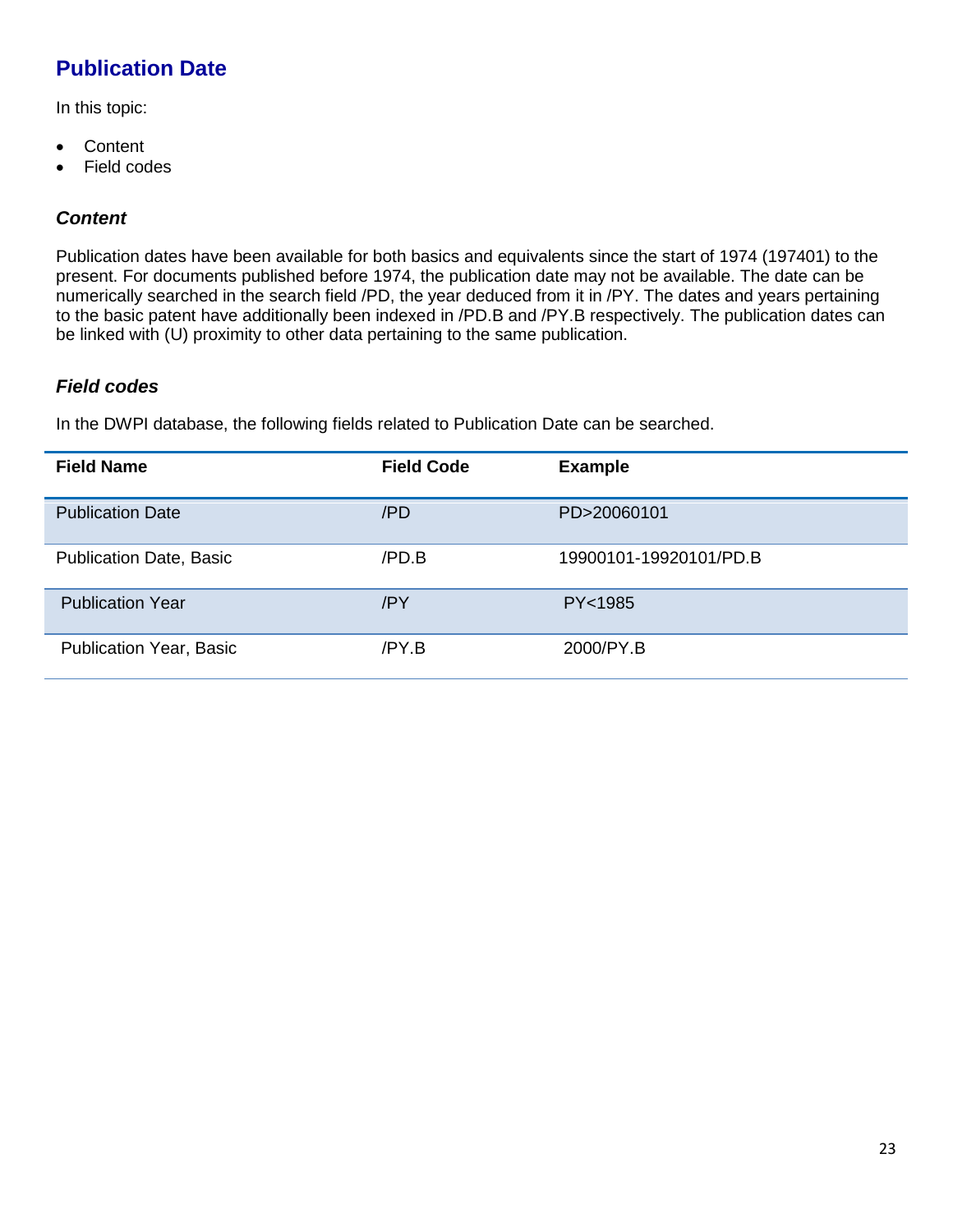# **Derwent Update**

In this topic:

- Content
- Field codes

### *Content*

The updates are consecutively numbered in a year (there are currently 82 per year). In DWPI these numbers have been referred to as 'Derwent Update' or previously 'Derwent Week'.

### *Field codes*

In the DWPI database, the following fields related to Derwent Update data can be searched.

| <b>Field Name</b>     | <b>Field Code</b> | <b>Example</b>     |
|-----------------------|-------------------|--------------------|
| <b>Derwent Update</b> | /DUPD             | 200801/DUPD        |
| Derwent Week          | /DW               | 201005-201010/DW   |
| Derwent Week, Basic   | /DW.B             | 201005-201010/DW.B |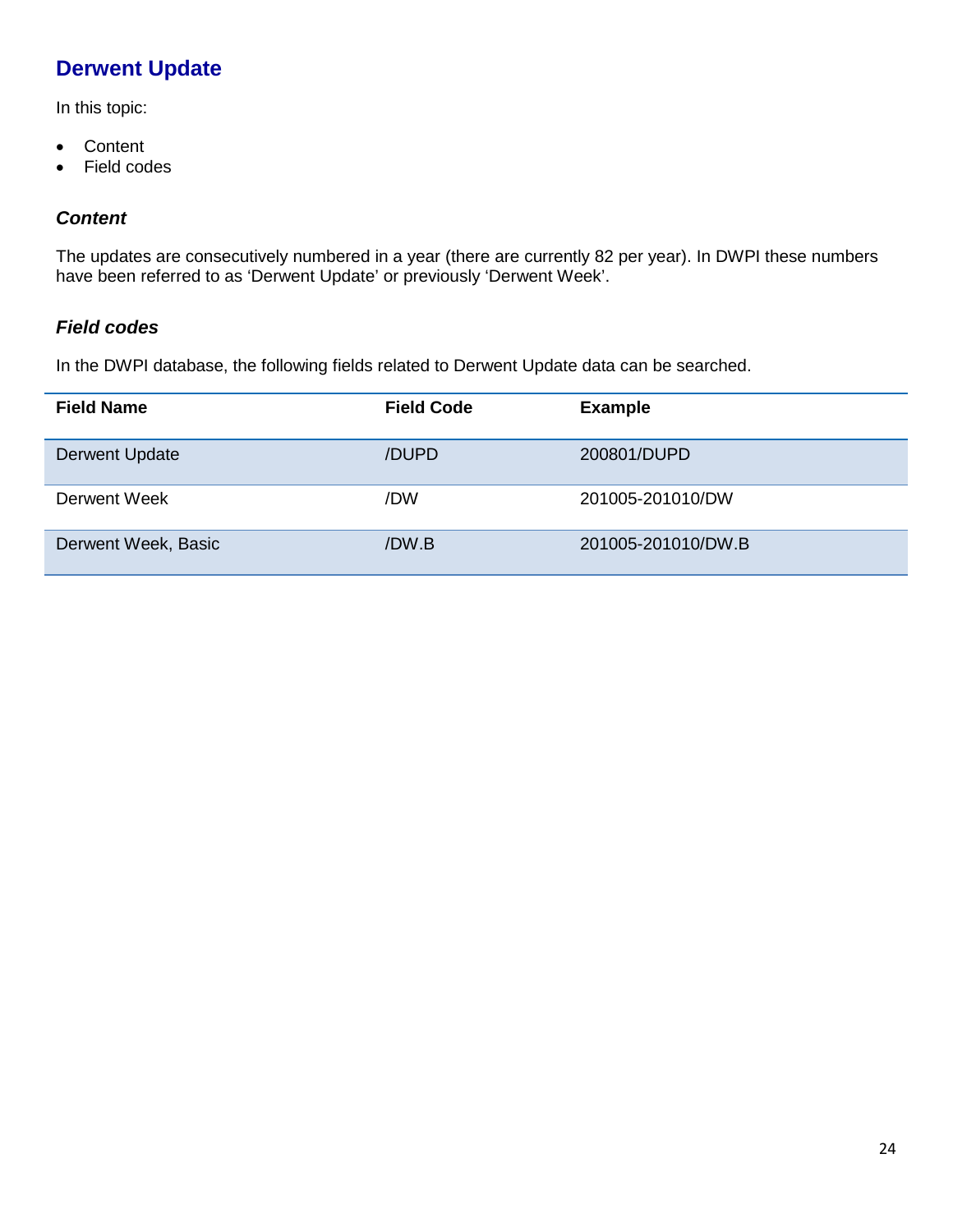# **Publication Language**

In this topic:

- Content
- Field codes

### *Content*

The language is indicated for all patents. This is particularly useful for countries that accept documents in more than one language such as Canada which accepts applications in both French and English. The language can be searched using either the two-letter ISO standard code or the full name of the language in ISO standard. The language is linked with (U) proximity to the corresponding patent information.

#### *Field codes*

In the DWPI database, the following fields related to Publication Language can be searched.

| <b>Field Name</b>           | <b>Field Code</b> | <b>Example</b>    |
|-----------------------------|-------------------|-------------------|
| <b>Publication Language</b> | /LA               | <b>CHINESE/LA</b> |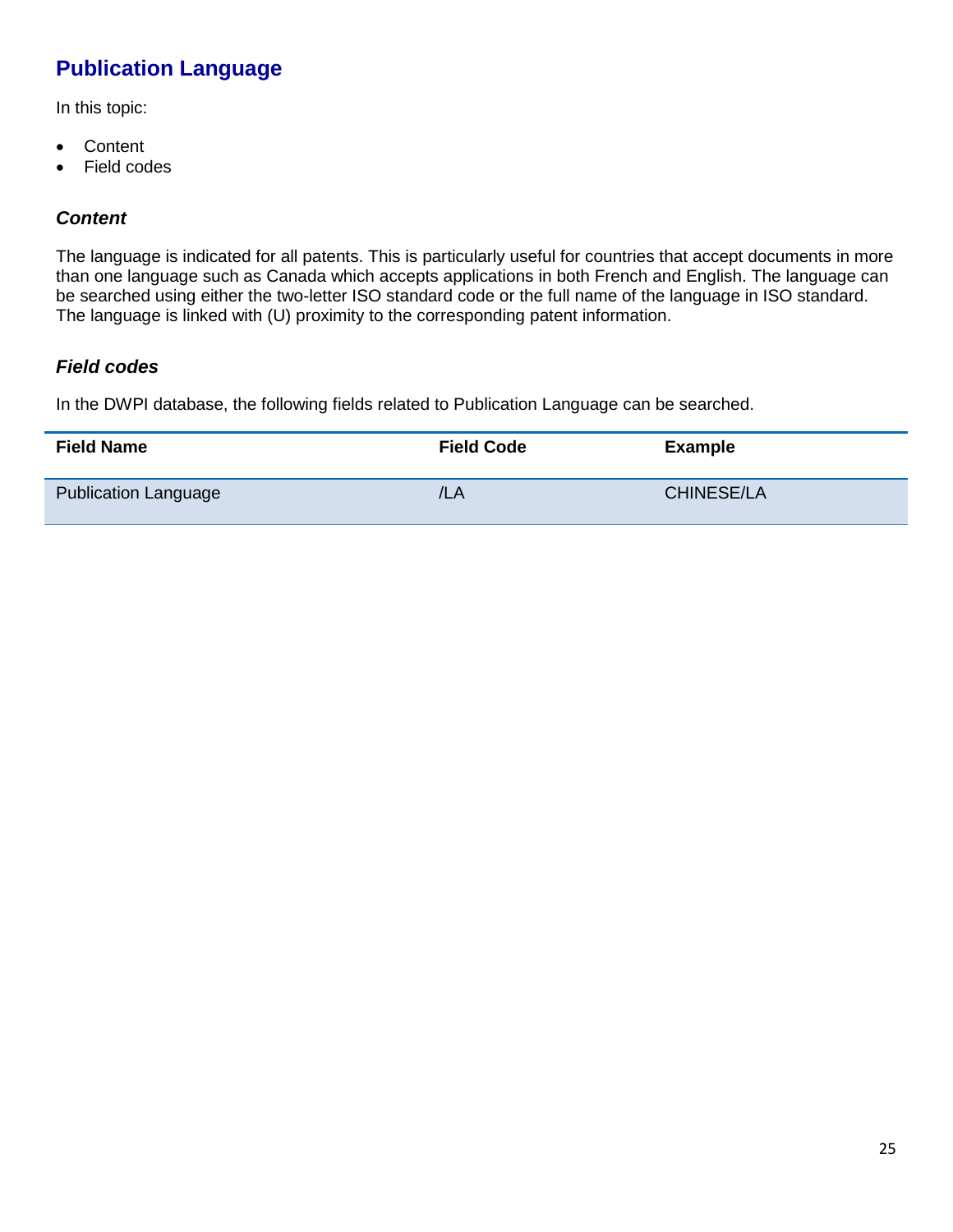# **Number of Pages**

In this topic:

- Content
- Field codes

### *Content*

The number of pages of an original publication can be numerically searched for in /PGN. The number of pages is linked with (U) proximity to the corresponding patent information.

#### *Field codes*

In the DWPI database, the following fields related to Number of Pages can be searched.

| <b>Field Name</b> | <b>Field Code</b> | Example |
|-------------------|-------------------|---------|
| Number of Pages   | /PGN              | 500/PGN |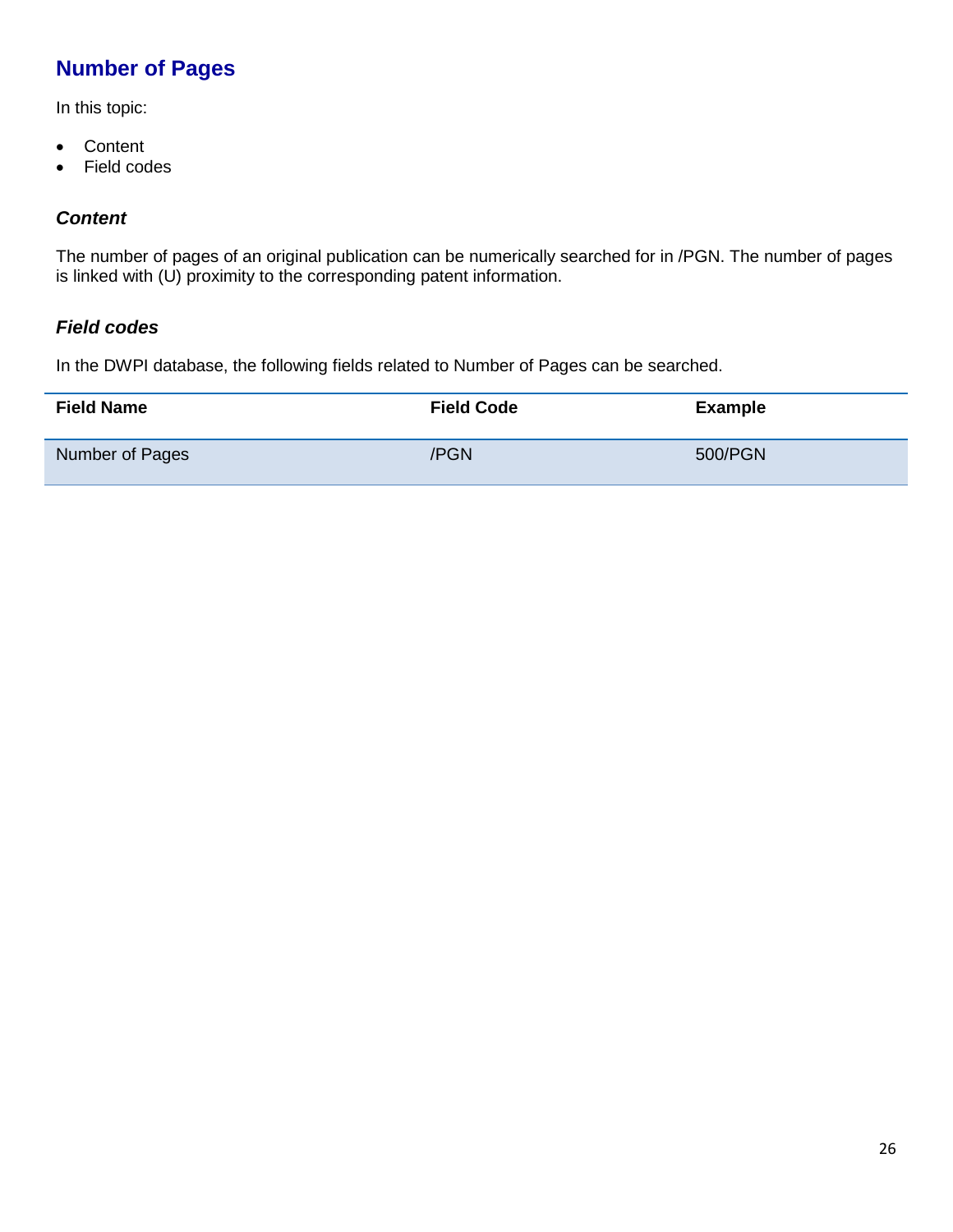# **Number of Drawings**

In this topic:

- Content
- Field codes

### *Content*

The number of drawings of an original publication can be numerically searched for in /DRWN. The number of drawings is linked with (U) proximity to the corresponding patent information.

#### *Field codes*

In the DWPI database, the following fields related to Number of Drawings can be searched.

| <b>Field Name</b>         | <b>Field Code</b> | <b>Example</b> |
|---------------------------|-------------------|----------------|
| <b>Number of Drawings</b> | /DRWN             | 500/DRWN       |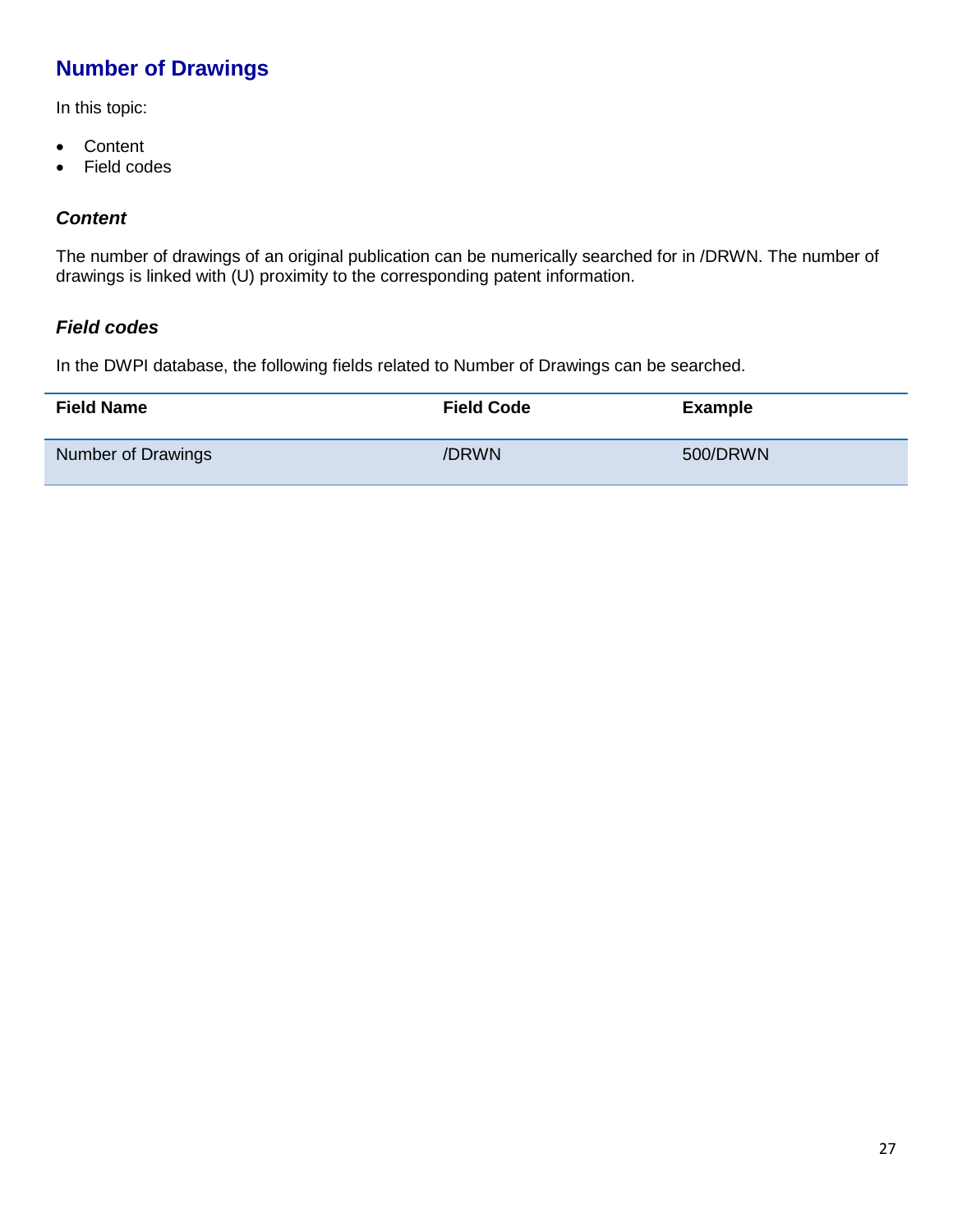# **Publication Type**

In this topic:

- Content
- Field codes

### *Content*

Documents containing Equivalents, Equivalents-treated-as-Basic and Non-Conventional Equivalents can easily be searched using the Publication Type field. In the patent information field (PI) Basics are identified by an asterisk "\*", Equivalents-Treated-as-Basic are identified with a "B" and Non-Conventional Equivalents are identified with a hash mark "#". For search purposes this translates into "BASIC", "EQUIVALENT", "EQUIVALENTASBASIC" or "EQUIVALENTNONCONVENTION" in the Publication Type search field /PT.

#### *Field codes*

In the DWPI database, the following fields related to Publication Type can be searched.

| <b>Field Name</b>       | <b>Field Code</b> | <b>Example</b>       |
|-------------------------|-------------------|----------------------|
| <b>Publication Type</b> | /PT               | EQUIVALENTASBASIC/PT |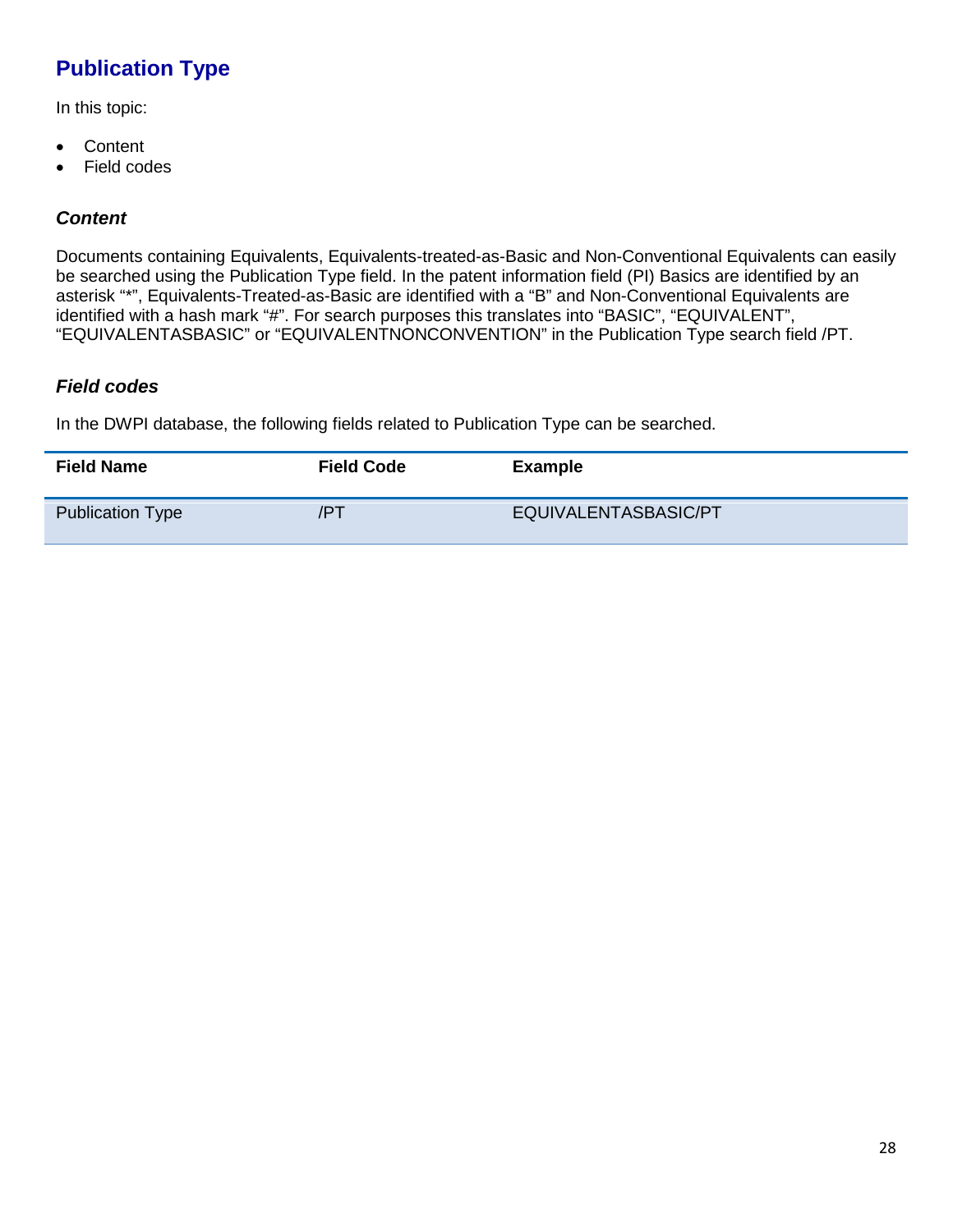# **DWPI Application Data**

In this topic:

• Content

### *Content*

Application numbers have been recorded since early 1984 (update 198409) for equivalents from the following sources: BE, DE, EP, GB, JP, SU, WO and NL (examined).

In addition, application numbers have been recorded for the same period for chemical equivalents from: FR, NL (unexamined) and ZA.

Since update 199216 however, all application information is recorded.

Where available, application information appears in the detailed display ADT associated with the patent numbers to which they belong in the expanded patent information table.

Notes giving more information on the type of application may also be available (see Application Type). All data pertaining to one application can be linked with (U) proximity.

Application Number Application Country Application Type Application Date Application Number, Year Application Number in Thomson Reuters Format

# **Application Number**

In this topic:

- Number formats
- Distinguishing marks
- Field codes

## *Number formats*

Application numbers can be searched and displayed in the STN standard format. By and large they follow the following patterns:

STN format: CCYYYY-xxxxnnnnnnnnNd (variable length)

Index format: CCYYYY-xxxxnnnnnnnNd (variable length)

 $YYYY = year$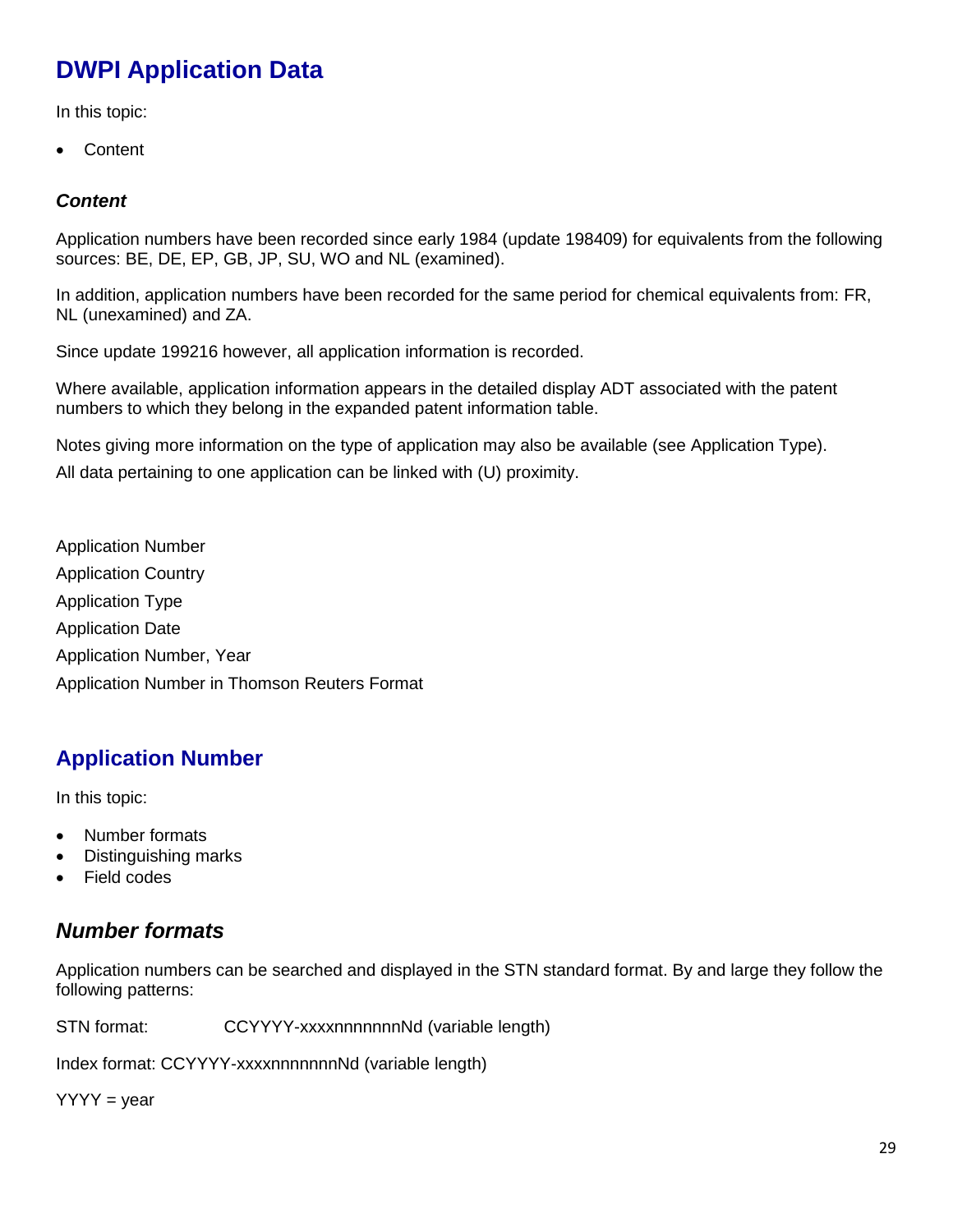$CC = country code$ 

 $d =$  distinguishing mark

- x = optional alphanumeric character
- n = optional numeric character
- $N =$  mandatory numeric character

When application and priority application numbers have both to be searched for, the super-search field /APPS is suitable.

### *Distinguishing marks*

Since some patent countries issue independently running number series and therefore potentially clashing document identifiers, some number series receive distinguishing marks in the index in order to avoid said clashes.

## *US Provisional Applications*

All US provisional application numbers are identified with the letter 'P' appended to the end of the serial number. This allows for the differentiation of provisional application numbers from regular application numbers:

#### **US1998-80116P/AP**

### *Utility Model Applications*

Utility Model applications are often having a number series running independently from the patent applications potentially inviting number clashes. In order to avoid these ambiguities all utility model applications apart from those having a positive identification already in the front of the serial, e.g. newer German numbers beginning with a '20', are equipped with a 'D' at the end of the number. Due to the coverage of utility models in DWPI this currently mainly applies to Chinese, Korean and Japanese utility model applications.

#### *Field codes*

In the DWPI database, the following fields related to Application Number can be searched.

| <b>Field Name</b>               | <b>Field Code</b> | <b>Example</b>       |
|---------------------------------|-------------------|----------------------|
| <b>Application Number</b>       | /AP               | CN1999-804581/AP     |
| <b>Application Number Group</b> | /APPS             | CN2009-10000262/APPS |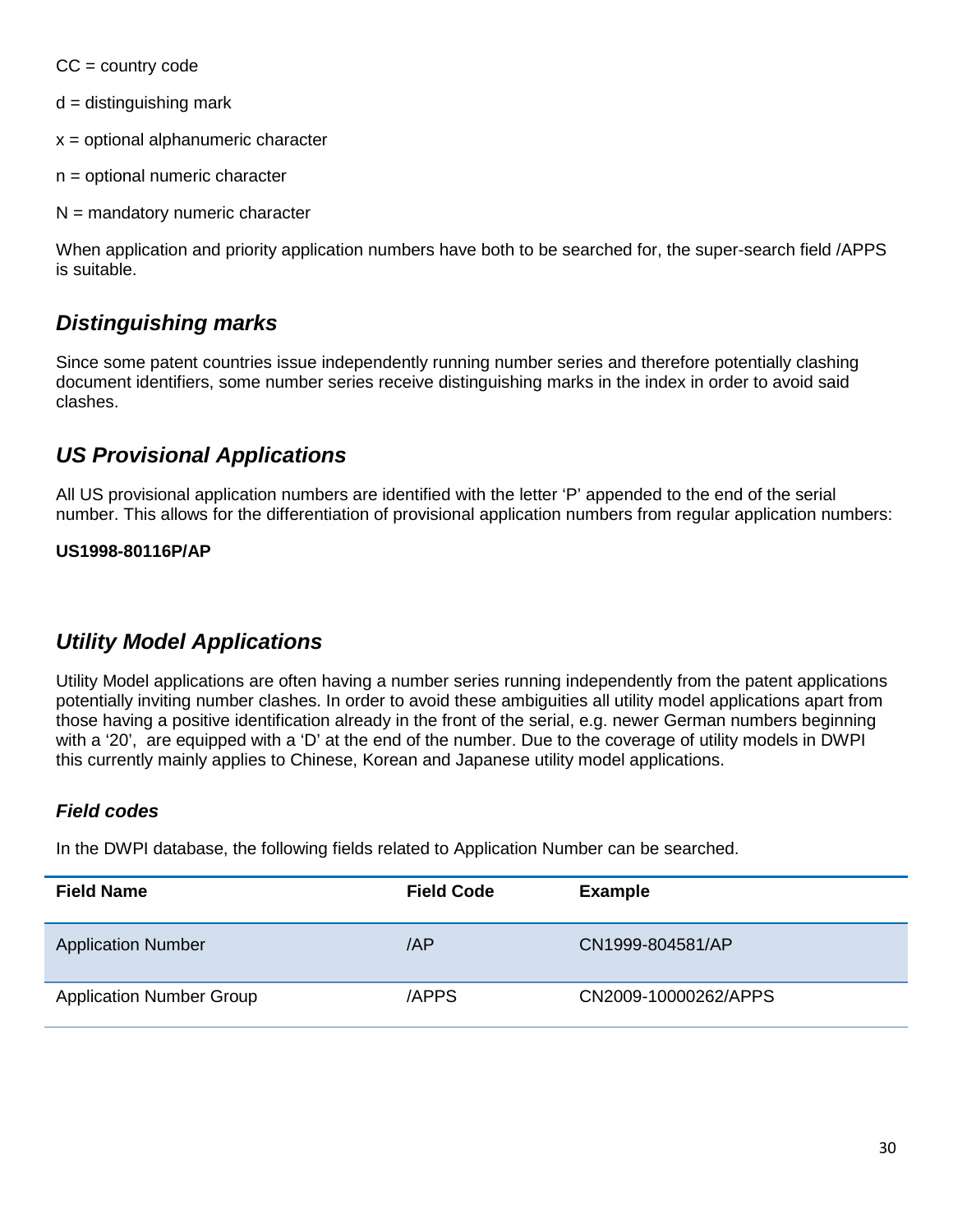# **Application Country**

In this topic:

- Content
- Field codes

### *Content*

Application country codes follow the same pattern as the publication country codes: The WIPO or Thomson Reuters's own codes and their textual expressions are indexed in /AC.

#### *Field codes*

In the DWPI database, the following fields related to Application Country can be searched.

| <b>Field Name</b>          | <b>Field Code</b> | <b>Example</b> |
|----------------------------|-------------------|----------------|
| <b>Application Country</b> | /AC               | Canada/AC      |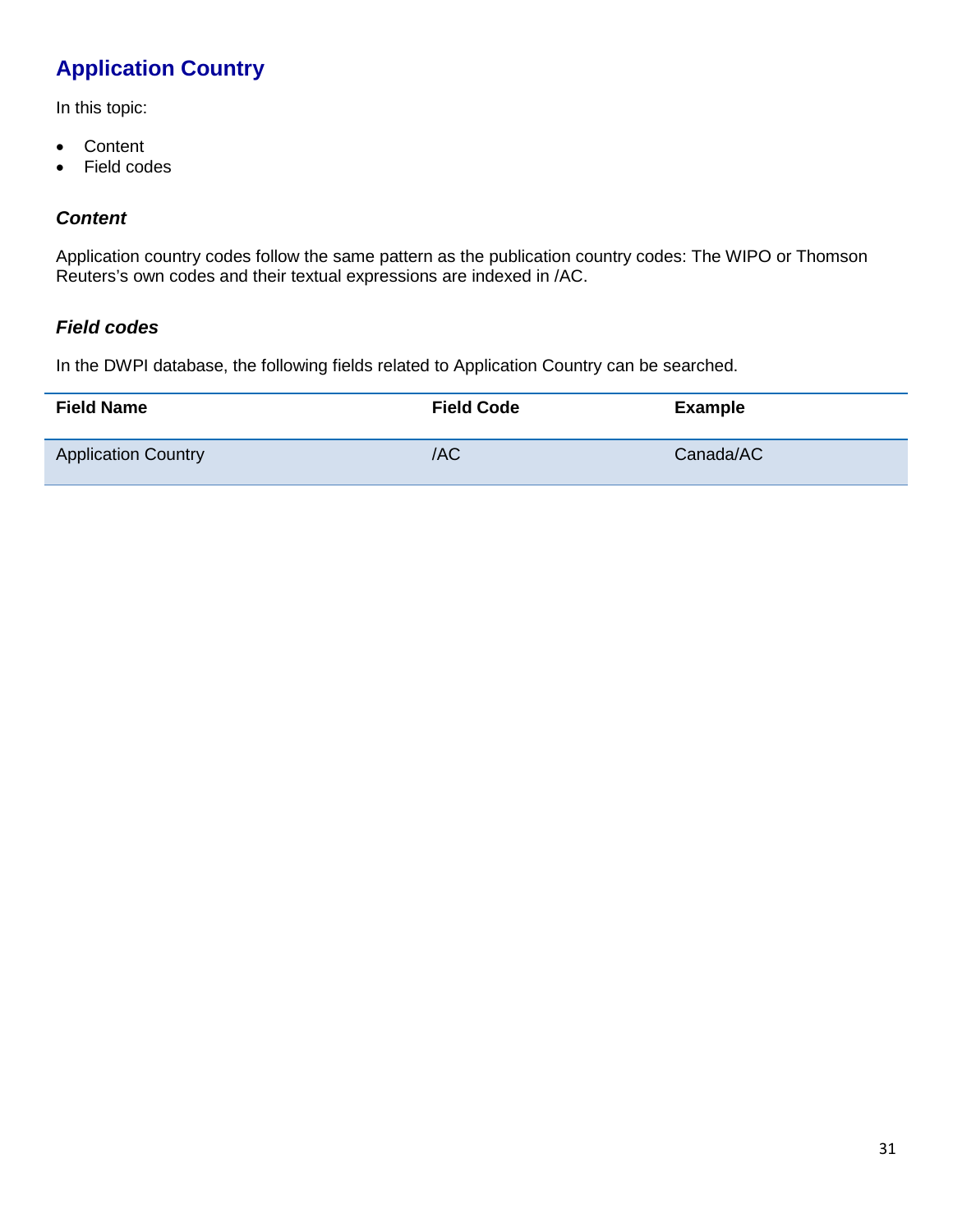# **Application Type**

In this topic:

- Content
- Field codes

### *Content*

Notes giving more information on the type of application may also be available. Possible values for these application types include:

| Add to                 | Addition to                     |
|------------------------|---------------------------------|
| <b>Application No</b>  | <b>Application Number</b>       |
| CIP of                 | Continuation-in-part of         |
| Cont of                | Continuation of                 |
| Derived from           | Derived from                    |
| Div ex                 | Division from                   |
| Div util               | Division from Utility           |
| <b>PCT</b> Application | <b>PCT</b> Application          |
| PCT Nat. Entry         | <b>PCT National Phase Entry</b> |
| Previous Appln         | <b>Previous Application</b>     |
| Provisional            | Provisional                     |
| <b>Related to</b>      | <b>Related to</b>               |
| Subst for              | Substitution for                |
| <b>Supp Discl</b>      | Supplementary disclosure        |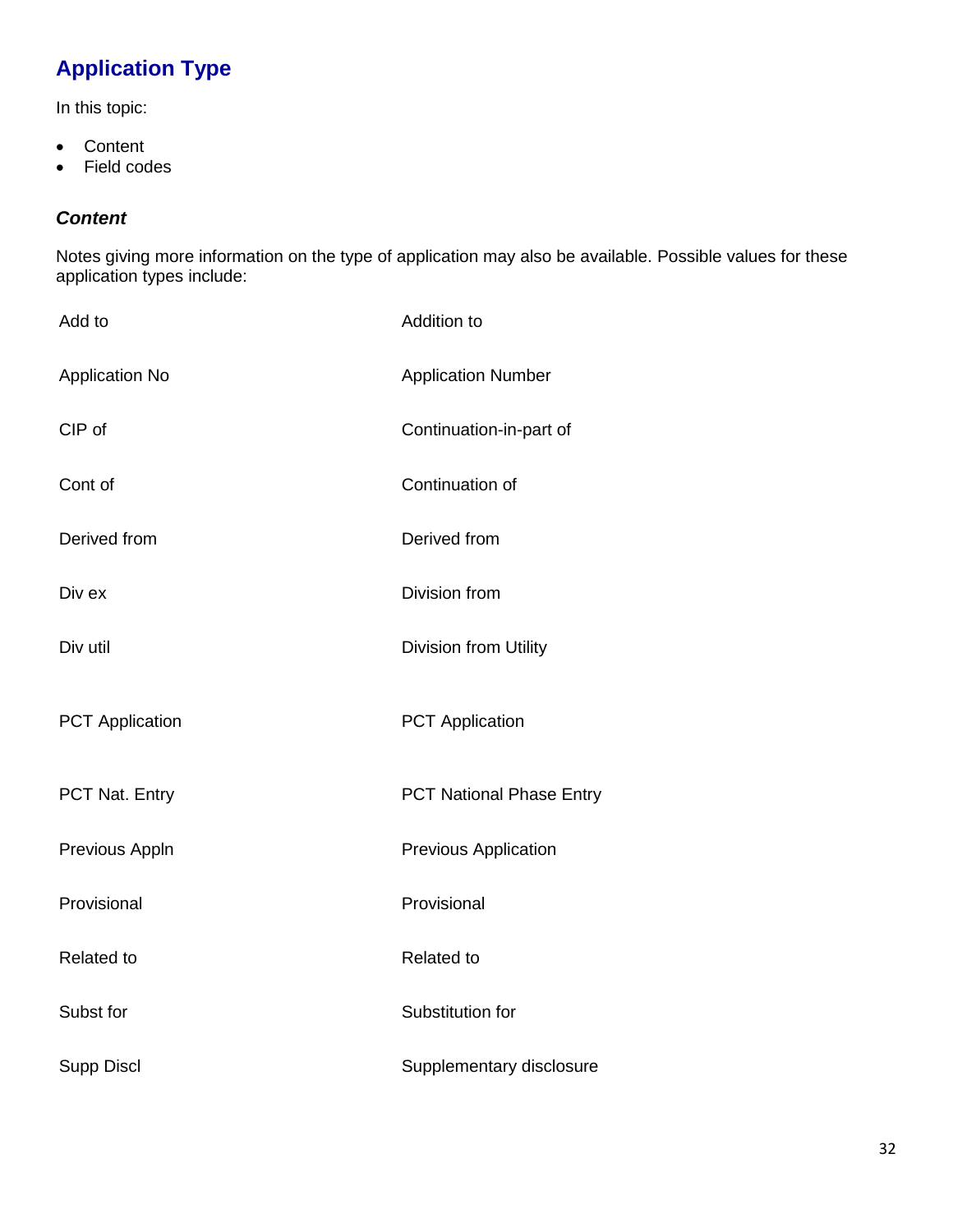The application types listed above are indexed as bound phrases in the /APT search field. The application type is linked with (U) proximity to the corresponding application information.

### *Field codes*

In the DWPI database, the following fields related to Application Type can be searched.

| <b>Field Name</b>       | <b>Field Code</b> | <b>Example</b>   |
|-------------------------|-------------------|------------------|
| <b>Application Type</b> | /APT              | derived from/APT |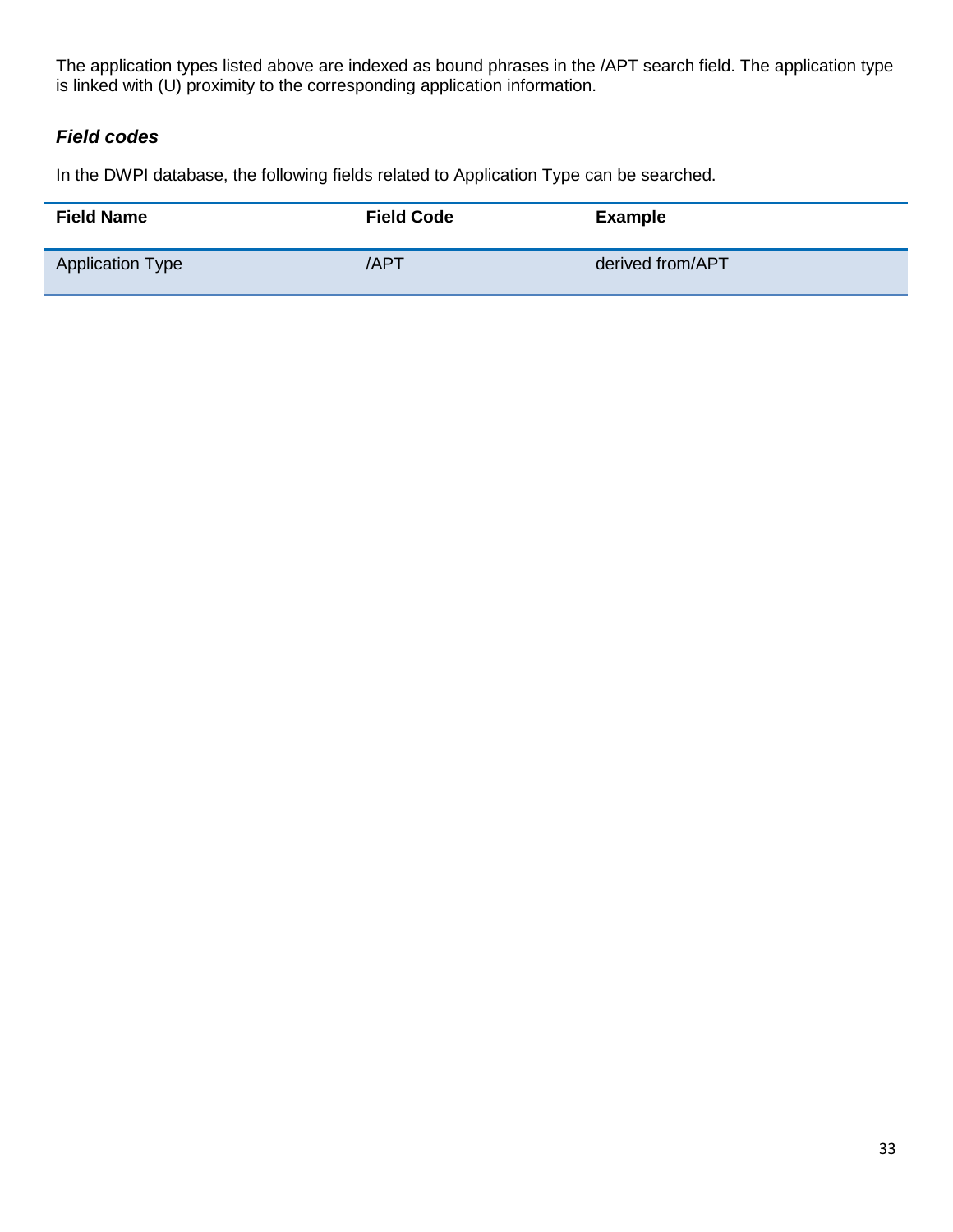# **Application Date**

In this topic:

- Content
- Field codes

### *Content*

The application date is numerically indexed in /AD and the year on its own in /AY. The application date as well as application year are linked with (U) proximity to the corresponding application information.

#### *Field codes*

In the DWPI database, the following fields related to Application Date data can be searched.

| <b>Field Name</b>       | <b>Field Code</b> | <b>Example</b>        |
|-------------------------|-------------------|-----------------------|
| <b>Application Date</b> | /AD               | AT/AC (U) AD>20070101 |
| <b>Application Year</b> | /AY               | AY>2000               |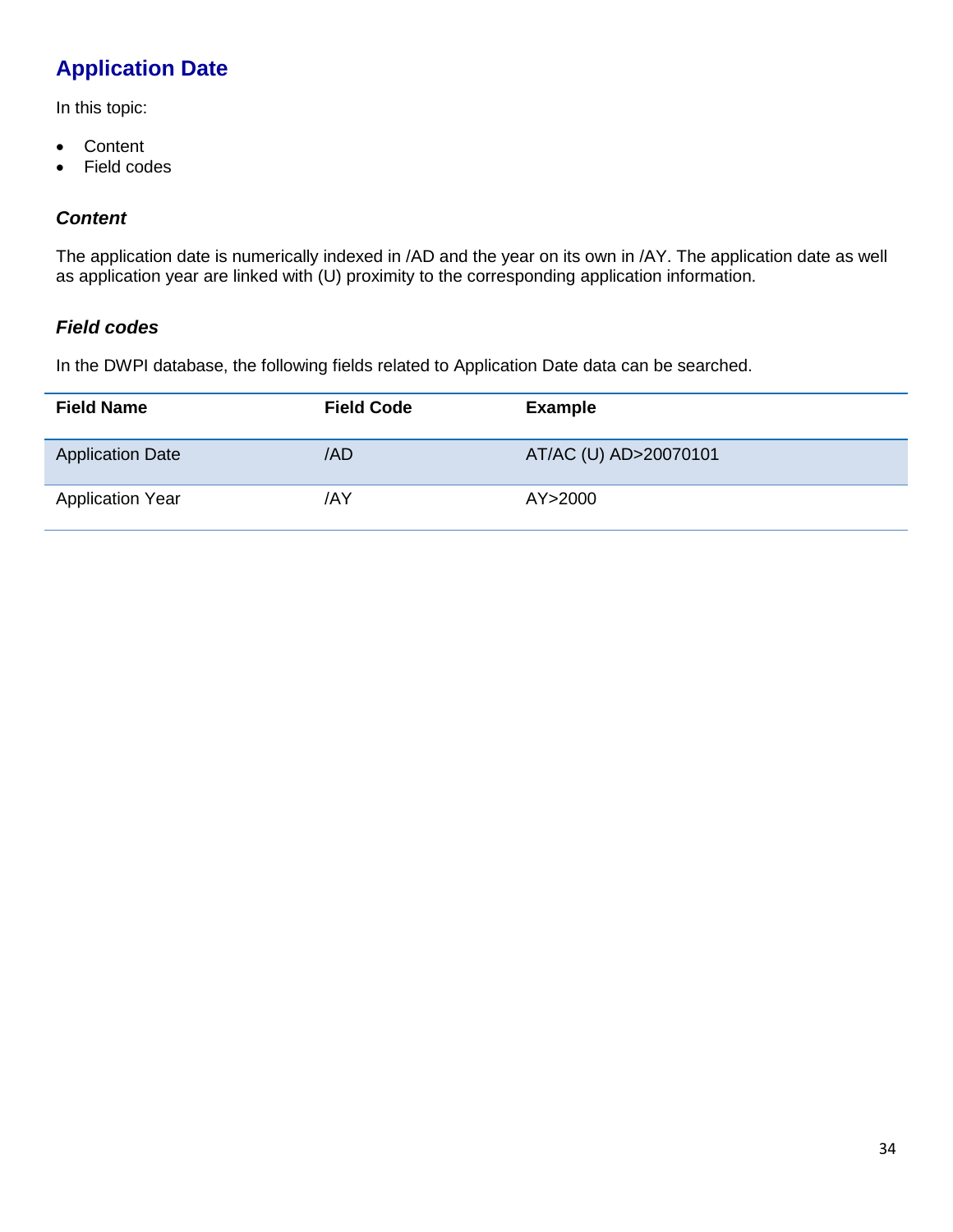# **Application Number, Year**

In this topic:

- Content
- Field codes

### *Content*

The application year found as part of the application number may be different from the application year above. This is particularly true with continuations etc. where the year in the application date points to the original application year of the parent application while the year in the application number itself points to the current application. Therefore the latter can be searched in /AP.YR.

### *Field codes*

In the DWPI database, the following fields related to Application Number, Year can be searched.

| <b>Field Name</b>        | <b>Field Code</b> | <b>Example</b> |
|--------------------------|-------------------|----------------|
| Application Number, Year | /AP.YR            | 2006/AP.YR     |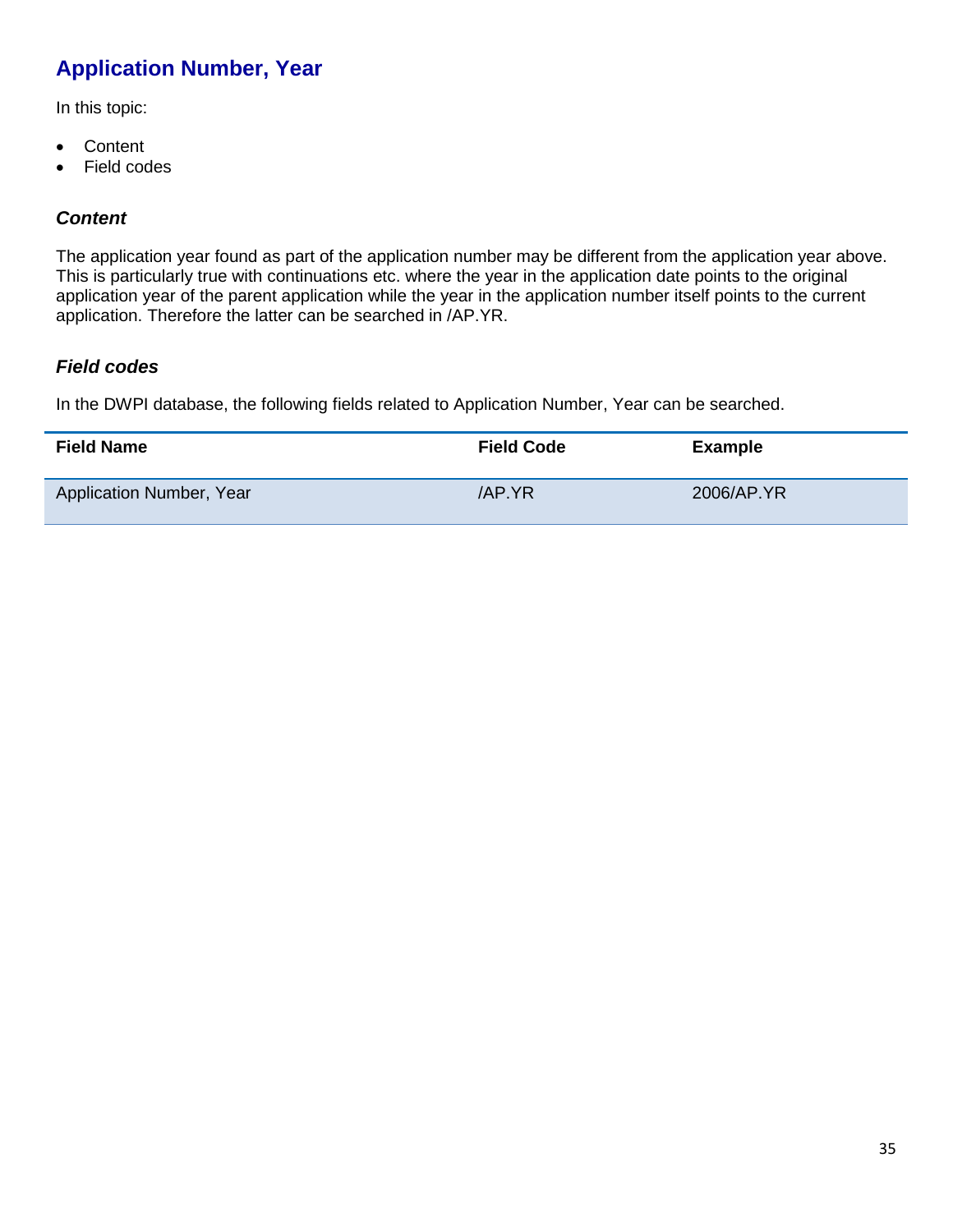# **Application Number in Thomson Reuters Format**

In this topic:

- Format
- **Content**
- **Field codes**

#### *Format*

Application numbers can be searched and displayed in Thomson Reuters standard. By and large they follow the following pattern:

Thomson Reuters display format YYYYCC-xxxxxnnnnnnnnNd

(mostly fixed 9-character length, zero padded if necessary)

Index format: YYYYCC-xxxxxnnnnnnnnNd

Where:

- $YYYY =$  four digit year
- CC = two-letter WIPO country code
- $D =$  indicates a distinguishing mark
- $N =$  number
- $A =$  letter
- $X =$  number or letter
- x = optional alphanumeric character
- n = optional numeric character

For German applications published from January 2004 the first two digits of the twelve digit number indicates the IP right (e.g. a patent application or utility model) followed by a 4-digit year and a 6-digit serial number. For the Thomson Scientific standard the year has been removed and a zero inserted. For example 2004DE-102004012346 appears as 2004DE-100012346.

PCT transfers to the Indian Patent Office are identified by a three letter code designating one of the regional offices (DEL = Delhi, KOL = Kolkata, MUM = Mumbai, CHE = Chennai), the letters 'NP' signifying 'National Phase' and a 5-digit serial number, for example, 2004IN-CHENP00010.

### *Content*

Application numbers have been recorded since early 1984 (update 198409) for equivalents from the following sources: BE, DE, EP, GB, JP, SU, WO and NL (examined).

In addition, application numbers have been recorded for the same period for chemical equivalents from: FR, NL (unexamined) and ZA. Since update 199216 however, all application information is recorded.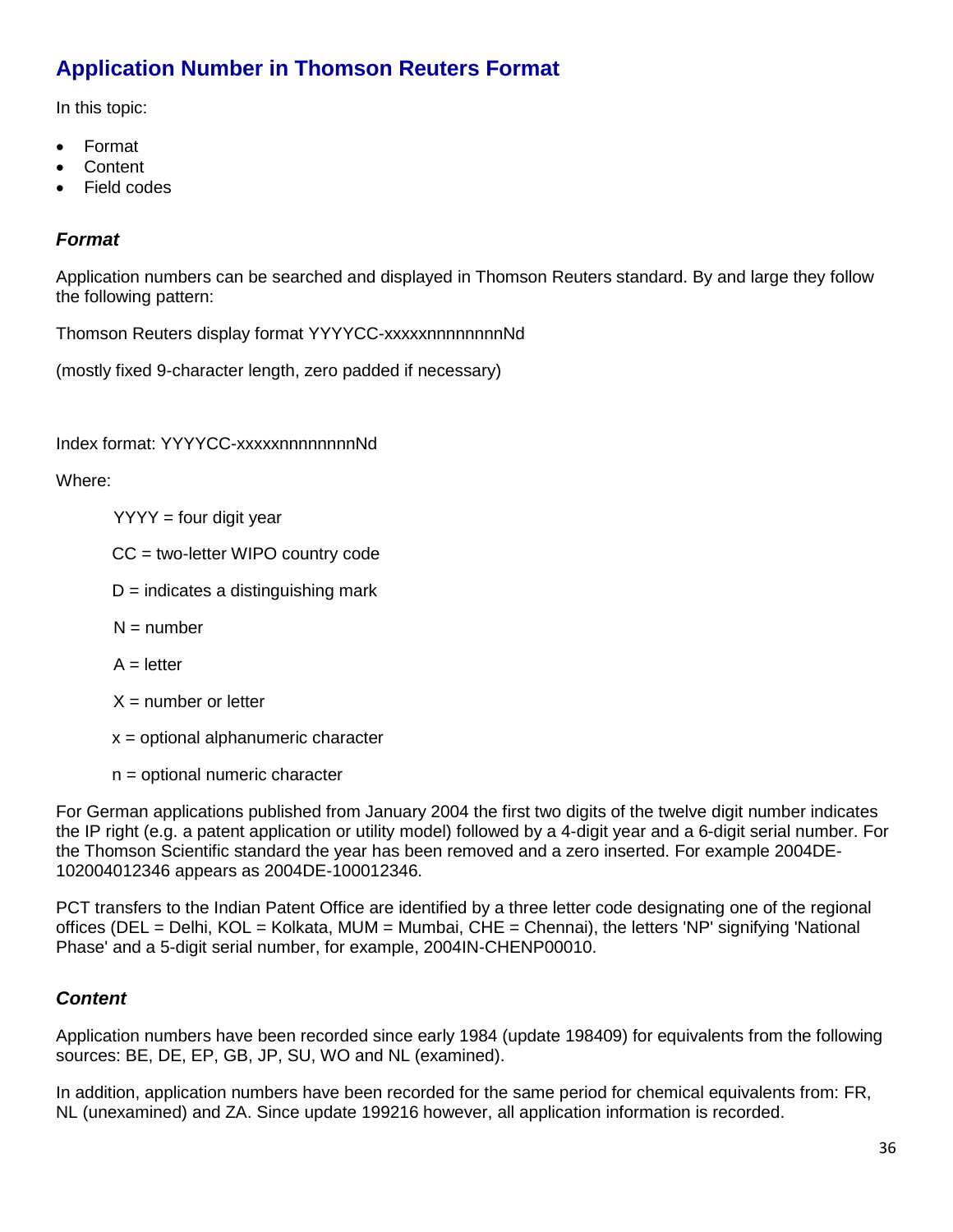Gaps in application data coverage have been filled where possible using original data from the following sources:

- German applications, granted patents, and utility models
- European applications and granted patents
- US applications and granted patents
- PCT applications
- Japanese applications

This additional application data is available in a separate search and display field (APTS; Application Number, Thomson Reuters). APTS also contains the application data which has been recorded in DWPI over time and which is available separately within the Application Number (AP) field.

It should be noted however that AP does not contain the additional application data sourced from the above authorities. The AP field therefore remains a reflection of the application data recorded over time within DWPI.

The APTS field contains numbers from the standard Derwent numbers supplemented in particular for older application numbers with numbers from other sources.

#### *Field codes*

In the DWPI database, the following fields related to Application Number in Thomson Reuters Format can be searched.

| <b>Field Name</b>                                      | <b>Field Code</b> | <b>Example</b>        |
|--------------------------------------------------------|-------------------|-----------------------|
| <b>Application Number</b><br>in Thomson Reuters Format | /APTS             | 1999AT-000000007/APTS |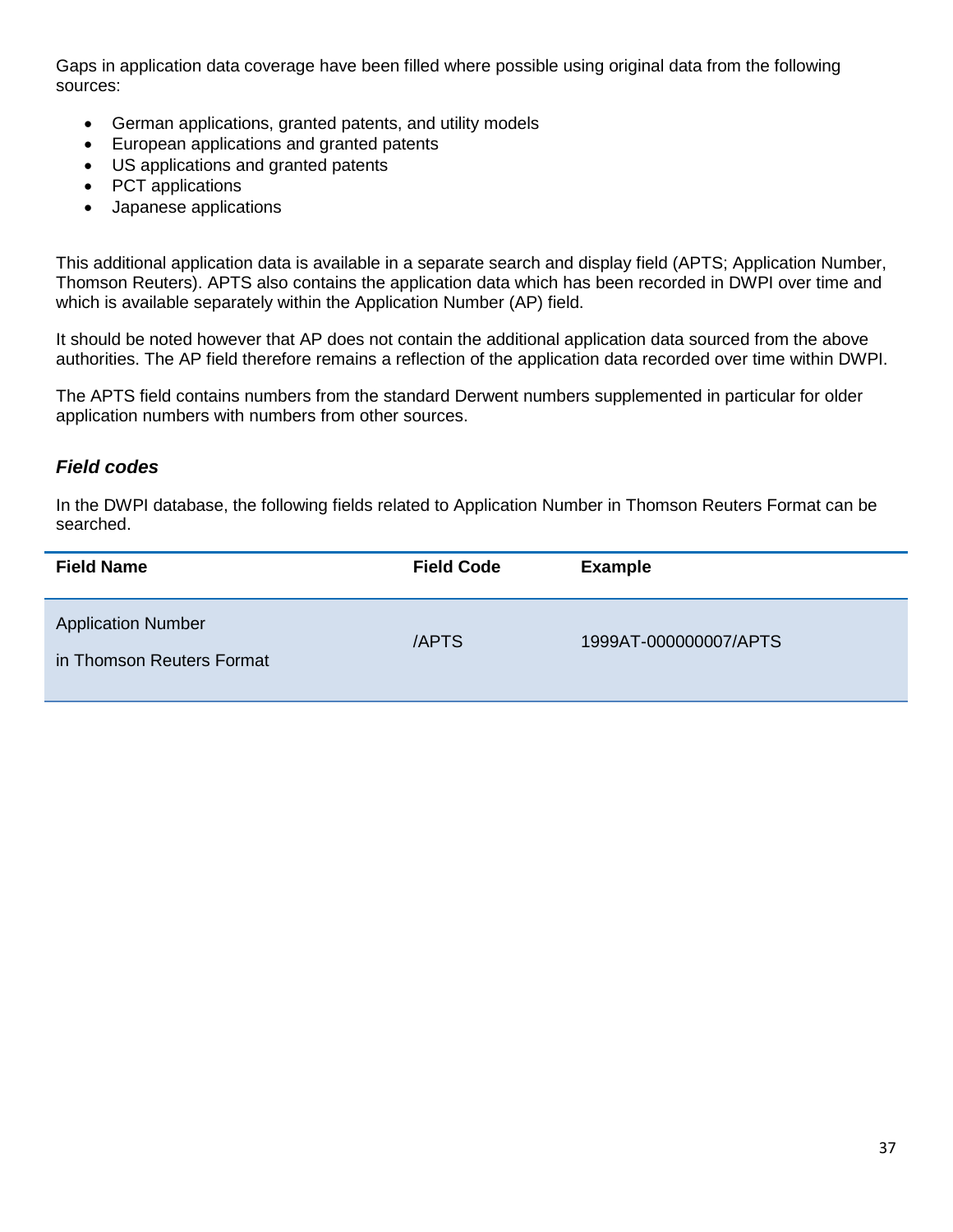# **DWPI Filing Details**

The patent filing details field contains information about patent family members that are not represented in the patent family table. Although the specific data available varies from patent to patent, the types of information that may accompany patent number and kind codes are related patent numbers and filing notes about divisions, continuations and other relationships.

All data pertaining to the filing details may be linked with (U) proximity.

Related Patent Number Related Patent Type Related Patent Country Related Patent Kind Code

### **Related Patent Number**

In this topic:

- Content
- Field codes

#### *Content*

The related patent number for the filing details can be searched in the search field /FDT or /FDT.PN (/RLPN is an additional synonym). The format follows the same pattern as in /PN.

#### *Field codes*

In the DWPI database, the following fields related to Related Patent Number data can be searched.

| <b>Field Name</b>                    | <b>Field Code</b> | <b>Example</b>      |
|--------------------------------------|-------------------|---------------------|
| <b>Filing Details, Patent Number</b> | /FDT              | WO2001050482/FDT    |
|                                      | /FDT.PN           | FI2000000009/FDT.PN |
| <b>Related Patent Number</b>         | /RLPN             | FI2000000009/RLPN   |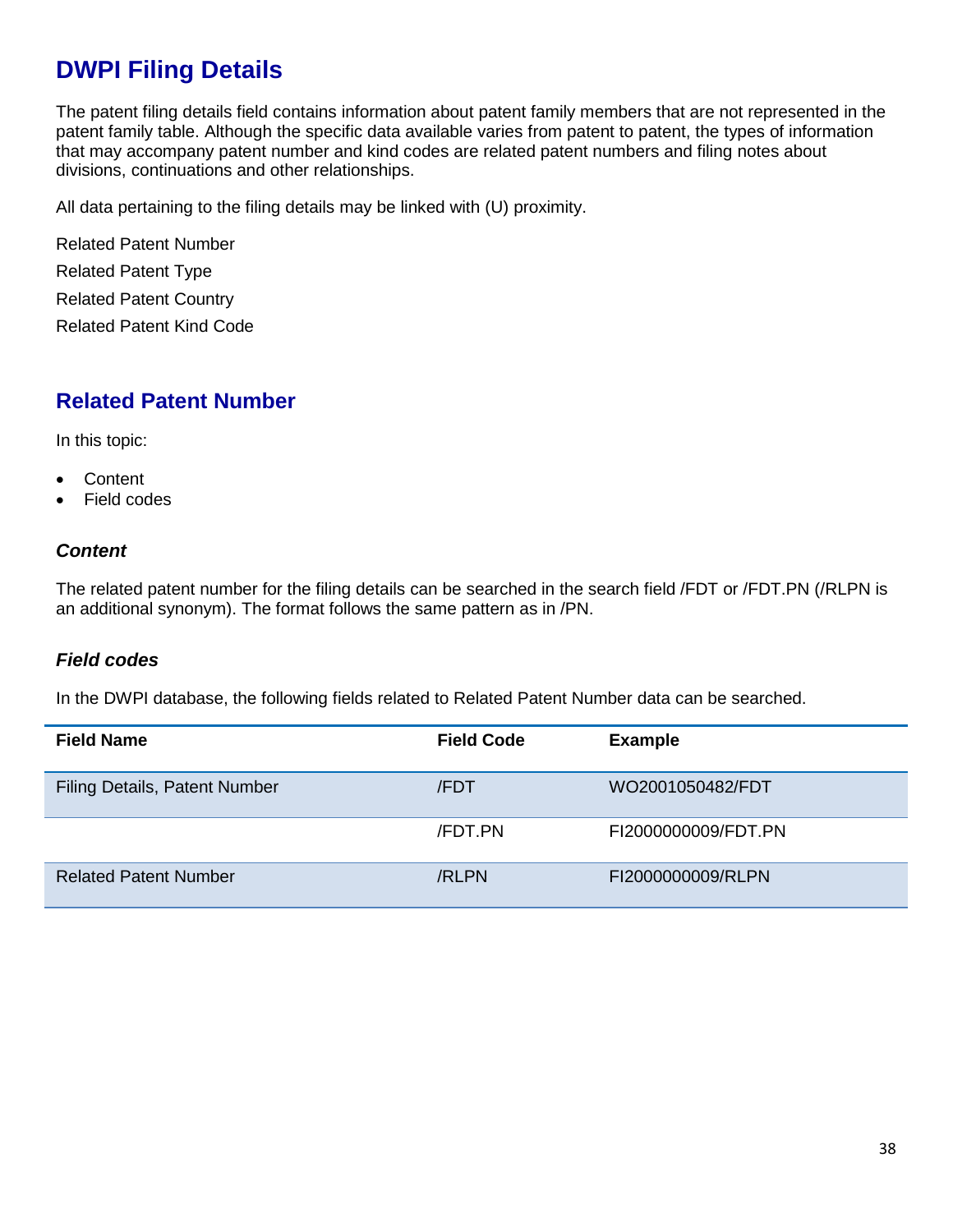# **Related Patent Type**

In this topic:

- Content
- Field codes

#### *Content*

The Related Patent Type gives more information on the type of relation between Related Patent Numbers.

It is linked with (U) proximity to the corresponding related patent information.

Possible types include:

| Add in               | Addition in                                  |
|----------------------|----------------------------------------------|
| Add to               | Addition to                                  |
| Based on             | Based on                                     |
| CIP of               | Continuation-in-part of                      |
| <b>CMEA No</b>       | Council of Mutual Economic Assistance Number |
| Cont of              | Continuation of                              |
| Div ex               | Division ex                                  |
| Div in               | Division in                                  |
| <b>Previous Publ</b> | Previously published in                      |
| Reissue of           | Reissue of                                   |
| <b>Related to</b>    | Related to                                   |
|                      |                                              |

### *Field codes*

In the DWPI database, the following fields related to Related Patent Type can be searched.

| <b>Field Name</b>           | <b>Field Code</b> | Example       |
|-----------------------------|-------------------|---------------|
| <b>Filing Details, Type</b> | <b>/FDT.TP</b>    | CIP OF/FDT.TP |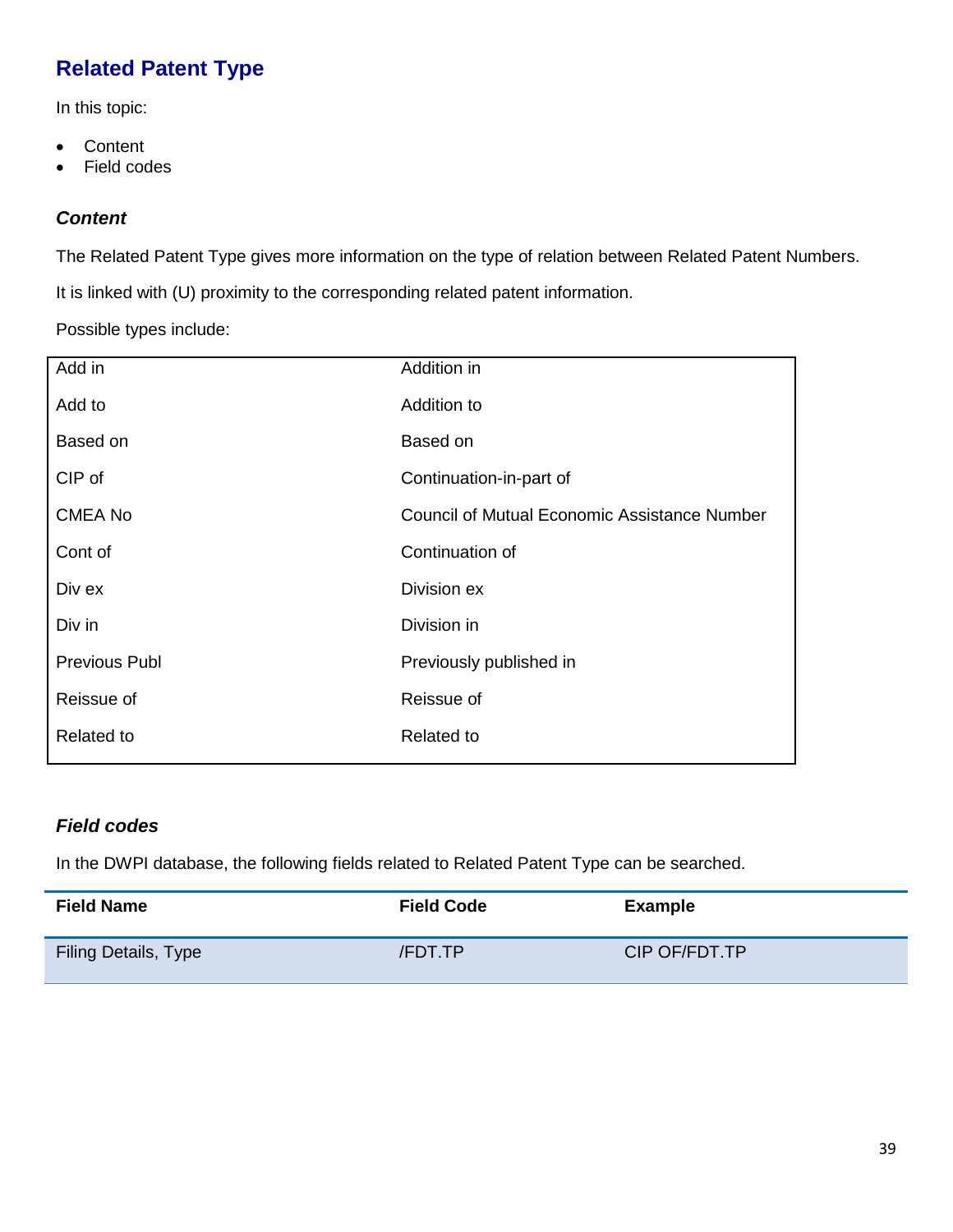# **Related Patent Country**

In this topic:

- Content
- Field codes

#### *Content*

Filing detail country codes follow the same pattern as the publication country codes: The WIPO or Thomson Reuters's own codes and their textual expressions are indexed in /FDT.PC.

#### *Field codes*

In the DWPI database, the following fields related to Related Patent Country can be searched.

| Field Name                            | Field Code | Example              |
|---------------------------------------|------------|----------------------|
| <b>Filing Details, Patent Country</b> | /FDT.PC    | United States/FDT.PC |
| <b>Related Patent Country</b>         | /RLPC      | SLOVAKIA/RLPC        |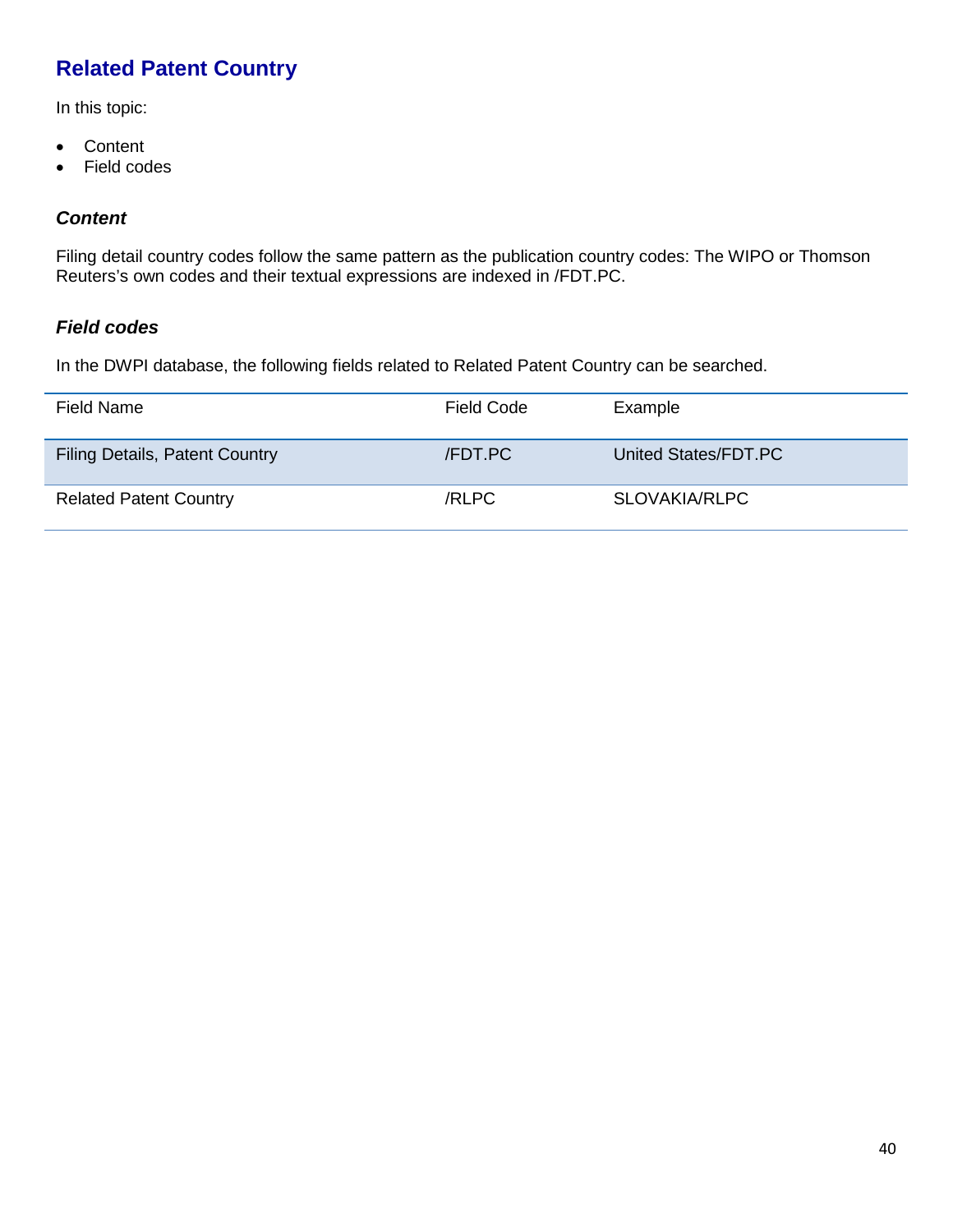## **Related Patent Kind Code**

In this topic:

- Content
- Field codes

#### *Content*

Related Patent Kind Codes follow the same pattern as the patent publication kind codes.

#### *Field codes*

In the DWPI database, the following fields related to Related Patent Kind Code can be searched.

| Field Name                       | Field Code     | Example         |
|----------------------------------|----------------|-----------------|
| Filing Details, Patent Kind Code | <b>/FDT.PK</b> | BGA/FDT.PK      |
| <b>Related Patent Kind Code</b>  | /RLPK          | <b>AUB/RLPK</b> |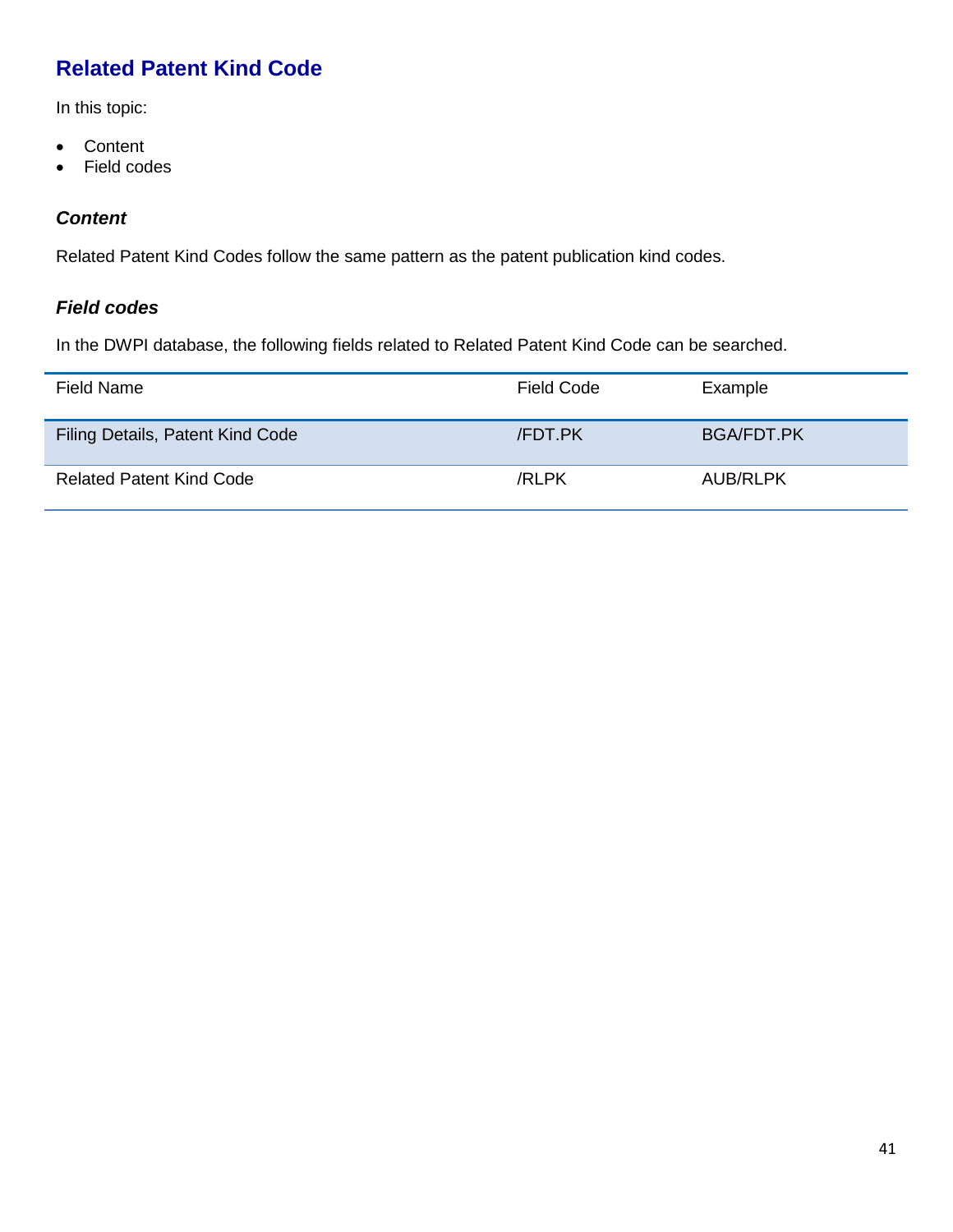# **DWPI Priority Data**

When an inventor applies for a patent in several countries, the first application (the one with the earliest date), regardless of the country in which it was filed, is the priority application. The date of the first application is referred to as the priority date.

All priorities for each patent have been included in DWPI since the middle of 1977 (update 197729). Prior to that date, the number of priorities entered was restricted to ten.

In some cases, a patent in one country has broader coverage than a single patent in another country. This situation can result in a patent family having more than one priority application. Multiple priorities can also result when new work is carried out on an invention during the 12 month period between original application filing and priority-based filing abroad. When there are multiple priority applications, the latest priority of the basic patent displays in the Priority Information field, followed by all related priorities. These related priorities may be indexed from the basic patent, equivalent patents in the family, or patents in related families. The latter category includes patents of additions, continuations, continuations-in-part and divisions that are linked to the patent family through their common priorities. This information displays in the table for each patent where applicable.

Use (U) proximity to link data pertaining to one priority application, e.g. priority country and date/year.

Priority Number Priority Country Priority Date Priority Number, Year Priority Number in Thomson Reuters Format

## **Priority Number**

In this topic:

- Content
- Field codes

#### *Content*

The priority application number format follows the patterns already outlined for the application numbers, yet the number of countries covered is far greater than the 40+ for the application numbers.

Since the coverage is wider more distinguishing marks were required. In particular utility model applications needed additionally to be catered for. Utility Model applications in, for example, Japan, Germany, Spain, Italy, China, and Brazil, are sometimes listed as priority applications when a patent application is filed in another country. All Utility Model applications receive a distinguishing mark in the form of a 'U' appended to the serial number with the exception of the German numbers for which the newer ones have the 'utility mark' already included at the beginning of the serial number.

Note that publications of German Utility Model applications have been covered in DWPI with coverage starting with update 199543. Some French documents came in earlier. Japanese, Korean, Chinese and Taiwanese Utility Models followed more recently (see Asian coverage).

The earliest priority application number is also indexed in /PRNF, the one for the basic publication in /PRN.B.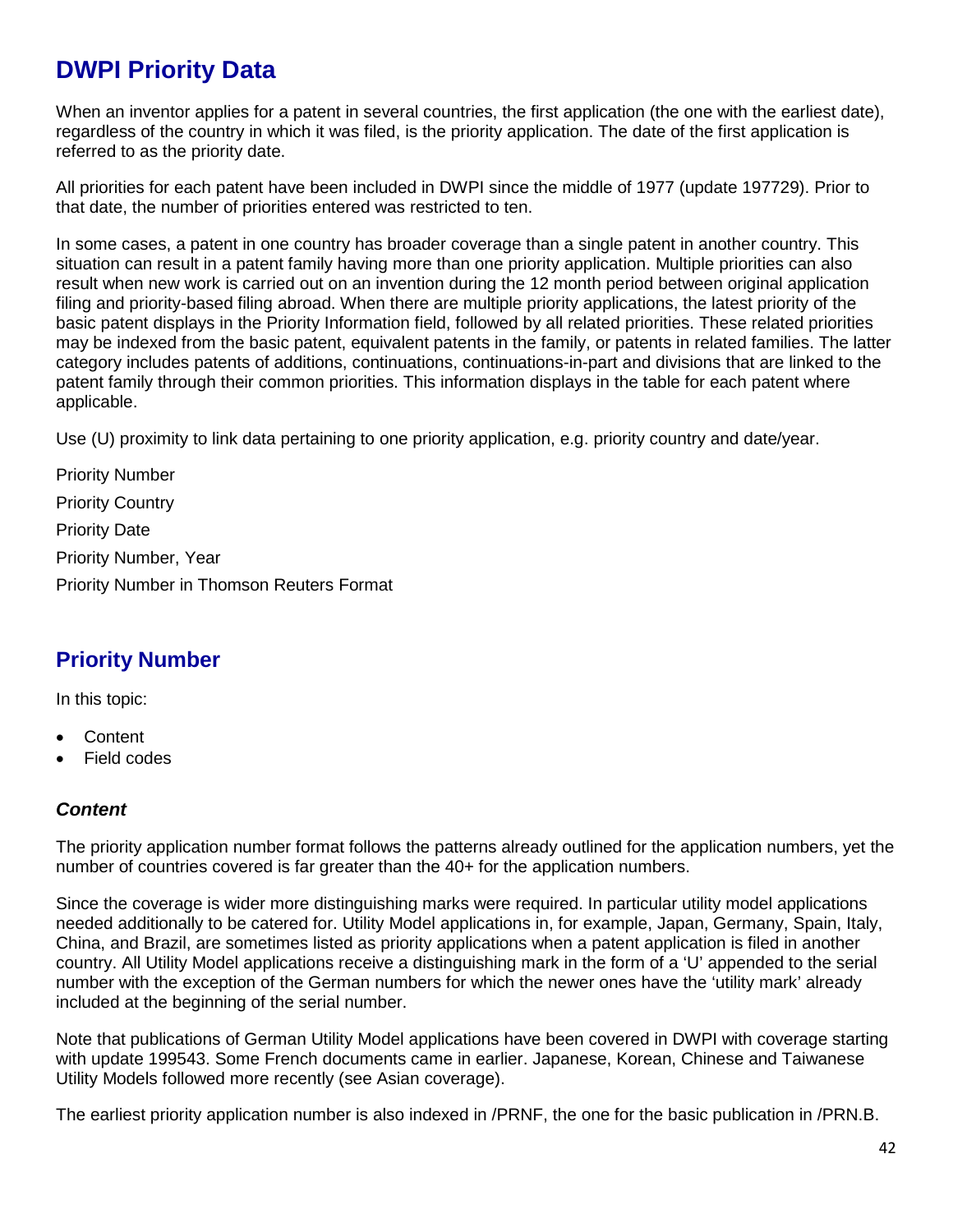When application and priority application numbers have both to be searched for, the super-search field /APPS is suitable.

### *Field codes*

In the DWPI database, the following fields related to Priority Number data can be searched.

| <b>Field Name</b>               | Field Code | Example              |
|---------------------------------|------------|----------------------|
| <b>Priority Number</b>          | /PRN       | AT2004-773/PRN       |
| <b>Priority Number, Basic</b>   | /PRN.B     | AT2004-776U/PRN.B    |
| <b>Priority Number, First</b>   | /PRNF      | CA2005-2259858/PRNF  |
| <b>Application Number Group</b> | /APPS      | CN2009-10000262/APPS |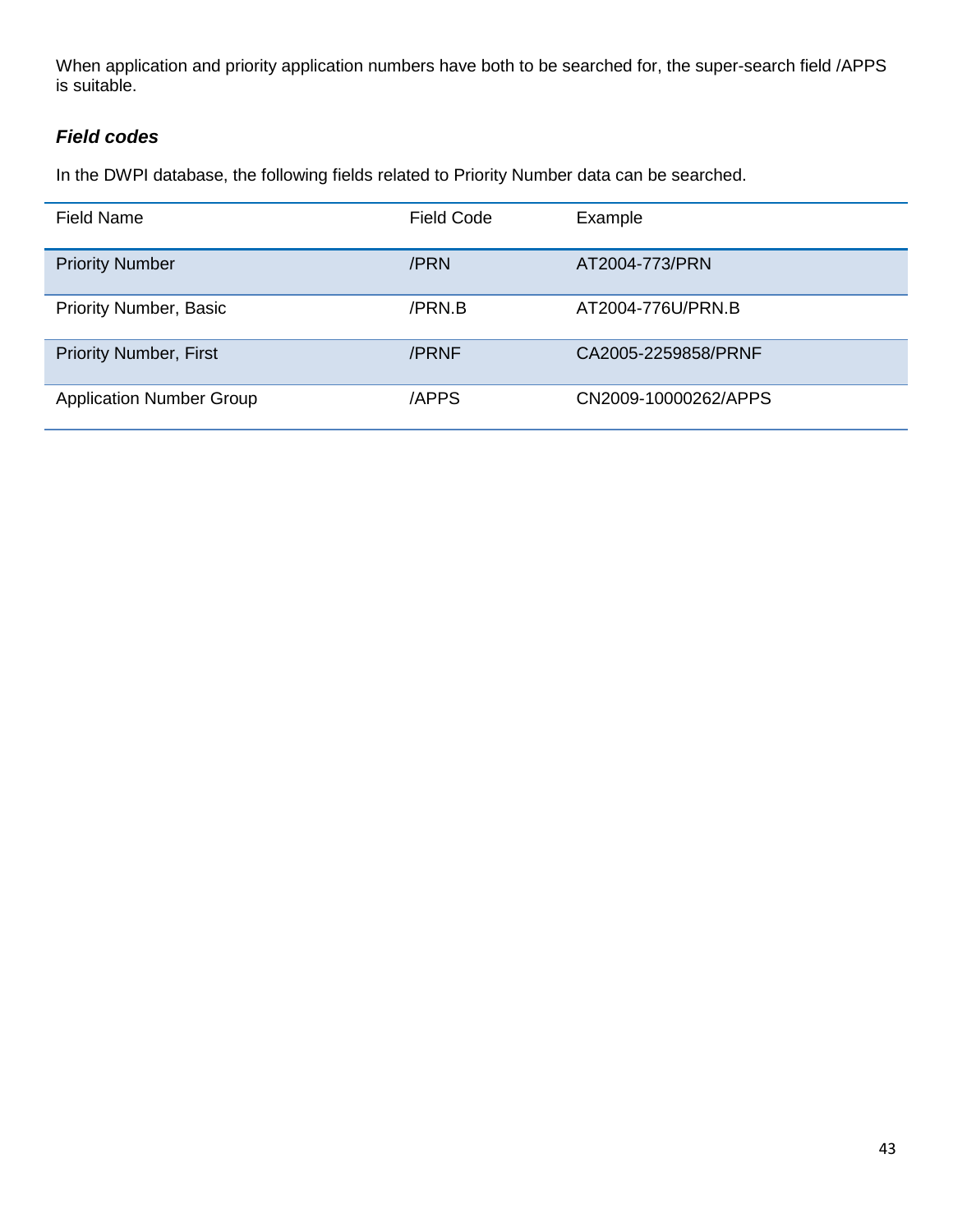# **Priority Country**

In this topic:

- Content
- Field codes

#### *Content*

Priority application country codes follow the same pattern as the publication country codes: The WIPO or Thomson Reuters's own codes and their textual expressions are indexed in /PRC. The earliest priority application country is also indexed in /PRCF. The priority application country of the basic publication is indexed in /PRC.B.

#### *Field codes*

In the DWPI database, the following fields related to Priority Country can be searched.

| <b>Field Name</b>              | <b>Field Code</b> | Example                  |
|--------------------------------|-------------------|--------------------------|
| <b>Priority Country</b>        | /PRC              | UNITED ARAB EMIRATES/PRC |
| <b>Priority Country, Basic</b> | /PRC.B            | FRANCE/PRC.B             |
| <b>Priority Country, First</b> | /PRCF             | <b>IN/PRCF</b>           |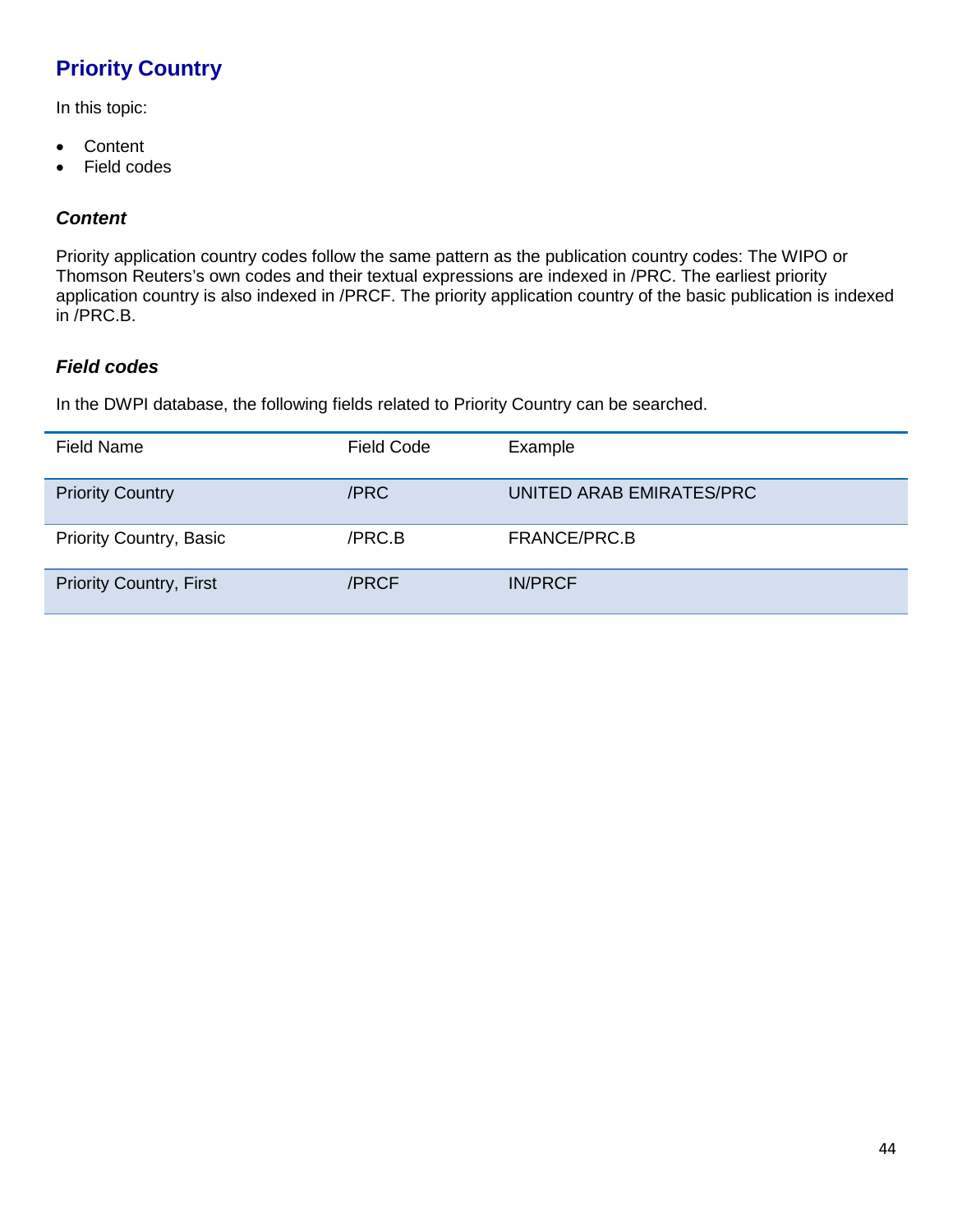# **Priority Date**

In this topic:

- Content
- Field codes

#### *Content*

The priority application date is numerically indexed in /PRD and the year on its own in /PRY. The earliest priority can be searched with the qualifiers /PRDF and /PRYF. The priority application date (/PRD and /PRDF) as well as the priority application year (/PRY and /PRYF) are linked with (U) proximity to the corresponding priority application information.

#### *Field codes*

In the DWPI database, the following fields related to Priority Date can be searched.

| <b>Field Name</b>           | <b>Field Code</b> | Example                    |
|-----------------------------|-------------------|----------------------------|
| <b>Priority Date</b>        | /PRD              | PRD>20070101               |
| <b>Priority Date, First</b> | /PRDF             | 20061222/PRDF              |
| <b>Priority Year</b>        | /PRY              | 2000-2005/PRY              |
| <b>Priority Year, First</b> | /PRYF             | PRD>20070101 and PRYF=2006 |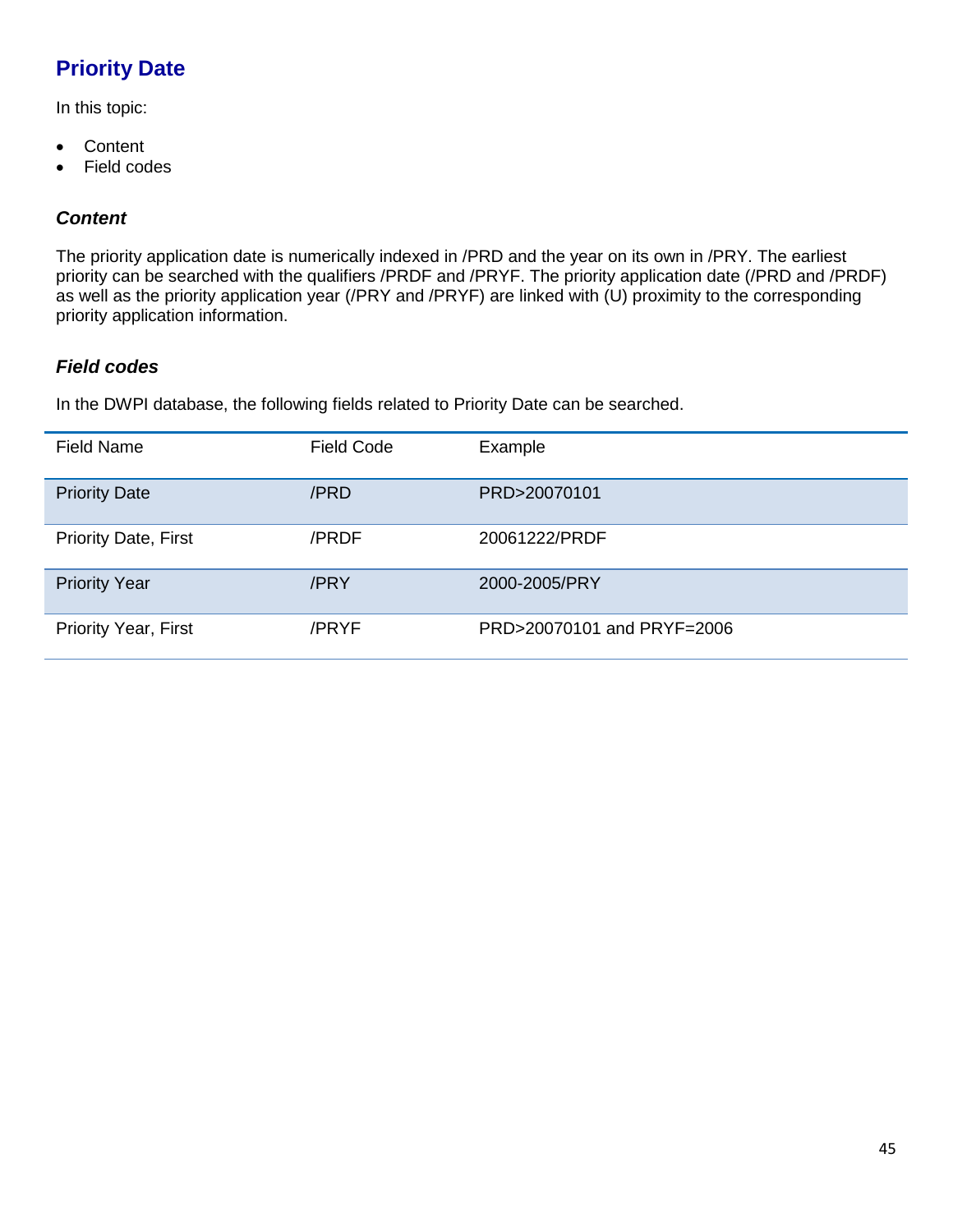## **Priority Number, Year**

In this topic:

- Content
- Field codes

#### *Content*

The priority application year found as part of the priority application number may be different from the priority application year above. Therefore the former can be searched in /PRN.YR.

#### *Field codes*

In the DWPI database, the following fields related to Priority Number, Year can be searched.

| Field Name                   | Field Code | Example                     |
|------------------------------|------------|-----------------------------|
| <b>Priority Number, Year</b> | /PRN.YR    | 2000/PRN.YR (notU) 2000/PRY |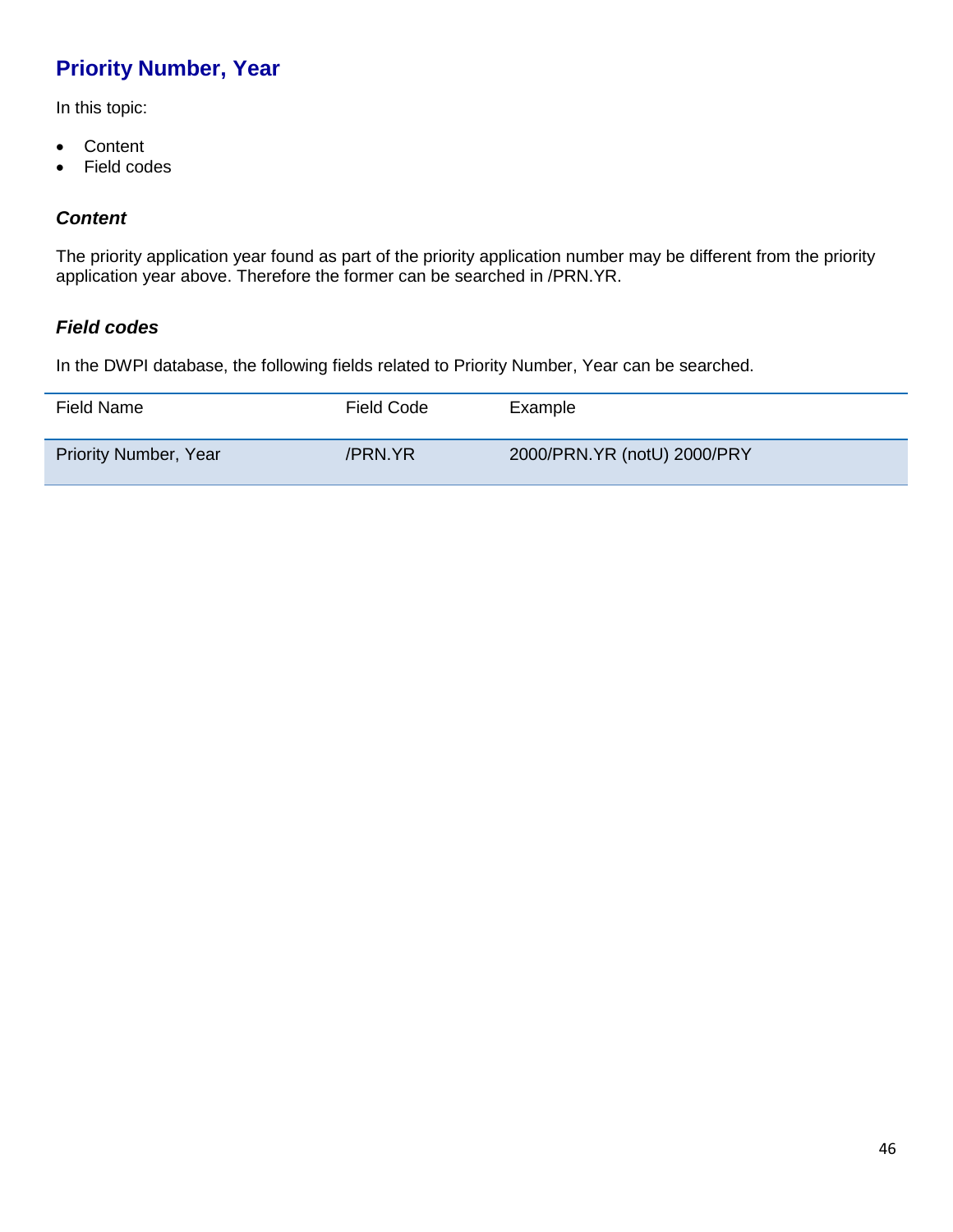## **Priority Number in Thomson Reuters Format**

In this topic:

- Content
- Format
- Field codes

#### *Content*

When an inventor applies for a patent in several countries, the first application (the one with the earliest date), regardless of the country in which it was filed, is the priority application. And the date of the first application is referred to as the priority date.

All priorities for each patent have been included in DWPI since the middle of 1977 (update 197729). Prior to that date, the number of priorities entered was restricted to ten.

Gaps in priority data coverage have now been filled where possible using original data from the following sources:

- German applications, granted patents, and utility models
- European applications and granted patents
- US applications and granted patents
- PCT applications
- Japanese applications

This additional priority data is available in a separate search and display field (PRTS; Priority Number, Thomson Reuters). PRTS also contains the priority data which has been recorded in DWPI over time and which is available separately within the Priority Number (PRN) field.

The PRTS field contains numbers from the standard Derwent numbers supplemented in particular for older application numbers with numbers from other sources.

#### *Format*

Priority Number Thomson Reuters Format

YYYYCC-xxxxxnnnnnnnnND

(padded with leading zeros to nine digits where necessary)

Where:

- $YYYY =$  four digit year
- CC = two-letter WIPO country code
- $D =$  indicates a distinguishing mark
- $N =$  number
- $n =$  optional number

 $A =$  letter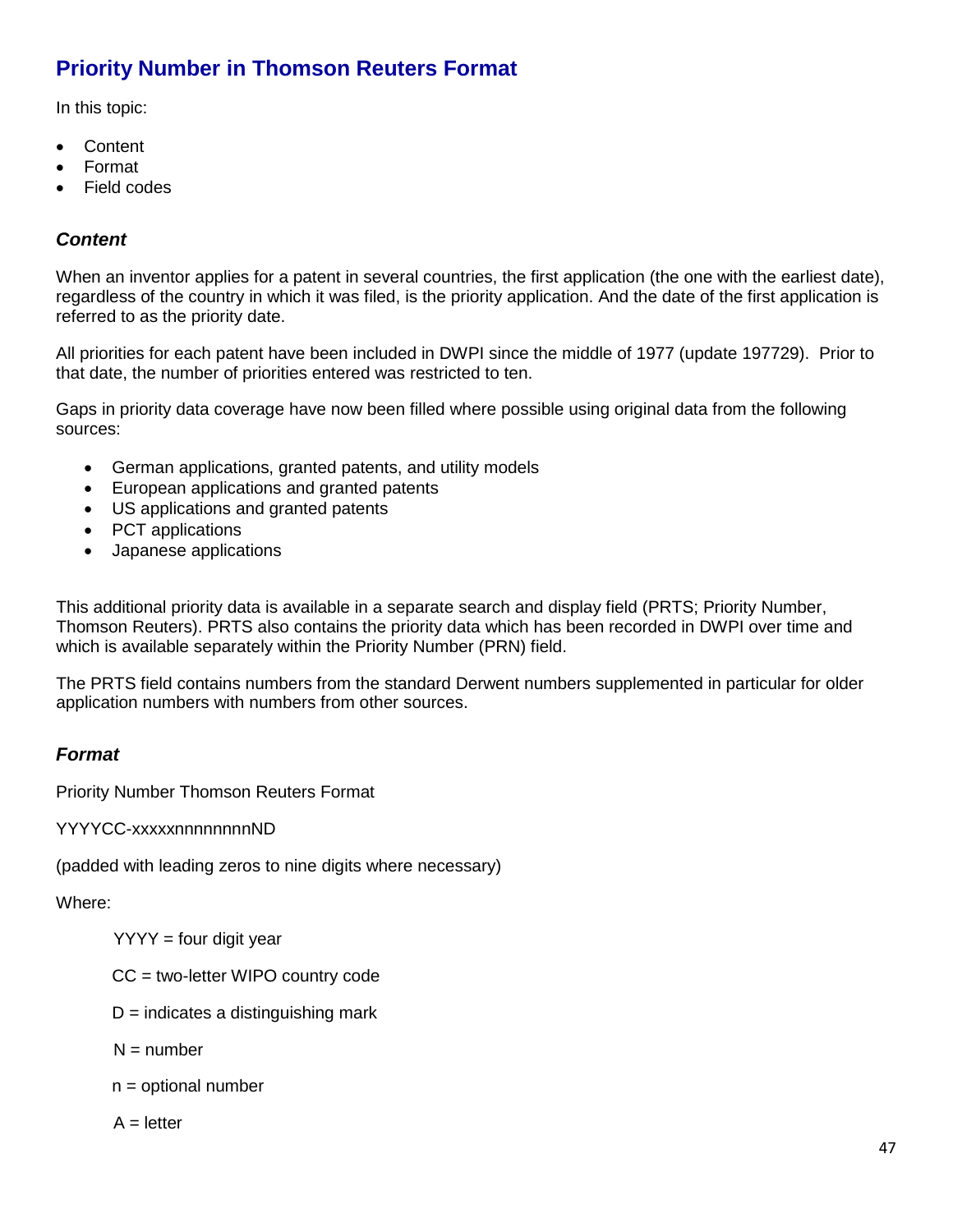a = optional letter

 $X =$  number or letter

x = optional number or letter

The PRTS format mostly contains nine character serial numbers and always includes the year.

### *Field codes*

L

In the DWPI database, the following fields related to Priority Number in Thomson Reuters Format can be searched.

| Field Name                                          | <b>Field Code</b> | Example               |
|-----------------------------------------------------|-------------------|-----------------------|
| <b>Priority Number</b><br>in Thomson Reuters Format | /PRTS             | 1999AT-000000001/PRTS |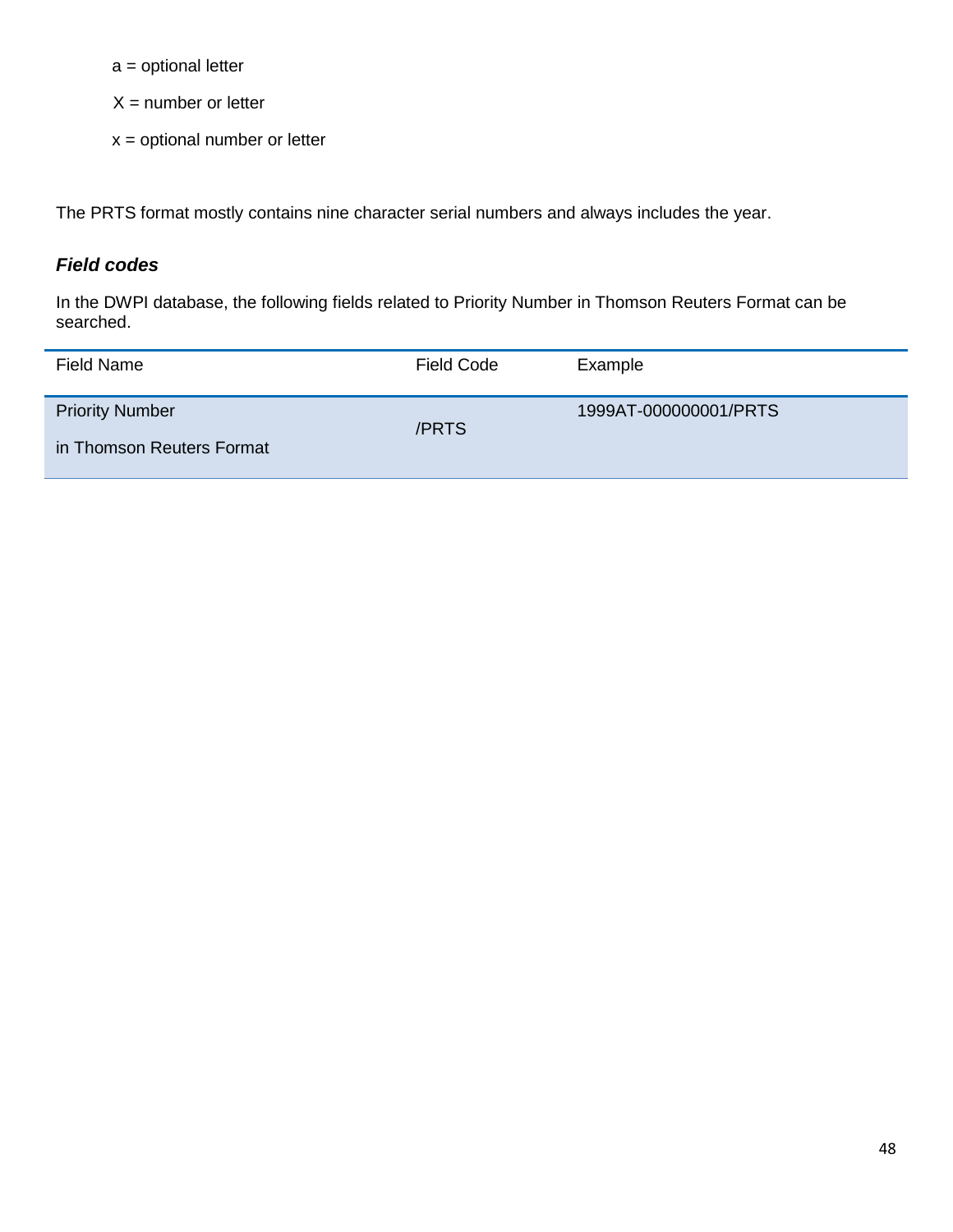# **DWPI Basic Index**

In this topic:

- The Basic Index and Basic Index Extension
- Spelling variations
- Plurals/Abbreviations
- Field codes

### **The Basic Index and Basic Index Extension**

The Basic Index (/BI) at STN generally conveniently gathers all words from value-added text into one field and permits general subject searching without the necessity of using search qualifiers. In DWPI it contains single words from the Thomson Reuters value-add title, title terms, additional words, abstracts, technology focus, abstract extensions and documentation abstracts. Punctuation has been removed from the index.

First-level data like the author titles, abstracts and claims have been indexed in a similar, but separate, segment of the index: the basic index extension (/BIEX).

Combine single words with Boolean and/or Proximity operators (W), (A), (S) or (P). (W) is implied if no operator is input. (S) will confine search terms to a single text paragraph, (P) to a section of the abstracts, e.g. USE. (D) or (SDOC) will act like an AND operator in the entire Basic Index, yet it may be useful in order to combine the statement with additional search terms and confining the search to the individual publication level. The Basic Index contains text parsed at the STN standard parsing characters.

There are no stopwords. This means that words such as A, AN, AND, AS, AT, BY, FOR, FROM, IN, IS, NOT, OF, ON, OR, THE, TO, WHICH and WITH have also been indexed.

## *Spelling Variations*

Prior to 1999, British spelling is generally used in DWPI but American spelling is also present in some of the fields making up the Basic Index. From 1999, American spelling (with British terminology) was adopted. As a precaution, both spellings should be covered in the search strategy to ensure complete retrieval:

#### **ALUMINIUM OR ALUMINUM**

The Spelling embellishment can be enabled through the Settings panel.

### *Plurals/Abbreviations*

Many commonly occurring words in titles and abstracts are abbreviated. Further abbreviations like units of measurement, electrical and engineering elements, chemical groups and chemical formulae are used in abstracts. See a list of abbreviations (Appendix I). However, all standard (and non-standard) abbreviations are automatically taken into account with the ABBREVIATIONS embellishment. This is also true for plurals with the PLURALS embellishment function.

The plurals and abbreviations embellishments can be enabled through the Settings panel.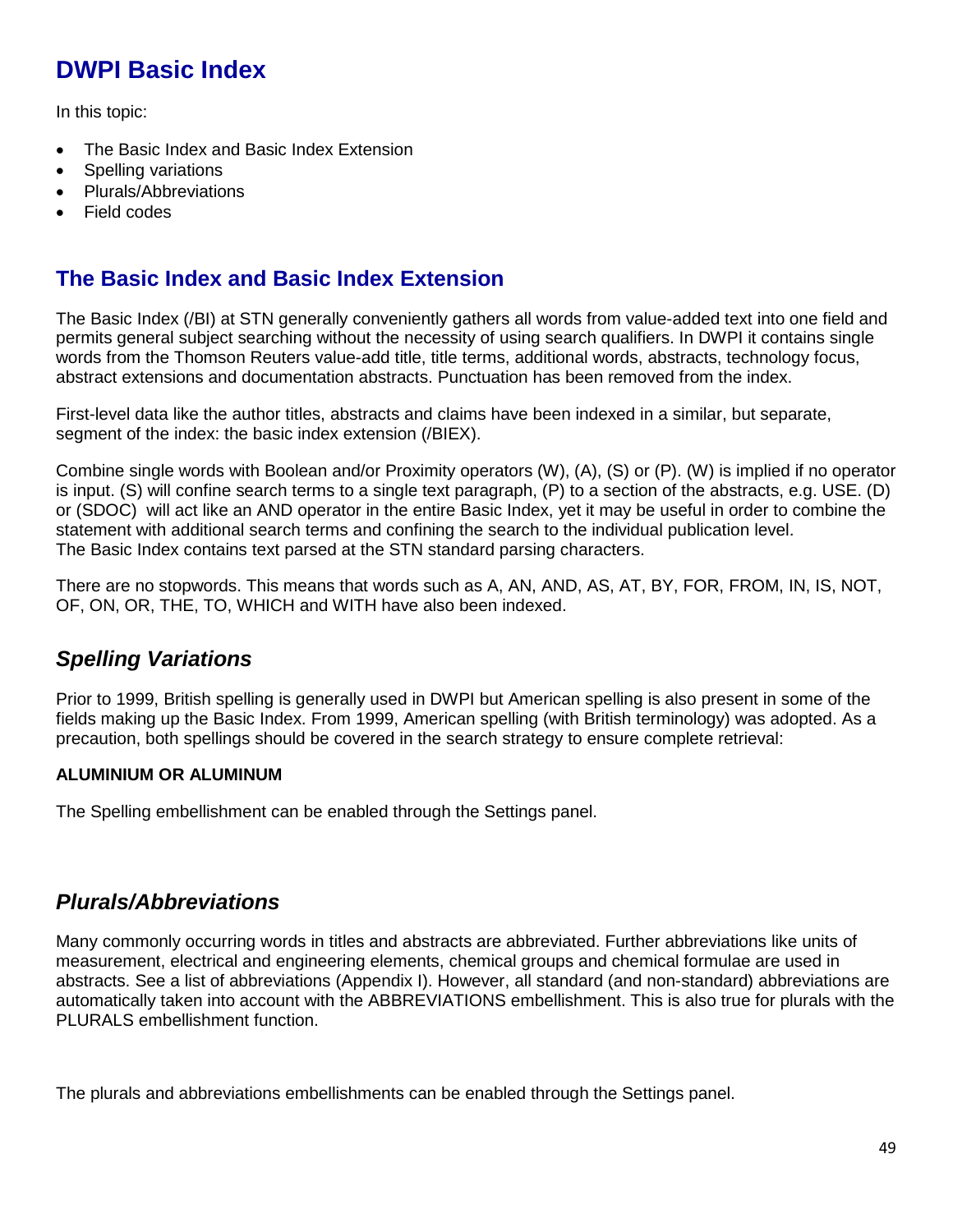### *Field codes*

In the DWPI database, the following fields related to the Basic Index and Basic Index Extension can be searched.

| Field Name                   | <b>Field Code</b> | Example                   |
|------------------------------|-------------------|---------------------------|
| <b>Basic Index</b>           | None or /BI       | Drilling fluid AND emuls* |
| <b>Basic Index Extension</b> | /BIEX             | Nanoclusters/BIEX         |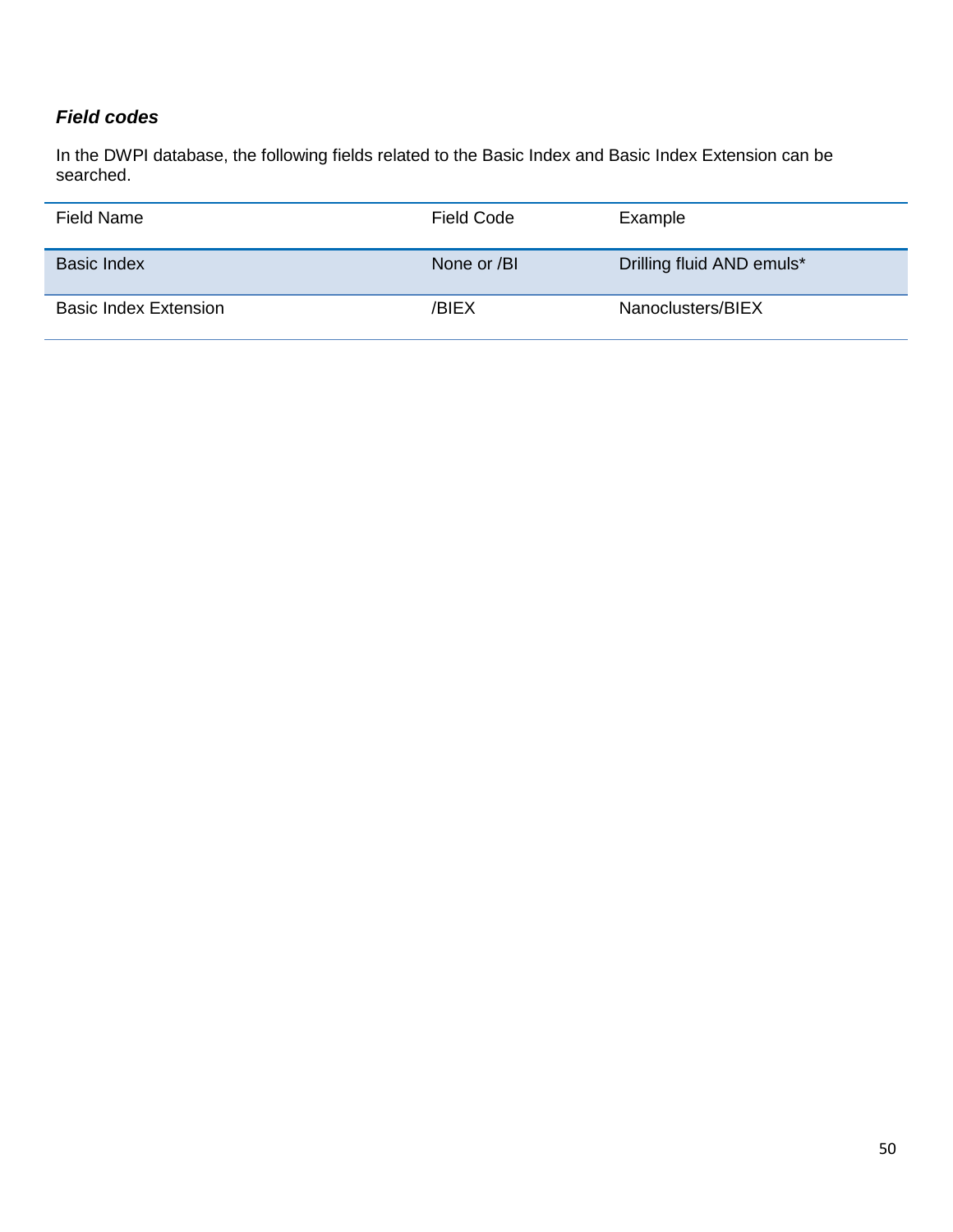# **DWPI Title Data**

**Title** 

Title Terms and Additional Words

## **Title**

In this topic:

- Content
- Special characters
- Field codes

### *Content*

Thomson Reuters value-add titles are written to highlight the content and novelty of the invention disclosed in the patent specification. They are not based on the original title or its exact translation.

Combine single words with Boolean and/or Proximity operators (W), (A), (S) or (P). (W) is implied if no operator is input.

Concerning spelling variations, plurals, abbreviations and stopwords the procedures described for the basic index also apply to the title search field (/TI).

Searching the Title field restricts a search further than by searching the entire Basic Index, but relevance may be higher because of the nature of the Thomson Reuters Title. Use of this field may give more precise results than searching some of the broader Title Terms. When searching for a known original title, users should remember that Thomson Reuters does not input the original title or its exact translation in /TI at the Invention Level, but provides an enhanced more informative title.

The title associated with the Basic patent is available at both the Invention and Patent Publication Levels and so has also been indexed twice, once at each level.

The Title field contains single words without punctuation. Compound words containing periods, commas, etc., are broken into smaller segments at all predefined parsing characters.

Words in the Title field may be searched using Boolean and/or proximity operators. Implied (W) proximity is available and therefore the (W) operator may be omitted in search statements.

#### **FLUORESCENT DYE#/TI**

In some of the records entered in the database prior to 1971, the titles may be short. Caution is necessary if a search is restricted to /TI for this period.

## *Special characters*

From update 197804 until the end of 1998 the "\*" is used with monomers in Thomson Reuters (Scientific) titles to indicate that the monomer is polymerised. Search terms are indexed twice, with and without the '\*' mark.

#### **ETHYLENE\*/TI**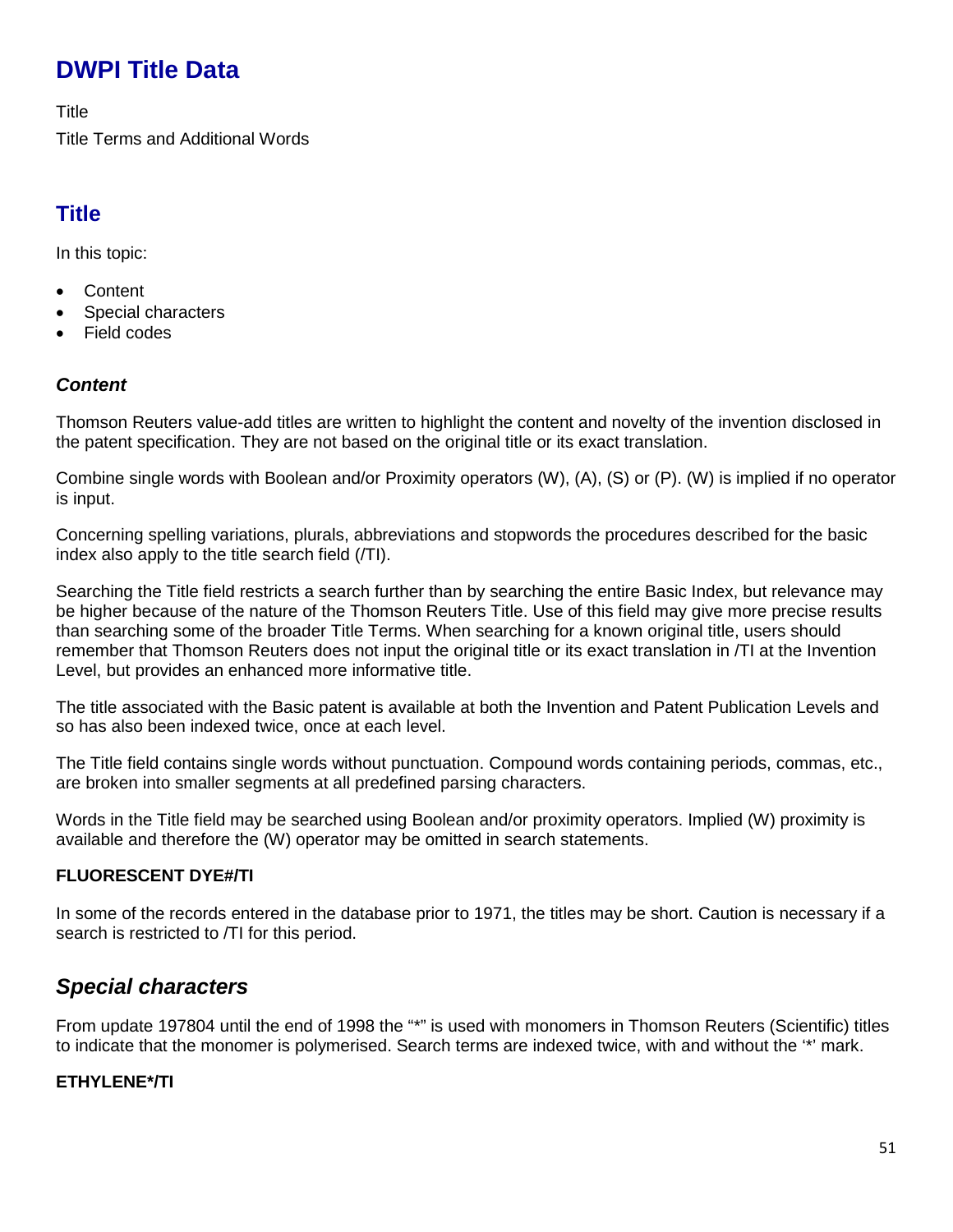From update 197804 until the end of 1998 the @ is used to differentiate between an element or its alloys and compounds of the element, for example:

COBALT@ the element or its alloys

COBALT compounds of cobalt

The @ symbol is also used to differentiate between the unsubstituted, uncompounded polymer and its copolymers, for example:

POLYETHYLENE@ unsubstituted, uncompounded

POLYETHYLENE copolymers

In TT, terms with @ have been indexed twice, with and without the @ mark.

#### *Field codes*

In the DWPI database, the following fields related to the Title can be searched.

| <b>Field Name</b>  | <b>Field Code</b> | Example            |
|--------------------|-------------------|--------------------|
| <b>Title</b>       | ЛI                | drilling fluid#/TI |
| <b>Basic Index</b> | NONE or /BI       | *phenylether*/BI   |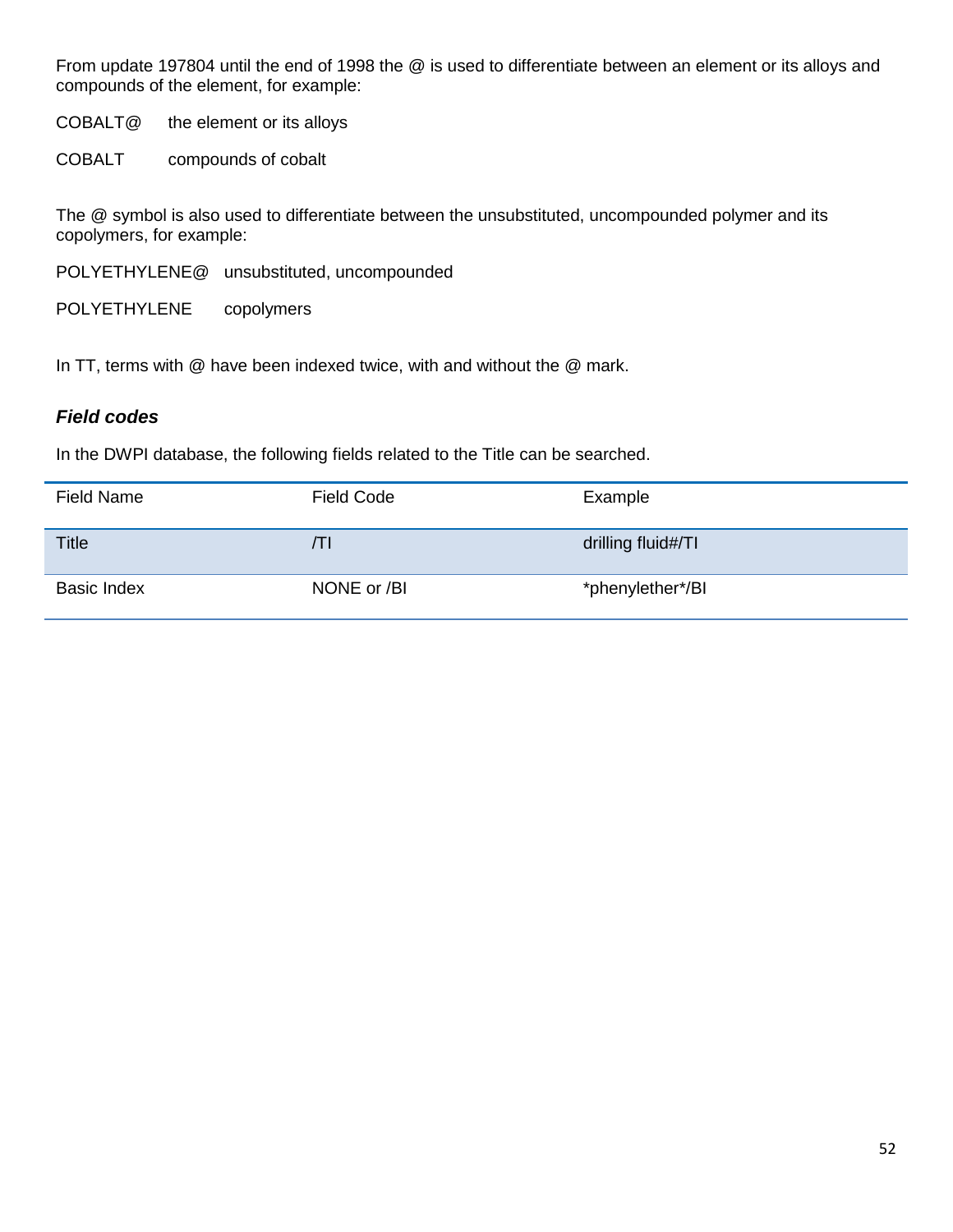### **Title Terms and Additional Words**

In this topic:

- Content
- Field codes

#### *Content*

Title Terms are the preferred forms of words appearing in the Thomson Reuters value-add title. They are generated automatically by a text editing software that converts each title word into a preferred form of the word. For example, the title words PAGE, PAGER, PAGING, etc., are converted into the Title Term "PAGE". A Title Term will only appear once irrespective of the number of title words which may generate this preferred term. (For a listing of title terms see the Title Terms user manual). The following words are ignored when titles are scanned to generate title terms:

AN AND ARE AS AT BE BY FOR FROM HAS IN INTO IS NOT OF ON OR THE THEN WHEN WHERE WHICH

From update 197804 until the end of 1998 additional words have been added to the Title Terms to further enhance the title. Additional words are searchable in /TT as well as in the Title and the Basic Index. These additional words are all included in the Title Terms user guide.

Title Term searching is a very simple and effective way of subject searching. Precision is usually very high, not only because the title terms are controlled forms of the words, but because the specially written Thomson Reuters value-add title is a highly informative, concise summary for rapid scanning. However, inclusion of the much larger number of words in the abstracts, by defaulting to a Basic Index search, will always give higher recall. For best results, all synonyms and every way of expressing the required concept should be considered when formulating the search strategy.

Title Term searching is particularly valuable when searching non-chemical technology where other forms of indexing and classification are not as exhaustive.

Multi-word terms, in use since update 197804, are given in the Title Terms user guide with equal signs linking the individual words, e.g. X=RAY. On STN, replace the "=" with "-" when searching these terms:

#### **x-ray/TT**

From update 197804 until the end of 1998 the "\*" is used with monomers in titles to indicate that the monomer is polymerised. Automatic generation of title terms converts these words to title terms with the POLY prefix.

From update 197804 to the end of 1998 @ is used to differentiate between an element or its alloys and compounds of the element, for example:

COBALT@ the element or its alloys

COBALT compounds of cobalt

The @ symbol is also used to differentiate between the unsubstituted, uncompounded polymer and its copolymers, for example:

POLYETHYLENE@ unsubstituted, uncompounded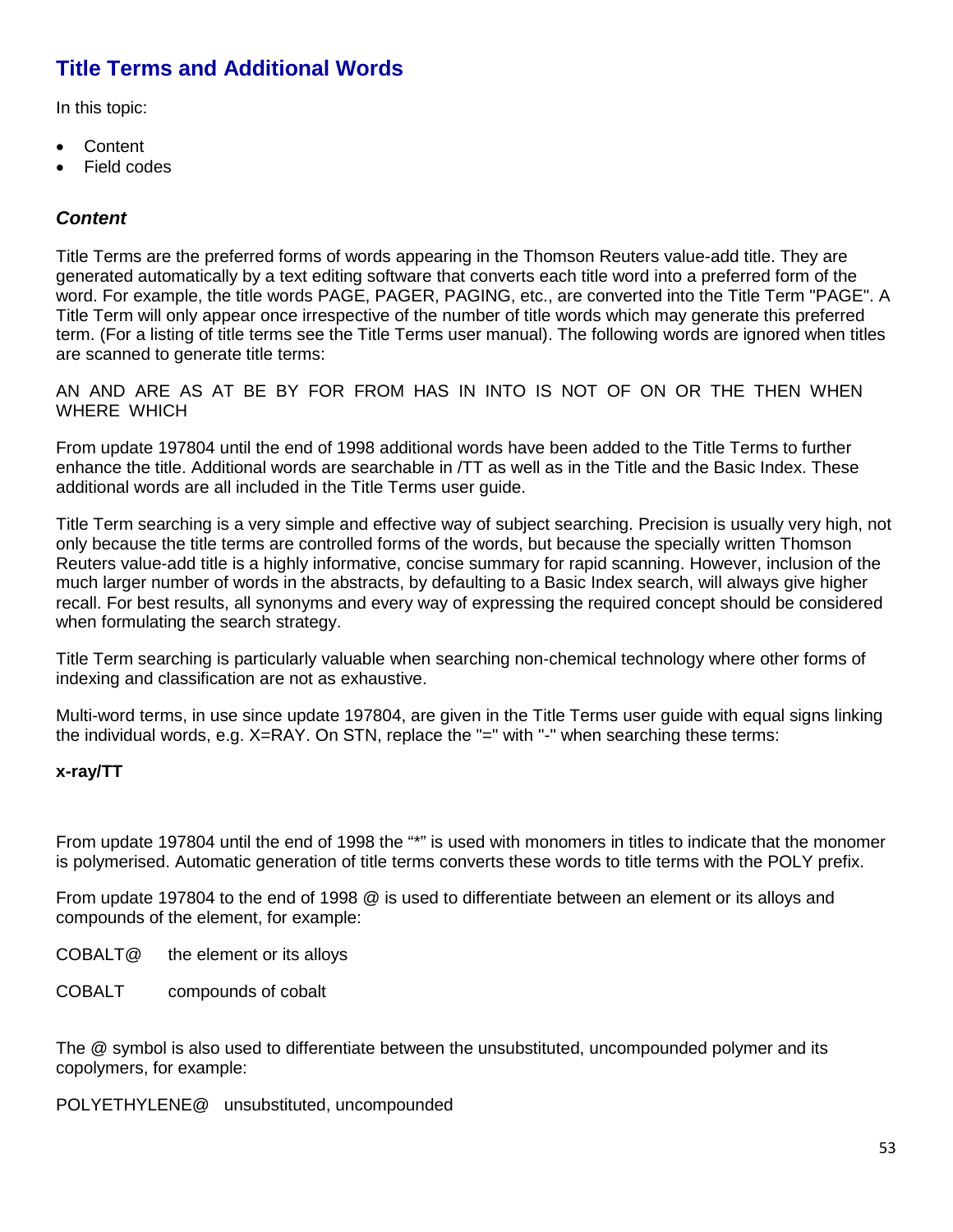In TT, terms with @ have been indexed twice, with and without the @ mark.

### **COBALT@/TT**

#### *Field codes*

In the DWPI database, the following fields related to the Title Terms and Additional Words can be searched.

| Field Name         | <b>Field Code</b> | Example             |
|--------------------|-------------------|---------------------|
| <b>Title Terms</b> | $\prime$ 1        | Drill/TT            |
| <b>Basic Index</b> | NONE or /BI       | Osteogenic protein* |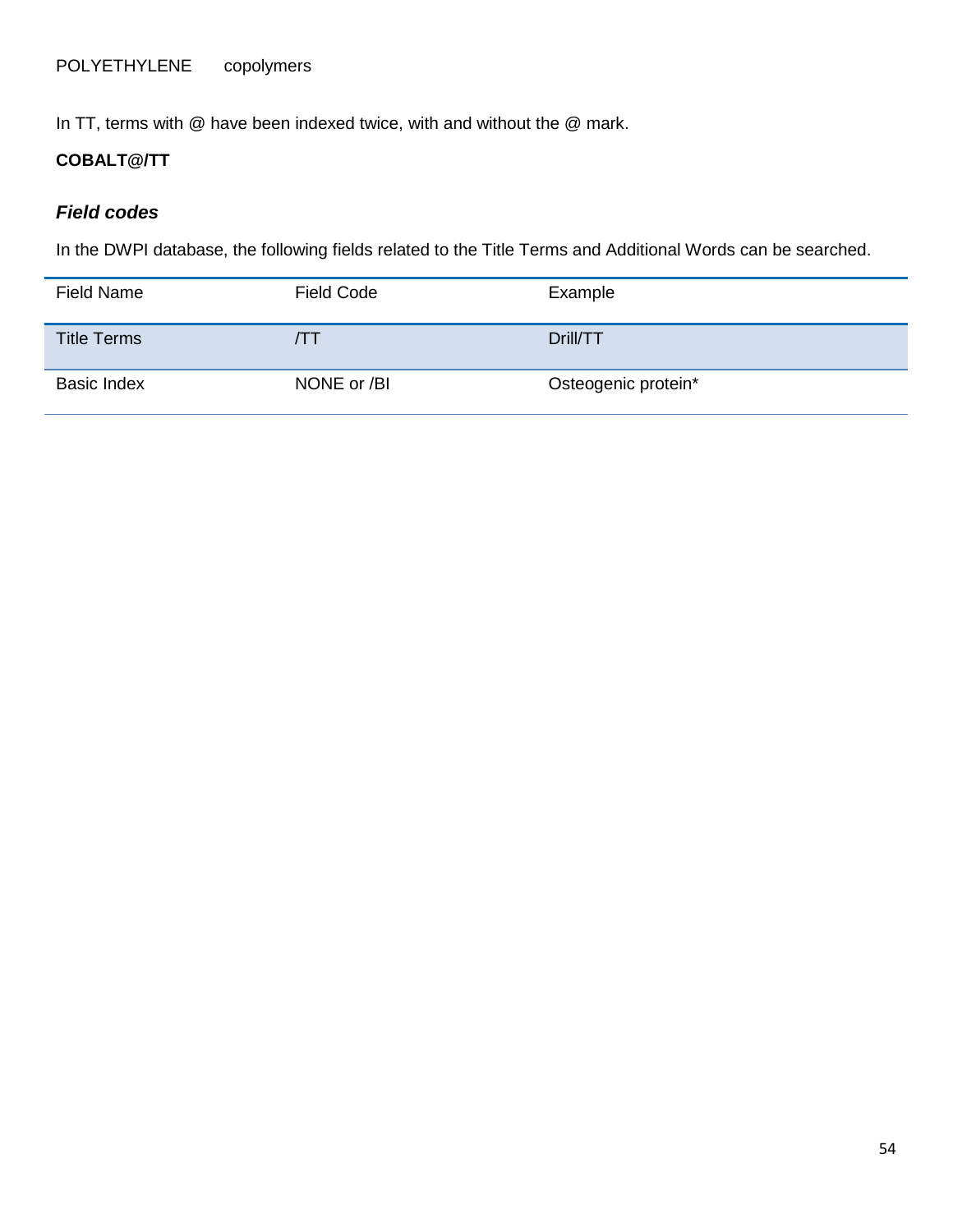# **DWPI Abstract and Related Text Data**

The DWPI value-added Abstract Technology Focus Abstract Extension Documentation Abstracts

## **The DWPI value-added Abstract**

In this topic:

- Content
- Old Style Basic Abstracts
- New Style Alerting Abstracts
- Field codes

#### *Content*

The majority of records in DWPI (85%) have an abstract for the basic patent. Novelty and Technology Focus fields became available from update 199908 onwards. At this time the Basic Abstract was renamed the Alerting Abstract.

Basic abstracts for Austria, Brazil, and Denmark are only available for chemical Basics. Abstracts are not included for records where the Basic patent is from Czechoslovakia, Finland, Italy, Luxembourg, and Norway. In all these cases however, an abstract is added to the record when an equivalent from a country with a guaranteed basic abstract is added to the family.

From 1984 to 1997 abstracts were also prepared for many equivalent members of the patent family. These are displayable with the individual patent publication section. However all patent publication abstracts have been indexed within /AB.

Apart from the basic index all words are searchable in /AB. This comprises ALL abstracts, including Original and Equivalent abstracts.

Implied word proximity, simultaneous left and right truncation, PLUrals, ABBreviations and SPElling embellishments all apply.

### *Old Style Basic Abstracts*

Pre-1999 records may contain an abstract section called the First Section which was based on the claims together with a Use, Use/Advantage or Advantage section.

### *New Style Alerting Abstracts*

In 1999 important changes were made to the structure and content of abstracts. As well as containing improved technical content, the abstracts also include several subheadings to make the description of the invention easier to read: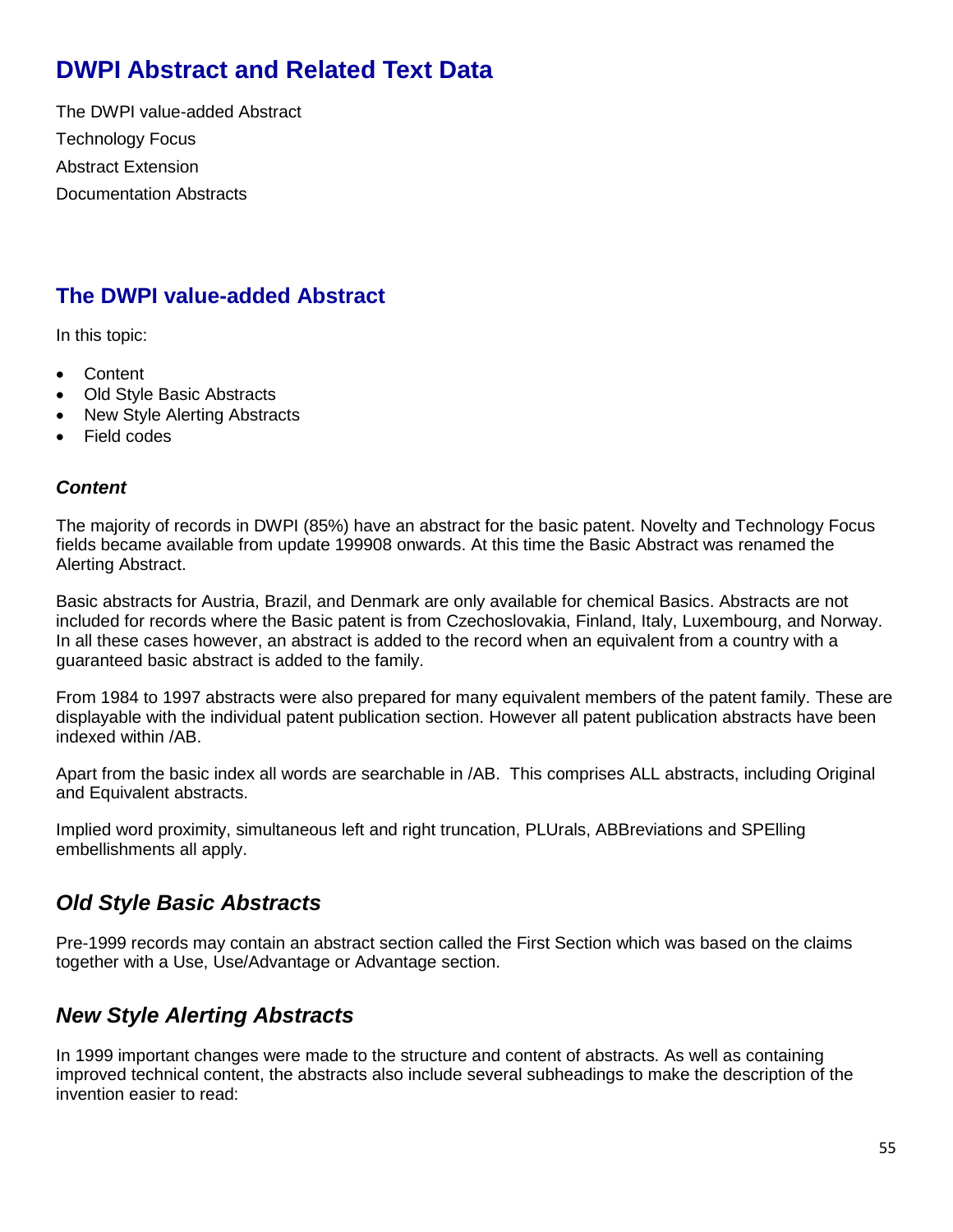| <b>SUBHEADING</b>           | <b>DESCRIPTION</b>                                                                                                                                                                                |
|-----------------------------|---------------------------------------------------------------------------------------------------------------------------------------------------------------------------------------------------|
| <b>Novelty</b>              | Outlines the novelty of the invention.                                                                                                                                                            |
| <b>Detailed Description</b> | Optional paragraph included when it is not<br>possible to summarise the main claims of<br>the invention within the novelty field.                                                                 |
| Activity                    | Used to describe the biological activity of<br>chemical or biological entities.                                                                                                                   |
| Mechanism of Action         | Covers the biological mechanism of action<br>for chemical or biological entities (where<br>given).                                                                                                |
| Use                         | This paragraph is always present, and<br>covers all the uses (applications) of the<br>invention in terms of its different technology<br>areas. If there are no disclosed uses, this is<br>stated. |
| Advantage                   | Covers the advantages of the invention as<br>described by the author.                                                                                                                             |
| Description of Drawing(s)   | Explanation of technical drawings included<br>in the record.                                                                                                                                      |

### *Field codes*

In the DWPI database, the following fields related to the DWPI value-added Abstract can be searched.

| <b>Field Name</b>           | <b>Field Code</b> | Example                          |
|-----------------------------|-------------------|----------------------------------|
| Abstract                    | /AB               | Osteogenic protein*/AB           |
| Novelty                     | /NOV              | <b>Excitation Light/NOV</b>      |
| <b>Detailed Description</b> | /DETD             | Naphthalene*/DETD                |
| Activity                    | /ACTV             | <b>Antibiotic Activity/ACTV</b>  |
| <b>Mechanism of Action</b>  | /ACTN             | Cytokines/ACTN                   |
| Use Section                 | /USE              | (Synthesis and biosynthetic)/USE |
| Advantage                   | /ADV              | Laser beam*/ADV                  |
| <b>Drawing Description</b>  | /DRWD             | *tangul*/DRWD                    |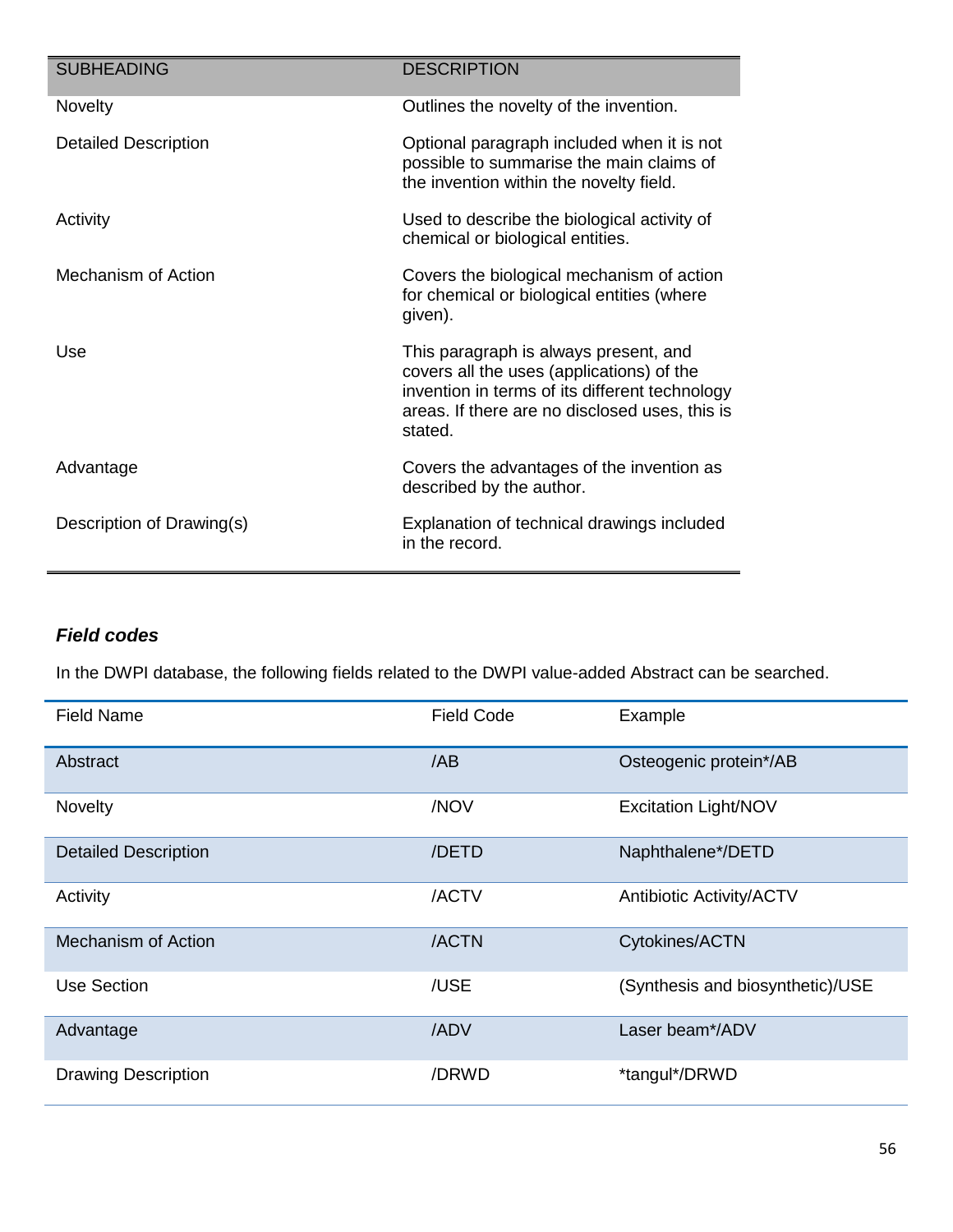| Alerting Abstract, First Section | /ALE        | monitor* and diagnos*/ALE |
|----------------------------------|-------------|---------------------------|
| Use/Advantage Section            | /UADV       | Treatment/UADV            |
| <b>Basic Index</b>               | NONE or /BI | <b>CARBOXAMIDE</b>        |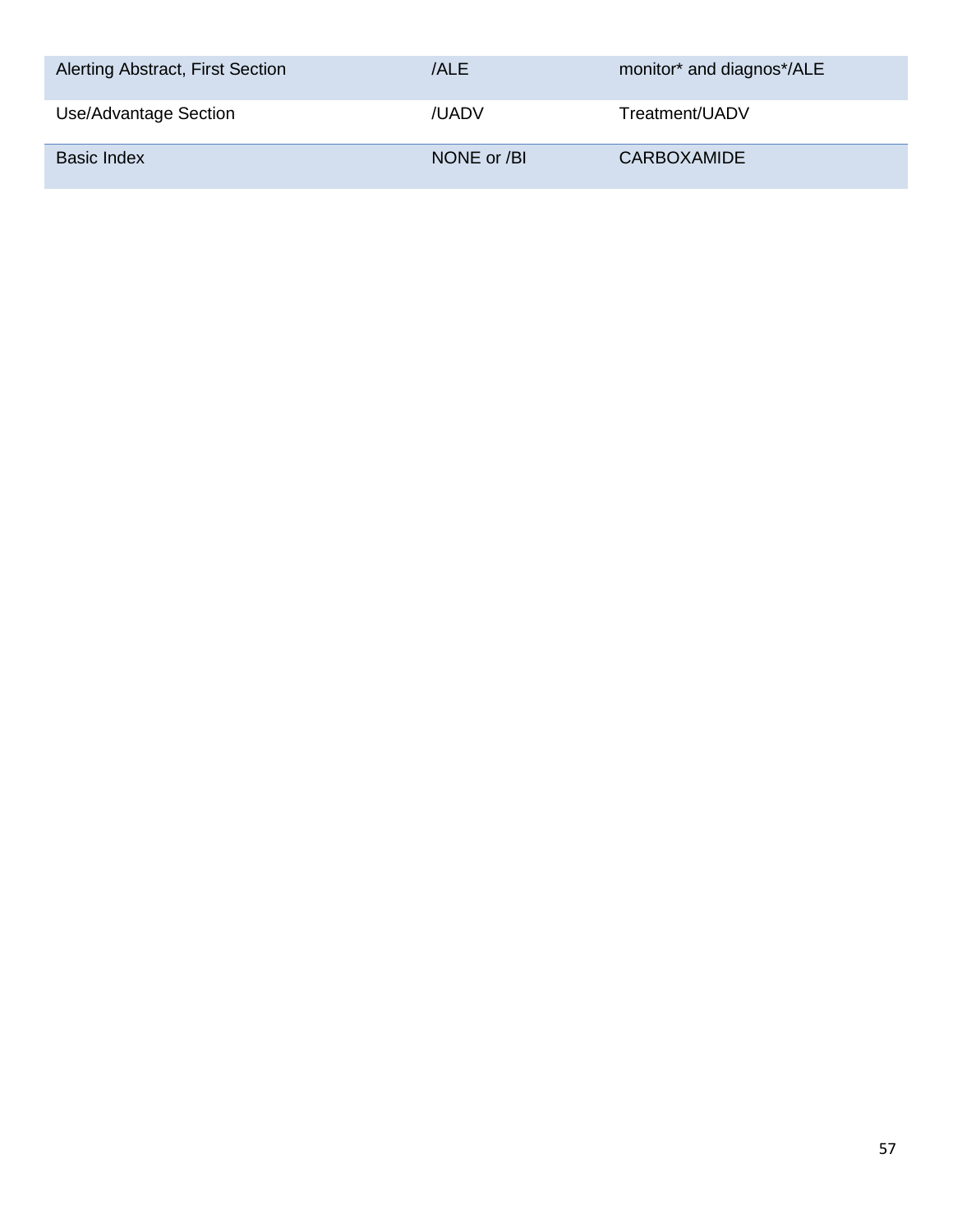# **Technology Focus**

In this topic:

- Content
- Field codes

### *Content*

This field, introduced from update 199908 onwards, is designed to enable end-users scientists and engineers, in various sectors, to quickly identify if a patent document is of real interest to them. Separate headed paragraphs describe the invention from different technological viewpoints – immediately bringing home the importance of the patent to a variety of disciplines.

The Technology Focus is used to summarise the dependent claims, i.e. the preferred options for making practical use of the invention, and claims related 'preferred options' taken from the 'disclosure' of the patent. Information from outside the core technology can also be covered, e.g. preferred polymeric materials used in the manufacture of an engineering invention. The text is written using separate titled paragraphs, which are used to summarise the practical content of the invention from different technological viewpoints. The paragraph headings are described below. All the paragraph headings are fully searchable as free text within the Technology Focus field.

| Heading                            | <b>Defintion</b>                                                                                                     |
|------------------------------------|----------------------------------------------------------------------------------------------------------------------|
| <b>Agriculture</b>                 | Covers pesticides, herbicides, fungicides,<br>fertilisers, etc, but not their preparation.<br>See Organic Chemistry. |
| <b>Biology</b>                     | Covers naturally occurring biological<br>materials (i.e. not engineered),<br>immunoassays, etc.                      |
| <b>Biotechnology</b>               | Covers genetic engineering (recombinant<br>DNA technology), etc.                                                     |
| <b>Ceramics and Glass</b>          | Covers glass, refractories, ceramics,<br>cement, etc.                                                                |
| <b>Chemical Engineering</b>        | Covers large scale, industrial processing of<br>chemicals.                                                           |
| <b>Computing and Control</b>       | Covers automotive, environmental,<br>manufacturing processes, etc.                                                   |
| <b>Electrical Power and Energy</b> | Covers power generation, nuclear power,<br>radioactivity.                                                            |
| <b>Electronics</b>                 | Covers electronic circuits and devices.                                                                              |
| <b>Environment</b>                 | Covers pollution control, water treatment,                                                                           |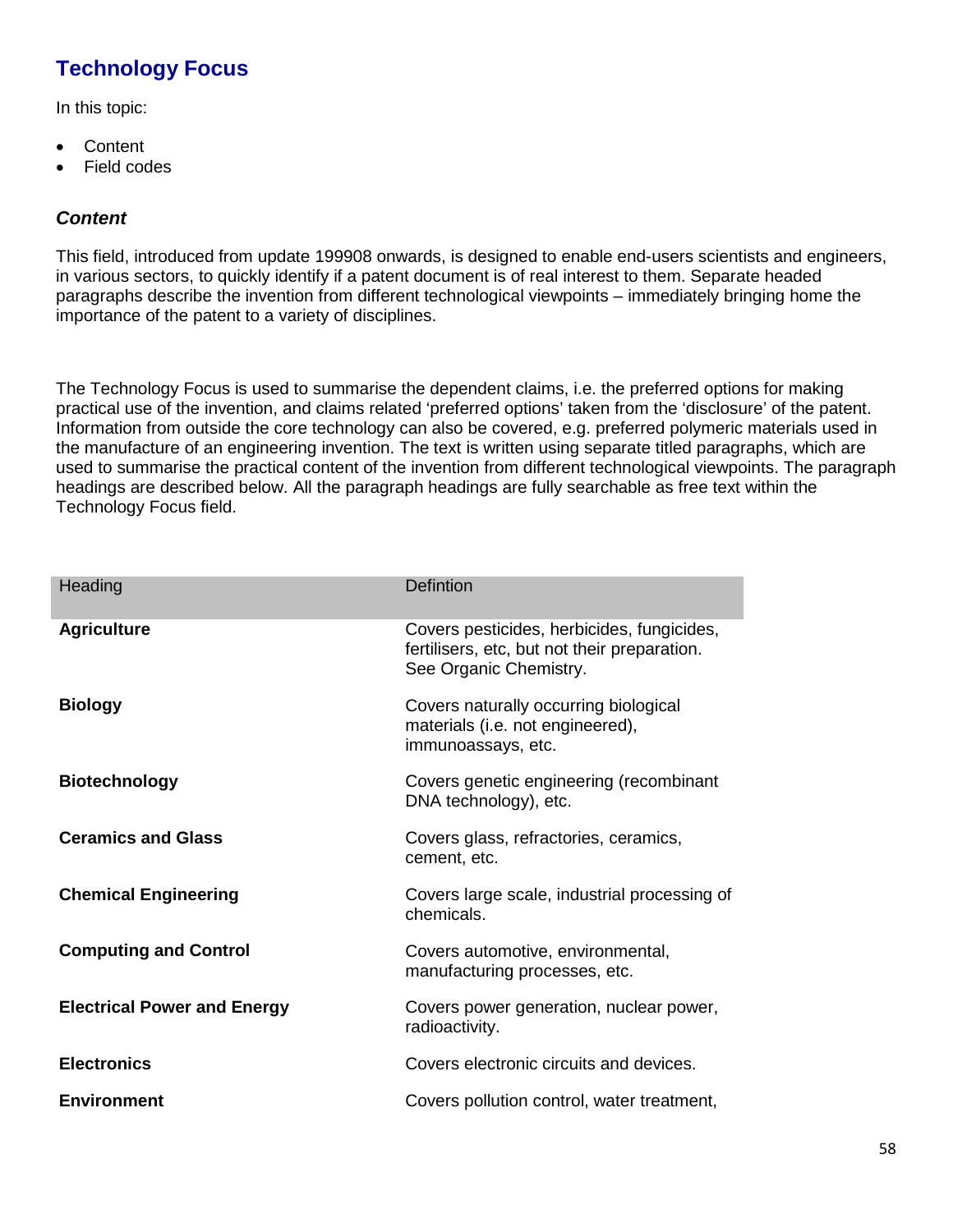|                                    | sewage treatment, etc.                                                                                                                             |
|------------------------------------|----------------------------------------------------------------------------------------------------------------------------------------------------|
| Food                               | Covers human foodstuffs, brewing, animal<br>feed, etc.                                                                                             |
| <b>Imaging and Communication</b>   | Covers imaging technologies, inks,<br>printing, electrophotography, recording<br>media, broadcasting and<br>telecommunications.                    |
| <b>Industrial Standards</b>        | Used when comparisons to industrial<br>standards are made.                                                                                         |
| <b>Inorganic Chemistry</b>         | Covers all inorganic materials, except<br>Ceramics and Glass.                                                                                      |
| <b>Instrumentation and Testing</b> | Covers chemical analysis, testing, and<br>medical equipment.                                                                                       |
| <b>Mechanical Engineering</b>      | Covers polymer processing machinery,<br>mechanical equipment, etc.                                                                                 |
| <b>Metallurgy</b>                  | Covers metal<br>treatment/production/refining/working/                                                                                             |
|                                    | finishing, alloys, solders, etc.                                                                                                                   |
| <b>Organic Chemistry</b>           | Covers the preparation of all organic<br>chemicals, including pharmaceuticals and<br>agrochemicals, but not polymers - see<br>Polymers.            |
| <b>Pharmaceuticals</b>             |                                                                                                                                                    |
|                                    | Covers pharmaceutically active<br>compounds and compositions, including<br>veterinary drugs, but not their preparation -<br>see Organic Chemistry. |
| <b>Polymers</b>                    | Covers all polymer types, preparation of<br>polymers, etc.                                                                                         |

### *Field codes*

In the DWPI database, the following fields related to the Technology Focus can be searched.

| <b>Field Name</b>       | <b>Field Code</b> | <b>Example</b>         |
|-------------------------|-------------------|------------------------|
| <b>Technology Focus</b> | ЛЕСН              | Dyeing Agent#/TECH, BI |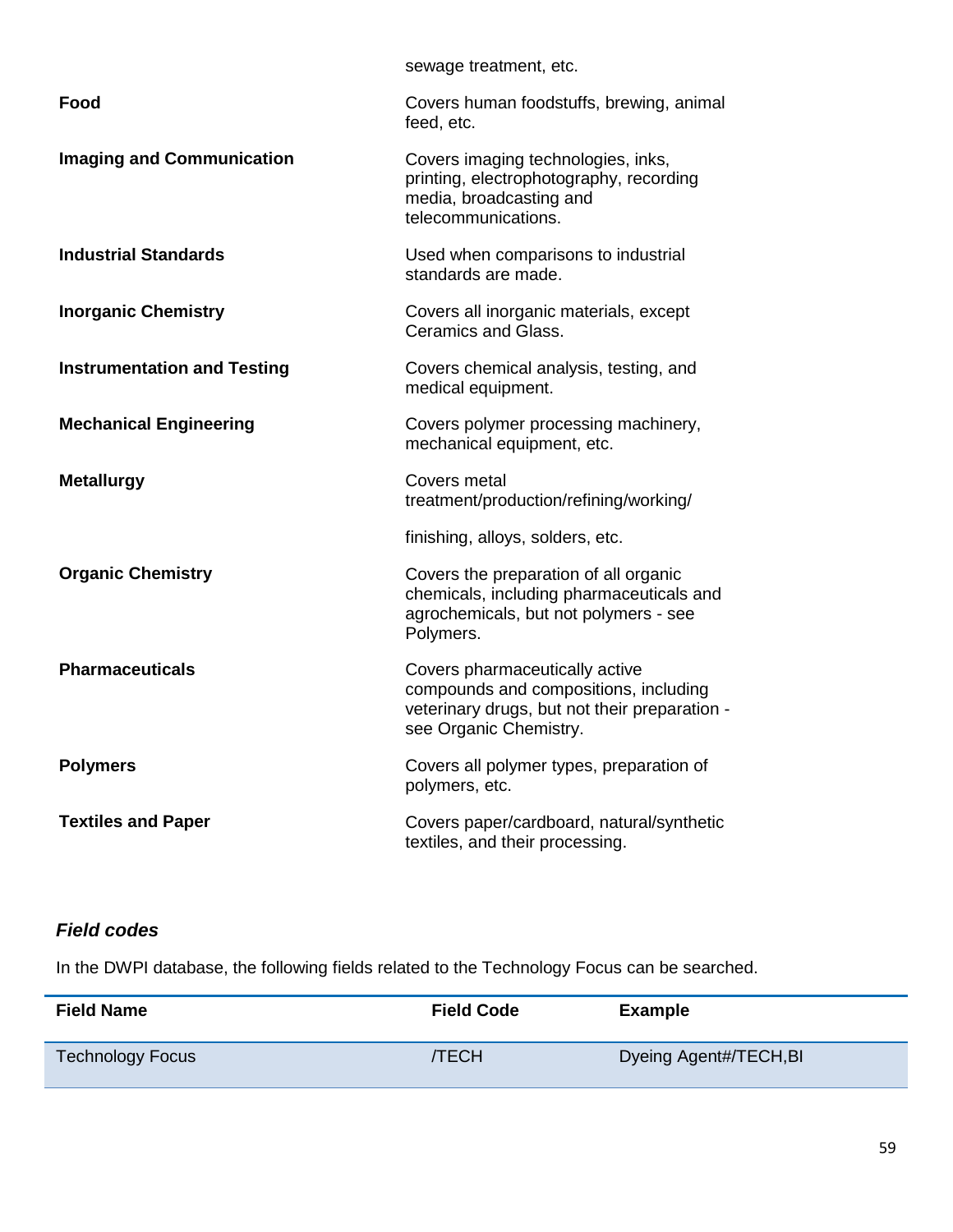## **Abstract Extension**

In this topic:

- Content
- Field codes

#### *Content*

The Extension Abstract is an optional field introduced from update 199908 onwards, only being present when there is sufficient detail in the original patent document, and it should be read in combination with the Alert Abstract and Technology Focus to make complete sense. Like the Alert and Technology Focus Abstracts, the Extension Abstract has separate titled paragraphs, presenting the content of the patent document in a more easily understood form.

Display of the ABEX field (in file WPIX only) is restricted to subscribers with the appropriate level of subscription. However, the Extension Abstract text does form part of the Basic Index and so is available for all users to search.

When displayed in combination with the Alert and Technology Focus abstracts, the Extension Abstract is ideal for the end-user scientist or engineer who needs a detailed summary of a patent, free from legalistic jargon. This helps the end-user to bridge the gap between the concise Alert Abstract summary, and the often lengthy, difficult-to-read, full text patent document.

The Extension Abstract field also offers additional free text searching possibilities for experienced online searchers. When taken together the Alert, Technology Focus, and Extension Abstract fields represent the current online implementation of the in-depth Documentation Abstracts.

Documentation Abstracts for the period 1995-1999 are available in the ABDT field. The Extension Abstract contains a series of titled paragraphs, as described below, and is only used for inventions classified in the *Chemical Patents Index* (*CPI*).

| <b>Heading</b>          | Definition                                                                                                                                                                                                                                                                                                                                                                |
|-------------------------|---------------------------------------------------------------------------------------------------------------------------------------------------------------------------------------------------------------------------------------------------------------------------------------------------------------------------------------------------------------------------|
| <b>Wider Disclosure</b> | Used when the scope and/or novelty of the<br>invention, as defined in the body of the<br>specification, is broader than that of the<br>main independent claim(s). The paragraph<br>will contain those novel features and/or<br>applications which fall outside the definition<br>of the invention, as described in the legal<br>claims. The wider disclosure paragraph is |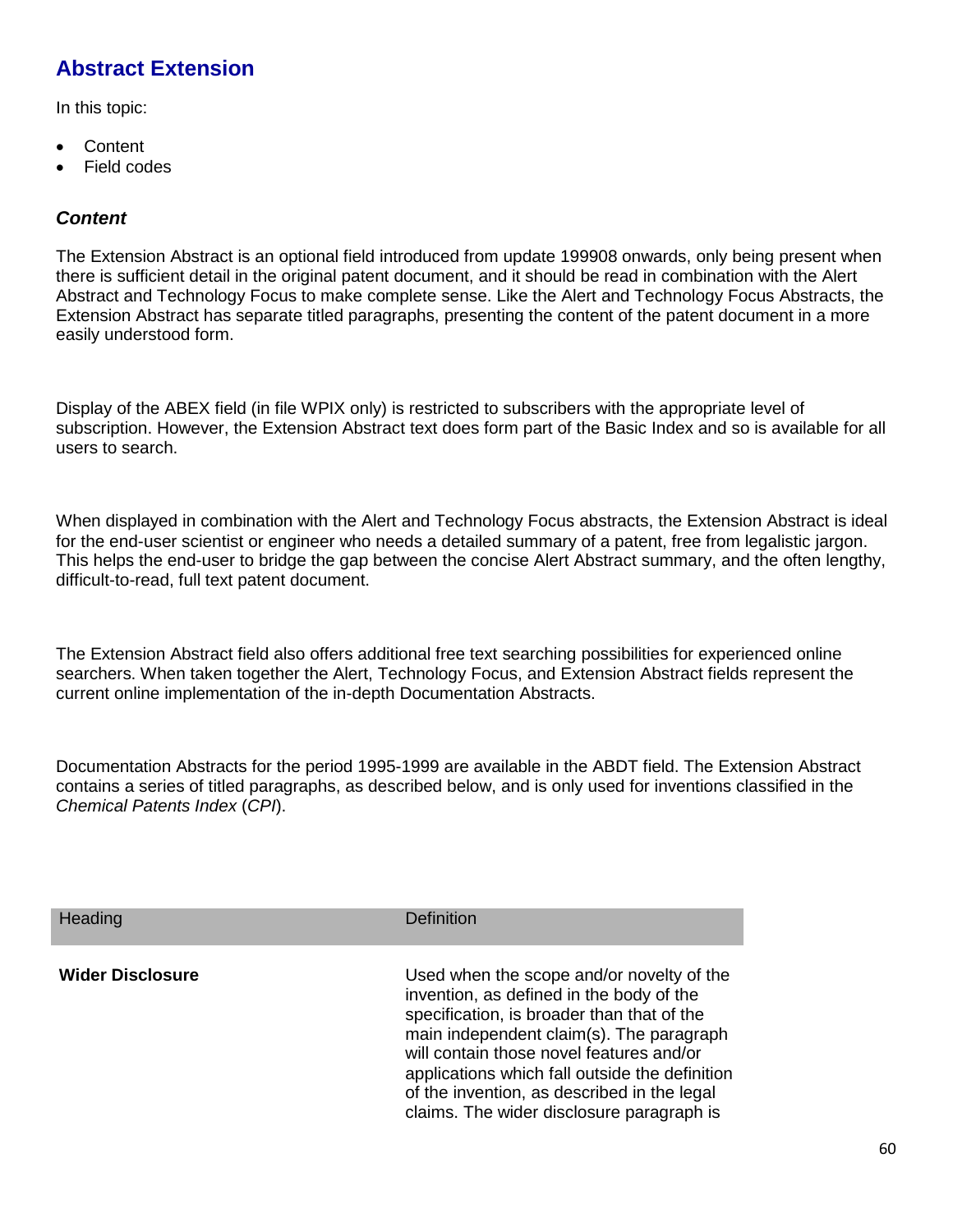|                              | not used for patents which are related to<br>other patents or applications, which have<br>already been published, e.g. United States<br>'continuation-in-part' documents.                                                                                                                                                                                                                                     |
|------------------------------|---------------------------------------------------------------------------------------------------------------------------------------------------------------------------------------------------------------------------------------------------------------------------------------------------------------------------------------------------------------------------------------------------------------|
| Administration               | Used to cover details of dosages and<br>methods of administration for<br>pharmaceutical/veterinary patents, or rates<br>of application and application methods in<br>agrochemical patents.                                                                                                                                                                                                                    |
| <b>Specific 'Substances'</b> | This is used for specific substances which<br>relate to, or exemplify, the novel features of<br>the invention, and not to cover all specific<br>substances. The information is grouped<br>together under one or more headings<br>selected from a controlled list, depending<br>on the 'substances' being defined, e.g.<br>specific compounds, specific sequences,<br>specific cells, specific materials, etc. |
| <b>Example</b>               | A summary of an example which provides<br>data in support of the advantages of the<br>claimed invention, or details about how the<br>invention is carried out in practice. The<br>paragraph is not included if it does not add<br>any information to that already reported in<br>the Technology Focus Abstract.                                                                                               |
| <b>Definitions</b>           | This is normally immediately followed by<br>the phrase 'preferred definitions:'. The<br>paragraph is used to detail the preferred<br>options for Markush chemical formulae<br>defined in the Detailed Description<br>paragraph of the Alert Abstract.                                                                                                                                                         |

As well as being searchable as part of the /ABEX field each constituent sub-section of the Extension Abstract is also specifically searchable.

| Subheading                 | Search Field |
|----------------------------|--------------|
| <b>Wider Disclosure</b>    | /ABEX.WD     |
| Administration             | /ABEX.ADM    |
| <b>Specific Substances</b> | /ABEX.SC     |
| <b>Example</b>             | /ABEX.EX     |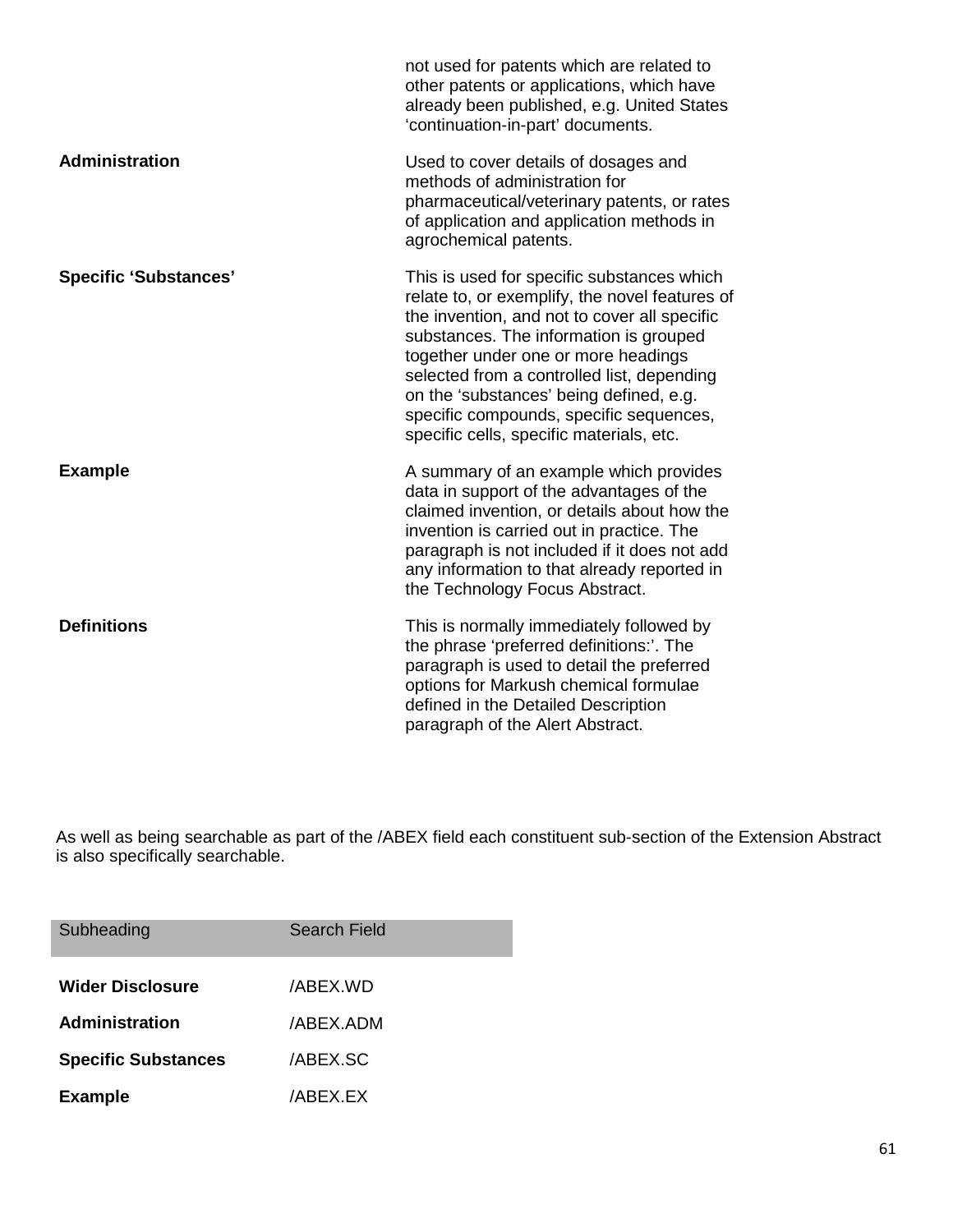### *Field codes*

In the DWPI database, the following fields related to the Abstract Extension can be searched.

| <b>Field Name</b>                  | <b>Field Code</b> | Example                      |
|------------------------------------|-------------------|------------------------------|
| Abstract, Extension                | /ABEX             | *Ferment*/ABEX               |
| Abstract., Ext., Wider Disclosure  | /ABEX.WD          | Kinase*/ABEX.WD              |
| Abstract, Ext., Administration     | /ABEX.ADM         | buccal(p)dos*/ABEX.ADM       |
| Abstract, Ext., Specific Compounds | /ABEX.SC          | *NITRO*/ABEX.SC              |
| Abstract, Ext., Example            | /ABEX.EX          | Nuc* and complex*/ABEX.EX    |
| Abstract, Ext., Definition         | /ABEX.DEF         | *alkyl* and *alkox*/ABEX.DEF |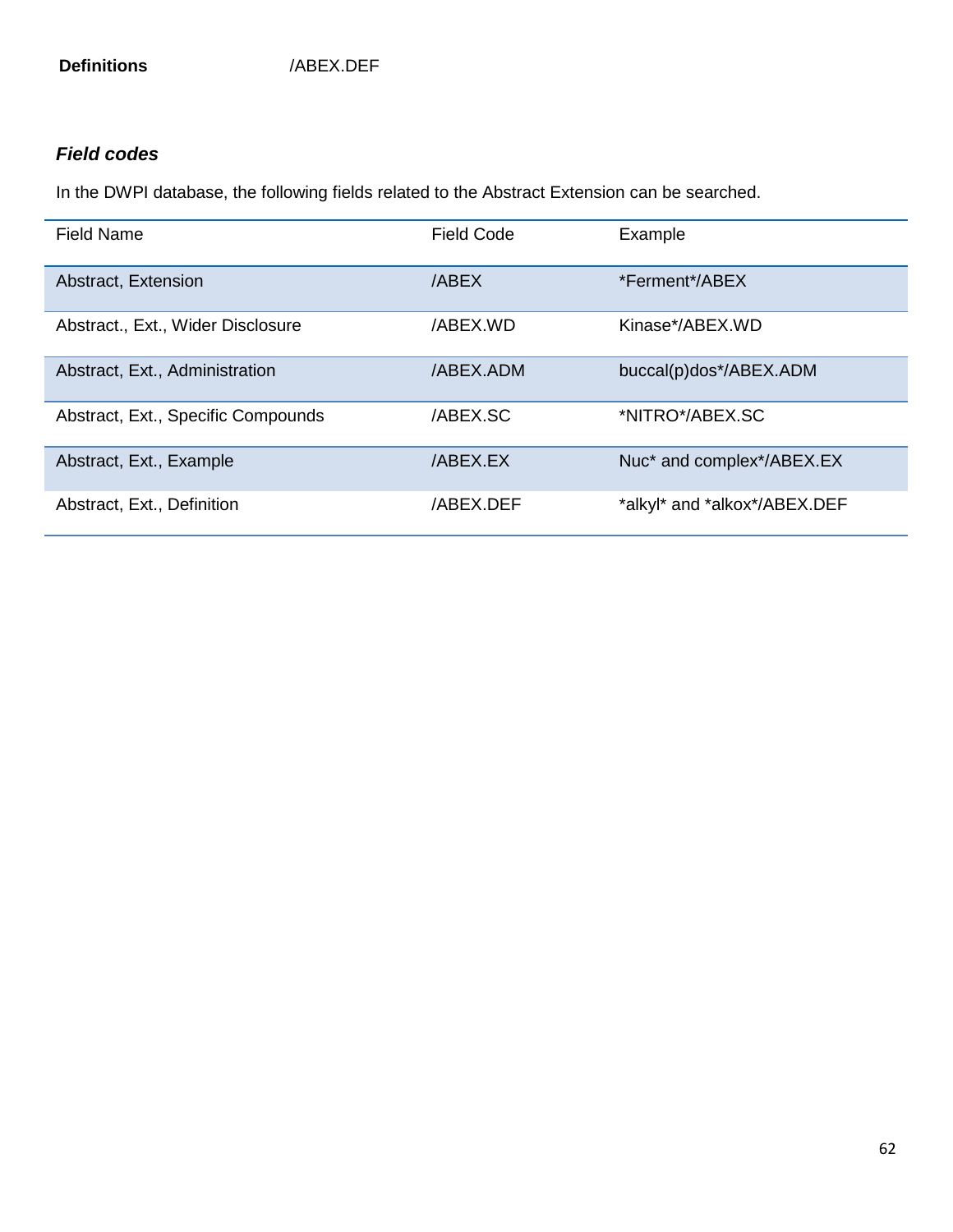## **Documentation Abstracts**

In this topic:

- Content
- Field codes

#### *Content*

The Documentation Abstract is an optional field available for documents - most CPI records - from 1995 to 1999 and provides a more in-depth analysis of the invention than the Basic Abstract. The Documentation Abstract therefore bridges the gap between the concise Basic Abstract summary, and the often lengthy, difficult-to-read, full text patent document.

Display of the ABDT field is restricted to subscribers with the appropriate level of subscription. However the Documentation Abstract text does form part of the Basic Index and so is available for all users to search offering additional free text searching possibilities.

From update 199908 the Documentation Abstract was replaced by the Extension Abstract.

The Documentation Abstract may contain a series of titled paragraphs, as described below, and was only used for inventions classified in the *Chemical Patents Index* (*CPI*).

| Heading                    | <b>Definition</b>                                                                                                                                                                          |
|----------------------------|--------------------------------------------------------------------------------------------------------------------------------------------------------------------------------------------|
| <b>Activity</b>            | Used to describe the biological activity of<br>chemical or biological entities.                                                                                                            |
| <b>Mechanism of Action</b> | Covers the biological mechanism of action<br>for chemical or biological entities (where<br>given).                                                                                         |
| Administration             | Used to cover details of dosages and<br>methods of administration for<br>pharmaceutical/veterinary patents, or rates<br>of application and application methods in<br>agrochemical patents. |
| Advantage                  | Covers the advantages of the invention as<br>described by the author.                                                                                                                      |
| <b>Biology</b>             | Contains biological activity and/or<br>biological data relating to the invention.                                                                                                          |
| <b>Claimed</b>             | Contains details of the invention disclosed<br>within the Independent Claims. May                                                                                                          |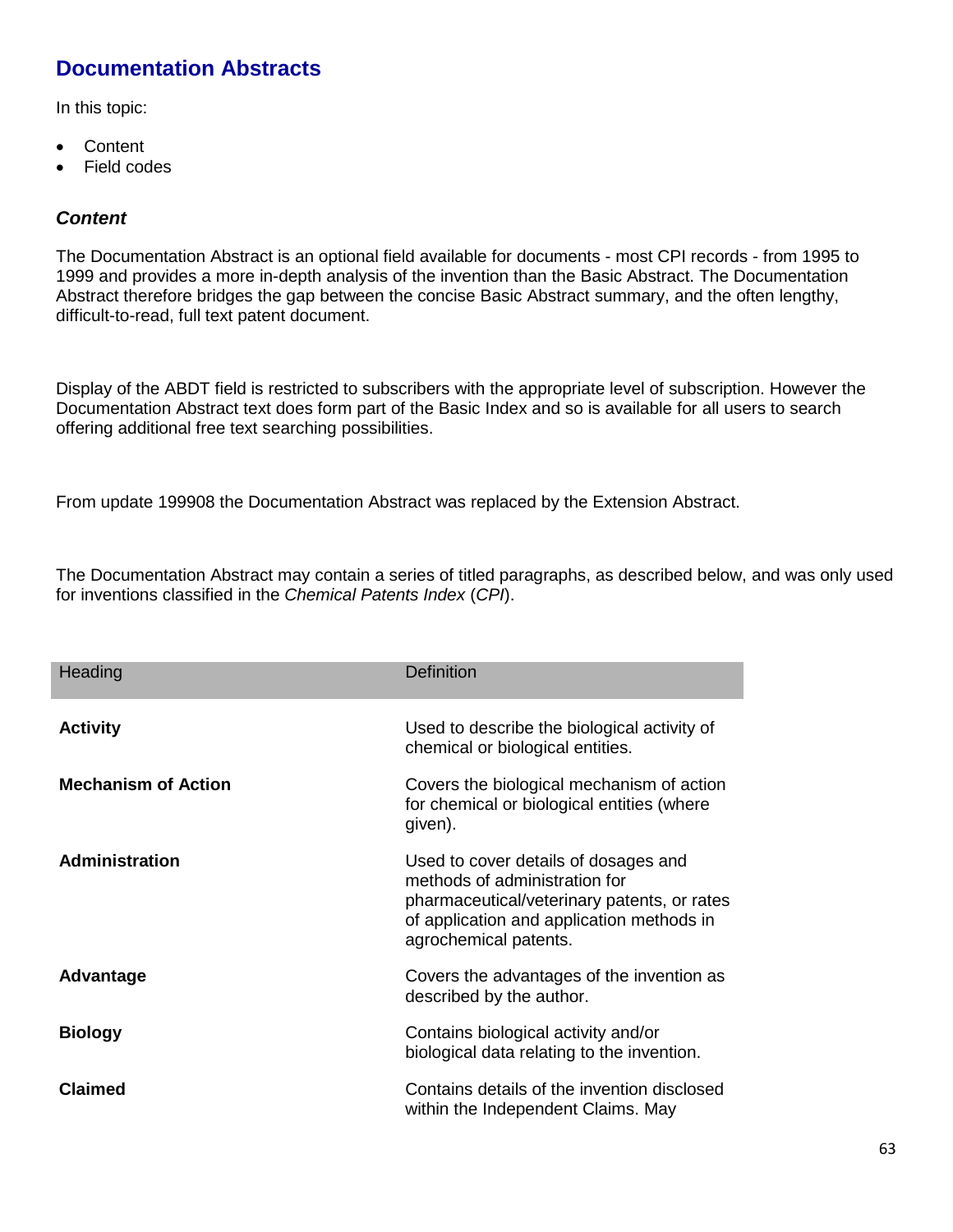|                            | comprise a number of "Claimed" headings.                                                                                                                                                               |
|----------------------------|--------------------------------------------------------------------------------------------------------------------------------------------------------------------------------------------------------|
| <b>Definitions</b>         | This paragraph is used to detail the<br>preferred options for Markush chemical<br>formulae defined in the Detailed<br>Description paragraph of the Basic<br>Abstract.                                  |
| <b>Description</b>         | Included when it was not possible to<br>summarise the main claims elsewhere.                                                                                                                           |
| <b>Dosage</b>              | Covers pharmaceutical dosages and<br>methods of administration.                                                                                                                                        |
| <b>Drawing Description</b> | Explanation of technical drawings included<br>in the record.                                                                                                                                           |
| <b>Embodiment</b>          | A more detailed description using<br>information from the disclosure that is not<br>in the claims.                                                                                                     |
| <b>Example</b>             | The selected example illustrates the<br>novelty/advantages of the invention.                                                                                                                           |
| <b>First Section</b>       | Covers all independent claims (except for<br>those dealing with uses and preparations<br>which are covered in their own sections).<br>The novel features of the invention will also<br>be highlighted. |
| <b>General</b>             | Contains information not relating to<br>standard Documentation Abstract sub-<br>sections.                                                                                                              |
| <b>Inorganic Chemistry</b> | Covers inorganic materials.                                                                                                                                                                            |
| <b>Starting Materials</b>  | When starting materials or their preparation<br>have been claimed or described as new,<br>their preparation is detailed.                                                                               |
| <b>More Specifically</b>   | Used to narrow chemical Markush<br>definitions that are very broad or vague.<br>This information is available in the claims<br>or disclosure.                                                          |
| <b>Novelty</b>             | Outlines the novelty of the invention.                                                                                                                                                                 |
| <b>Organic Chemistry</b>   | Covers organic materials.                                                                                                                                                                              |
| <b>Preferred</b>           | Contains a detailed description from the<br>dependent claims. May be split into a<br>number of preferred headings.                                                                                     |
| <b>Preparation</b>         | If the invention contains new compounds,<br>this section is used to describe their<br>preparation.                                                                                                     |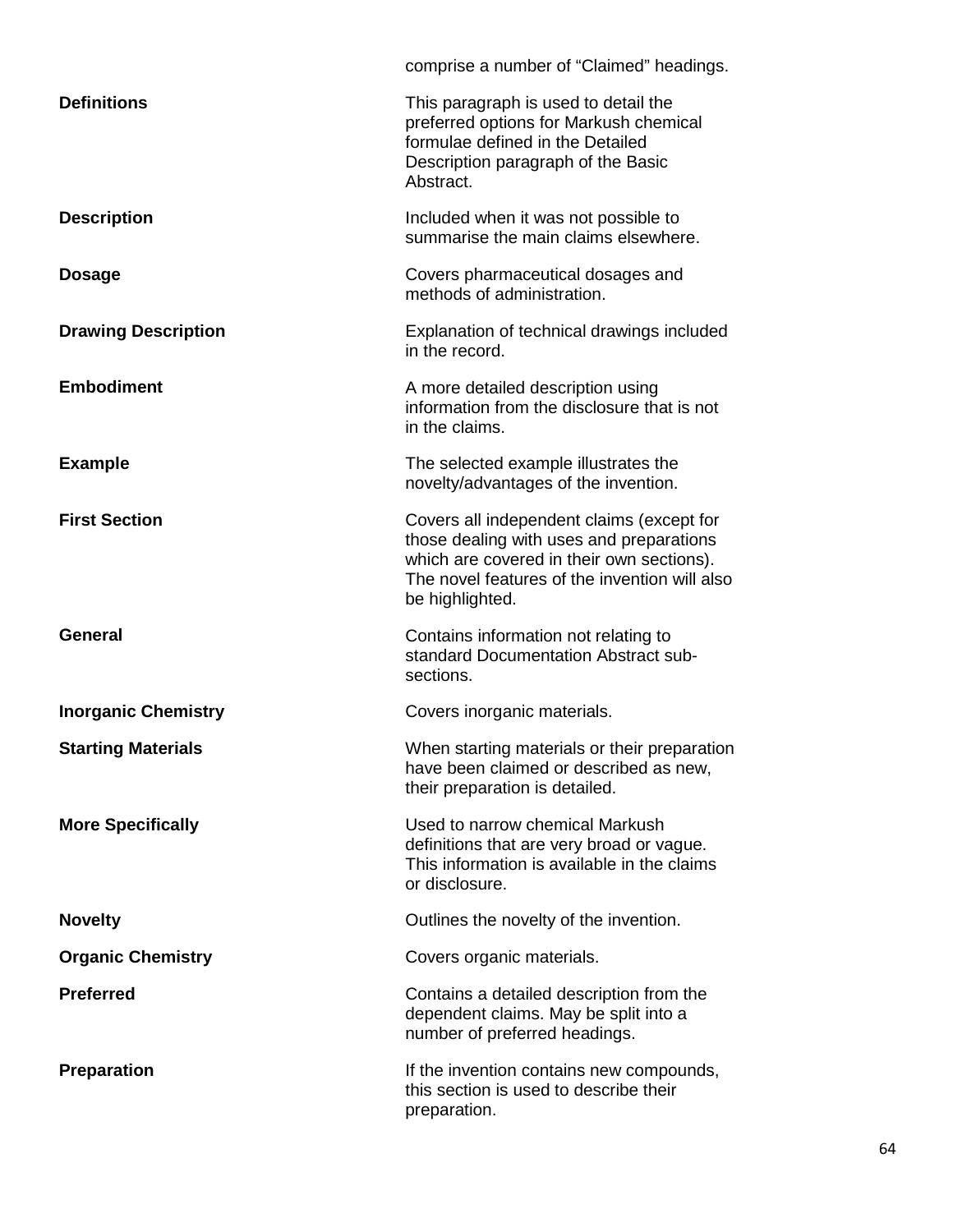| <b>Specific Substances</b> | When a patent claims a group of<br>compounds covered by a Markush<br>structure, this section is used to give<br>specific examples from this group (claimed<br>examples taking priority).                                                                                                                                                |
|----------------------------|-----------------------------------------------------------------------------------------------------------------------------------------------------------------------------------------------------------------------------------------------------------------------------------------------------------------------------------------|
| <b>Technology Focus</b>    | Used to summarise the dependent claims,<br>i.e. the preferred options for making<br>practical use of the invention, and claims<br>related 'preferred options' taken from the<br>'disclosure' of the patent.                                                                                                                             |
| Use/Advantage              | Some records may contain a combined<br>use/advantage section outlining both the<br>use of the invention and the advantages of<br>the invention as described by the author.                                                                                                                                                              |
| <b>Use</b>                 | Covers the use of the invention.                                                                                                                                                                                                                                                                                                        |
| <b>Wider Disclosure</b>    | Used when the scope and/or novelty of the<br>invention, as defined in the body of the<br>specification, is broader than that of the<br>main independent claim(s). The paragraph<br>will contain those novel features and/or<br>applications which fall outside the definition<br>of the invention, as described in the legal<br>claims. |

As well as being searchable as part of the /ABDT field each constituent sub-section of the Documentation Abstract is also specifically searchable.

### *Field codes*

In the DWPI database, the following fields related to Documentation Abstracts can be searched.

| <b>Field Name</b>                                    | <b>Field Code</b> | <b>Example</b>                                         |
|------------------------------------------------------|-------------------|--------------------------------------------------------|
| <b>Abstract, Documentation Type</b>                  | /ABDT             | (DNA and protein)/ABDT                                 |
| Abstract, Documentation Type, Activity               | /ABDT.ACTV        | *agonist*/ABDT.ACTV                                    |
| Abstract, Documentation Type, Mechanism of<br>Action | /ABDT.ACTN        | Cell*/ABDT.ACTN                                        |
| Abstract, Documentation Type, Administration         | /ABDT.ADM         | oral/ABDT.ADM                                          |
| Abstract, Documentation Type, Advantage              | <b>ABDT.ADV</b>   | (strength and (increas* or ris* or<br>gain*))/ABDT.ADV |
| Abstract, Documentation Type, Biology                | /ABDT.BIO         | (leukaem* and cell*)/ABDT.BIO                          |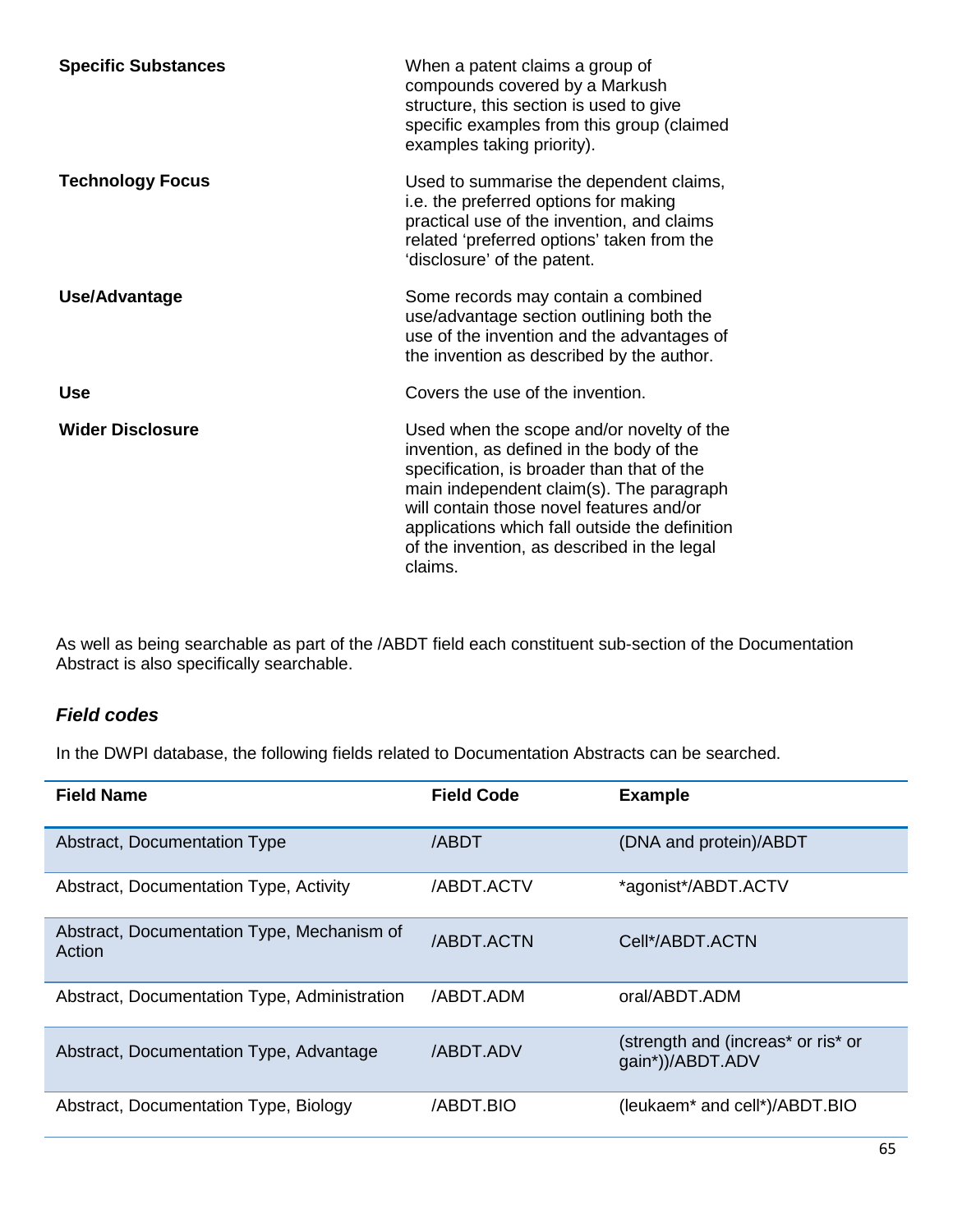| Abstract, Documentation Type, Claimed                       | /ABDT.CLM  | Keton*/ABDT.CLM                                                 |
|-------------------------------------------------------------|------------|-----------------------------------------------------------------|
| Abstract, Documentation Type, Definition                    | /ABDT.DEF  | *cycl*/ABDT.DEF                                                 |
| Abstract, Documentation Type, Description                   | /ABDT.DES  | *ary*/ABDT.DES                                                  |
| Abstract, Documentation Type, Dosage                        | /ABDT.DOS  | (*spray* or aerosol or dust* or<br>powder* or granul*)/ABDT.DOS |
| Abstract, Documentation Type, Drawing<br><b>Description</b> | /ABDT.DRWD | Filter*/ABDT.DRWD                                               |
| Abstract, Documentation Type, Embodiment                    | /ABDT.EMB  | (Polyester and resin*)/ABDT.EMB                                 |
| Abstract, Documentation Type, Example                       | /ABDT.EX   | biodegrad*/ABDT.EX                                              |
| Abstract, Documentation Type, First Section                 | /ABDT.FS   | Nylon/ABDT.FS                                                   |
| Abstract, Documentation Type, General                       | /ABDT.GEN  | rare earth/ABDT.GEN                                             |
| Abstract, Documentation Type, Inorganic<br>Chemistry        | /ABDT.INO  | (fiber or resin)/ABDT.INO                                       |
| Abstract, Documentation Type, Specific<br><b>Materials</b>  | /ABDT.MAT  | *vinyl*/ABDT.MAT                                                |
| Abstract, Documentation Type, More<br>Specifically          | /ABDT.MS   | (F or CI)/ABDT.MS                                               |
| Abstract, Documentation Type, Novelty                       | /ABDT.NOV  | (sheet or fabric)/ABDT.NOV                                      |
| Abstract, Documentation Type, Organic<br>Chemistry          | /ABDT.ORG  | TETRAHYDROFURAN/ABDT.ORG                                        |
| Abstract, Documentation Type, Preferred                     | /ABDT.PRE  | butyrolacton*/ABDT.PRE                                          |
| Abstract, Documentation Type, Preparation                   | /ABDT.PRP  | *imidazol*/ABDTPRP                                              |
| Abstract, Documentation Type, Specific<br><b>Substances</b> | /ABDT.SUB  | MALEIC/ABDT.SUB                                                 |
| Abstract, Documentation Type, Technology<br>Focus           | /ABDT.TECH | (layer* or coat*)/ABDT.TECH                                     |
| Abstract, Documentation Type,<br>Use/Advantage              | /ABDT.UADV | (tast* or eat*)/ABDT.UADV                                       |
| Abstract, Documentation Type, Use                           | /ABDT.USE  | ((DERM* OR SKIN*) AND                                           |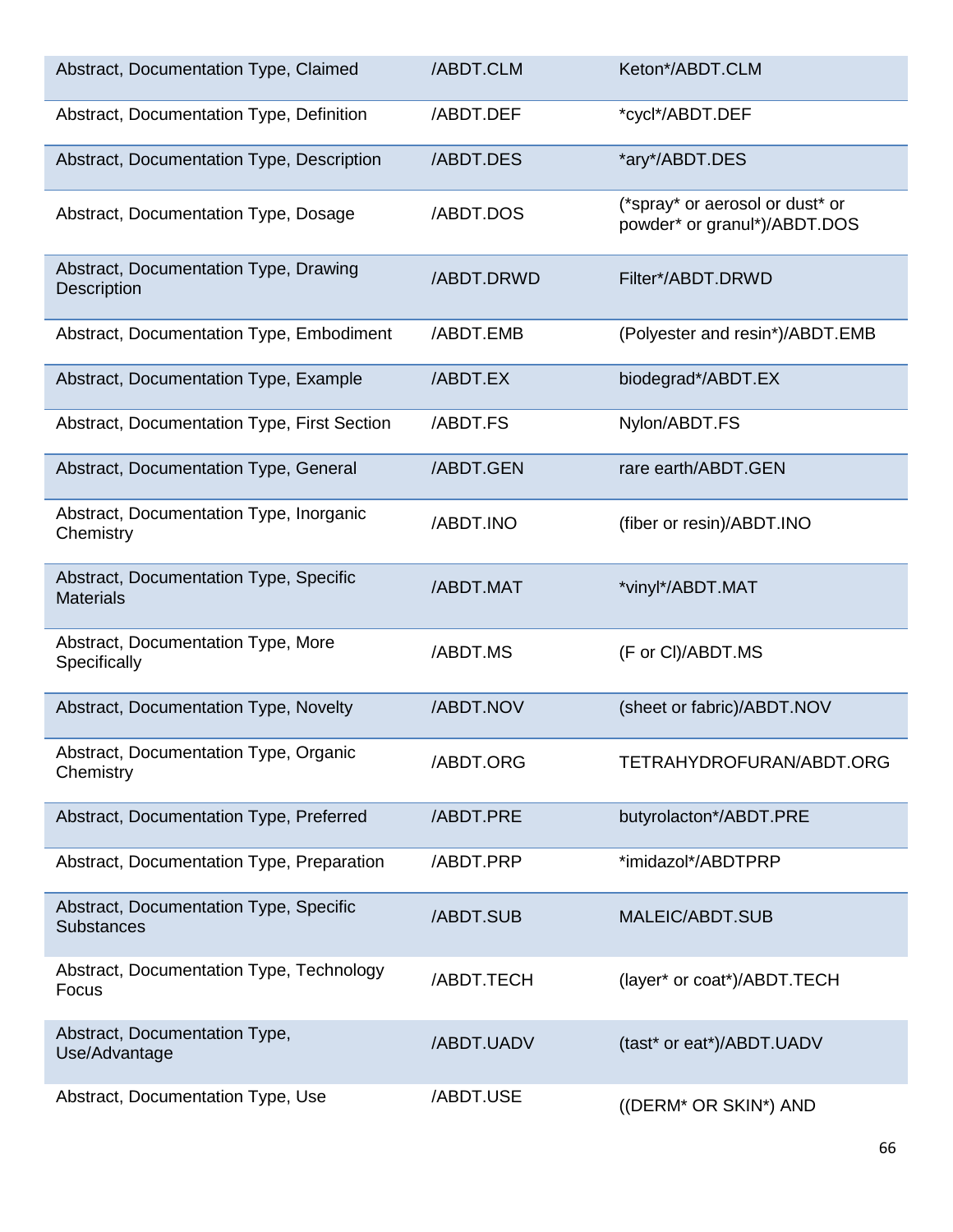#### AGE\*)/ABDT.USE

| Abstract, Documentation Type, Wider<br><b>Disclosure</b> | /ABDT.WD       | Blood*/ABDT.WD  |
|----------------------------------------------------------|----------------|-----------------|
| Abstract, Documentation Type, Language                   | /ABDT.LA       | English/ABDT.LA |
| Abstract, Documentation Type, Patent<br><b>Number</b>    | <b>ABDT.PN</b> | US1368/ABDT.PN  |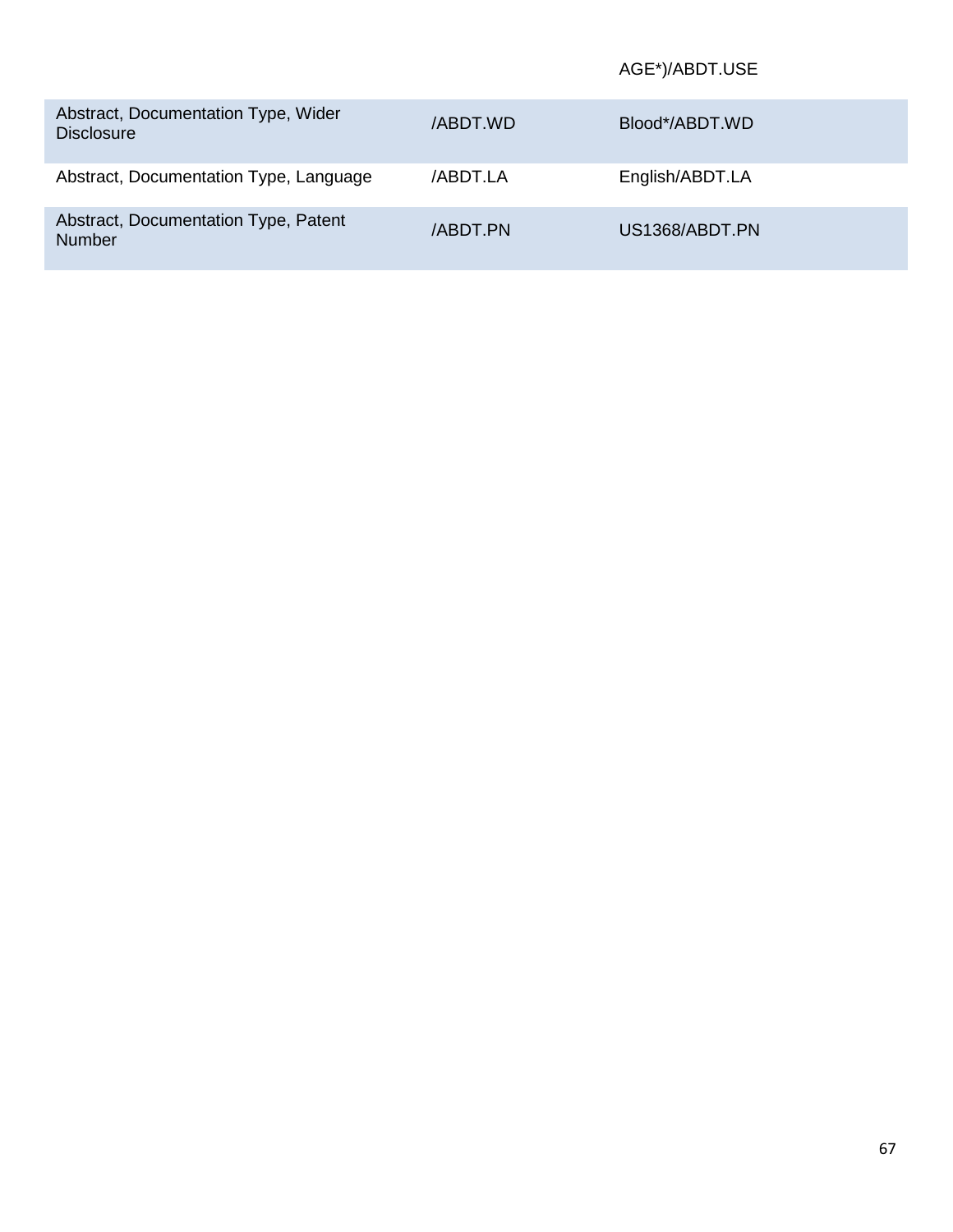# **DWPI Indexing**

Patent Office Classifications Thomson Reuters Indexing

## **Patent Office Classifications**

International Patent Classification European Patent Classifications (ECLA, ICO) US National Patent Classification (NCL) Japanese Patent Classifications (FI-Terms, F-Terms)

### *International Patent Classification*

In this topic: **Content** Searching IPC codes International Patent Classification, Current, Main and Secondary IPC, Main IPC, Secondary IPC, Additional IPC, Index (Complementary) IPC Reform

#### *Content*

The International Patent Classification (IPC) system is a patent classification scheme, administered by the World Property Intellectual Organisation (WIPO) that has varied in scope and application through a number of editions.

| Edition     | Scope                             |
|-------------|-----------------------------------|
| 1st Edition | 1 September 1968 - 30 June 1974   |
| 2nd Edition | 1 July 1974 - 31 December 1979    |
| 3rd Edition | 1 January 1980 - 31 December 1984 |
| 4th Edition | 1 January 1985 - 31 December 1989 |
| 5th Edition | 1 January 1990 - 31 December 1994 |
| 6th Edition | 1 January 1995 - 31 December 1999 |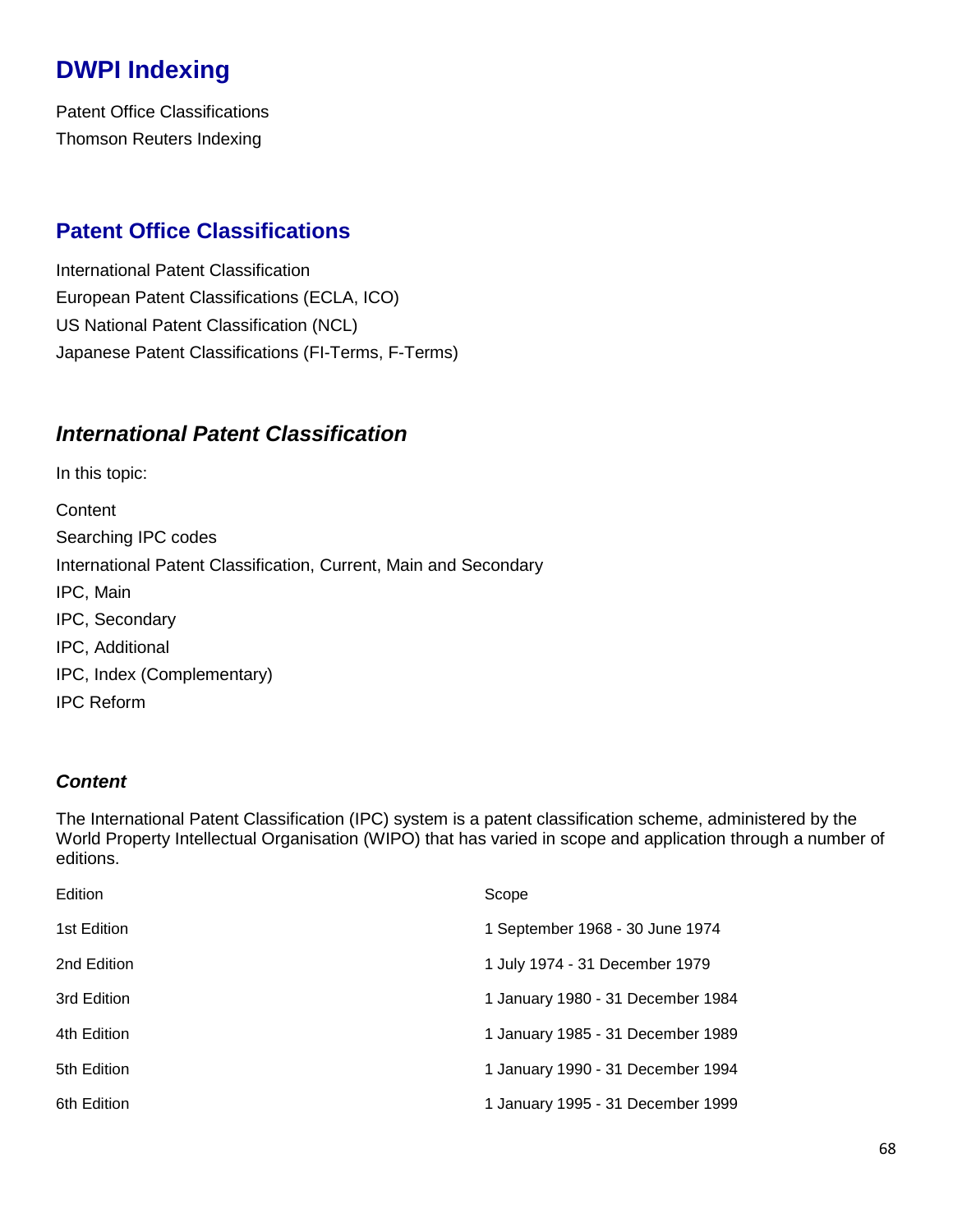8th Edition **1** January 2006 - 1 January 2006 - 1 January 2006 -

The introduction of the IPC in 1968 saw the availability for the first time of a single classification system for patent literature as before then searches had to be conducted across various national patent classification systems, each with differing codes, structures and indexing philosophies.

Since 1968 the IPC has undergone regular revisions to ensure that the indexing system has kept pace with changing technology, with new codes added to reflect technological advances and existing codes sub-divided or discontinued to reflect changes in patenting activity.

Prior to the introduction of the 8th Edition of the IPC, the IPC Reform, revisions of the IPC only became effective from the date of introduction forwards. This limitation of the IPC was compounded by the fact that different patent authorities may have introduced new codes at varying times. This meant that for a full retrospective search it was necessary to use IPCs from all previous editions.

The 8th Edition of the IPC however introduced a radical reform whereby all the documents held within the European Patent Office's Master Classification Database, MCD, are subject to ongoing reclassification with each future revision of IPC codes. It is therefore more appropriate to call the latest edition of the IPC the IPC Reform rather than the 8th Edition.

This reclassification aspect of the IPC Reform should eventually ensure that only one version of the IPC, the current version of the IPC Reform, is required for complete retrieval of all relevant documents, thereby removing one of the major limitations of Editions 1-7 of the IPC.

Thomson Reuters is applying all IPC Reform reclassifications to IPCs as they become available. The Current IPCs for the patent family will be available at the Invention Level. The current IPCs for each family member will also be available at the Patent Publication Level together with the Original (Initial) IPCs for that document.

The set of IPCs on the invention level of a DWPI document is being collated and deduplicated into a representative set of IPCs for the invention. For this purpose the IPC Reform and IPC version 1-7 data are kept separate and not deduplicated against each other. Certain attribute information available for IPC Reform codes was deemed insignificant on this level of detail in order to avoid having large numbers of codes with little variations in the attributes attached to it.

The IPC version 1-7 codes are being slowly purged from the set of Current IPCs associated with the invention as reclassification progresses. Since the concept of 'main' IPC is alien to IPC Reform data, STN provides a new 'lead' IPC for the entire invention regardless whether there is IPC Reform or IPC version 1-7 data available for the invention. The IPC.F select and sort code and the algorithm it is based on has been described previously, see

[http://www.stn-international.de/archive/stnews/2007/news0207.pdf.](http://www.stn-international.de/archive/stnews/2007/news0207.pdf)

#### *The IPC Reform*

Two levels of IPC, Core and Advanced, are available for use by the patent offices. Advanced IPC codes are generally applied by the larger patent offices with sufficient resources to apply to an advanced level. Core IPC codes are applied by the remaining smaller offices.

The European, United States, Japanese, German and UK Patent Offices have all indicated that they intend to use the Advanced level. As the EPO maintains PCT minimum documentation within the MCD this collection will be searchable using Advanced level IPCs.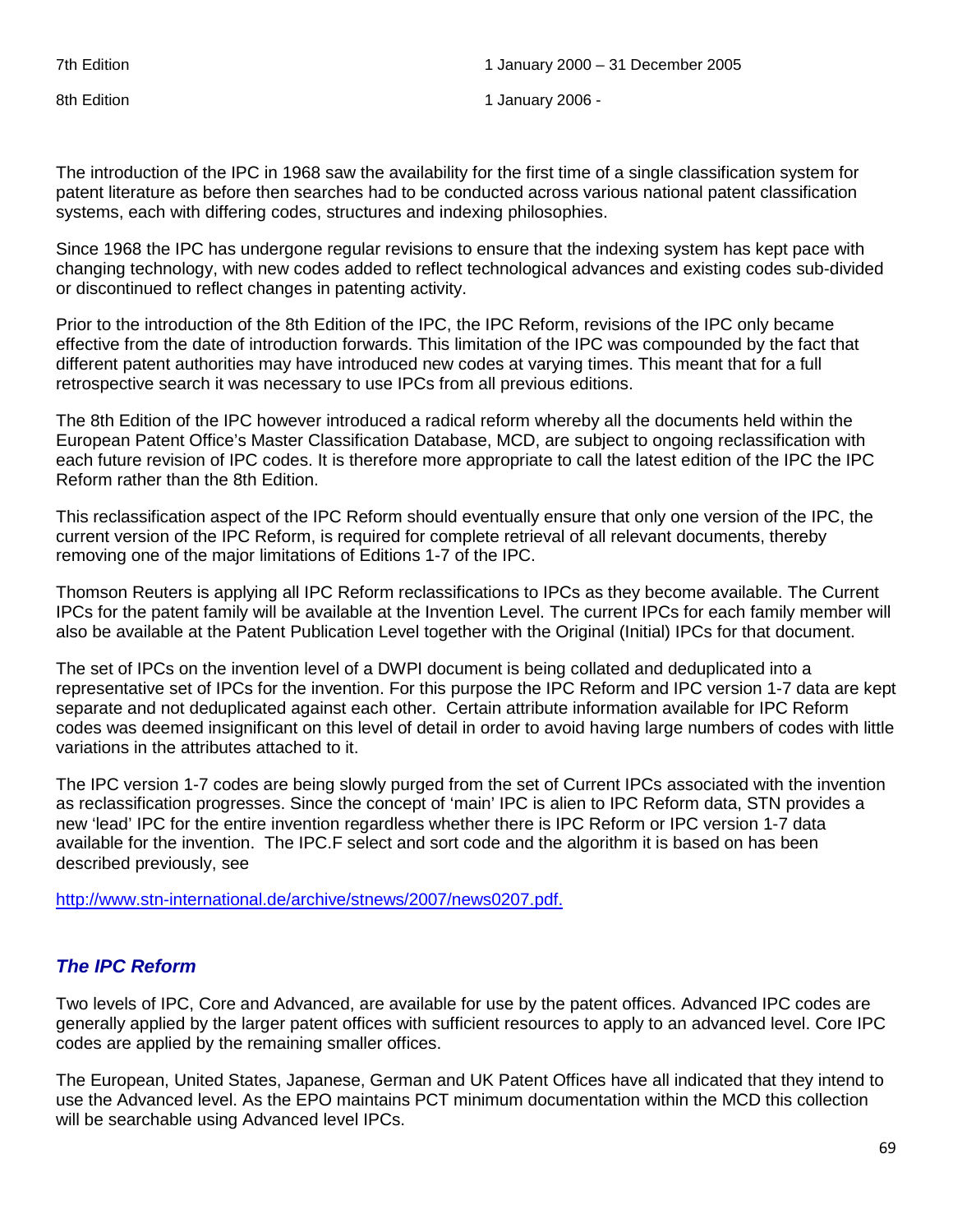A list of the current use of IPC Reform by the patent offices can be found at

#### [http://www.wipo.int/classifications/ipc/en/reform/table\\_use\\_core\\_adv.pdf](http://www.wipo.int/classifications/ipc/en/reform/table_use_core_adv.pdf)

Following the initial release of the reclassified MCD in early 2006, quarterly revisions to the Advanced Level IPCs have been performed, but the frequency was lowered for 2009. A three year revision cycle applies for the Core Level IPCs. The 9th edition is scheduled for January 2009.

News about new versions can be found at

<http://www.wipo.int/classifications/ipc/en/news.html>

In addition, the complete patent document is now classified, with "Inventive" classes applied to inventive features described within the claims and "Additional/Non-Inventive" classes applied to features described within the body of the patent specification.

The general format of an IPC is ANNANNNN/NNnnnn and it is structured in the order left to right:

| Component      | <b>Definition</b> |
|----------------|-------------------|
| $\overline{A}$ | Section           |
| <b>NN</b>      | <b>Class</b>      |
| A              | Sub-class         |
| <b>NNNN</b>    | Main Group        |
| <b>NNnnnn</b>  | Sub-group         |

Attributes are associated with each IPC code to provide further details on the application of the IPC:

| Attribute            | Code            | <b>Definition</b>              |
|----------------------|-----------------|--------------------------------|
| Version<br>Indicator | <b>YYYYMMDD</b> | IPC version date               |
| <b>Class Level</b>   | A               | Advanced level                 |
|                      | C               | Core level                     |
|                      | S               | Subclass level                 |
| Position             | F               | First invention information    |
|                      | L               | Later invention information    |
| Scope                |                 | Inventive                      |
|                      | N               | Non-Inventive/Additional       |
| <b>Action Date</b>   | <b>YYYYMMDD</b> | Date the IPC code was /applied |
| Level                | B               | <b>Original Classification</b> |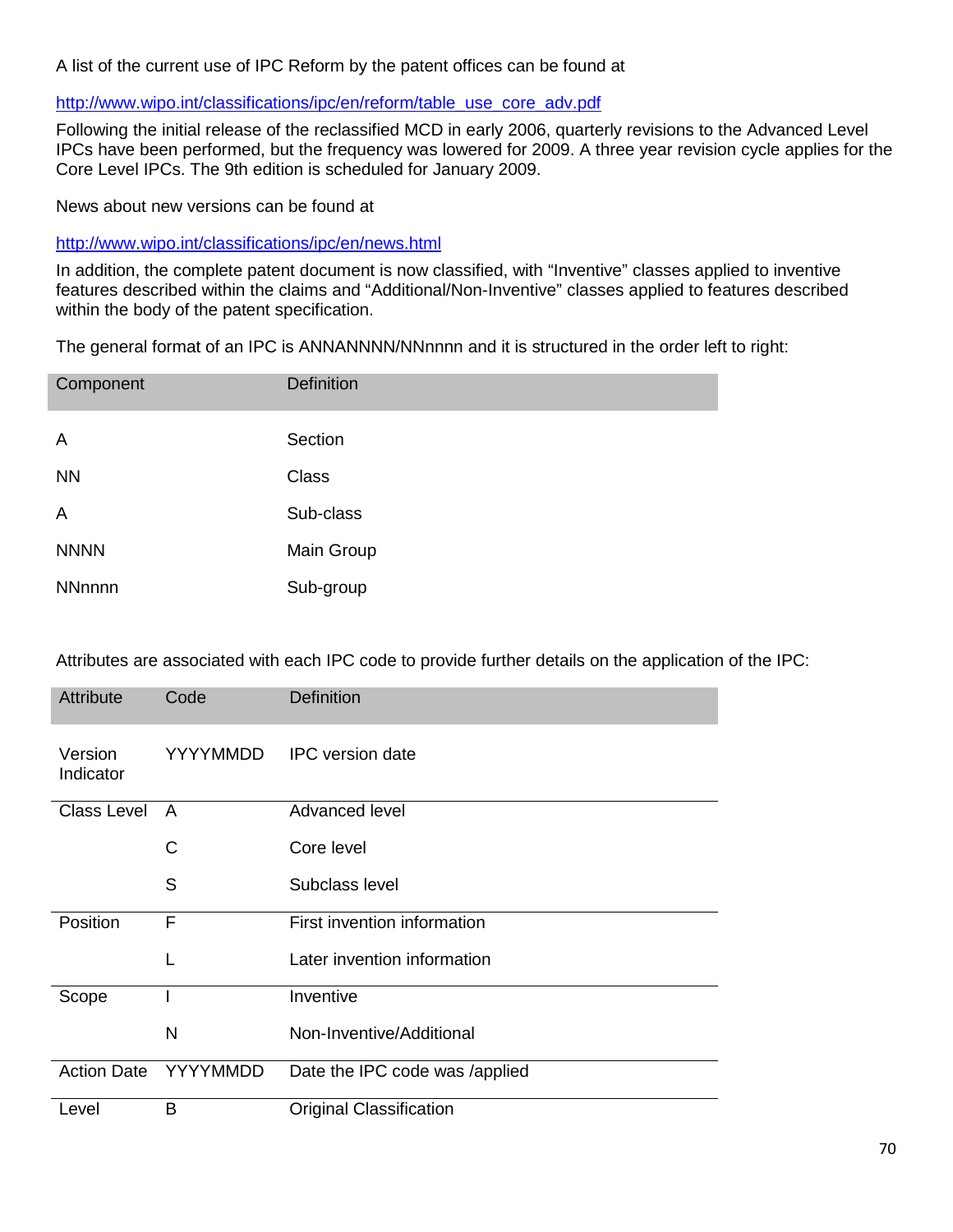|         | R  | Reclassification                                                |
|---------|----|-----------------------------------------------------------------|
|         | V  | Modified/Corrected                                              |
|         | D  | Deleted                                                         |
| Applied | н  | <b>Intellectual Classification</b>                              |
|         | M  | Machine Propagation across a family                             |
|         | G  | <b>Automatic Generation</b>                                     |
| Office  | СC | The country or office code that delivered the<br>classification |

Some attributes may not be populated by certain patent offices.

Note: when searching attributes the level attribute "B" has been indexed as "O" and not "B" to avoid any confusion with "Basic".

Sample IPC Reform Codes of interest can be determined by consulting the World WIPO website at:

<http://www.wipo.int/classifications/ipc/en/>

<http://www.wipo.int/classifications/ipc/ipc8/>

IPCs of interest can also be determined by retrieving a few relevant records using a keyword search and then checking the IPCs.

### *Editions 1-7 of the IPC*

The general format of an IPC was ANNANNN/NNnnn and was structured in the order left to right:

| Component      | <b>Definition</b> |
|----------------|-------------------|
| $\overline{A}$ | Section           |
| <b>NN</b>      | Class             |
| $\overline{A}$ | Sub-class         |
| <b>NNN</b>     | Main Group        |
| <b>NNnnn</b>   | Sub-group         |

Main, Secondary, Additional (Supplementary) and Index (Complementary) IPCs were assigned by the patent offices.

These classifications are now deprecated and only available in the current IPC search fields when the corresponding documents have not yet been reclassified. Yet they are available for many documents still when they were attached to the original publications (see chapter on Initial IPCs in DWPI Individual Patent Publication Data).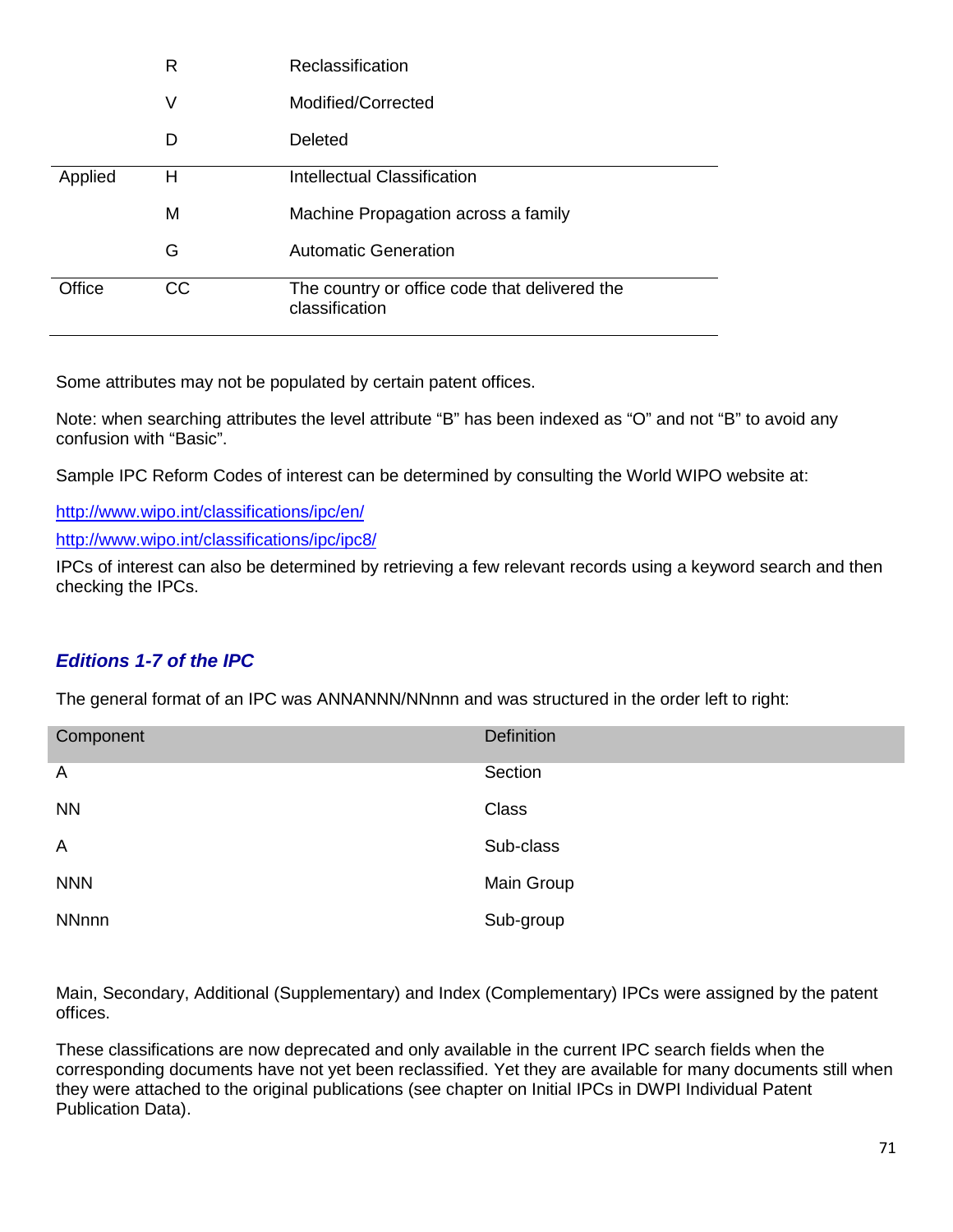#### *Searching IPC Codes*

The IPC indexing at STN follows a uniform approach as far as possible across all applicable patent data bases. STN provides an IPC index field (/IPC) containing all IPC codes, any version and at any level conveniently normalized to a uniform format. For most searches this will be sufficient to meet the requirements, yet for the discerning searcher a more sophisticated set of tools is available as well.

Thomson Reuters is applying all the IPC Reform reclassifications to IPCs as they become available. This means that the Current IPCs for the patent family will be available at the Invention Level within Derwent World Patents Index facilitating improved retrieval of relevant documents. On the availability of Current IPCs for each constituent family member and on the availability of Original (Initial) IPCs as published on the patent document see DWPI Individual Patent Publication Data.

However due to variations in the publication of the initial IPC Reform reclassifications by the various worldwide patent offices and potential differences in the patent families held within Derwent World Patents Index and the European Patent Office's MDC, it is possible that the Current IPCs for a family at the Invention Level in Derwent World Patents Index may comprise a combination of IPCs from Editions 1-7 and reclassified IPCs from the IPC Reform.

For example, if we consider a patent family comprising patents A, B and C in Derwent World Patents Index, this same family in the MDC may only comprise patents A and B due to the European Patent Office's simple patent family rules. If patents A and B have been reclassified as part of the IPC Reform then these revised codes will be present in Derwent World Patents Index. However, if patent C has not been reclassified then the Current IPCs for patent C remain the IPCs issued under the IPC edition in force when patent C was published. Thus the Current IPCs for the family in Derwent World Patents Index at the Invention Level would comprise the IPC Reform codes for patents A and B and IPC1-7 codes for patent C. The Original (Initial) IPCs as issued under Editions 1-7 of the IPC for patents A and B would be searchable at the Patent Publication Level.

Another scenario is where patents A, B and C were issued with IPC Reform codes. Patents A and B were subsequently reclassified but patent C was not. The Invention Level would consequently comprise the IPC Reform codes with an attribute level of R indicating "reclassification" (from patents A and B) and the IPC Reform codes with an attribute level of B indicating "original/initial classification" (from patent C).

In addition, the availability of attribute information such as "Inventive" and "Non-Inventive" as part of the IPC Reform enables users to focus on inventions with key features described in the claims or elsewhere within the document if required.

When searching the IPC Reform it should also be remembered that some patent offices only classify to the Core Level (or even subclass level) and not down to the Advanced level. On the other hand documents classified at the Advanced level will also receive the closest corresponding Core level by auto-generation but this will only occur as part of one of the regular MCD reclassification releases. IPC classes forming the Core level are also not simply a truncation of classes forming the Advanced level; rather they are a selected sub-set.

This could have serious implications for searches. For example, a search in the Core level gives more complete results but would miss recently issued documents classified at the Advanced level but which have not passed through an MCD reclassification cycle and so are still only classified at the Advanced level, whereas a search in the Advanced level, although more precise, would only retrieve results from those patent offices applying to the Advanced level.

In order to help alleviate this problem Thomson Reuters auto-generates the closest Core level IPC for documents which have been classified to the Advanced level but which do not yet carry the corresponding Core level IPC as they have not been subject to an MCD reclassification cycle. The Core level IPC will be autogenerated using the core predecessor in the IPCR authority file provided by WIPO. To help identify these autogenerated Core level IPCs Thomson Reuters will give them an office attribute (CC) of "98".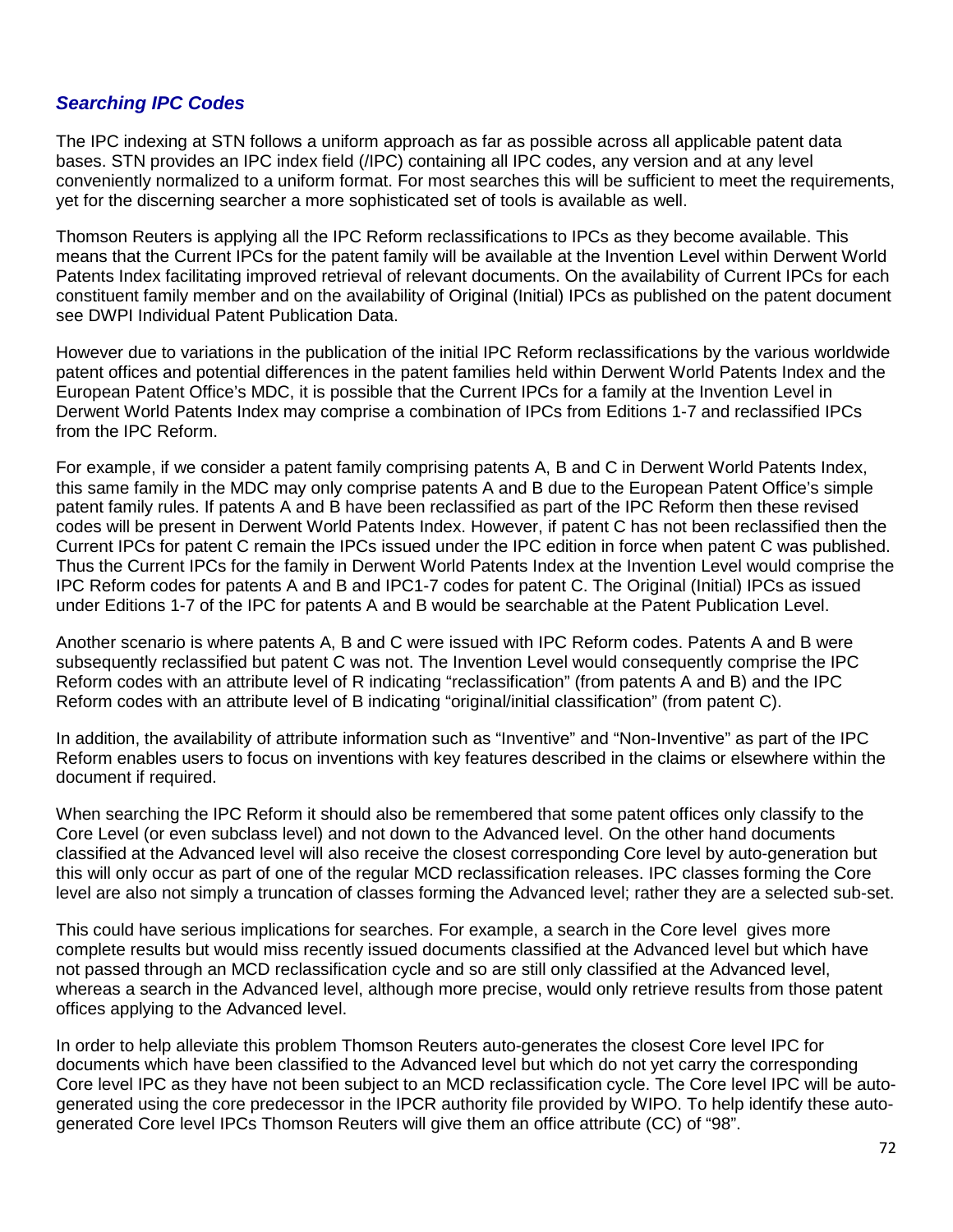It should be noted that Thomson Reuters will only generate a Core level IPC if this Core level code differs from the corresponding Advanced level code i.e. where the Core and Advanced codes are not the same.

Depending on user requirements a potential search strategy could be:

- 1) Search at Advanced level to retrieve documents (i) within the scope of the PCT minimum documentation plus (ii) documents classified by patent offices applying the Advanced level plus (iii) the converted MCD back file
- 2) Search the closest Core/Subclass level to retrieve documents classified by patent offices applying the Core/Subclass level only
- 3) Deduplicate results obtained in (2) from those already obtained in (1).

### *Thomson Reuters-assigned IPC Codes*

If there aren't any IPC codes given by the patent office, or if an invalid IPC is printed, Thomson Reuters will try to assign its own IPC codes to the subclass level.

Historically Thomson Reuters-assigned IPCs were entered with a 000/01 as the main group and subgroup number, e.g. A23L000/01. Occasionally, more specific symbols with digits different from 0 may have been assigned.

IPC codes assigned by Thomson Reuters from January 2006 are given an office attribute (CC) of "99" and are assigned to the subclass level.

### *Historical Coverage, Editions 1-7*

IPCs became available for most basic documents (new inventions) from 1970. They were not available for unexamined Japanese applications published before April 1975 or for Canadian documents published before 1974 (update 197403).

From early 1974 (updates 197403) IPCs from equivalents that differed at the main group level or above from those of the basic were added.

Until 1980 a maximum of 6 IPCs were recorded from a single document. From 1980 (update 198049) this was increased to a maximum of 12. If IPCs only differed at the subgroup level, only one was entered.

From 1992 (update 199216) the full format of IPCs down to the third or fourth digit of the subgroup were entered and since that point these finer divisions became searchable.

Some patent offices only assigned IPCs to the subclass level. Historically these were entered in DWPI with 000/00 as the main group and subgroup number, e.g. A23J000/00. These entries are now being corrected to remove the 000/00.

In addition, there were often inconsistencies at the subgroup level resulting from variations in practice between different patent offices. Consequently more complete, but less specific, retrieval could be obtained by searching at the subclass or main group levels.

With the introduction of the 4th Edition of the IPC at the beginning of 1985, indexing (as opposed to official classification) terms were also assigned by patent offices. These were input in DWPI since update 199216 using a hyphen (-) between the main group and subgroup instead of a slash (/) as in true IPCs.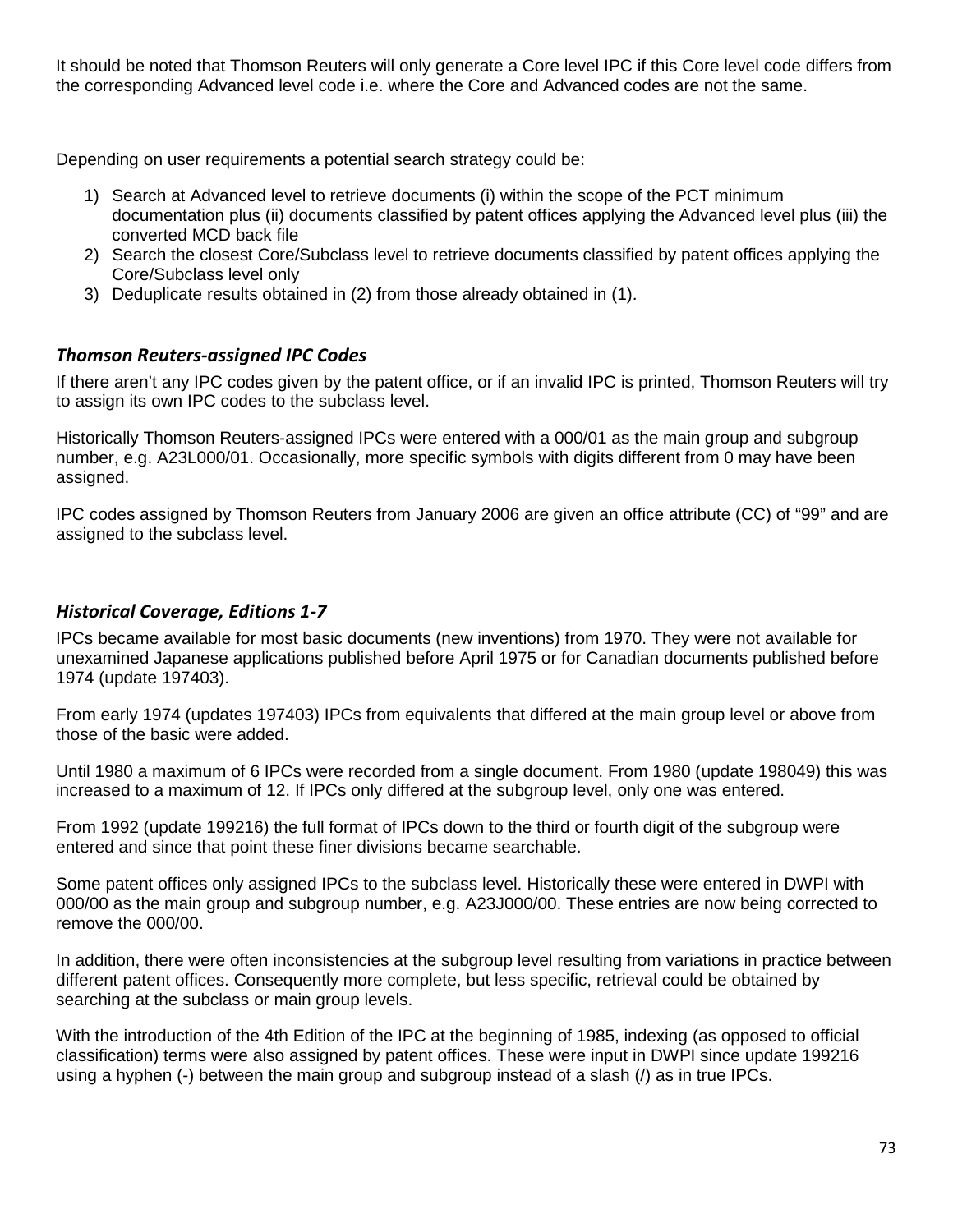For IPC subgroups published with more than two digits after the slash, only the first two digits were input in DWPI before update 199216. However, it is only necessary to truncate for IPCs with 3- or 4-digit subgroups as for example A23J001/02 does not have any finer divisions beyond "/02" so a direct search of this 2-digit subgroup IPC would retrieve all examples.

## *IPC Reform*

Reclassifications are assigned in DWPI as and when they become available. At the Invention Level within DWPI all Current IPC Reform codes for the basic document are available.

Current IPC Reform codes from equivalent documents are included at the Invention Level if they are considered unique when compared to other IPC Reform codes for the family based on a combination of the IPC code and the attributes:

Classlevel (Advanced | Core | Subclass), Position (First | Later), Scope (Inventive | Non-Inventive) and Level (Original | Reclassified | Modified | Deleted).

For example an IPC of

F24F1/00 Class level = A, Position = F, Scope = I, Applied = M, Level = R, Office = JP

is considered different from

 $F24F1/00$  Class level = C, Position = F, Scope = I, Applied = G, Level = R, Office = CN

as in the first example the IPC was applied at the Advanced level compared to the Core level in the second example (the differences in issuing office, JP and CN, and application, M and G are ignored), but the same as

F24F1/00 Class level = A, Position = F, Scope = I, Applied = M, Level = R, Office = DE

as the difference in issuing office, JP and DE is ignored.

For this purpose missing attributes are considered significant.

For example an IPC of

 $F24F1/00$  Class level = A, Position = F, Scope = I, Applied = M, Level = R, Office = JP

is considered different from

 $F24F1/00$  Class level = A, Scope = I, Applied = M, Level = R, Office = EP

as the position attribute has not always been populated by the European Patent Office. Several attributes have been omitted from the Current IPCs at the Invention Level as they are meaningless in the context of the compilation rules for Current IPCs from equivalent documents; these are Action Date, Applied, and Office. However all IPCs and their associated attributes are available at the Patent Publication Level. In addition, Original (Initial) IPCs as published on the patent document are available at the Patent Publication Level (subject to the historical availability of IPCs as outlined above).

### *Truncation*

Each IPC code is indexed at the subgroup, main group and subclass levels to avoid the need to use extensive truncation when very generic searches are required. For example, the single IPC code A23J001/02, consists of the following parts: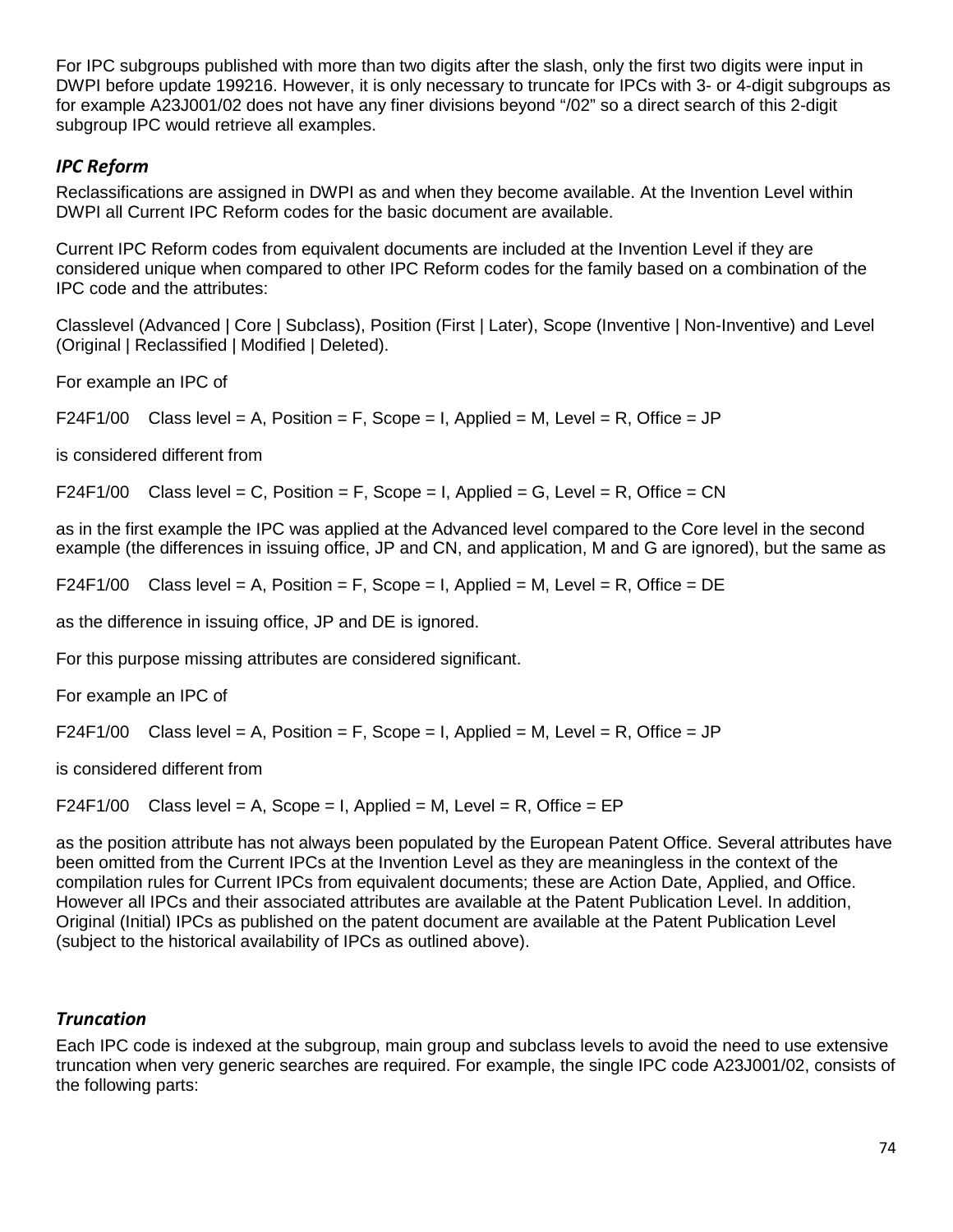|                |                     | Directly Indexed | Search Format |
|----------------|---------------------|------------------|---------------|
| $\overline{A}$ | <b>Main Section</b> | n                | ۰             |
| A23            | <b>Class Level</b>  | n                | -             |
| A23J           | Subclass Level      | у                | A23J          |
| A23J-001       | Main Group Level    | ۷                | A23J001       |
| A23J-001/02    | Subgroup Level      | v                | A23J001/02    |

On STN, there are several fields available for searching Current IPCs at the Invention Level depending on whether the user wishes to search for an Edition 1-7 IPC or an IPC Reform IPC or both at the same time.

#### *IPC index*

/IPC is an index containing a normalized version of all IPCs at both the Invention (Current IPCs) and Patent Publication Levels (both Current and Original/Initial IPCs). /IPC can be searched using either a 3 or 4-digit Main Group.

| <b>STN Search Qualifier</b> | Content                                                                                           |
|-----------------------------|---------------------------------------------------------------------------------------------------|
| /IPC                        | IPCs 1-7 and IPC Reform, Invention and Patent<br>Publication Levels, Current and Original/Initial |

### *IPC Reform Search Fields*

| <b>STN Search Qualifier</b> | Content |
|-----------------------------|---------|
|                             |         |

/IPC.REF IPC Reform codes

Thomson Reuters supplies the Current IPC Reform codes for the family at the Invention Level. These IPCs may comprise a combination of both Original IPC Reform codes (level attribute = B) and reclassified IPC Reform codes (level attribute  $= R$ ) as a result of the scenario outlined above where the patent families within WPI and the MDC differ. These Current IPCs are subdivided at the Invention Level into two separate display fields according to the level attribute, IPCI (attribute = B, Original Classification) and IPCR (attribute = R, Reclassification).

#### *Editions 1-7 Search Fields*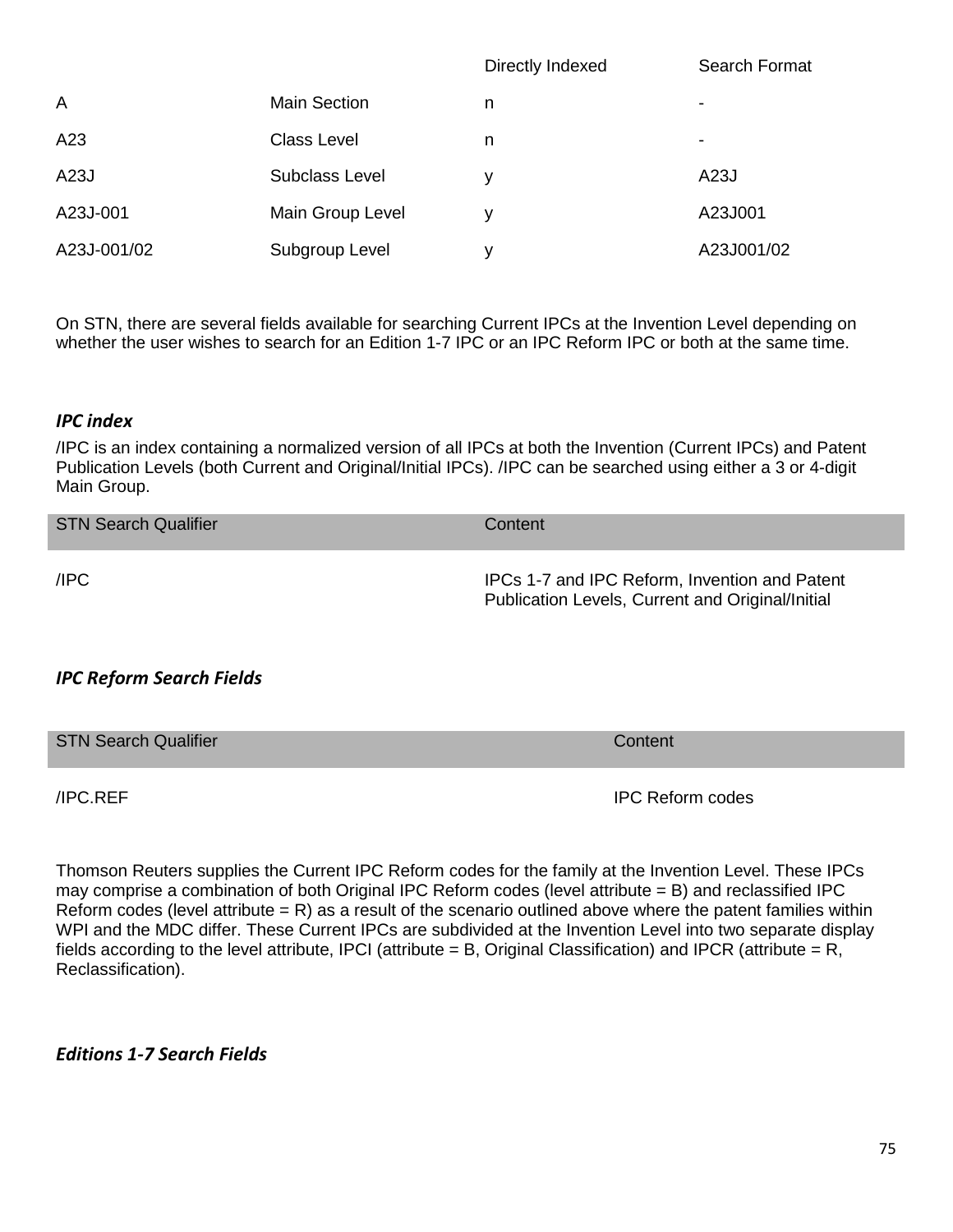| <b>STN Search Qualifier</b> | Content                         |
|-----------------------------|---------------------------------|
| /IC                         | IPC, Main and Secondary         |
| /ICM                        | IPC, Main                       |
| $/$ ICS                     | IPC, Secondary                  |
| /ICA                        | IPC, Additional (Supplementary) |
| / Cl                        | IPC, Index (Complementary)      |

### *International Patent Classification, Current, Main and Secondary*

In this topic:

- Format
- **Content**
- Field codes

### *Format*

| S ANNA/IC          | Sub class |
|--------------------|-----------|
| S ANNANNN/IC       | Group     |
| S ANNANNN/NNnnn/IC | Sub Group |

| Where: | $A = letter$ |
|--------|--------------|
|        | $N =$ number |

### *Content*

If available /IC contains the Current Main and Secondary IPCs for the family.

Searching an IPC with the /IC qualifier retrieves patent families with that IPC as a Current IPC (versions 1-7), whether it was assigned as a Main IPC or a Secondary IPC. The Main and Secondary IPCs can be searched on subclass, main group and subgroup level with the specific search formats listed above.

#### **D01B/IC**

Please note: searching 'D01B' is equivalent to searching 'D01B\*'. However, search format ANNA reduces search time and avoids truncation limits.

#### **D01B001/IC**

#### **D01B001/14/IC**

When searching on class level, e.g., A01, use the truncation symbol '!' instead of ".'. ANN! uses the up-posted index entries in format ANNA instead of all entries, this reduces search time.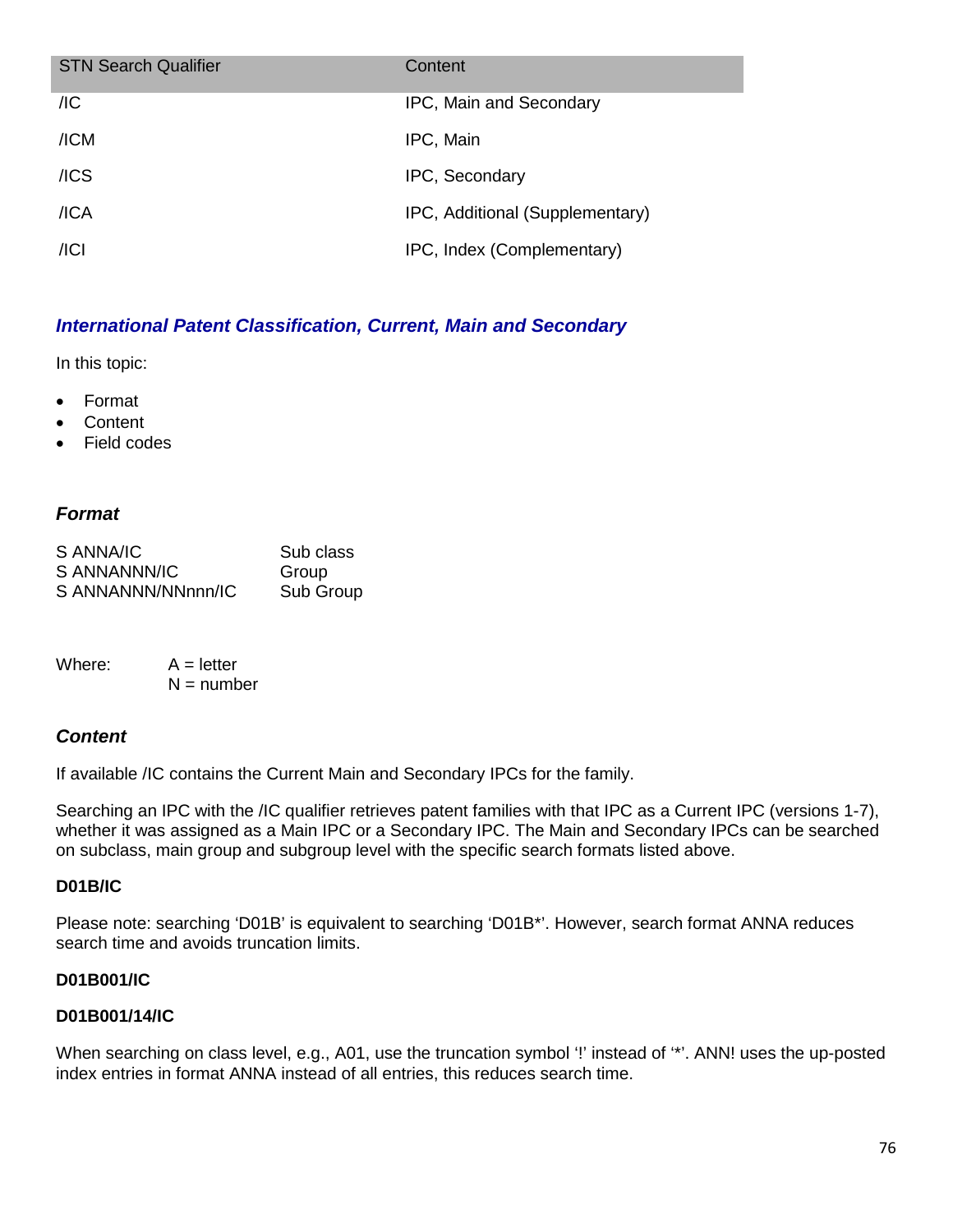# *Field codes*

In the DWPI database, the following fields related to the IPC, Current, Main and Secondary can be searched.

| <b>Field Name</b>                | <b>Field Code</b> | <b>Example</b> |
|----------------------------------|-------------------|----------------|
|                                  |                   | C09K007/IC     |
| IPC, Current, Main and Secondary | /IC               | C09K007/02/IC  |
|                                  |                   | D01D005/08*/IC |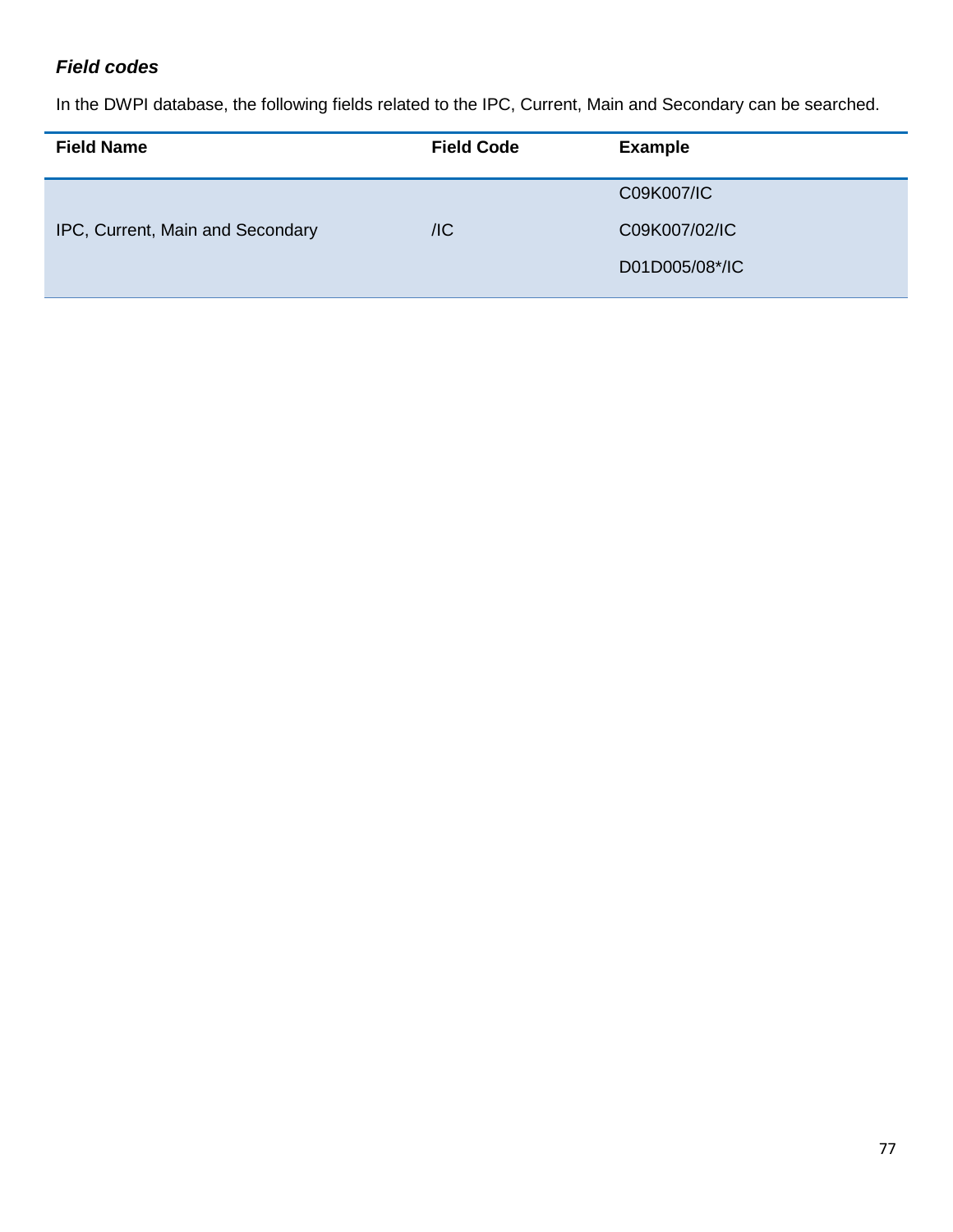# *IPC, Main*

In this topic:

- Content
- Field codes

## *Content*

If available /ICM contains the Current Main IPCs for the family.

The same search formats as described for field /IC are valid.

The Main IPC of the Basic Patent can be conveniently searched using /ICM in combination with the Patent Type /PT

### **ANNA/ICM(D)BASIC/PT**

In addition, the IPC Keyword field /IPC.KW will be indexed with ICM and MAIN as well as BASIC if applicable.

### **ANNA/ICM(U2)BASIC/IPC.KW**

The concept of a Main IPC was discontinued as part of the IPC Reform. Therefore searches in /ICM are being regarded as deprecated.

### *Field codes*

In the DWPI database, the following fields related to IPC, Main can be searched.

| <b>Field Name</b>                   | <b>Field Code</b> | <b>Example</b> |
|-------------------------------------|-------------------|----------------|
| IPC, Main                           | /ICM              | C09K007/02/ICM |
|                                     |                   | C09K007/IC     |
| IPC, Current, Main and Secondary    | /IC               | C09K007/02/IC  |
|                                     |                   | D01D005/08*/IC |
| International Patent Classification | /IPC              | C12P021/08/IPC |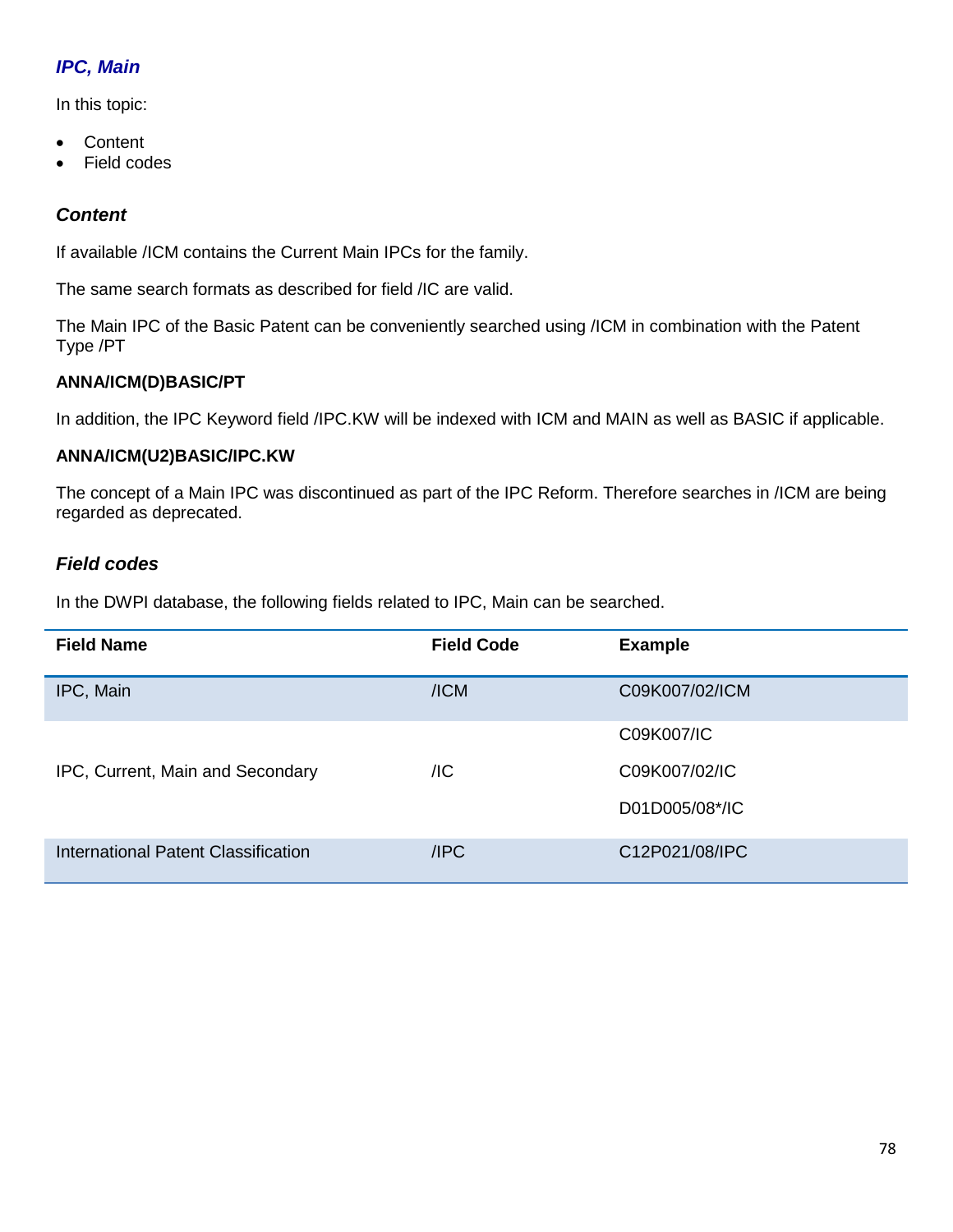# *IPC, Secondary*

In this topic:

- Content
- Field codes

## *Content*

If available /ICS contains the Current Secondary IPCs for the family.

The same search formats as described for field /IC are valid.

In addition, the IPC Keyword field /IPC.KW contains the terms ICS and SECONDARY.

### *Field codes*

Ļ

In the DWPI database, the following fields related to IPC, Secondary can be searched.

| <b>Field Name</b>                   | <b>Field Code</b> | <b>Example</b> |
|-------------------------------------|-------------------|----------------|
| IPC, Secondary                      | /ICS              | D01B001/38/ICS |
|                                     |                   | C09K007/IC     |
| IPC, Current, Main and Secondary    | /IC               | C09K007/02/IC  |
|                                     |                   | D01D005/08*/IC |
| International Patent Classification | /IPC              | C12P021/08/IPC |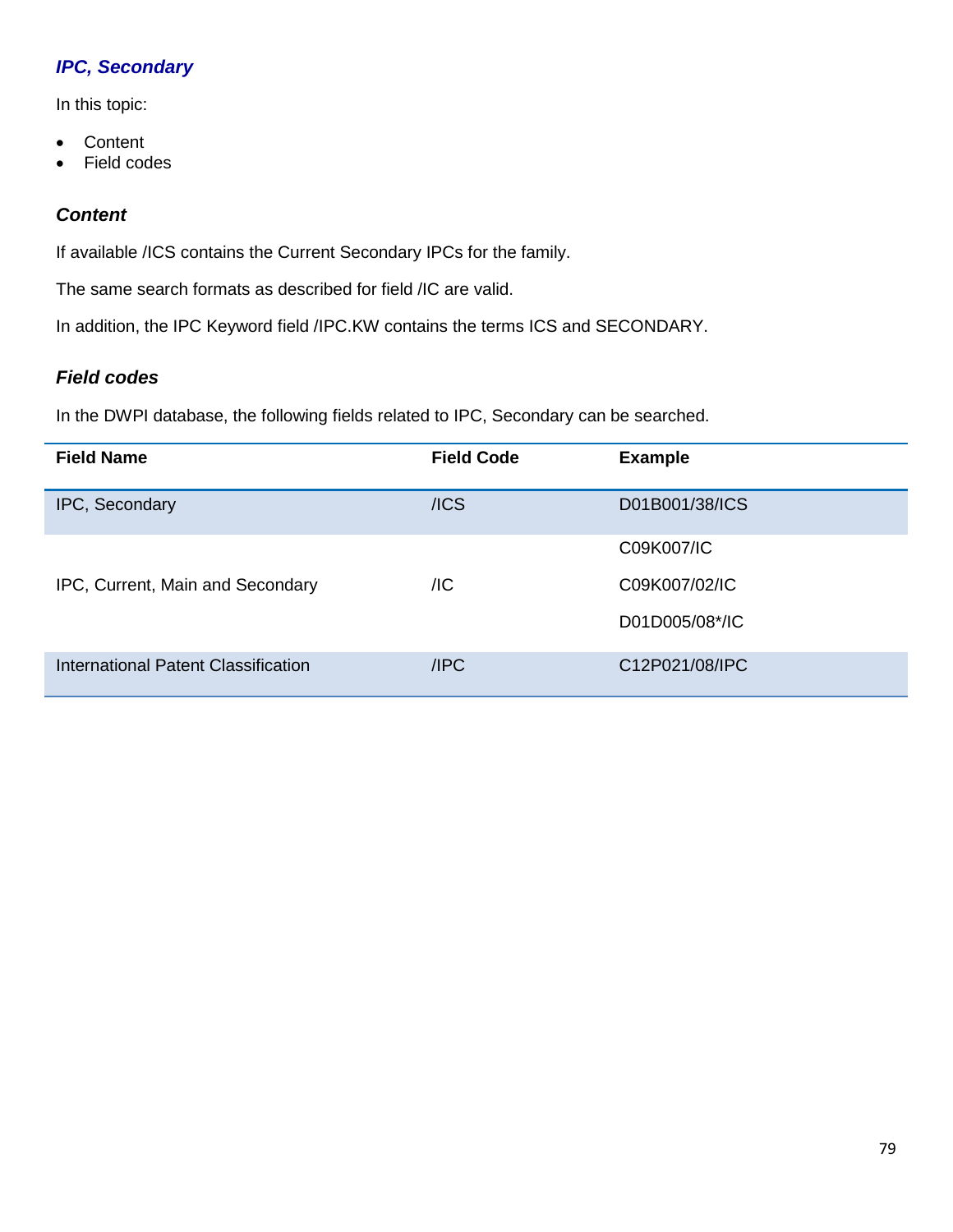# *IPC, Additional*

In this topic:

- Content
- Field codes

## *Content*

If available /ICA contains the Current Additional IPCs for the family. These not-obligatory IPCs are used to describe facts not contained in the claims but in other parts of the patent document.

The same search formats as described for field /IC are valid.

In addition, the IPC Keyword field /IPC.KW contains the terms ICA and ADDITIONAL.

## *Field codes*

In the DWPI database, the following fields related to IPC, Additional can be searched.

| <b>Field Name</b>                   | <b>Field Code</b> | <b>Example</b>  |
|-------------------------------------|-------------------|-----------------|
| IPC, Additional                     | $/$ ICA           | A01K067/027/ICA |
| International Patent Classification | /IPC              | C12P021/08/IPC  |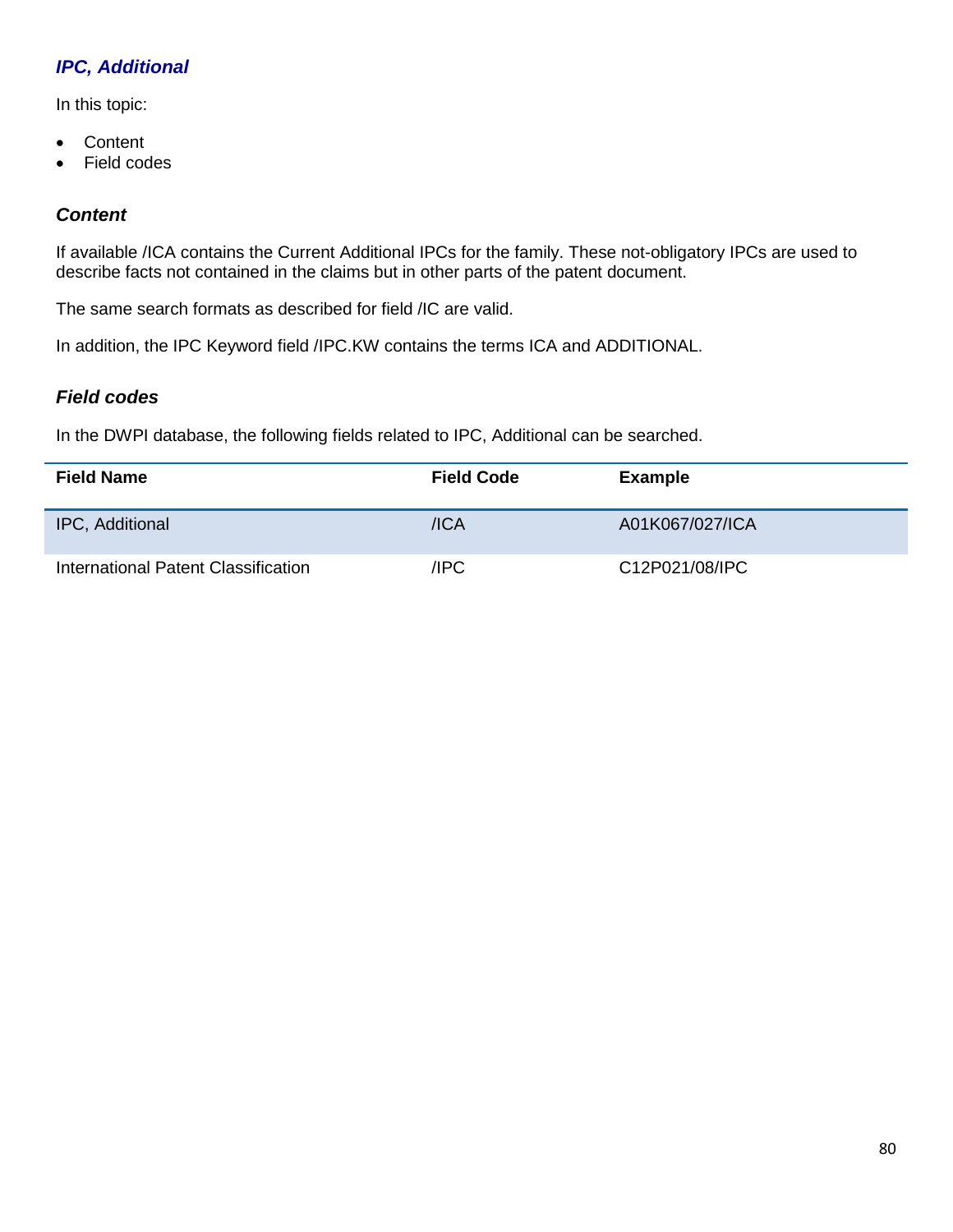# *IPC, Index (Complementary)*

In this topic:

- Content and format
- Field codes

## *Content and format*

If available /ICI contains the Current linked and non-linked IPC codes for the family which describe aspects of the claims as well as aspects of the remaining patent document.

In addition, the IPC Keyword field /IPC.KW contains the terms ICI and INDEX.

The IPC codes which include a colon instead of a slash between the main group and the subgroup are associated with various main groups of IPC. These associated codes are indexed using the (U3) proximity operator. Multiple sets of associated codes are separated by semicolon in the display.

For Index IPCs, as for all other IPCs, search formats on subclass, main group and subgroup level are available:

| <b>STN</b> format |
|-------------------|
| ANNANNN/NNnnnn    |
| ANNANNN:NNnnnn    |
| <b>ANNANNN</b>    |
| <b>ANNA</b>       |

## *Field codes*

In the DWPI database, the following fields related to IPC, Index (Complementary) can be searched.

| <b>Field Name</b>                   | <b>Field Code</b> | <b>Example</b> |
|-------------------------------------|-------------------|----------------|
| IPC, Index (Complementary)          | /ICI              | B03D103:08/ICI |
| International Patent Classification | /IPC              | C12P021:08/IPC |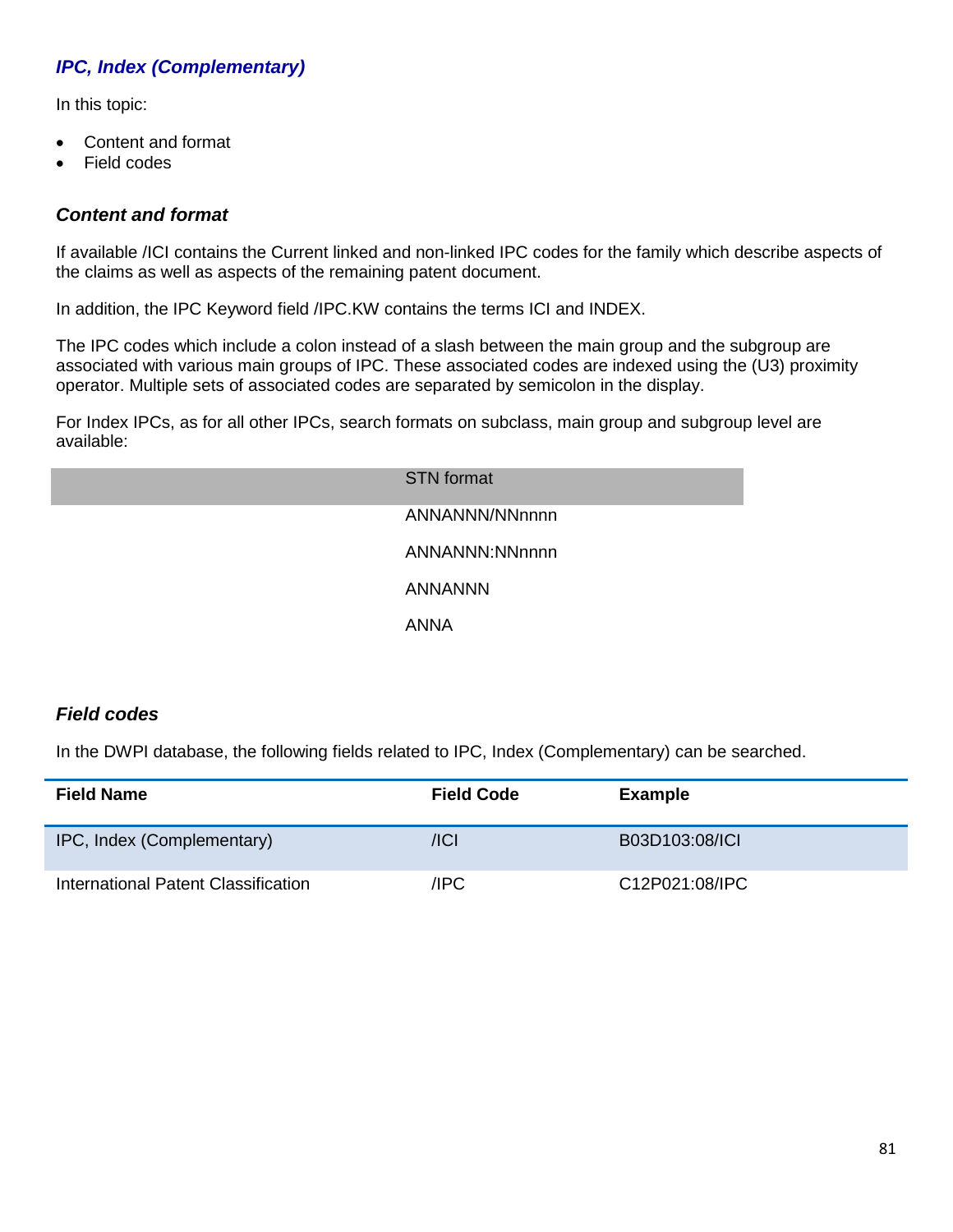# *IPC Reform*

In this topic:

- Content
- **Attributes**
- Field codes

### *Content*

If they are available IPCI and IPCR display fields contain the Current IPC Reform codes for the family.

STN splits the Current IPC Reform codes into two display fields, IPCI and IPCR, dependent on the level attribute of the IPC. IPCI contains IPCs with a level attribute of B (Original/Initial Classification). IPCR contains IPCs with a level attribute of R (Reclassification), D (Deletion) or V (Correction). IPCI and IPCR are display fields only.

#### **G02C0005/22/IPC.REF**

will search all IPC Reform codes at the Invention and Patent Publication Levels (both Current and Original/Initial).

#### *Attributes*

Attributes are searchable using keywords and (U2) proximity.

For example

#### **G02C0007/04/IPC.REF(U2)NON-INVENTION/IPC.KW**

will search all Current IPC Reform codes for the family with a Non-Invention scope attribute.

#### **G02C0007/04/IPC.REF(U2)ORIGINAL/IPC.KW**

will search all Current IPC Reform codes for the family at the Invention Level with an Original/Initial Classification, 'B' attribute.

The following attributes may be present at the Invention Level:

| Attribute                | Code     | <b>Definition</b>           |
|--------------------------|----------|-----------------------------|
| <b>Version Indicator</b> | YYYYMMDD | <b>IPC</b> version date     |
| <b>Class Level</b>       | A        | Advanced level              |
|                          | C        | Core level                  |
|                          | S        | Subclass level              |
| Position                 | F        | First invention information |
|                          | L        | Later invention information |
| Scope                    |          | Inventive                   |
|                          | N        | Non-Inventive/Additional    |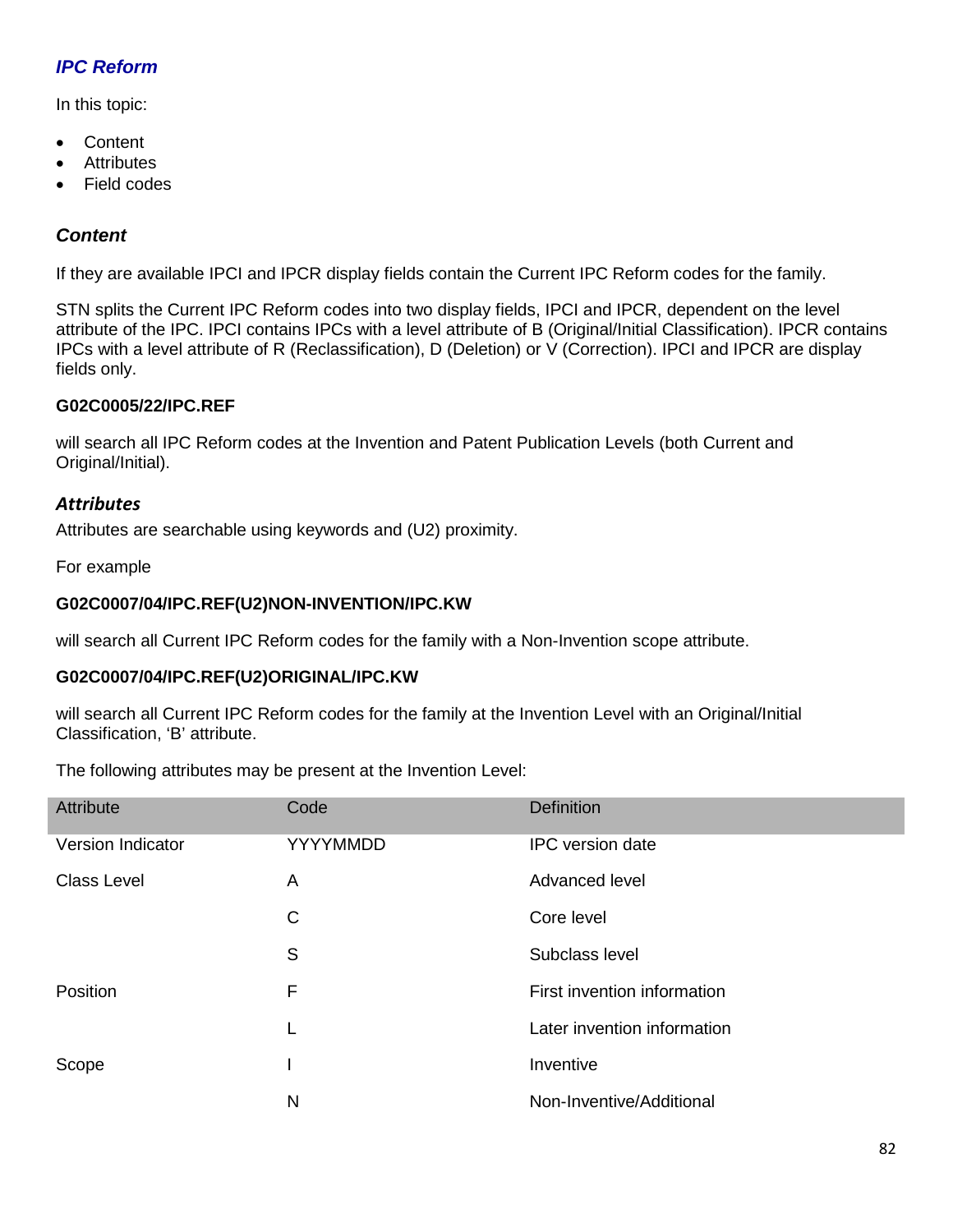|   | <b>Original Classification</b> |
|---|--------------------------------|
| R | Reclassification               |
| V | Modified/Corrected             |
|   | Deleted                        |

The Action Date, Applied and Office attributes are not supplied at the Invention Level as they are meaningless in the context of the compilation rules for Current IPCs from equivalent documents. All available attributes for the IPC are however searchable at the Patent Publication Level.

/IPC.VER is the search field for the IPC Version date.

Note: when searching attributes the level attribute "B" has been indexed as "O" and not "B" to avoid any confusion with "Basic".

### *Field codes*

In the DWPI database, the following fields related to IPC Reform data can be searched.

| <b>Field Name</b>                          | <b>Field Code</b> | <b>Example</b>      |
|--------------------------------------------|-------------------|---------------------|
| IPC, Reform                                | /IPC.REF          | A01B0003/44/IPC.REF |
| <b>International Patent Classification</b> | /IPC              | C12P021/08/IPC      |
| <b>IPC, Keyword Terms</b>                  | /IPC.KW           | ADDITIONAL/IPC.KW   |
| IPC, Action Date                           | /IPC.ACD          | IPC.ACD>20070107    |
| IPC, Version                               | /IPC.VER          | 20080101/IPC.VER    |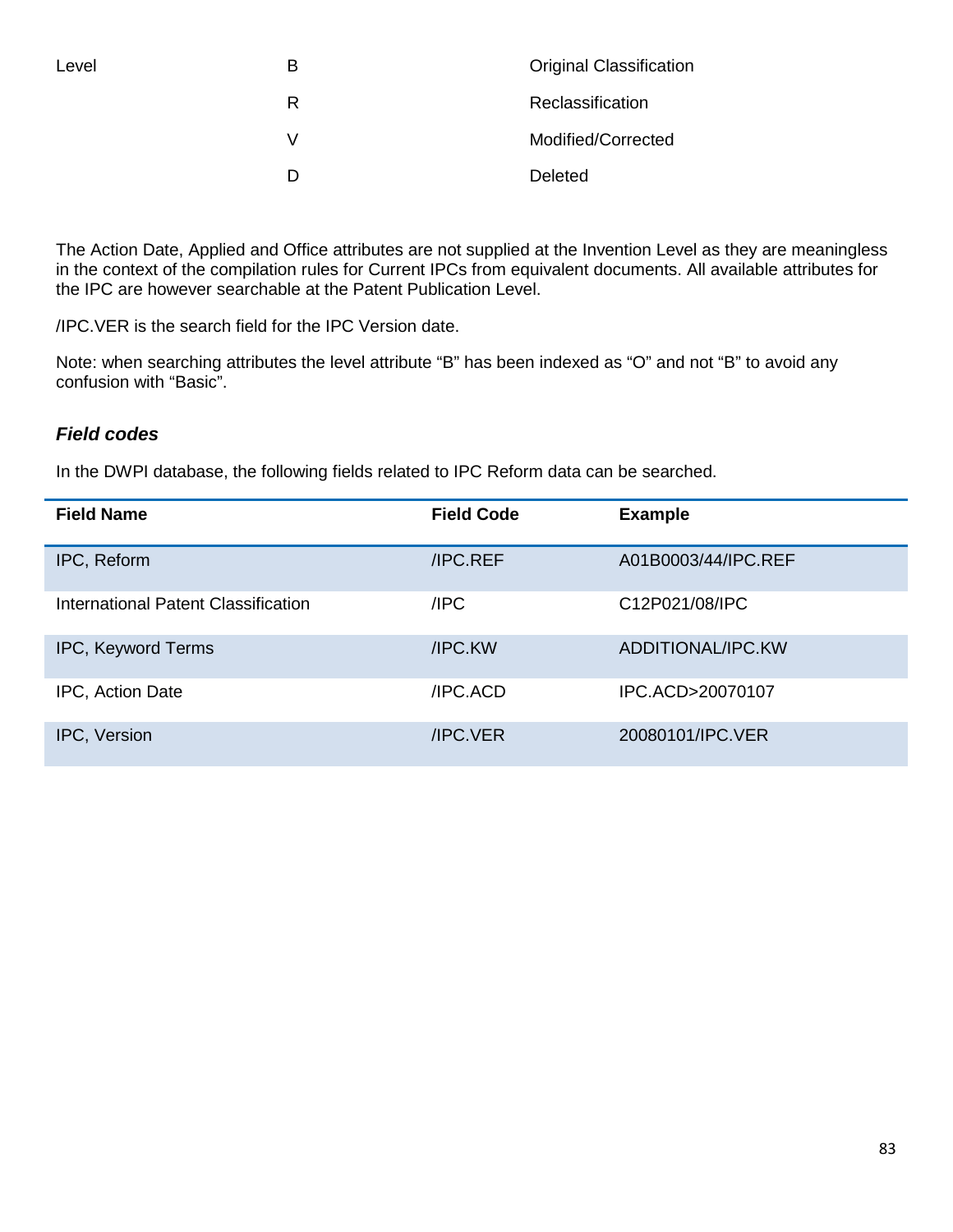# *European Patent Classifications (ECLA, ICO)*

The European Patent Classification is an extension of the International Patent Classification which is being assigned by examiners at the EPO. There are about 134,000 classes in the ECLA vs. 71,000 in the IPC Reform. The ICO classification is an additional classification assigned for internal purposes by the EPO examiners. ICO codes are being used to describe secondary aspects of the invention, e.g. technical realisation. Both classifications are available in DWPI. Reclassifications are being made available in the database on a quarterly basis (the internal database at the EPO is dynamically reclassified).

European Patent Classification (EPC, ECLA) ICO Index Codes (in-computer-only Classification)

## *European Patent Classification (EPC, ECLA)*

In this topic:

- Format
- Linked EPCs
- The "+M" notation
- Other "+letter" notations
- **Processing**
- Indexing
- **Field codes**

#### *Format*

The ECLA codes have been indexed in a similar format as the IPC reform codes including a four digit main group. Akin to these the codes have been up-posted to reduce search times. The 'linked' EPCs are being resolved at STN as far as possible. The rules are outlined in the Linked EPC section

ANNA/EPC Sub class level (Main Classes A to H) ANNANNNN/EPC Group level ANNANNNN/Xxxxxx/EPC Sub Group level

Where:  $A =$  letter  $N =$  number

 $X =$  letter or number

### *Linked EPCs*

The "+"-notation in ECLA is a way of indicating combinations of subject matter that are individually covered by separate entries in ECLA. This notation is only used in a few technical fields - most of them in organic chemistry. Their meaning is roughly comparable with the linked indexing in the IPC7 . The way this is used, however, differs from field to field.

### *The "+M" notation*

The +M notation is used to indicate additional details about the subject matter classified. For compositions containing one or more known active ingredients, e.g. formulations, synergistic mixtures, the symbol +M is added to the classification symbol, e.g. A01N39/02+M.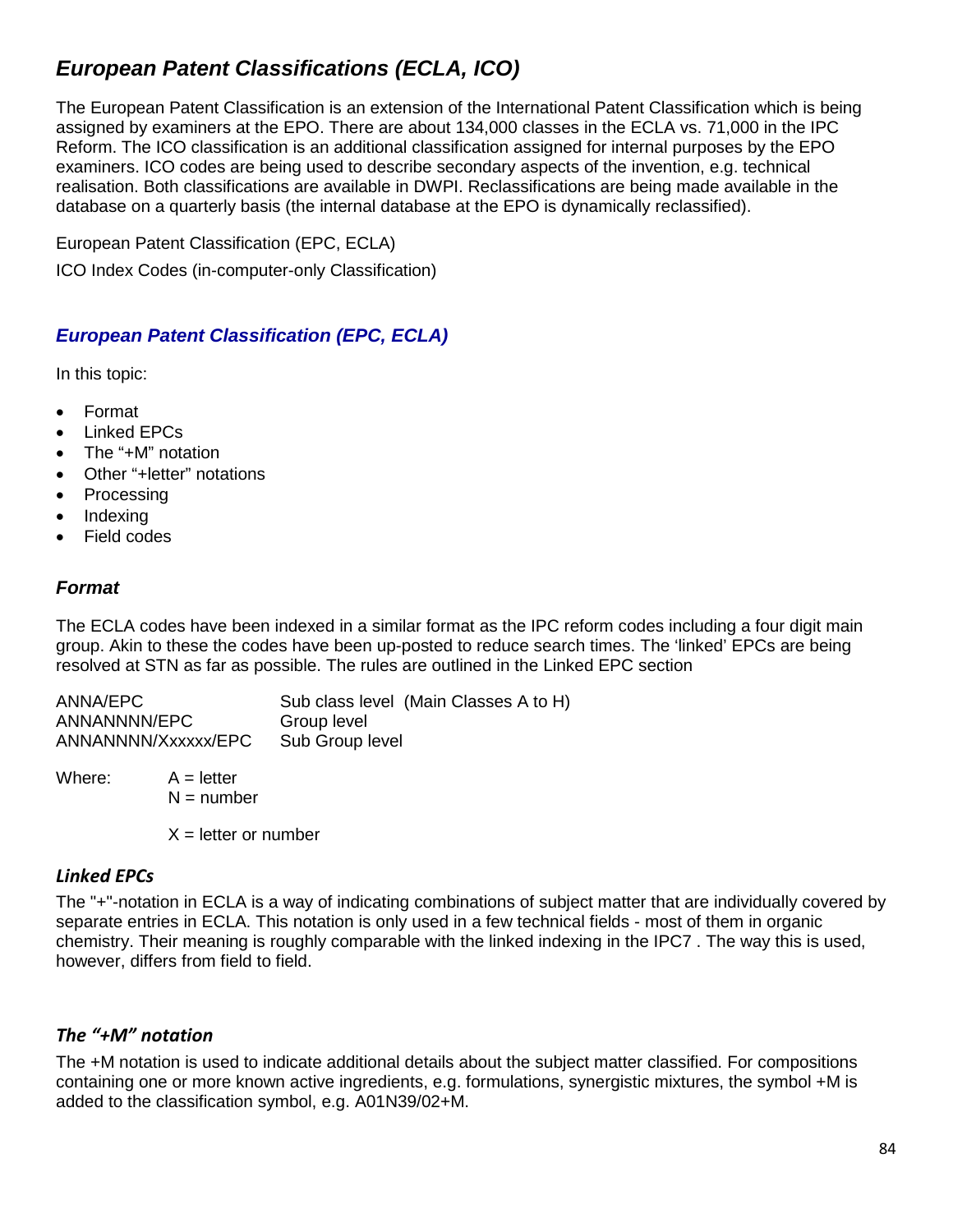### *Other "+ letter" notations*

The use of "+" letters for extended classification has been foreseen for subclass C10G in the ELCA scheme. After the notation of C10G9/00 to C10G69/14 have been separated with a + sign, notations may be added. These notations are selected from the following list:

|   | Β              | Obtained product gasoline                 |
|---|----------------|-------------------------------------------|
|   | D              | Obtained product diesel oil               |
|   | G              | <b>Obtained product gasoil</b>            |
|   | J              | <b>Obtained product Jet fuel</b>          |
|   | L              | Obtained product lubricating oil          |
| ٠ | L1             | Obtained product electrical isolation oil |
| ٠ | L2             | Obtained product white oil, eating oil    |
|   | R              | <b>Starting material Residues</b>         |
|   | S              | <b>Obtained product Solvents</b>          |
|   | X <sub>1</sub> | <b>Obtained product C2-C4 olefins</b>     |
|   | <b>X2</b>      | Obtained product higher olefins           |
|   | X3             | Obtained product acetylene and homologues |
| ٠ | <b>Y1</b>      | Obtained product fuel gas                 |
|   | <b>Y2</b>      | Obtained product propane and butane       |
|   | Z              | <b>Obtained product aromatics</b>         |

Extensions can also be combined.

### *Processing*

In order to arrive at a uniform implementation all across STN a standard procedure is employed.

1. The entire term including any slashes is used for display purposes in the display. The main group is padded with zeroes to four digits if needed.

- 2. The entire term including suffixes is indexed in /EPC.
- 3. The STN style code (basis code) is indexed without any suffixes (before any plus sign).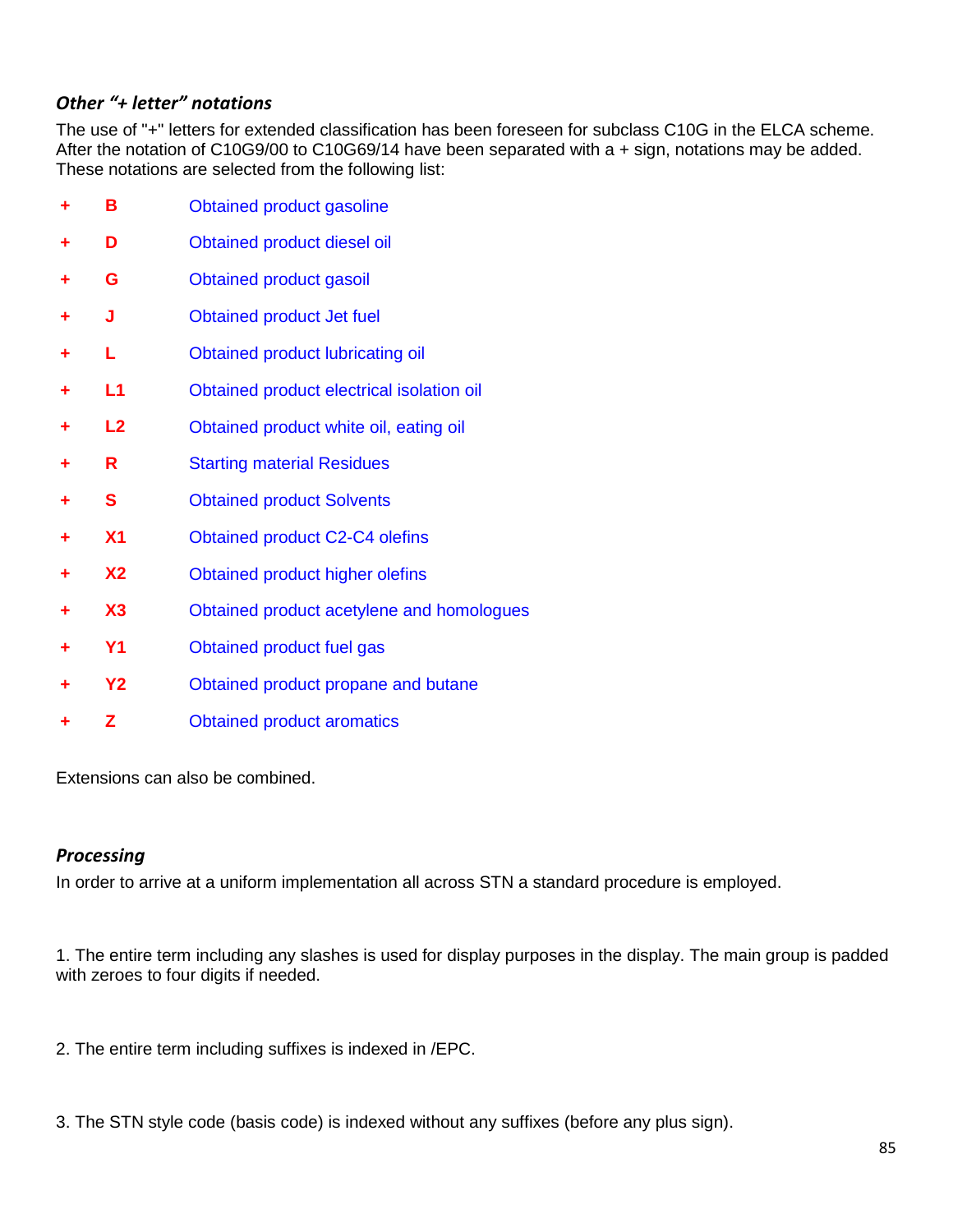4. The usual up-posting to the main group and subclass levels is performed as for the IPCs.

5. Index suffixes are parsed at the plus sign (including any slashes) and indexed in /EPC.KW (ECLA keywords).

6. If there are suffixes including slashes, these are used to build variations of the basis code: The subgroup of the basis code is replaced with the suffix containing a slash code. If there are multiple suffixes containing slashes the procedure is repeated until all combinations of subclass and main group of the basis code and the subgroup suffixes have been built.

For instance, C10G9/00+X1&Z is used to combine X1 and Z. Other variations are C10G9/00+X1+Z and C10G9/38+X1Y1.

#### *Indexing*

Here are some examples of codes and their corresponding index terms.

A. C10G9/38+X1&Y1

| C10G0009/38+X1&Y1    | /EPC    |
|----------------------|---------|
| C10G0009/38          | /EPC    |
| C10G0009             | /EPC    |
| C <sub>10</sub> G    | /EPC    |
|                      |         |
| X <sub>1</sub>       | /EPC.KW |
| Y <sub>1</sub>       | /EPC.KW |
|                      |         |
| B. C10G9/13+/17+3/28 |         |
|                      |         |

| C10G0009/13+/17+3/28                  | /EPC |
|---------------------------------------|------|
| C <sub>10</sub> G <sub>0009</sub> /13 | /EPC |
| C <sub>10</sub> G <sub>0009</sub> /17 | /EPC |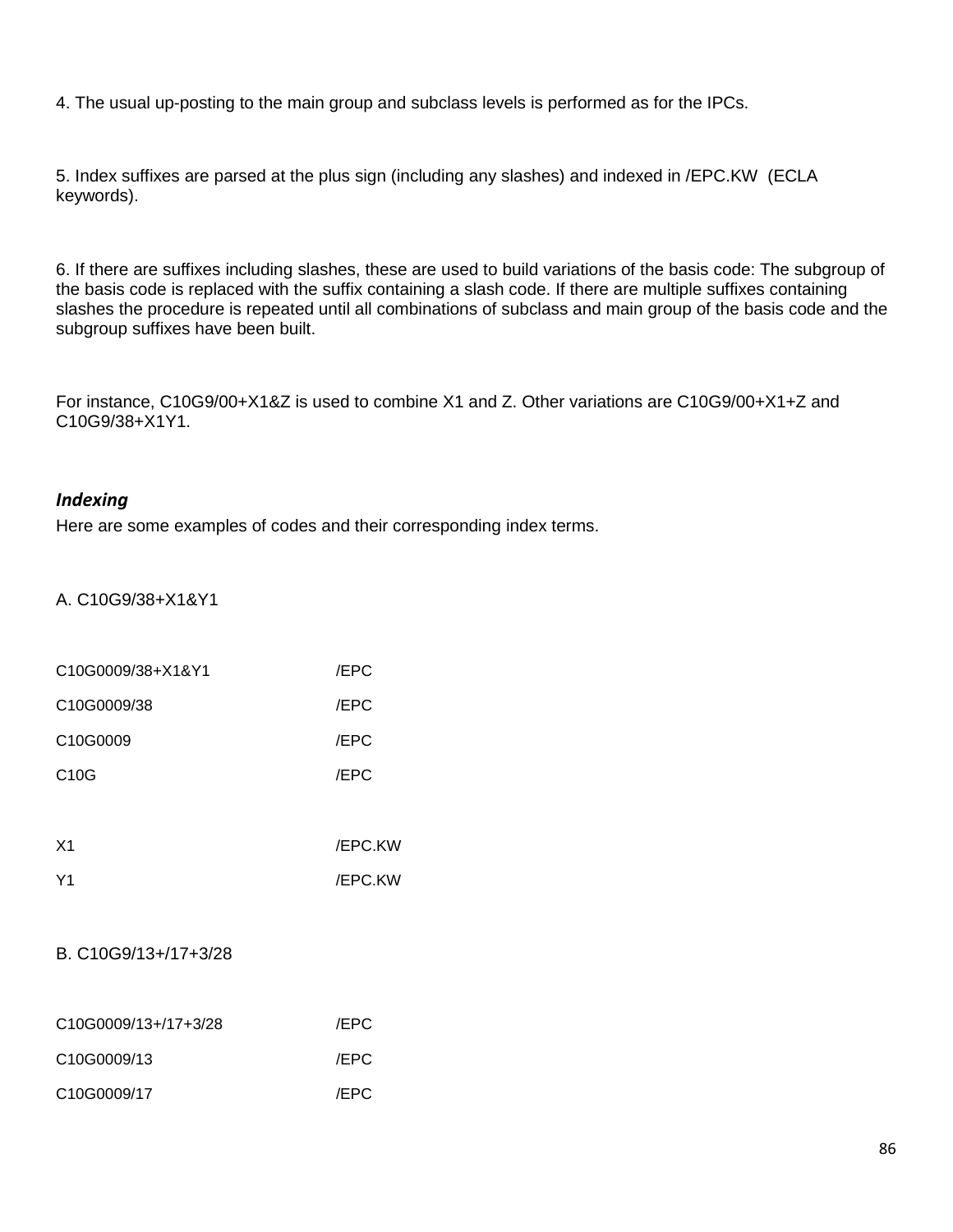| C10G0003/28 | /EPC    |
|-------------|---------|
| C10G0009    | /EPC    |
| C10G0003    | /EPC    |
| C10G        | /EPC    |
|             |         |
| /17         | /EPC.KW |
| 3/28        | /EPC.KW |

## C. B01D0009-00B4+/00C6+/00E+/02

is indexed as

| B01D0009/00B4+/00C6+/00E+/02 | /EPC           |
|------------------------------|----------------|
| B01D0009/00B4                | /EPC           |
| B01D0009/00C6                | /EPC           |
| B01D0009/00E                 | /EPC           |
| B01D0009/02                  | /EPC           |
| and                          |                |
| /00C6                        | <b>/EPC.KW</b> |
| /00E                         | <b>/EPC.KW</b> |
| /02                          | <b>/EPC.KW</b> |

## *Field codes*

In the DWPI database, the following fields related to European Patent Classification can be searched.

| <b>Field Name</b>              | <b>Field Code</b> | <b>Example</b>         |
|--------------------------------|-------------------|------------------------|
| European Patent Classification | /EPC              | A01B0015/20/EPC        |
|                                | /ECLA             | H01L0021/8258/ECLA     |
|                                | <b>/EPCLA</b>     | B01D0009/00B4/EPCLA    |
| EPC, Keyword Terms             | <b>/EPC.KW</b>    | D <sub>2</sub> /EPC.KW |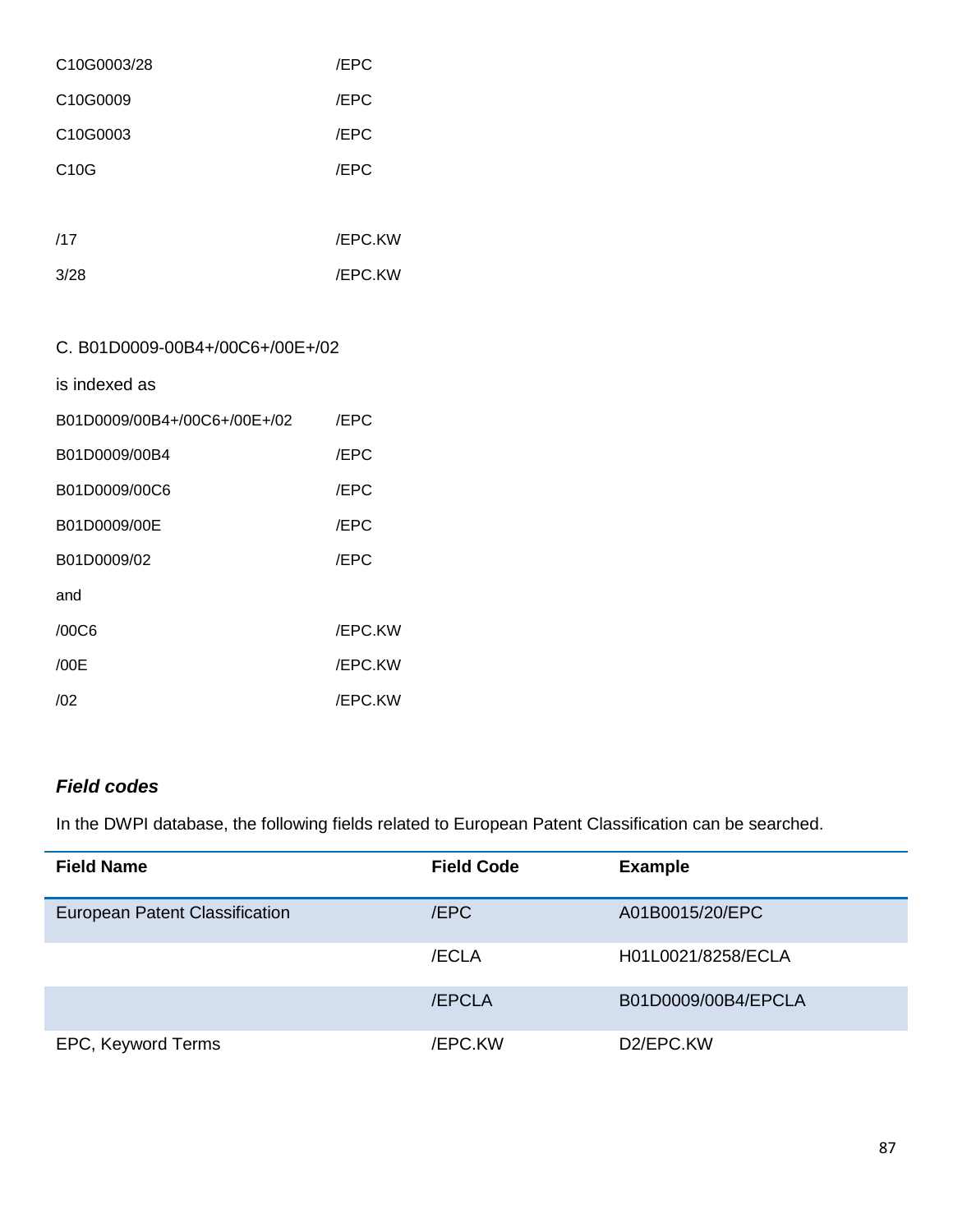## *ICO Index Codes (in-computer-only Classification)*

In this topic:

- Format
- Field codes

### *Format*

The ICO code format matches the EPC format yet the first letters A to H have been replaced by K to T in order to be able to tell them apart.

| ANNA/ICO            |                 | Sub class level (Main Classes K to T) |
|---------------------|-----------------|---------------------------------------|
| ANNANNNN/ICO        | Group level     |                                       |
| ANNANNNN/Xxxxxx/ICO | Sub Group level |                                       |

Where:  $A =$  letter  $N =$  number

 $X =$  letter or number

The 'linked' ICOs are being resolved exactly like the EPCs yet with the additional complication that a colon can be used as the separator between main and subgroup.

The colon separators are being retained.

#### **M12Q0001:68A6/ICO**

T04N0201:047D5/ICO(U2)D13B/ICO.KW

### *Field codes*

In the DWPI database, the following fields related to ICO Index Codes can be searched.

| <b>Field Name</b>                     | <b>Field Code</b> | <b>Example</b>           |
|---------------------------------------|-------------------|--------------------------|
| ICO (in-computer-only) Classification | /ICO              | K61M/ICO                 |
| ICO, Keyword Terms                    | /ICO.KW           | D <sub>13</sub> B/ICO.KW |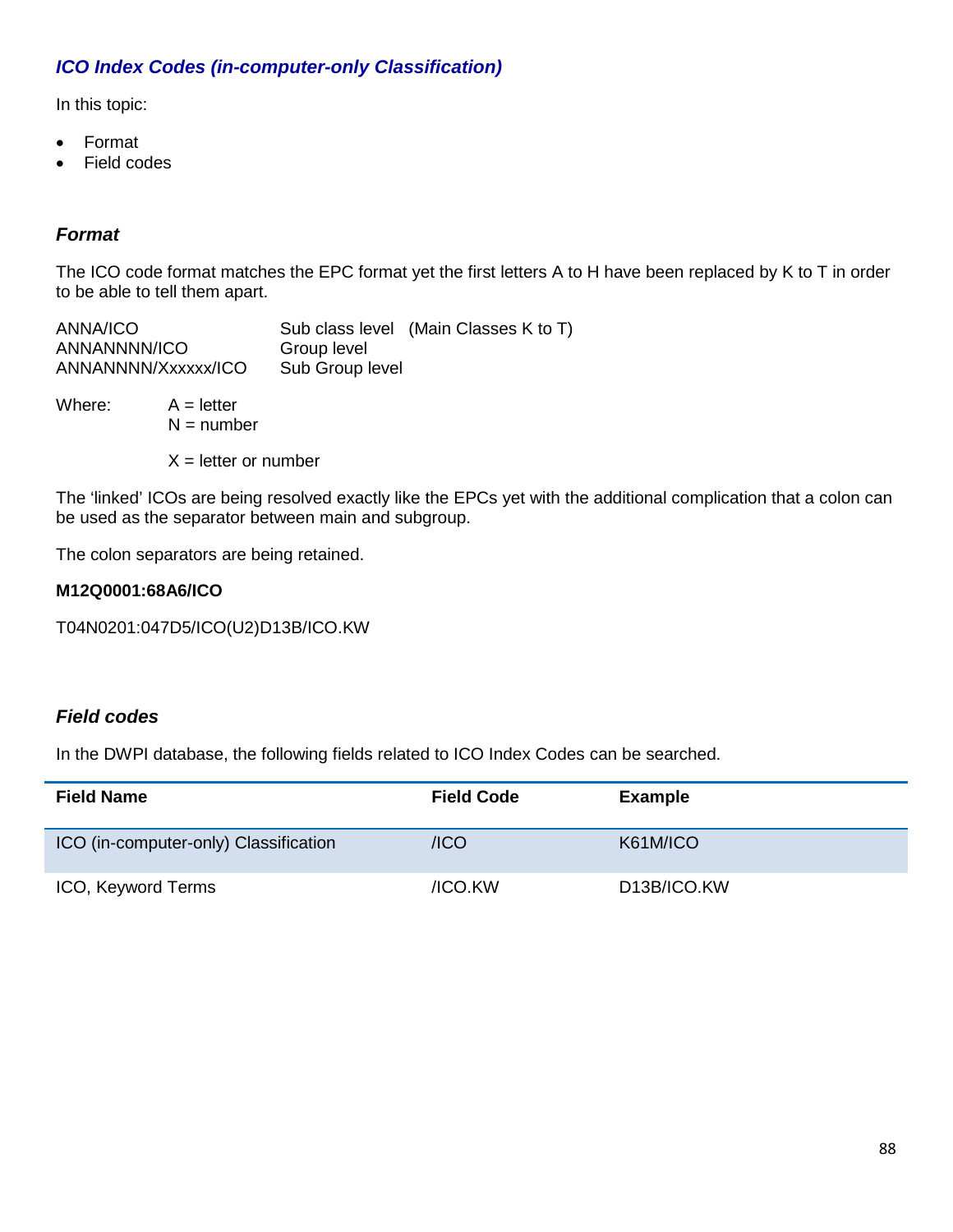# *US National Patent Classification (NCL)*

In this topic:

- Format
- **Content**
- **Field codes**

## *Format*

The search format follows the uniform approach taken at STN. This includes up-posting of the long codes to reduce search times.

Displayed Classification:

MMM/SSS.DDDAAA

Indexed terms:

1.MMMSSSDDDAAA

2.MMMSSSDDD

3.MMM

The AAA letter section is optional. The delimiters are being automatically removed when the query is being processed.

## *Content*

The United States Patent and Trademark Office (USPTO) uses the US Patent Classifications (USPC) to organize US patent documents into smaller collections based on common subject matter.

U.S. Patent Classification codes in *DWPI* are now updated with any recent changes to classifications made by examiners. Reclassifications made since the original USPTO filing have also been added to the *DWPI* backfile.

The codes have been indexed without delimiters. For your convenience any codes input with delimiters for searching are automatically being edited to remove them.

### **549330000/NCL**

**549/330.000/NCL**

## *Field codes*

In the DWPI database, the following fields related to US National Patent Classification can be searched.

**Field Name Field Code Example**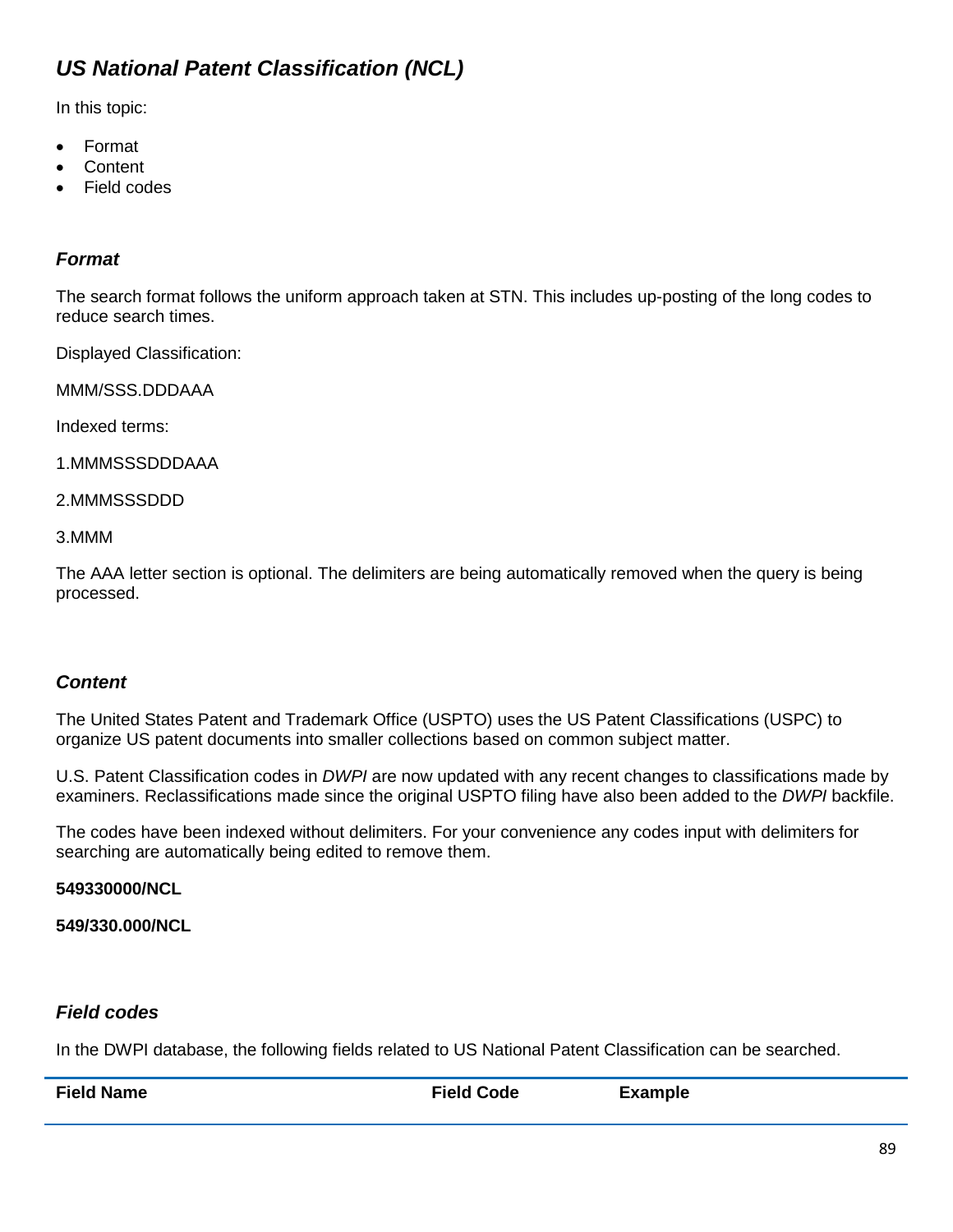| US National Patent Classification, Current                      | /NCL    | 002006100/NCL    |
|-----------------------------------------------------------------|---------|------------------|
| US National Patent Classification, Current<br>(main)            | /NCLM   | 002/NCLM         |
| US National Patent Classification, Current<br>(secondary)       | /NCLS   | 004/NCLS         |
| US National Patent Classification, Current and<br><b>Issued</b> | /NCLALL | 002006100/NCLALL |

г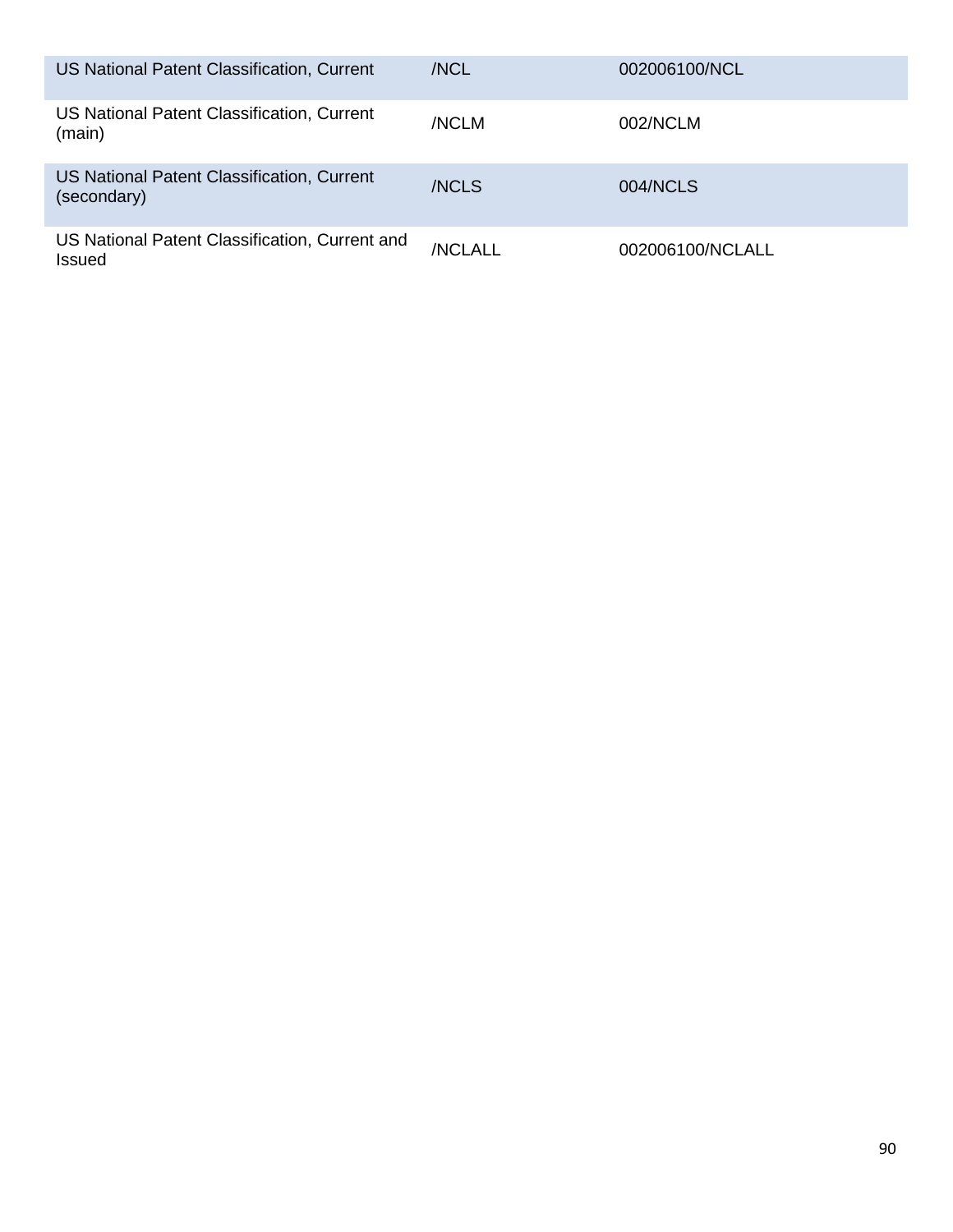# *Japanese Patent Classifications (FI-Terms, F-Terms)*

The Japanese Patent Office (JPO) employs two different systems for the classification of Japanese patent documents. The FI-Terms which have been derived from the IPC by extension akin to the ECLA codes of the EPO. The FI codes have finer divisions at the sub-group level. The F-Terms have been developed independently of the FI-Terms in order to cope with demanding recent technological developments. The F-Terms are more amenable to computer-assisted searching and allow approaching technologies from various different 'viewpoints'. With the advent of the IPC Reform the FI system has been modified to bring it more into compliance with the reformed system. FI- and F-Terms are being revised once a year.

FI-Terms

F-Terms

# *FI-Terms*

In this topic:

- Format
- **Content**
- Field codes

## *Format*

The search format resembles the approach taken at STN for the IPCs. This includes normalising the main group to four digits and up-posting of the long codes to reduce search times. There are main, secondary, index and additional FI-Terms available like in the IPC version 6. Linked index terms can be linked with the (U2) proximity operator. There is also an optional three-letter 'broad facet' or 'facet' categorization available which appears in parenthesis in the display next to the corresponding FI term.

Displayed Classification:

ANNANNNN/NNnnnn A or ANNANNNN/NNnnnn NNN or ANNANNNN/NNnnnn NNN D optional: (AAA)

Indexed terms:

1.ANNANNNN/NNnnn a

or

ANNANNNN/NNnnn nnn

or

ANNANNNN/NNnnn nnn A

2.ANNANNNN/NNnnn

3.ANNANNNN

4.ANNA

The optional facet: AAA

Index terms can have a colon instead of the slash separating main and subgroup.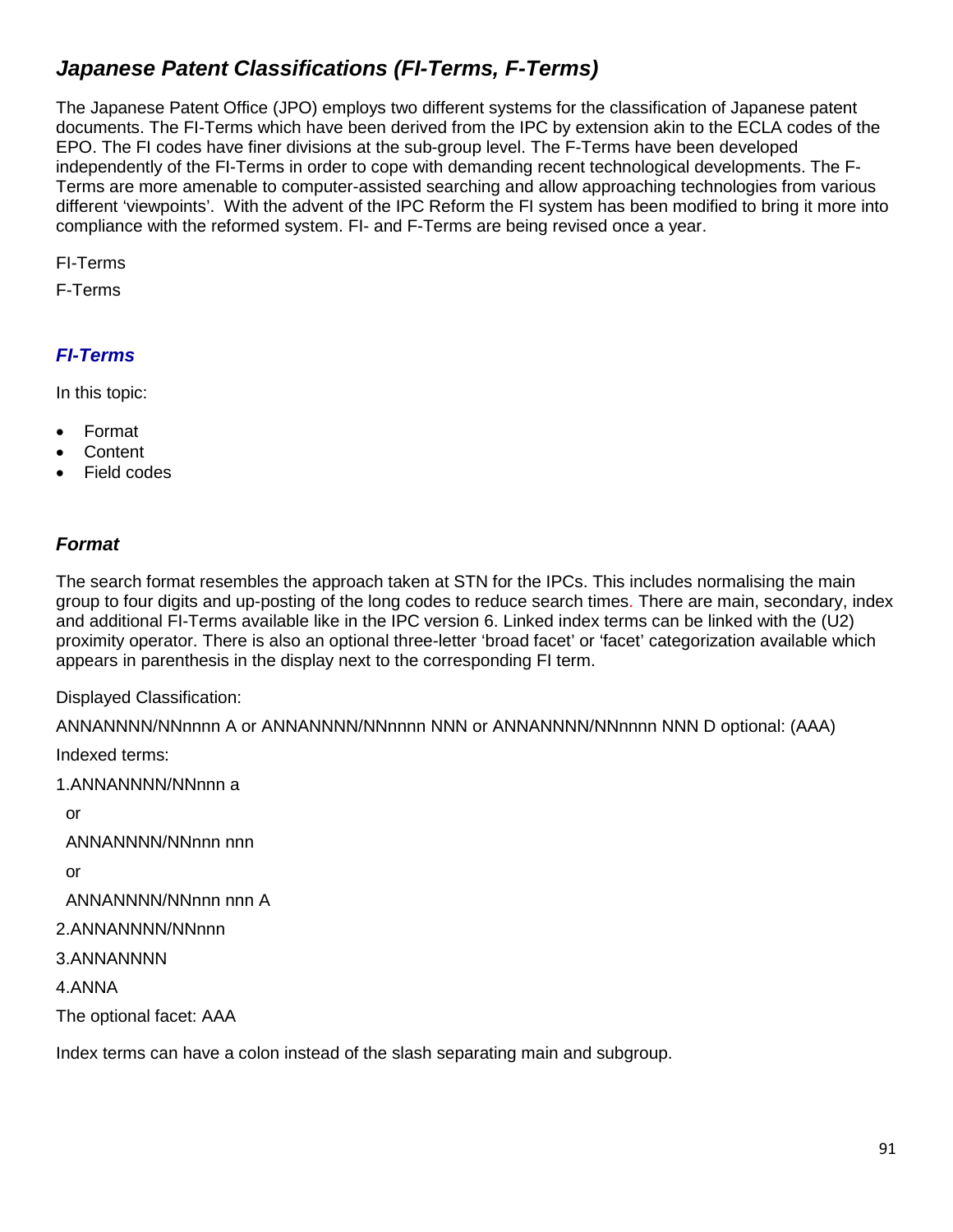## *Content*

The File Index or FI Terms are similar in structure to the IPC. In fact, it had originally been based on the IPC version 4 and then being extended with finer divisions on the subgroup level. While the IPC has about 70,000 codes, the FI has about 190,000, the ECLA about 120,000 and the US classifications 160,000 entries.

The FI terms can be searched for like the IPCs at STN. For technology areas where there is F-Term indexing available, this may be preferable. Else both indexing systems can be leveraged side by side and even searched for in unison. A search field edit for reformatting codes incorporating slash delimiters or padding main groups to four digits is available for both search fields.

#### **A61K/IPC,FCL**

**A61K/FCL NOT A61K/IPC**

#### *Field codes*

In the DWPI database, the following fields related to FI-Terms can be searched.

| <b>Field Name</b>                                                 | <b>Field Code</b> | <b>Example</b>    |
|-------------------------------------------------------------------|-------------------|-------------------|
| Japanese Patent Office Classification, (FI or<br>File Index)      | /FCL              | A61K0006/00/FCL   |
|                                                                   | /JPC              | A61K/JPC          |
| Japanese Patent Office Classification, (FI<br>Class) (Main)       | /FMCL             | H01B0001/02/FMCL  |
| Japanese Patent Office Classification, (FI<br>Class) (Secondary)  | /FSCL             | H05K0013/08/FSCL  |
| Japanese Patent Office Classification, (FI<br>Class) (Index)      | /FICL             | A61K0031:045/FICL |
| Japanese Patent Office Classification, (FI<br>Class) (Additional) | /FACL             | A01B001*/FACL     |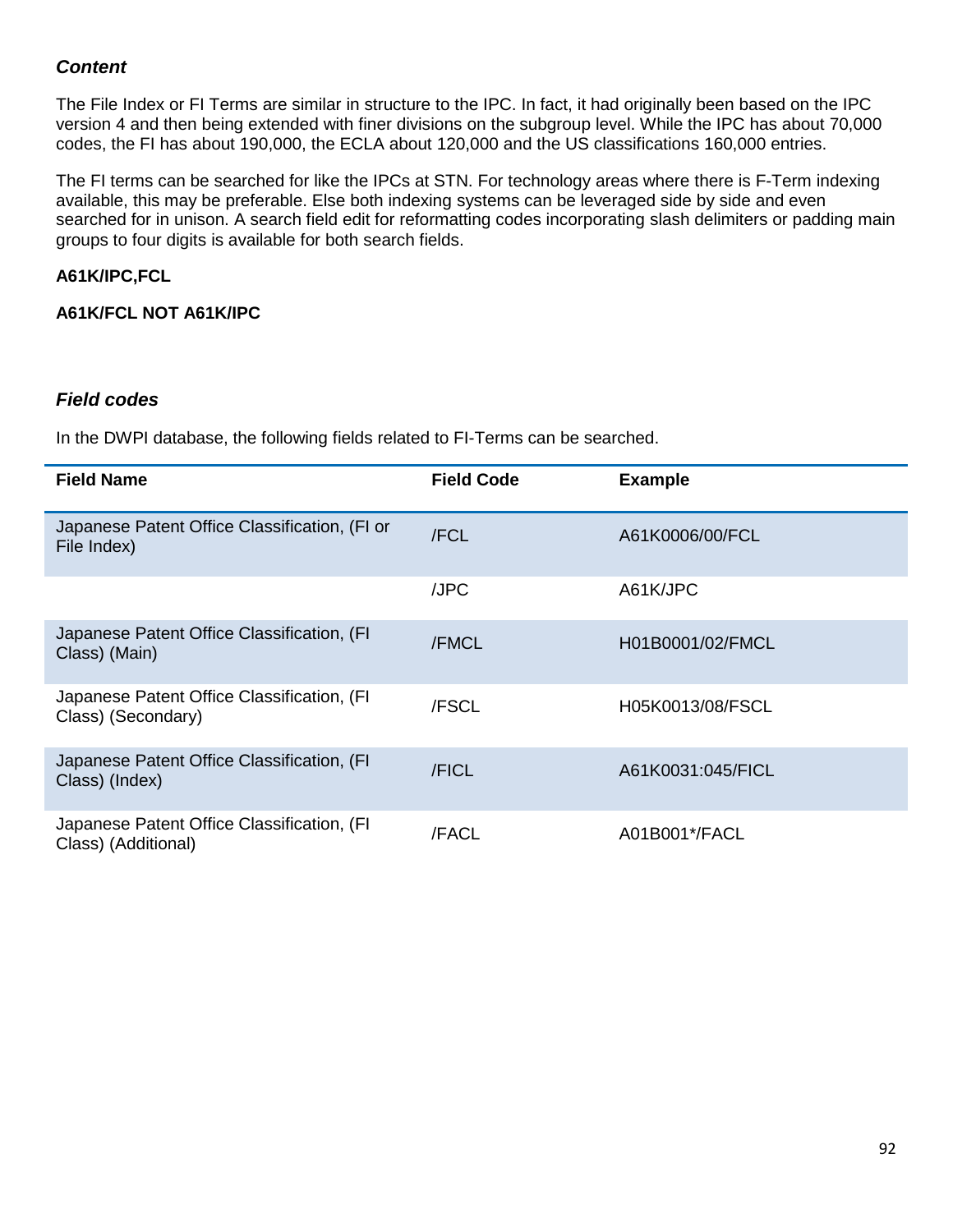# *F-Terms*

In this topic:

- Format
- **Content**
- Field codes

## *Format*

The search format is entirely different from the FI-Terms. It consists of two parts: the five character 'theme' code, and a 'term code' consisting of a two-letter 'viewpoint' and a two digit 'figure'. The theme code consists of two characters identifying the JPO examining division followed by three digits for a broad search category. An optional additional (extension) character can also be added in certain areas. Theme code and term code (viewpoint+figure) can be independently searched for and combined into the complete code as required. The entire codes are indexed as well.

Displayed Classification:

NANNN/AANN.A

Indexed terms:

- 1. NANNN/AANN.A
- 2. NANNN/AANN
- 3. NANNN
- 4. AANN

# *Content*

The File Forming Terms or FTERMS form an independent indexing system in its own right. There are about 1,800 theme codes for FTERMs plus 800 FI theme codes (which don't have a Viewpoint attached to it) and 22,000 viewpoints making up 340,000 codes overall. Since 2000 the F-terms have been printed in full on the unexamined patent applications.

The FTERMs have been designed with the indexing of technical fields in the invention in mind rather than IPCs which classify the main inventive feature. They are assigned in technical areas where the FI-terms don't offer sufficient precision for search purposes. F-terms focus on detailed technical segments viewed under various angles (viewpoints like application or manufacturing process). This can be advantageous when conducting prior art or freedom-to-operate searches. The codes are not only assigned based on the claims on an application, but also on the basic specification.

The F-Terms can be searched for as a complete code or theme and code term independently optionally linked by (U3) proximity.

### **4B001/AC01/FTRM**

### **4B001/FTRM (U3) AC01/FTRM**

## *Field codes*

In the DWPI database, the following fields related to F-Terms can be searched.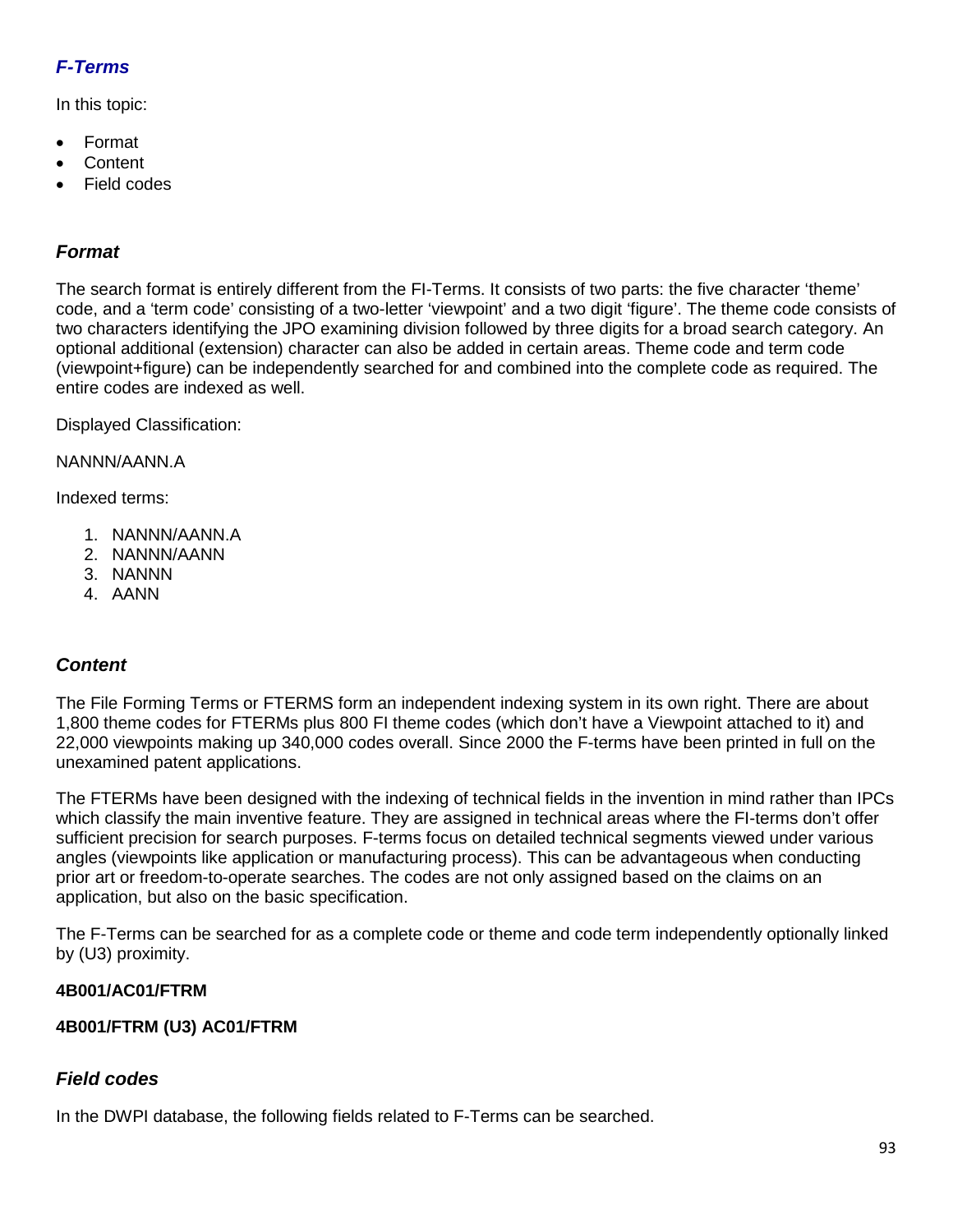| <b>Field Name</b>                                                     | <b>Field Code</b> | <b>Example</b>   |
|-----------------------------------------------------------------------|-------------------|------------------|
| Japanese Patent Office Classification<br>(FTERM or File Forming Term) | <b>/FTRM</b>      | 5B001/AA01/FTRM  |
|                                                                       | <b>/FTERM</b>     | 4B001/AC01/FTERM |
|                                                                       | <b>/FTCLA</b>     | 2B002/AA09/FTCLA |
|                                                                       | /JPCLA            | 3B124/JPCLA      |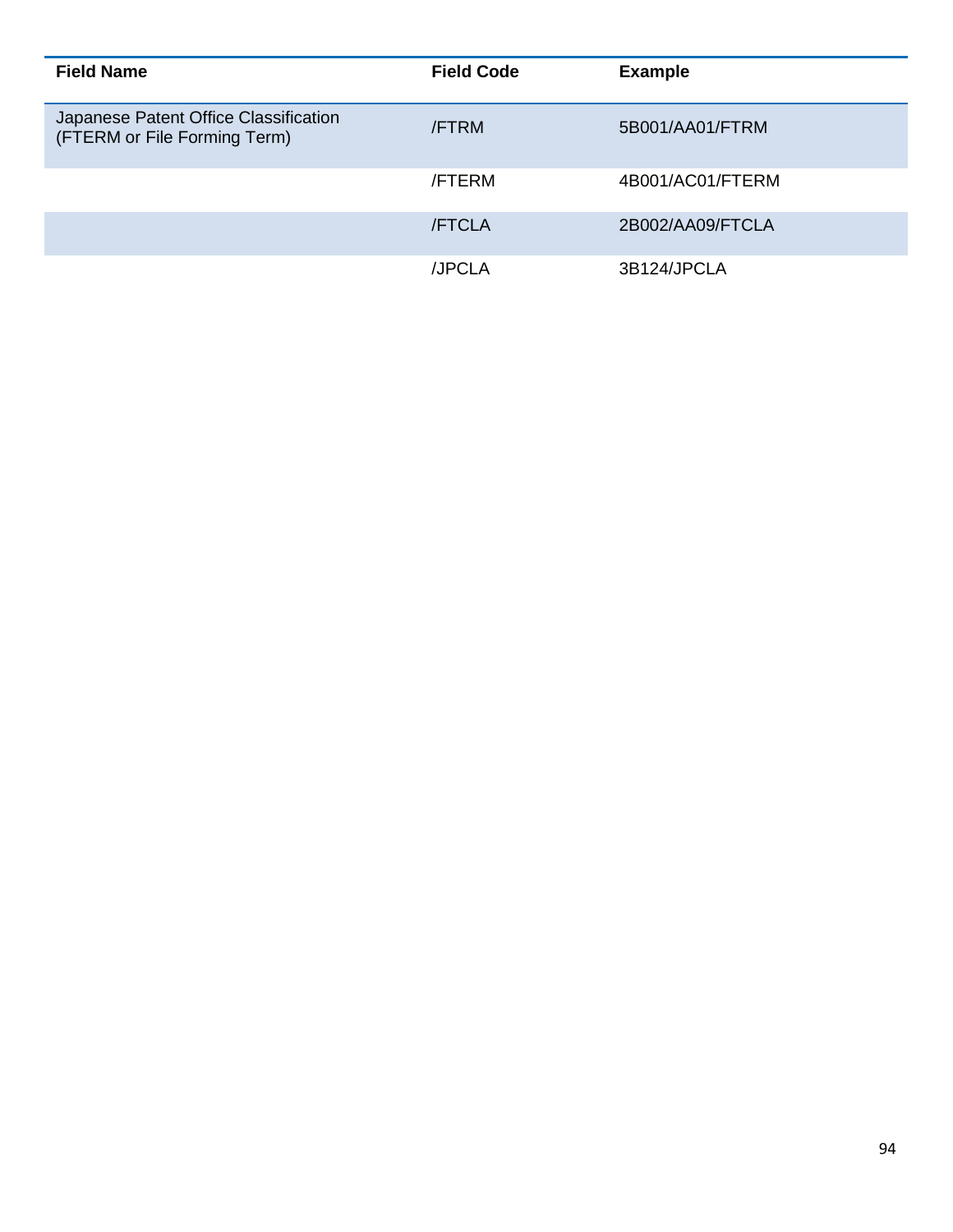# **Thomson Reuters Indexing**

File Segment Thomson Reuters Classification Manual Codes Polymer Coding and Indexing Chemical Fragmentation Codes, Sections B, C, E Derwent Registry Number Ring Index Number Derwent Markush and Specific Compound Numbers and Roles

# *File Segment*

In this topic:

- Content
- Field codes

## *Content*

Since 1974, Derwent World Patents Index has included patent specifications irrespective of subject. These are divided into three major subject areas corresponding to the following Derwent Class sections:

| <b>Class Section</b> | <b>Full Title and Coverage</b>           |
|----------------------|------------------------------------------|
| <b>CPI</b>           | Chemical Patents Index (Sections A-M)    |
| EngPI (GMPI)         | Engineering Patents Index (Sections P-Q) |
| EPI                  | Electrical Patents Index (Sections S-X)  |

All references in CPI, EngPI, and EPI have been assigned to the appropriate file segment.

The file segment information can be used in combination with search terms that have alternative meanings in different areas of technology.

### **PLASMA AND EPI/FS**

Because each file segment has a very high number of records, other search criteria should be used to limit the search where possible e.g. the detailed Class.

## *Field codes*

In the DWPI database, the following fields related to File Segment can be searched.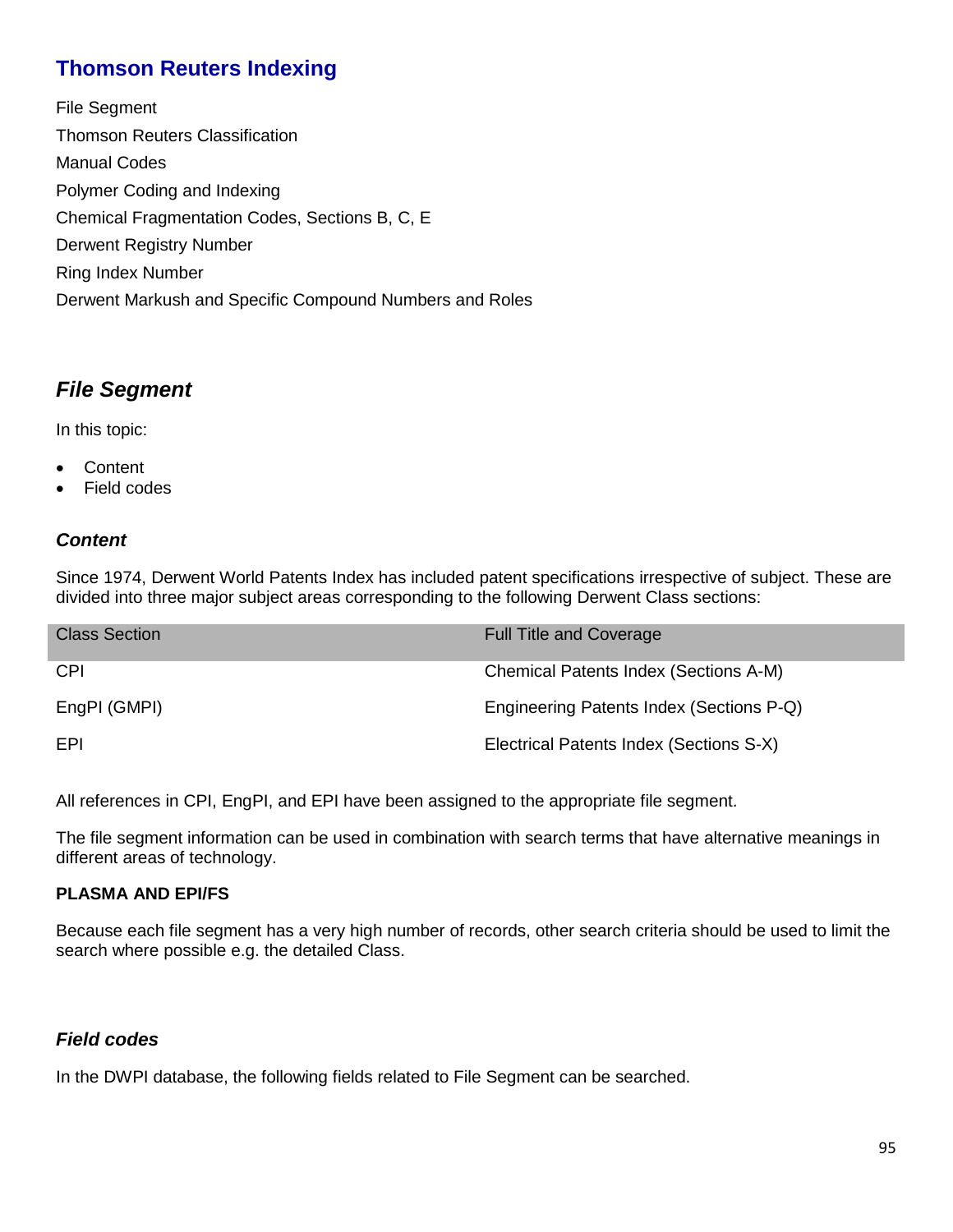| <b>Field Name</b>   | <b>Field Code</b> | <b>Example</b>           |
|---------------------|-------------------|--------------------------|
| <b>File Segment</b> | /FS               | <b>PLASMA AND EPI/FS</b> |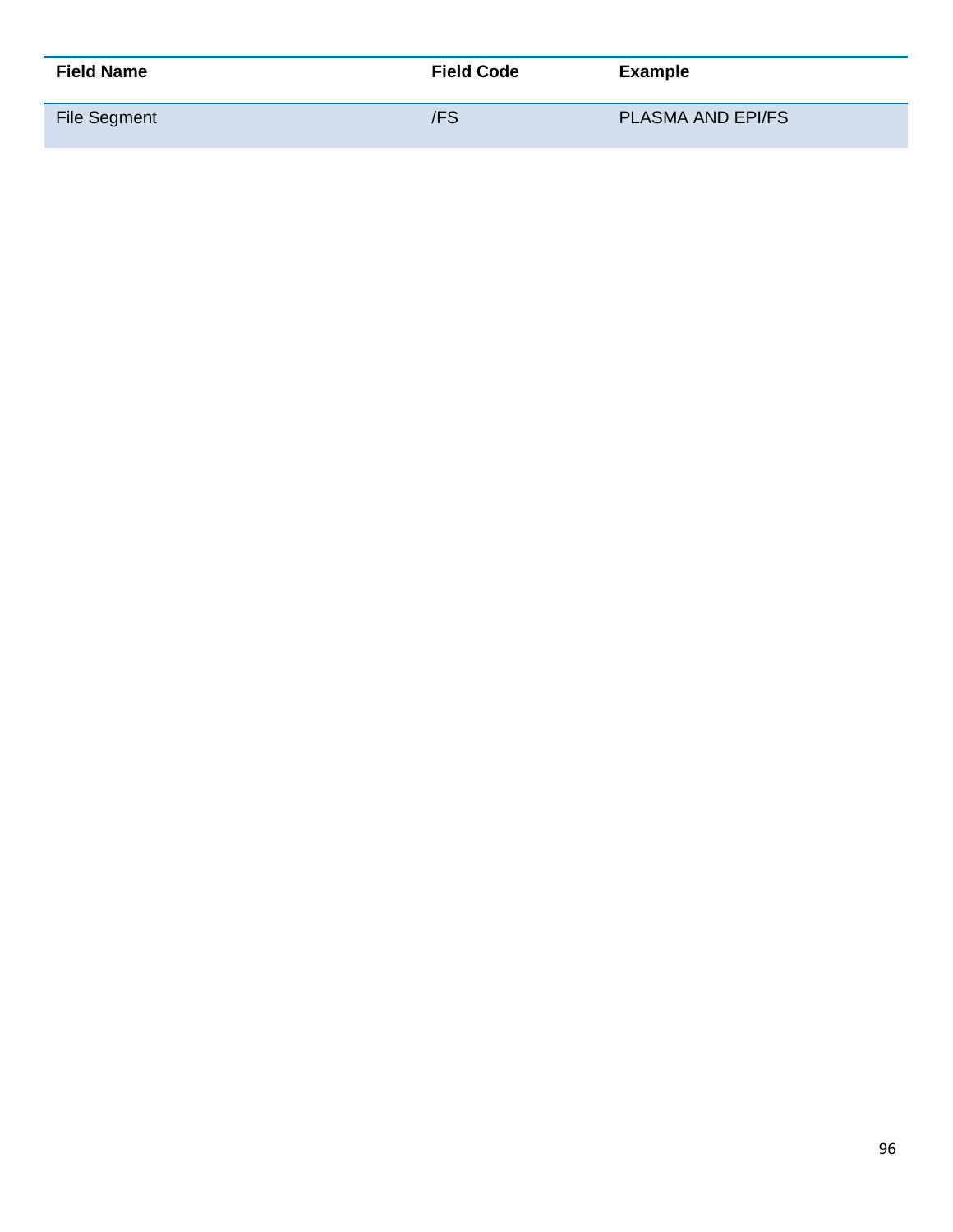# *Thomson Reuters Classification*

In this topic:

- Format
- Content
- Field codes

#### *Format*

Display

ANN/DC

**Search** 

ANN/DC

Where:

A = DWPI Section NN = Sub-section number

### *Content*

Thomson Reuters classifies all basic patents according to their subject content into one or more of 21 subject areas. These are designated A to M (Chemicals), P to Q (Engineering) and S-X (Electrical) and are further divided into three-character classes.

The classifications for A-M and S-X are applied by Thomson Reuters subject specialists. Classes for the engineering sections P and Q are derived automatically from the International Patent Classification (IPC) assigned by the issuing patent authorities. Consequently, a search of the P and Q series classes is equivalent to a broad IPC search and care should be taken with such searches since IPCs are not consistently applied by the different patent authorities.

For records entered prior to 1970, Classes A (Plasdoc), B (Farmdoc), and C (Agdoc) were assigned at the single-letter section level. From 1970, the full three-character Class codes were assigned. When equivalents were added to pre-1970 records the record was normally reclassified and thus some pre-1970 records do have complete Class codes.

A complete list of the Classes is available in the Classification Guide available from Thomson Reuters Technical Support.

Class R (electrical section) was replaced by classes S, T, U, V, W and X in 1980. Records in the database no longer contain R classes as superior equivalent S-X classes were added at that time.

See also the chapters on File Segment and on Manual Codes.

Truncation may be used for searching at levels more specific than the single-letter level but not as specific as the full class level:

### **Q3#/DC**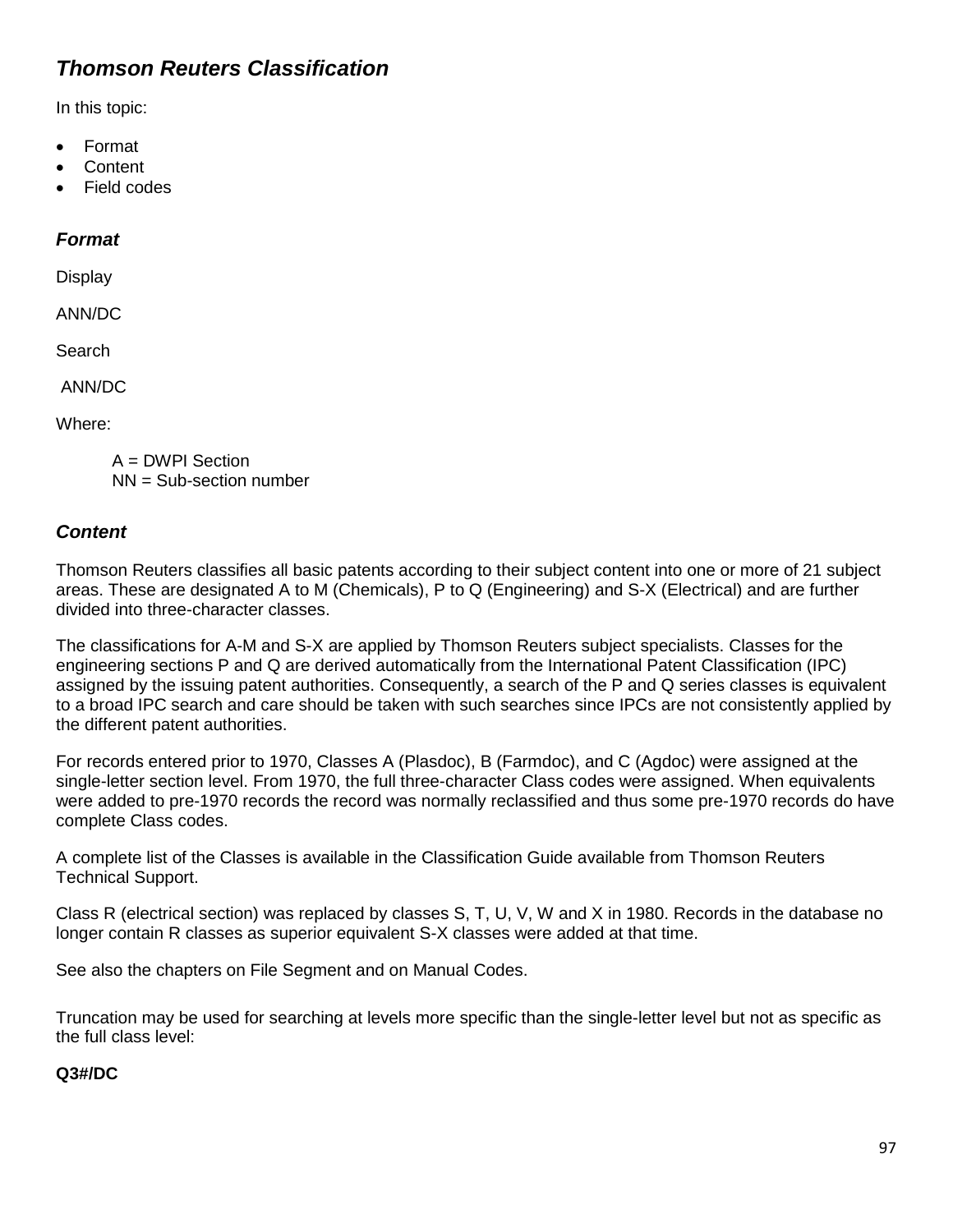Letters E and L are system-reserved on STN. However, in search field /DC, direct search of the Derwent Classes that start with E or L is possible:

### **E32/DC**

#### *Field codes*

In the DWPI database, the following fields related to Thomson Reuters Classification or DWPI Class can be searched.

| <b>Field Name</b>                           | <b>Field Code</b> | Example       |
|---------------------------------------------|-------------------|---------------|
| Thomson Reuters Classification (DWPI Class) | /DC               | <b>A25/DC</b> |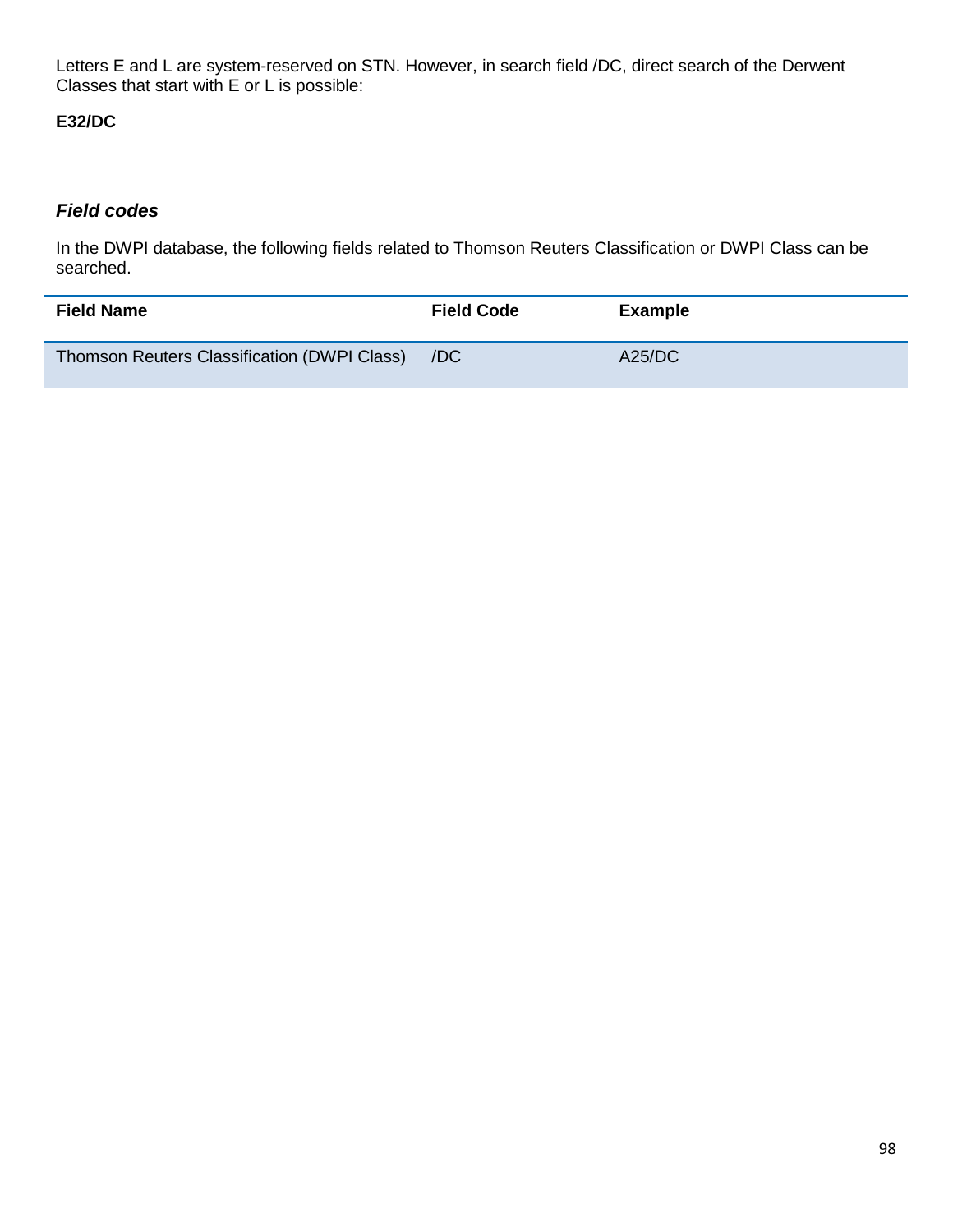# *Manual Codes*

In this topic:

- Format
- **Content**
- Manual Codes and IPCs
- Field codes

### *Format*

#### ANN-ANNANA/MC

Where:

A = Manual code letter  $N =$  Manual code number

CPI manual codes are searchable by eligible subscribers only within the Manual Code field (/MC). If you are an eligible subscriber, you must apply to Thomson Reuters to have the correct access conditions applied to each STN Login ID.

EPI and EngPI (GMPI) manual codes are open access.

### *Content*

Manual codes are similar to broad descriptors and have a hierarchical structure, with section, subsection, group, subgroup, division and subdivision levels. They are more detailed than the Class and are assigned to basic patents in Sections A-M (Chemical Patents Index; CPI), Section Q (Engineering Patents Index; EngPI, Transportation only) and Sections S-X (Electrical Patents Index; EPI).

Manual code assignment is based only on the main inventive features of a basic patent, although both the patented matter and the applications are coded.

Manual codes have been applied from the beginning of coverage of each of the sections with the exception of Section Q Transportation manual codes which were introduced at the beginning of 2006. Manual codes for catalysts, which begin with the letter N, have been in use since 1977.

Each code has one of the following formats:

| Code Format      | <b>Definition</b>                              |
|------------------|------------------------------------------------|
| <b>ANN</b>       | section letter and subsection number, e.g. B12 |
| ANN-A            | group letter added, e.g. B12-G                 |
| ANN-ANN          | subgroup number added, e.g. B12-G01            |
| ANN-ANNA         | division letter added, e.g. B12-G01B           |
| <b>ANN-ANNAN</b> | subdivision number added, e.g. B12-G01B1       |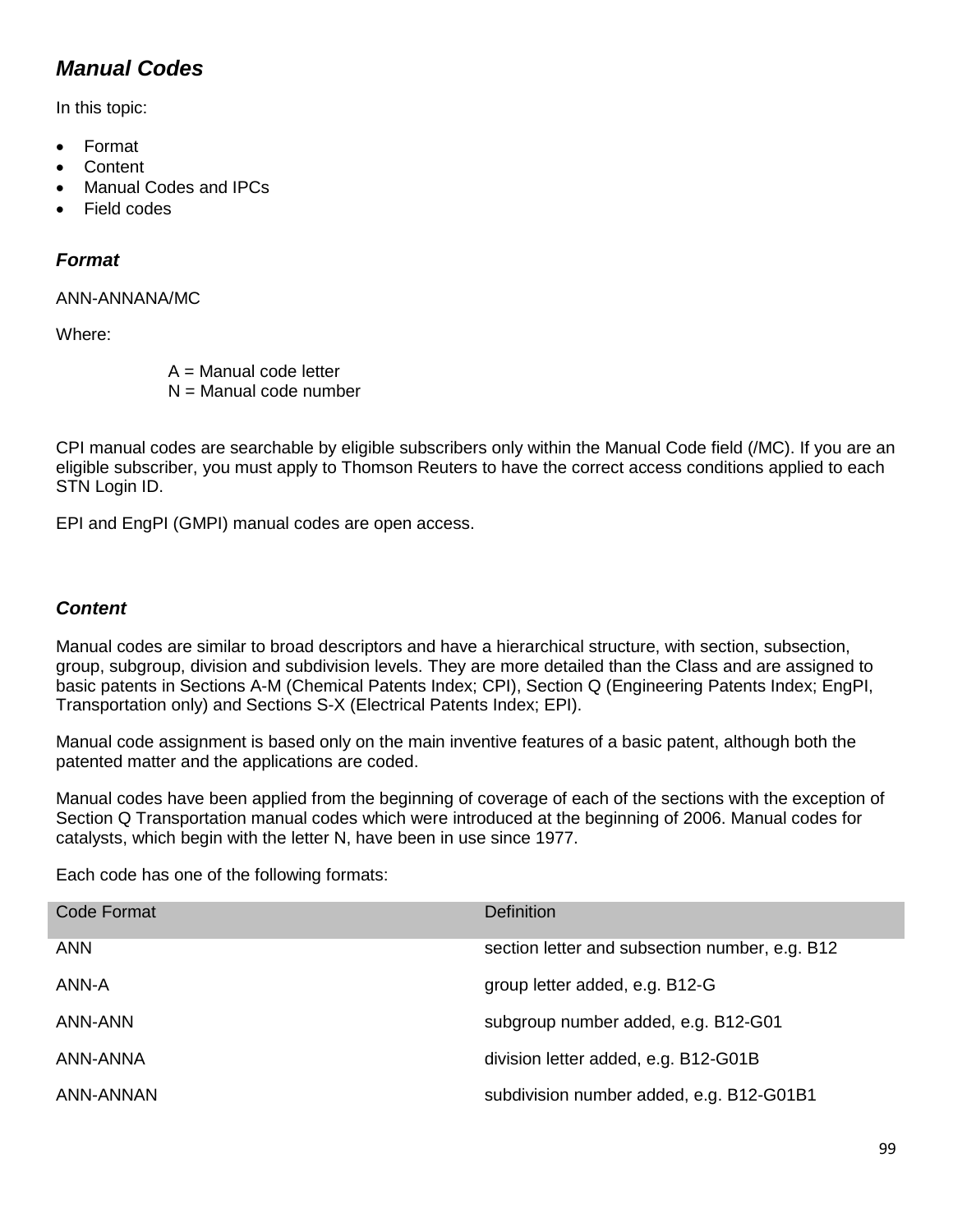Note the need to insert zeros - the subsection and subgroup must always be two-digit numbers, hence B12- G01, but the subdivision number is always a single-digit.

Since Manual Codes are hierarchical in format, truncation can be used to retrieve all codes assigned to an intermediate level as well as the more specific codes below that level. However, truncation should be used with care because very large sets of records can result if Manual Codes are truncated too far to the left.

There are two types of searches whose results are likely to be enhanced by using Manual Codes:

- 1. A broad subject search, choosing an appropriate point at which to truncate after studying the CPI or EPI Manual Codes.
- 2. A specific subject search that will require a specific manual code plus general codes to cope with the cases where the original document was not specific, but could be of interest.

The following search involves using Manual Codes to look for electromagnetic relays (V03-D04):

#### **V03-D04/MC**

To facilitate search on subsection level all codes have been up-posted with code ANN. In this case no truncation is necessary (V03: switches, relays):

#### **V03/MC**

It should be noted that there are a number of Manual Codes which comprise 3 alphanumeric characters only (ANN) such as E23 (Phthalocyanine Dyes). These have been indexed with a "&" appended so that they can be directly searched without also retrieving associated narrower terms.

#### **E23/MC**

#### **E23&/MC**

A search on aramid fibres for tyre cords could look as follows (Manual Codes in the example are A05-F05 for aramids, valid from 1986 onwards, A12-T01C for polymeric tyre cords, and F04-E01 for tyre cords with chafer fabric):

#### **(A05-F05 AND (A12-T01C OR F04-E01))/MC**

#### *Manual Codes and IPCs*

Although manual codes are similar to IPCs in their application and level of specificity, the two differ in a number of important ways:

- IPCs cover a broader range of subject matter than Manual Codes
- IPCs are applied differently by different patent offices around the world, while Manual Codes are assigned consistently by Thomson Reuters Indexers
- Manual Codes have a logical hierarchy
- Manual Codes are only assigned to the Basic member of the DWPI family. IPCs are available for both Basic and equivalent documents.

For further information see the CPI Manual Codes and EPI Manual Codes user guides.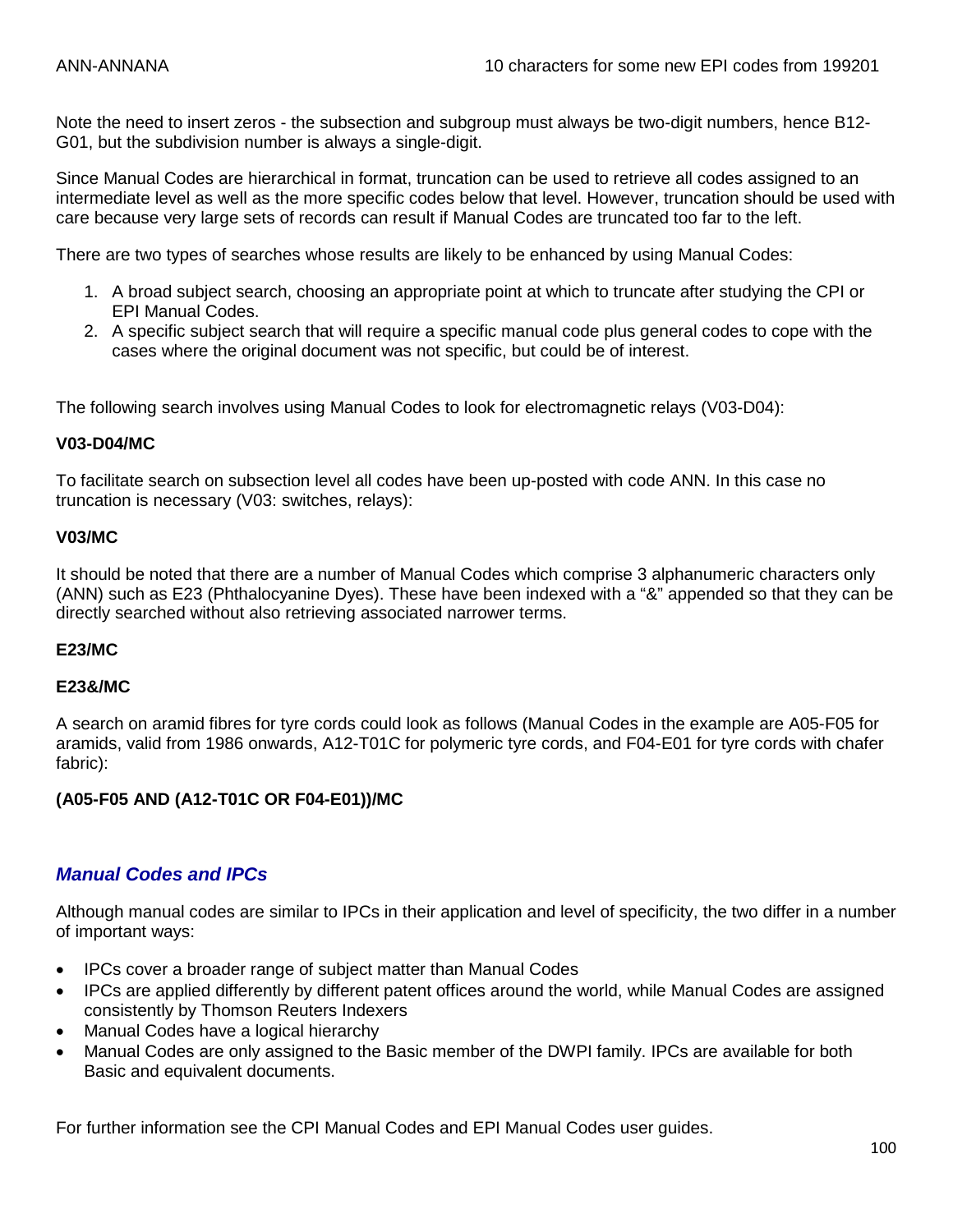# *Field codes*

In the DWPI database, the following fields related to Manual Codes can be searched.

| <b>Field Name</b>  | <b>Field Code</b> | <b>Example</b> |
|--------------------|-------------------|----------------|
| <b>Manual Code</b> | /MC               | A12-W10A/MC    |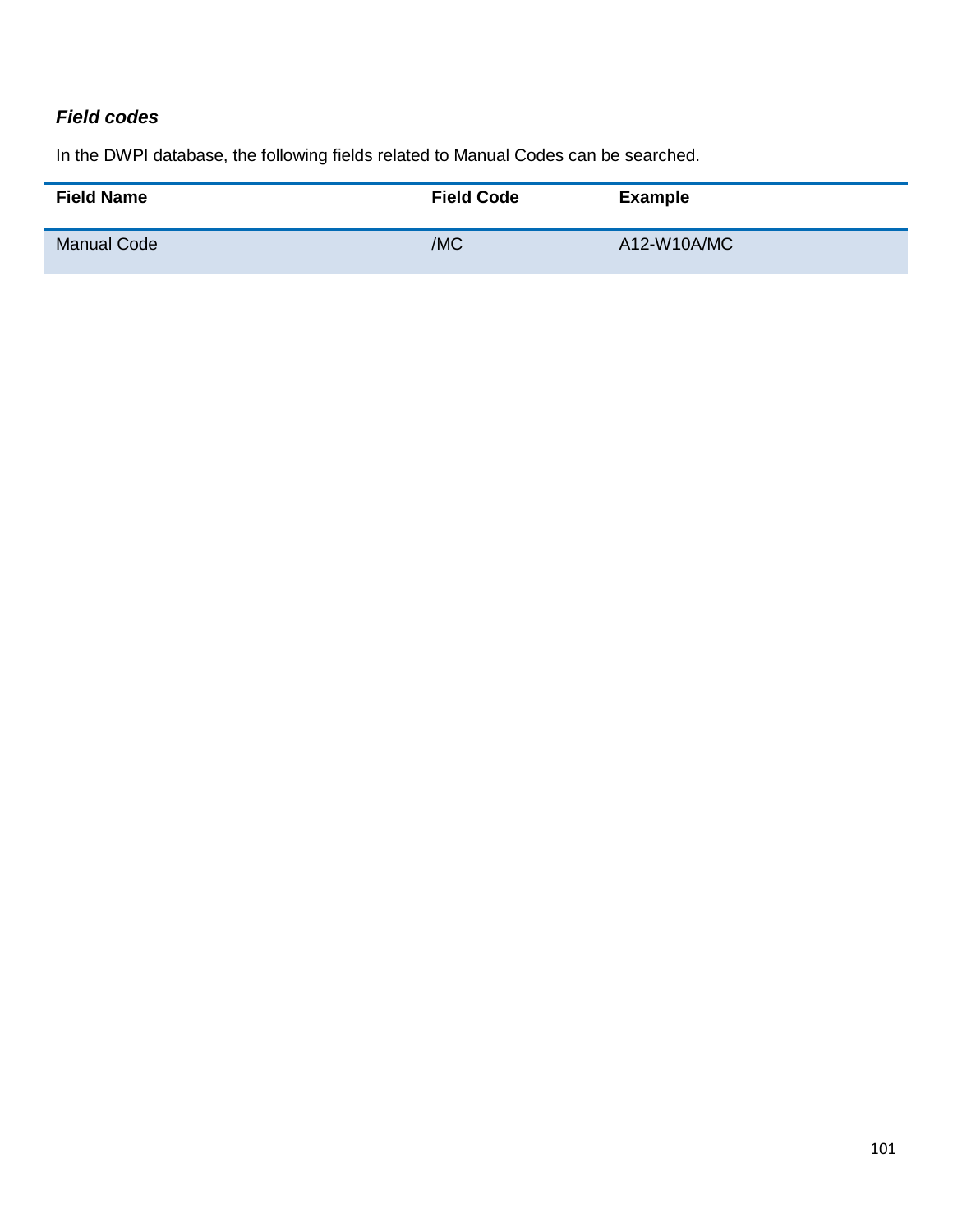# *Polymer Coding and Indexing*

In this topic:

- Content
- Year Ranging
- Fragmentation Codes
- Plasdoc Key Serials
- Polymer Indexing Enhanced
- Field codes

### *Content*

Polymer information has been indexed for patents classified in section A: *Polymers and Plastics* since 1966.

The original polymer indexing was the Plasdoc punch code or fragmentation code also known as AM codes (Section A Multipunch). These codes were based upon relative positions on a punch card and concepts were represented by groups of these punch codes. This indexing system was a big step forward, but it still allowed false drops in searches and relevance was not as high as desired.

In 1978, Key Serial numbers (KS) were created from pre-coordinated groups of punch codes. The obvious benefit of these key serials was the ability to search specifically for those concepts to which they had been assigned.

Plasdoc Registry Compounds, with corresponding registry numbers, were incorporated into the system in 1984. These compounds represented the most commonly occurring additives and catalysts in polymers, which, via the registry numbers, could be searched specifically.

In update 199332, a new system for indexing and searching polymer related information was introduced – Enhanced Polymer Indexing. Both polymer coding and indexing were produced side by side for a transition period.

# *Year Ranging*

Modifications in the coding system (normally additions) have been made at various times over the years. Consequently, a search is frequently done in stages in order to use the best strategy available during each time period.

To avoid having to use the accession year parameters, the following control codes have been added to all subfields:

| <b>Section A Control Codes</b> |                 |
|--------------------------------|-----------------|
| 01&                            | 1966 - mid 1968 |
| $01 -$                         | mid 1968 - 1971 |
| 012                            | $1972 - 1976$   |
| 010                            | 1977            |
| 011                            | $1978 - 1981$   |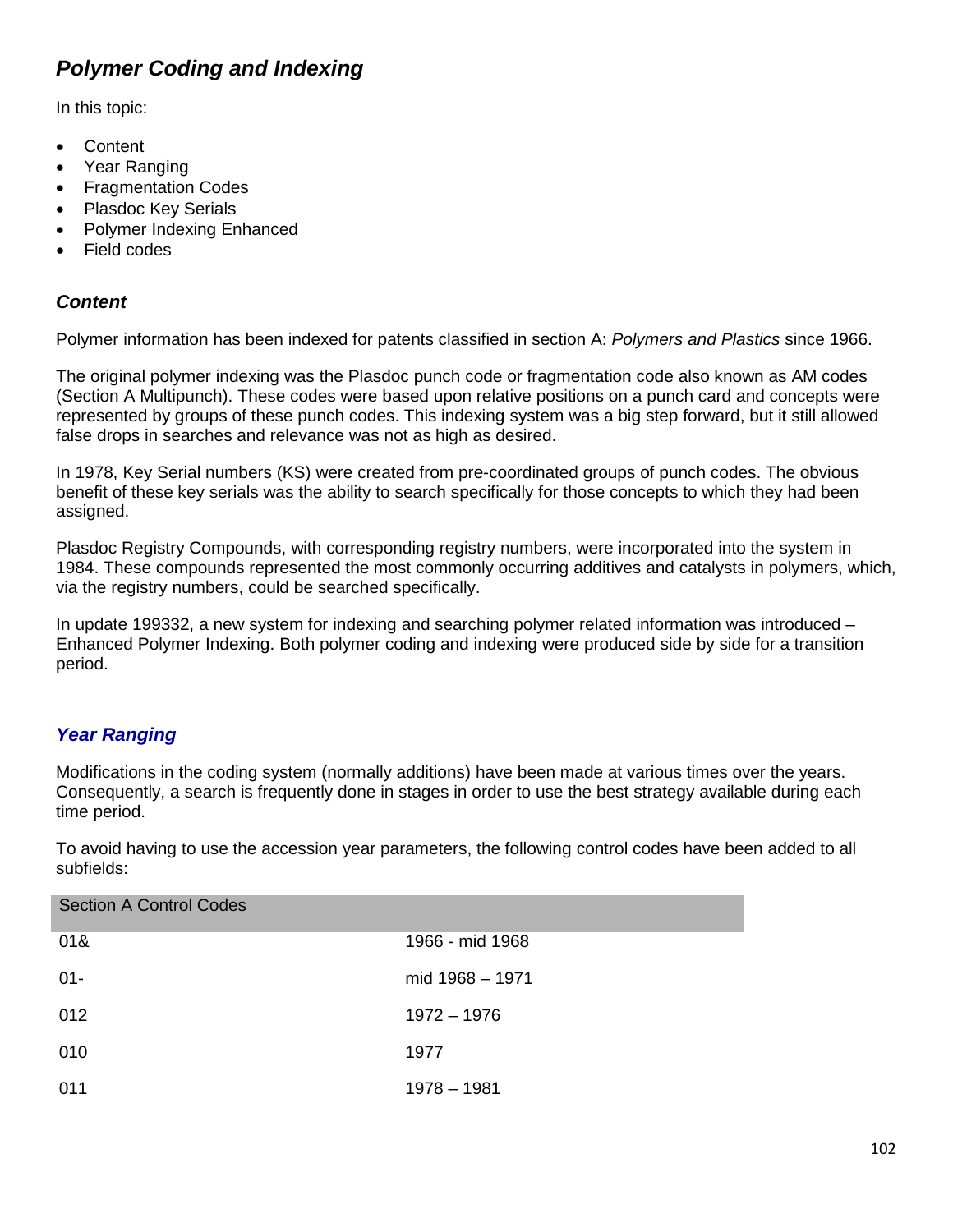| 013  | 1982 - 1983                 |
|------|-----------------------------|
| 014  | 1984 - 1993 (Update 199331) |
| 017  | 1993 (Update 199332) - 1995 |
| 018  | $1996 - 2003$               |
| 2004 | $2004 -$                    |

#### *Fragmentation Codes*

#### *Format*

NNX

Where:  $NN =$  number  $X = a$  number, "-" or "&"

Polymer fragmentation codes are searchable by eligible subscribers only. If you are an eligible subscriber you must apply to Thomson Reuters to have the correct access conditions applied to each STN LoginID.

### *Content*

Polymer fragmentation codes describe both specific and generic concepts found in the patent specification. Codes were applied to all concepts disclosed or claimed in the specification. Polymer fragmentation coding was initially assigned to records that included a basic from a major patent-issuing authority and for which an abstract had been published. Basics from other authorities and certain Japanese documents, which had no abstracts, did not have the coding applied until the first appearance of an equivalent from one of the major patent-issuing authorities.

Further details of this coding can be found in the CPI Polymer Coding Systems user guide.

A record often contains more than one distinct fragmentation code subfield, representing a specific aspect of the invention, e.g. one specific copolymer, or all the variants of a specific aspect. Fragmentation codes within one subfield are indexed with (U) proximity. You do not need to specify the (U) operator as implied (U) proximity is active in field /FG.

Polymer fragmentation codes were discontinued as of update 199501, and were replaced by the Enhanced Polymer Indexing system.

### *Plasdoc Key Serials*

#### *Format*

**NNNN** 

Where:  $NNNN =$  four digit code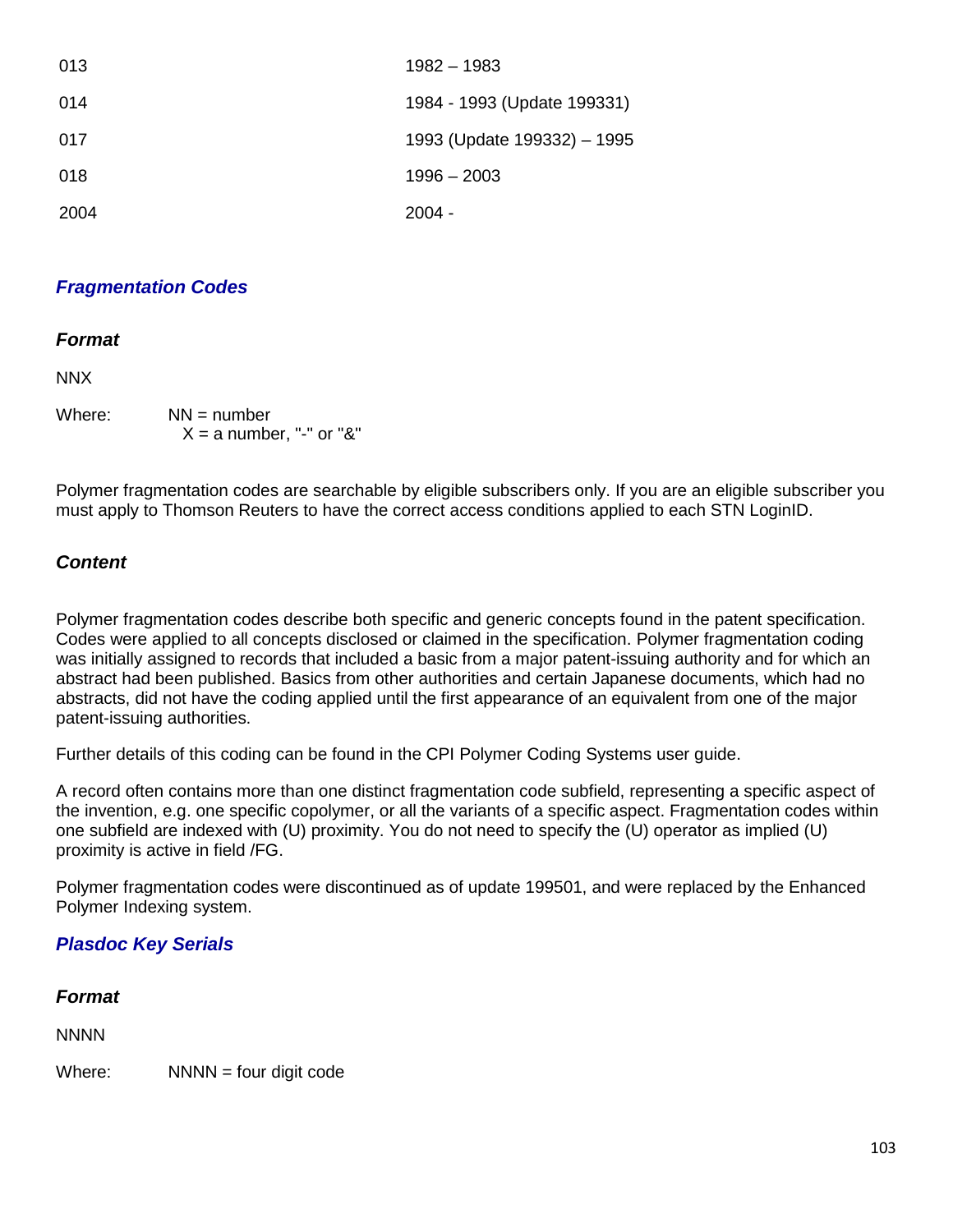The Polymer Key Serials field (/KS) is searchable by eligible subscribers only. If you are an eligible subscriber you must apply to Thomson Reuters to have the correct access conditions applied to each STN LoginID.

## *Content*

Polymer Key Serial Numbers provide a concise mechanism for searching plastics and polymer concepts. Approximately 3,500 key serial numbers are available, e.g. 0248 is used to retrieve polypropylene.

Key serials are present from the beginning of 1978 until the end of 1994. Additional more specific key serials were introduced at the beginning of 1982 and are numbered in the 3,000 series.

Key serial numbers were initially assigned to basics from major patent-issuing authorities that included abstracts. Basics from other authorities and certain Japanese documents that had no abstracts did not have key serials applied until the appearance of an equivalent, with an abstract, from a major patent issuing authority.

Key serials are searched as their 4-digit number.

Indexing with Polymer Key Serials was discontinued from update 199501, having been replaced by the Enhanced Polymer Indexing system.

## *Polymer Indexing Enhanced*

#### *Format*

See code formats in the table below.

The Enhanced Polymer Indexing field is searchable by eligible subscribers only. If you are an eligible subscriber you must apply to Thomson Reuters to have the correct access conditions applied to each STN LoginID.

### *Content*

Enhanced Polymer Indexing was introduced in update 199332 to replace the Polymer Fragmentation Codes and Polymer Key Serial Numbers, both of which were discontinued as of update 199501.

The indexing is a hierarchical system divided into facets, each facet containing codes with a specific format:

| Facet                   | Code Format |                                            |
|-------------------------|-------------|--------------------------------------------|
| <b>Polymer Formers</b>  | Gnnnn       | <b>Generic Codes</b>                       |
|                         | Rnnnnn      | <b>Specific Compound</b><br><b>Numbers</b> |
| Polymer Types           | Pnnnn       |                                            |
| <b>Natural Polymers</b> | Gnnnn       | <b>Generic Codes</b>                       |
|                         | Rnnnnn      | <b>Specific Compound</b>                   |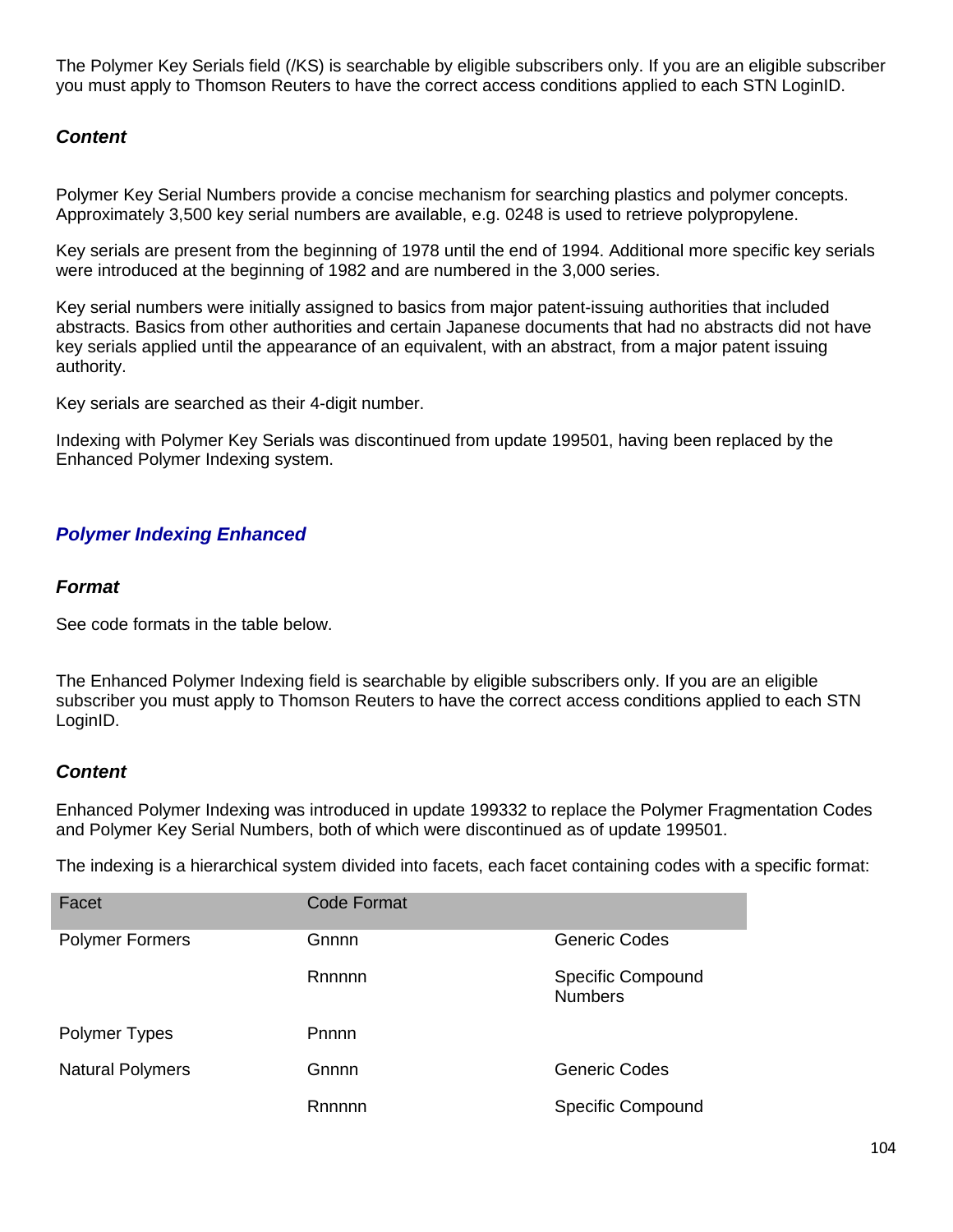#### **Numbers**

| <b>Modified Polymers</b>   | Mnnnn                                                                      |
|----------------------------|----------------------------------------------------------------------------|
| Chemicals                  | Gnnnn, Rnnnnn                                                              |
| <b>Chemical Aspects</b>    | Dnn, Enn, Fnn, symbols for<br>elements and groups of the<br>periodic table |
| <b>Novelty Descriptors</b> | <b>ND<sub>nn</sub></b>                                                     |
| <b>Universal Terms</b>     | Knnnn                                                                      |
| <b>Polymer Descriptors</b> | Hnnnn                                                                      |
| Shape & Form               | Snnnn                                                                      |
| <b>Additives</b>           | Annnn                                                                      |
| Catalysts                  | Cnnn                                                                       |
| <b>Chemical Processes</b>  | Lnnnn                                                                      |
| <b>Physical Operations</b> | <b>Nnnnn</b>                                                               |
| Equipment                  | Jnnnn                                                                      |
| Properties                 | <b>B</b> nnnn                                                              |
| Applications               | Qnnnn                                                                      |

Where n represents a single digit

DCR numbers are also available for search and display within the PLE field. These DCR numbers have been auto-generated from the corresponding Specific Compound Numbers present in the Enhanced Polymer Indexing.

Polymer Indexing is applied to all polymer concepts from the claims and claim-related examples in the specification. The indexing is initially assigned to records that include a basic patent from a major patentissuing authority, and for which an abstract is published. Basics from other authorities which do not have abstracts do not have the indexing applied until the first appearance of an equivalent from one of the major patent-issuing authorities.

For details about the content of and indexing in each facet, please consult the following user guides available from Thomson Reuters:

- Polymer Indexing Dictionary
- Polymer Indexing Hierarchy
- Polymer Indexing Reference Manual
- Polymer Indexing System Description
- Polymer Indexing Thesaurus

Searching G0102 will retrieve all references - actually indexed and autoposted.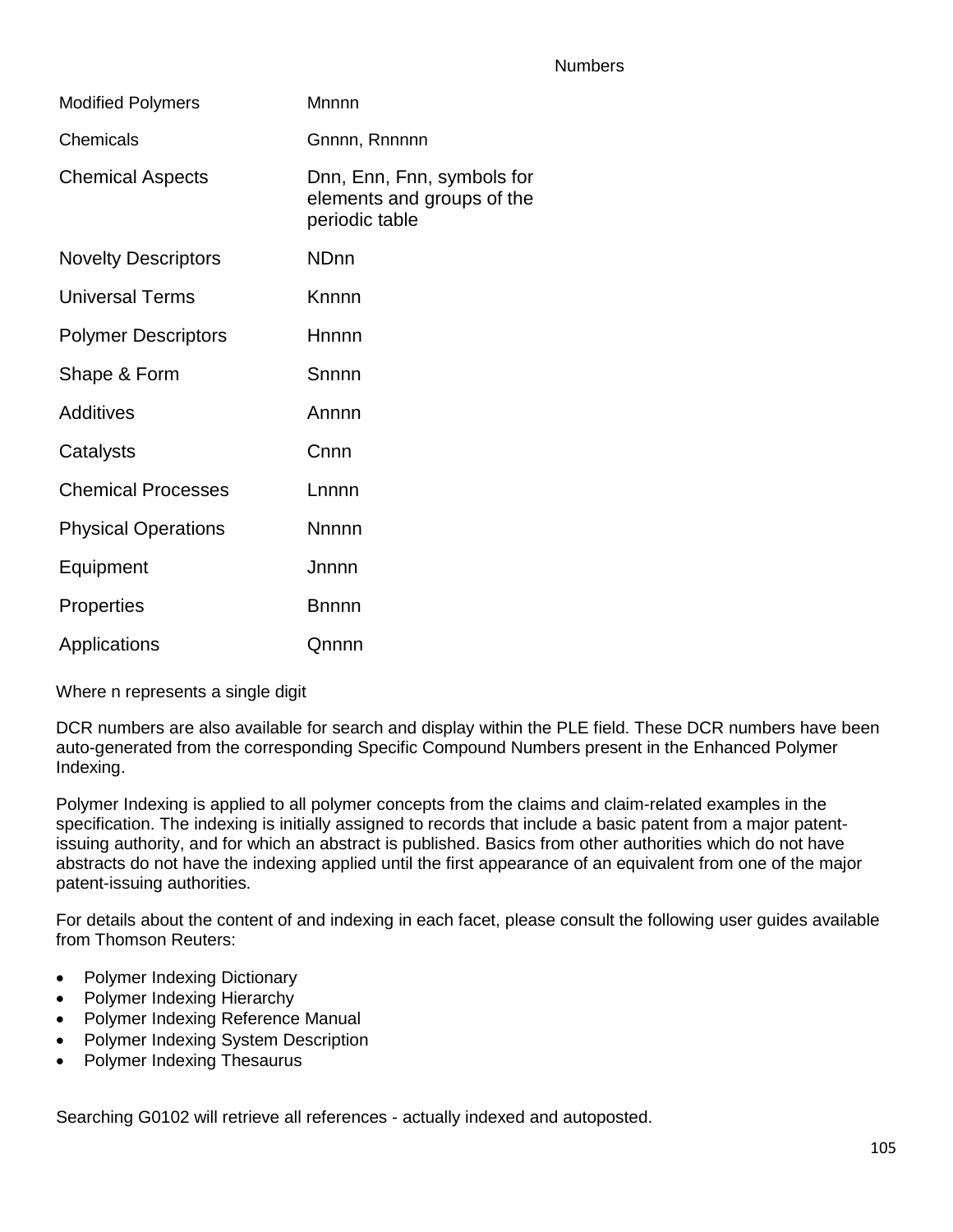Specific compound numbers generate the appropriate chemical aspects. Each specific compound number and its aspects are tightly tied together (see Linking Levels). For the generic concepts some chemical aspects will be autogenerated, more may be applied during indexing if the information is available.

### *Linking Levels*

To improve retrieval, Linking Groups and Linking Levels are used to associate related concepts. Within a record there will be one or more linking groups, each representing a polymer or family of polymers and all concepts related to that polymer or family of polymers.

Within each Linking Group there are three levels of linking each with its own proximity operator:

| Level 1 | to chemically describe a<br>substance           | (U3) |
|---------|-------------------------------------------------|------|
| Level 2 | to link the substance to its<br>function        | (U2) |
| Level 3 | to link other related terms to<br>the substance | (U1) |

#### **Level 1**

The proximity operator (U3) is used to link chemical aspects to generic terms and to specific compounds. For example, to search for aliphatic diisocyanates:

### **(G1854 (U3) D10)/PLE**

#### **Level 2**

The proximity operator (U2) is used to associate a chemical or compound with its function or use, such as homopolymer or additive. For example, to search for vinyl chloride, and its function (binary copolymer):

### **(R00338 (U2) H0022)/PLE**

#### **Level 3**

The proximity operator (U1) is used to link concepts such as properties and applications to a compound or group of compounds. At this level additives and catalysts can be, for example, linked to a polymer. For example, to search aramid, tyre cord, and tensile strength

### **((P0737 (U1) S1672) (U1) B4171)/PLE**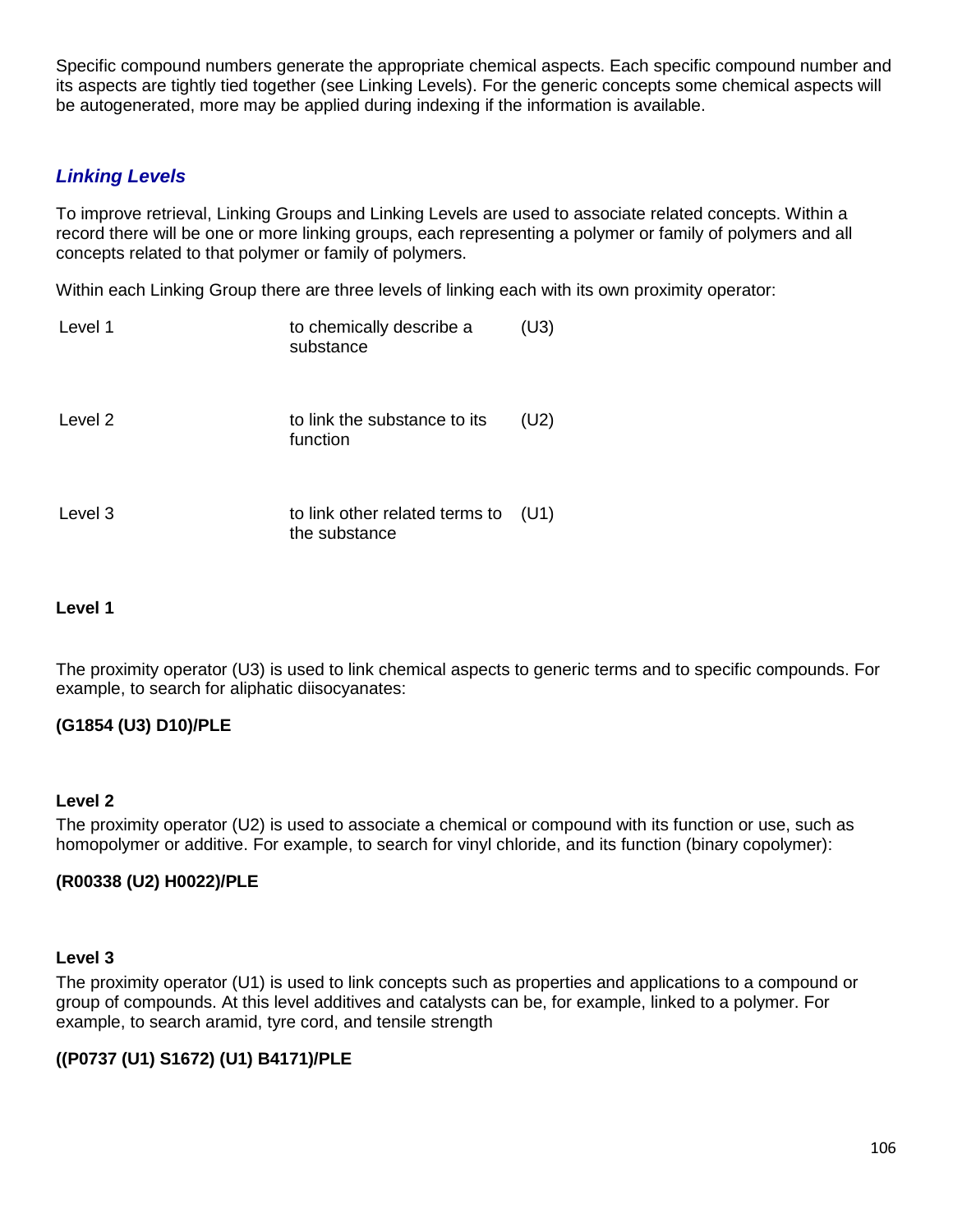In displays, codes tied together on level 1 ((U3) operator) are listed separated by blanks. They define a set. All sets of codes linked together on level 2 ((U2) operator) are listed in one block, sets separated by ";", and preceded by a number. Each linking group ((U1) operator) is grouped together. The digit in front of the full stop indicates the number of the link group, the digit behind the full stop counts the (U1)-links in one link group, e.g.:

#### Polymer Indexing

```
UPA.PLE 20120716
PLE
      [1.1] 2004 ND01; Q9999 Q7965 Q7885
      [1.2] 2004 G0044 G0033 G0022 D01 D02 D12 D10 D51 D53 D58 D83 DCN-R00964 DCR-1145; H0000; 
             P1150; P1343
      [1.3] 2004 P0884 P1978 P0839 H0293 F41 D01 D11 D10 D19 D18 D31 D50 D63 D76 D90 F90 E21 E00
      [1.4] 2004 H0000
      [1.5] 2004 B9999 B4035 B3930 B3838 B3747
```
### *Field codes*

In the DWPI database, the following fields related to Polymer Coding and Indexing can be searched.

| <b>Field Name</b>          | <b>Field Code</b> | <b>Example</b>                  |
|----------------------------|-------------------|---------------------------------|
| Fragment Code (PLASDOC)    | /FG               | 503 54& 600 609/FG              |
|                            | /AM               | 503 54& 600 609/AM              |
| <b>Plasdoc Key Serials</b> | /KS               | 2017 2020 2296 2575/KS          |
|                            |                   | L10/DCR(U3)DCR-PRD/IT           |
| Polymer Indexing Enhanced  | /PLE              | (G1854(U3)D10)/PLE              |
|                            |                   | ((P0737(U2)S1672)(U1)B4171)/PLE |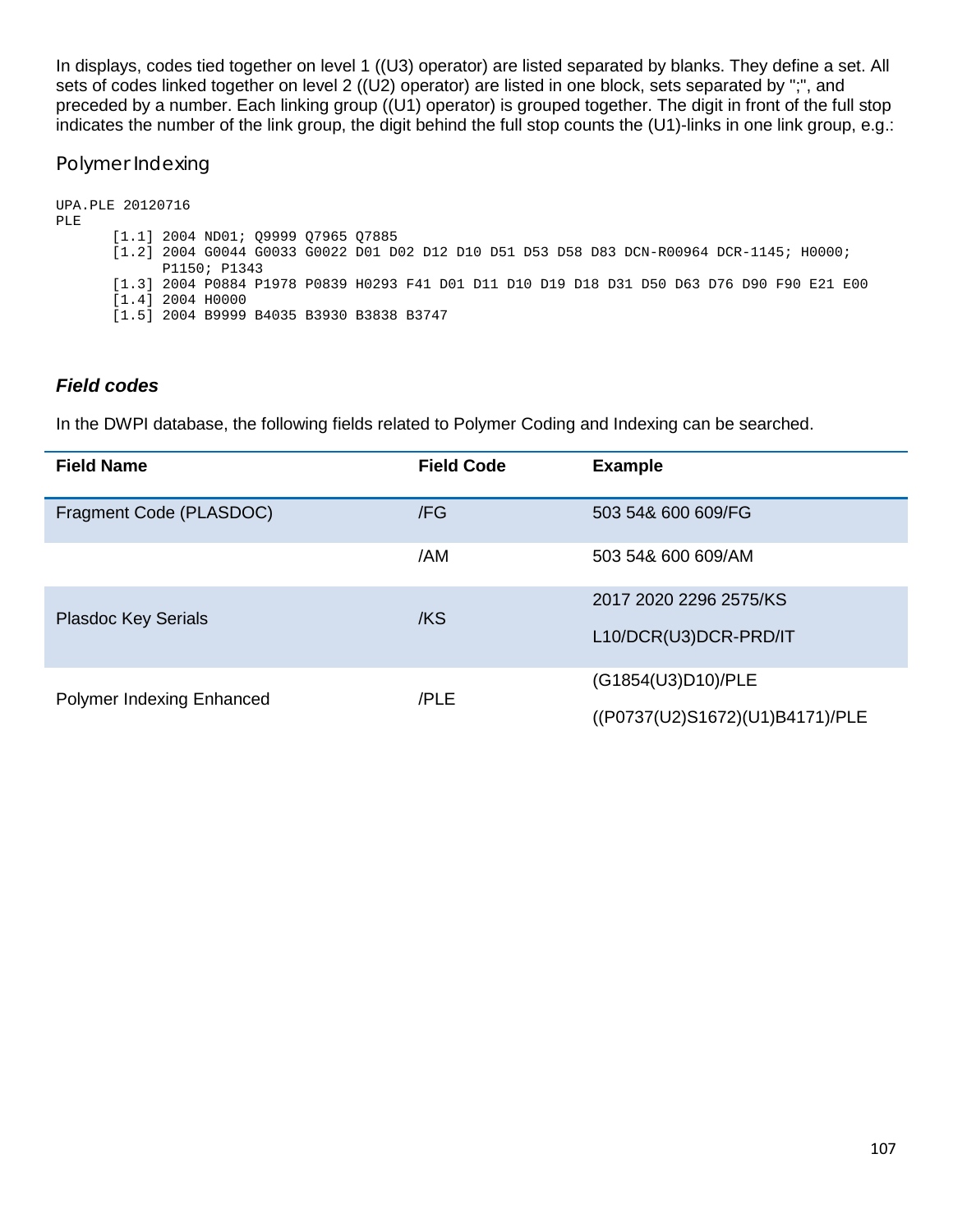# *Chemical Fragmentation Codes, Sections B, C, E*

In this topic:

- Format
- **Content**
- Field codes

## *Format*

ANNN

AN

Where: ANNN = chemical fragmentation code  $AN = negation code$ 

Fragmentation codes are searchable by eligible subscribers only. If you are an eligible subscriber you must apply to Thomson Reuters to have the correct access conditions applied to each STN LoginID.

# *Content*

Thomson Reuters derived the chemical coding system in 1963, long before the arrival of more precise Markush graphical search systems (ca. 1987). Consequently, chemical code searching is the ONLY method of searching the widest disclosure of many chemical patents published between 1963 and 1987. In many cases, such patents will remain valid well past the year 2000, making chemical code searching an important element in any serious search effort involving chemical patents.

The chemical coding system (applicable to DWPI sections B, C, E) describes both single and Markush compounds found in patent specifications on the basis of the structural fragments found in these compounds. Thus, chemical code indexing is more traditionally known as "fragmentation coding". Fragmentation codes are assigned to disclosed applications and activities of the compounds being indexed, thus they provide an indepth and comprehensive means of retrieving both structural and non-structural information relating to both specific and generic chemicals.

It is possible for many compounds to be disclosed or claimed in one specification. For specific compounds, the fragments are separately displayed, i.e., one subfield per specific compound. For Markush structures, all the permutations of a core structure are placed in the same subfield. The subfields used for the fragmentation codes are listed below, along with the chemistry classes they are used to describe, and the years of availability.

The Fragmentation Codes are searched using the search qualifiers listed below:

| Qualifier       | Definition                                      | Year                                   |
|-----------------|-------------------------------------------------|----------------------------------------|
| /M <sub>0</sub> | Pre-1970 Non-steroid<br>(sections B,C)          | $1963 - 1969$ (B)<br>$1965 - 1969$ (C) |
| /M1             | Natural Products and<br>Polymers (sections B,C) | 1970 onwards                           |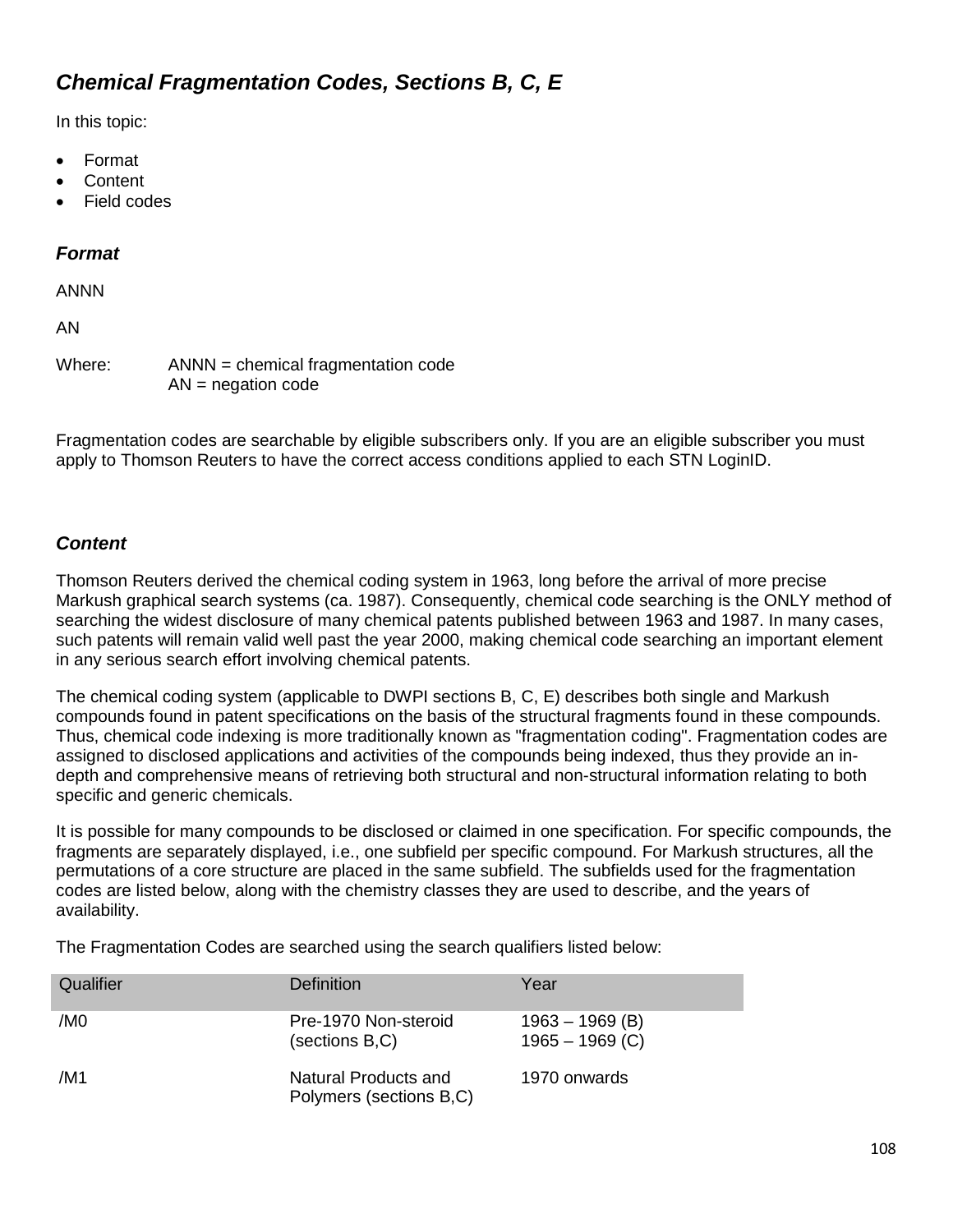| /M2             | <b>General Chemicals</b><br>(sections B,C)    | 1970 onwards     |
|-----------------|-----------------------------------------------|------------------|
| /M3             | General Chemicals (section 1970 onwards<br>E) |                  |
| /M4             | Dyes (section E)                              | 1970 onwards     |
| /M <sub>5</sub> | Steroids (sections B, C, E)                   | 1963 onwards (B) |
|                 |                                               | 1965 onwards (C) |
|                 |                                               | 1970 onwards (E) |
| /M6             | Galenical (section B)                         | 1976 onwards     |

Chemical coding is initially assigned to records that have a basic from a major patent-issuing authority and for which an abstract is published. Basics from other authorities which do not have abstracts do not have the coding applied until the first appearance of an equivalent from one of the major patent-issuing authorities.

Creating search strategies with chemical codes may seem fairly complex, since the searches are looking for chemical fragments that may exist in any of the myriad chemical variations covered by Markush specifications.

For a single record in the database, there is often more than one distinct Fragmentation Codes subfield. Codes of one subfield are linked by (U) proximity. You do not need to specify the (U) operator when searching in /M0, /M1, /M2, /M3, /M4, /M5, /M6 as implied (U) proximity is active in these fields. Use (NOTU) proximity to specify absence of the appropriate codes in a subfield.

The example below shows a simultaneous search of chemical codes in several /Mx search fields with proximity implied.

#### **G040 H342 J431 J451/M0,M2,M3**

Chemical codes that shall be searched in Boolean OR logic, have to be attached by (U) proximity (manually) to the query. Please note the correct use of parentheses, especially at the beginning and end of the query:

#### **(G040 H342 J431 J471 (U) (J521 OR J561) (U) J331 J581 J231)/M0**

Changes in the chemical codes over the years also tend to make chemical code searches seem more complex than other types of searches. To learn more about Chemical Code searching, consult the Chemical Indexing User Guide and the Chemical Code Guidelines user guide available from Thomson Reuters.

Registry Compounds, Ring Index Numbers and Compound Numbers and Roles can also be searched in combination with the Chemical Codes. For more information, consult the Chemical Indexing User Guide.

Training is essential to use structure retrieval in online files. Contact your nearest Thomson Reuters Technical Support Centre for advice. Thomson Reuters Search Services will also be pleased to handle searches for subscribers who do not yet have the necessary training.

The example below illustrates a search for captan in sections B, C and E from 1970 to date:

#### **C116 D612 H211 H602 H609 J522 M412 M511 M520 M530/M2,M3 (U) (M540 (U) (K530 OR K353))/M2,M3**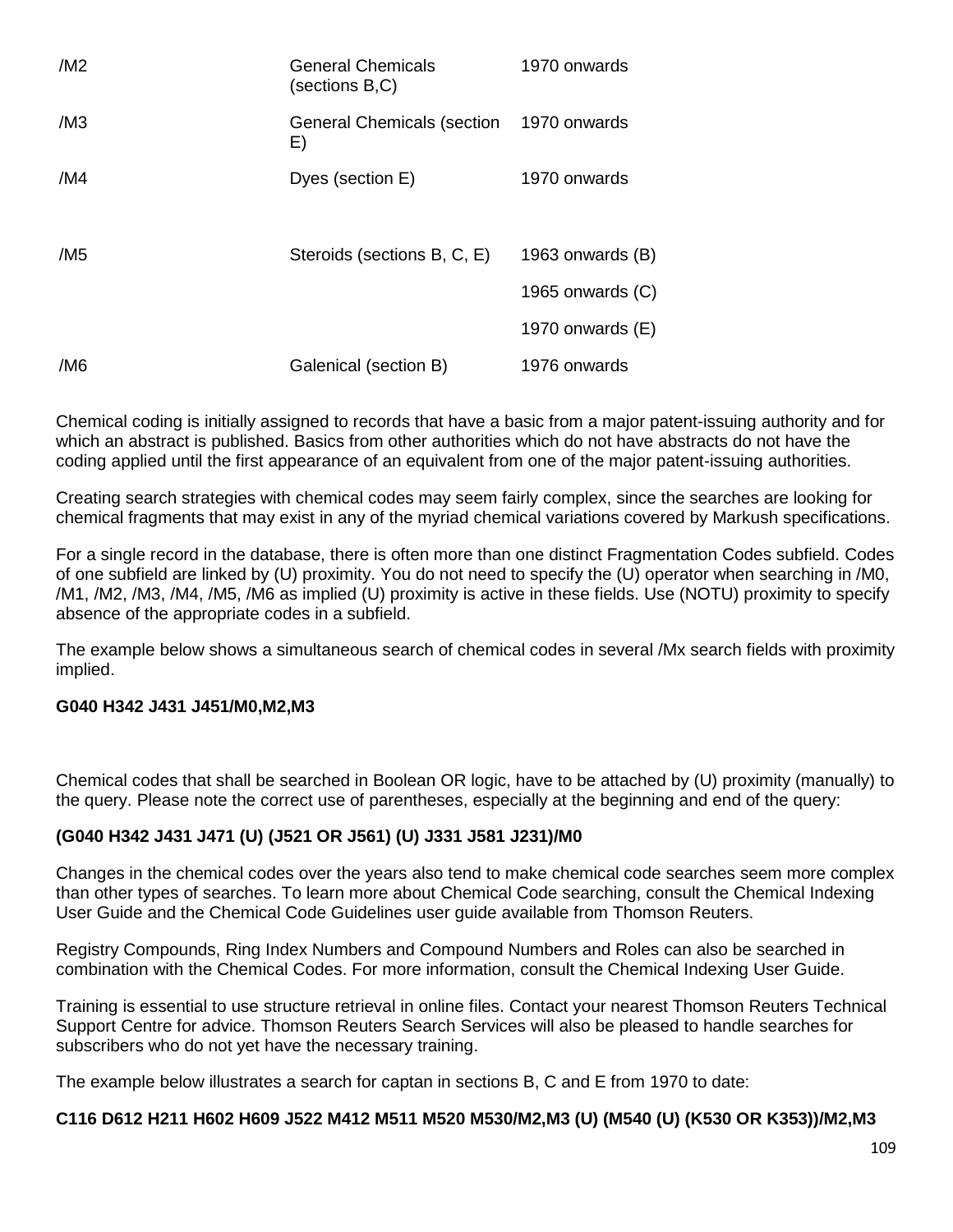| Firefox $\mathbf{\cdot}$<br><b>STN</b> STN                                                                                                                                            | ÷                                                                                                                                                                                                                                                                                                                                                                                                                                                                                                                                                                                    |                                                                                                                                                                                                                                                                                                                                                    |                                                                                                                                                                                                                                                                                                                                                                                                                                                                                                     | - 0                                                               |
|---------------------------------------------------------------------------------------------------------------------------------------------------------------------------------------|--------------------------------------------------------------------------------------------------------------------------------------------------------------------------------------------------------------------------------------------------------------------------------------------------------------------------------------------------------------------------------------------------------------------------------------------------------------------------------------------------------------------------------------------------------------------------------------|----------------------------------------------------------------------------------------------------------------------------------------------------------------------------------------------------------------------------------------------------------------------------------------------------------------------------------------------------|-----------------------------------------------------------------------------------------------------------------------------------------------------------------------------------------------------------------------------------------------------------------------------------------------------------------------------------------------------------------------------------------------------------------------------------------------------------------------------------------------------|-------------------------------------------------------------------|
|                                                                                                                                                                                       | https://www-test.stn.org:82/stn/#page=project8.projectId=0673cb923888e52101389407aa870075                                                                                                                                                                                                                                                                                                                                                                                                                                                                                            |                                                                                                                                                                                                                                                                                                                                                    | $\uparrow$ $\vee$ C $\parallel$ $\cdot$ $\parallel$ + Google                                                                                                                                                                                                                                                                                                                                                                                                                                        |                                                                   |
|                                                                                                                                                                                       | <b>Saved Projects</b><br>Working On - Untitled 5 $\nabla$                                                                                                                                                                                                                                                                                                                                                                                                                                                                                                                            |                                                                                                                                                                                                                                                                                                                                                    |                                                                                                                                                                                                                                                                                                                                                                                                                                                                                                     | Welcome, rrrkarl7tst Settings   Help Feedback Contact Us Sign Out |
| $\equiv$ DWPI $\blacktriangledown$ $\mathscr{B}$                                                                                                                                      | <b>EEE COUNTS E RESULTS</b><br><b>L418</b>                                                                                                                                                                                                                                                                                                                                                                                                                                                                                                                                           |                                                                                                                                                                                                                                                                                                                                                    |                                                                                                                                                                                                                                                                                                                                                                                                                                                                                                     | 日目                                                                |
| C116 D612 H211 H602                                                                                                                                                                   | <b>DWPI</b> (304)<br>7                                                                                                                                                                                                                                                                                                                                                                                                                                                                                                                                                               |                                                                                                                                                                                                                                                                                                                                                    |                                                                                                                                                                                                                                                                                                                                                                                                                                                                                                     |                                                                   |
| H609 J522 M412 M511<br>M520 M530/M2, M3 (U)                                                                                                                                           | 4 page 1 of 13 P                                                                                                                                                                                                                                                                                                                                                                                                                                                                                                                                                                     | ₿                                                                                                                                                                                                                                                                                                                                                  |                                                                                                                                                                                                                                                                                                                                                                                                                                                                                                     | 1 of 304 ▶   ※<br>$\left  \cdot \right $                          |
| (M540 (U) (K350 OR<br>K353))/M2,M3 (u)<br>M901/M2, M3 OR C116<br>D612 H211 H602 H609<br>J522 M412 M511 M520<br>M530/M2, M3 (U) (M540<br>(U) (K350 OR<br>K353))/M2,M3<br><b>Submit</b> | 1. 2012-G44256 Composition<br>useful for<br>controlling/preventing<br>infestation of plants comprises<br>oxaborole compound, and<br>fungicide compound e.g.<br>strobilurin, azole, morpholine,<br>anilinopyrimidine or anilazine<br>fungicide, plant-bioregulator<br>or insecticide<br><b>Abstract</b> A composition comprises<br>a component (A) and<br>component (B1) where<br>the component A is a<br>compound is selected<br>from oxaborole, its salt<br>or N-oxide. The<br>2012-F00191 Use of<br>$\mathbf{z}$<br>penflufen for protecting wood<br>and wood-containing materials | טבלויו דטלויו טעמין 2002 בדטח<br>DCR-89773-K DCR-89773-M<br>[32]<br>P341 P862 M905 M904 M910<br>DCN-R01596-K DCN-R01596-M<br>DCR-139953-K DCR-139953-M<br>$[33]$<br>M905 M904 M910<br>DCN-R01102-K DCN-R01102-M<br>DCR-89971-K DCR-89971-M<br>$[34]$<br>P210 P220 P241 P341 P862 M905 M904<br>DCN-RA01FX-K DCN-RA01FX-M<br>DCR-19290-K DCR-19290-M | DCN-R01903-K DCN-R01903-M DCN-RA8C6H-K DCN-RA8C6H-M<br>C116 D014 D612 H2 H211 H6 H602 H609 H684 H689 J5 J522 K0 K3 K353 L9 L930 M280 M312<br>M321 M332 M344 M362 M391 M412 M431 M511 M520 M530 M540 M782 P002 P210 P220 P241<br>C116 D014 D612 H2 H211 H6 H602 H609 H686 J5 J522 K0 K3 K353 L9 L930 M280 M311 M321<br>M344 M362 M391 M412 M431 M511 M520 M530 M540 M782 P002 P210 P220 P241 P341 P862<br>D012 D711 K0 L4 L461 L922 M210 M211 M272 M281 M320 M412 M431 M511 M520 M530 M540 M782 P002 |                                                                   |
| <b>History</b>                                                                                                                                                                        | against wood destroying<br>basidiomycetes                                                                                                                                                                                                                                                                                                                                                                                                                                                                                                                                            | [35]<br>P002 P210 P220 P241 P341 P862 M905 M904                                                                                                                                                                                                                                                                                                    | D012 D022 E860 J5 J521 L9 L922 M210 M211 M240 M281 M320 M412 M431 M511 M520 M530 M540 M782                                                                                                                                                                                                                                                                                                                                                                                                          |                                                                   |
| <b>GISTRY</b><br><b>DWPI</b><br>$0$ <sup><math>^*</math></sup><br>468<br>3<br>148                                                                                                     | Abstract Use of penflufen for<br>protecting wood and<br>wood-containing materials<br>against wood destroying<br>basidiomycetes, is claimed.                                                                                                                                                                                                                                                                                                                                                                                                                                          | RIN-10345<br>DCN-R03303-K DCN-R03303-M<br>DCR-129804-K DCR-129804-M<br>$[36]$<br>DCN-R22372-K DCN-R22372-M<br>DCR-90781-K DCR-90781-M                                                                                                                                                                                                              | G017 G100 H5 H542 H6 H602 H608 H642 H8 M210 M211 M272 M282 M320 M414 M431 M510 M520 M531<br>M540 M782 P002 P210 P220 P241 P341 P862 M905 M904                                                                                                                                                                                                                                                                                                                                                       | $\equiv$                                                          |
| $\mathbf 0$<br>$\Omega$<br>53.530<br>2.833                                                                                                                                            | 3. 2012-E84659 Non-aqueous<br>emulsion used in e.g. toner<br>comprises discontinuous phase<br>having non-aqueous hydroxylic<br>solvent, and continuous phase<br>includes composition having<br>trisiloxane compound resistant<br>to hydrolysis and agriculturally<br>active component                                                                                                                                                                                                                                                                                                | $[37]$<br>M782 P002 P210 P220 P241 P341 P862 M905 M904<br>DCN-R03265-K DCN-R03265-M<br>DCR-90814-K DCR-90814-M<br><b>[38]</b>                                                                                                                                                                                                                      | G018 G100 H6 H602 H607 H609 H643 K0 L1 L143 L199 M280 M320 M414 M431 M510 M520 M531 M540<br>G010 G100 H7 H721 J4 J471 M280 M312 M321 M332 M342 M372 M391 M414 M431 M510 M520 M531 M540<br>M782 P002 P210 P220 P241 P341 P862 M905 M904 M910                                                                                                                                                                                                                                                         |                                                                   |
| 2.228                                                                                                                                                                                 | Abstract A non-aqueous emulsion<br>comprises discontinuous                                                                                                                                                                                                                                                                                                                                                                                                                                                                                                                           | DCN-R00764-K DCN-R00764-M<br>DCR-959-K DCR-959-M                                                                                                                                                                                                                                                                                                   |                                                                                                                                                                                                                                                                                                                                                                                                                                                                                                     |                                                                   |
| 836<br>304<br>$\overline{4}$<br>$\mathbb{R}$                                                                                                                                          | phase having non-aqueous<br>hydroxylic solvent, and<br>continuous phase includes<br>composition that contains<br>(a1) trisiloxane compound<br>and (b1) an agriculturally<br>active                                                                                                                                                                                                                                                                                                                                                                                                   | [39]<br>DCN-R05099-K DCN-R05099-M<br>DCR-70-K DCR-70-M<br>$[40]$                                                                                                                                                                                                                                                                                   | A429 C810 M411 M431 M782 P002 P210 P220 P241 P341 P862 M905 M904                                                                                                                                                                                                                                                                                                                                                                                                                                    |                                                                   |
|                                                                                                                                                                                       | DWPI Copyright @ 2012 Thomson Reuters on STN                                                                                                                                                                                                                                                                                                                                                                                                                                                                                                                                         |                                                                                                                                                                                                                                                                                                                                                    |                                                                                                                                                                                                                                                                                                                                                                                                                                                                                                     |                                                                   |
|                                                                                                                                                                                       | About STN Support & Training Terms & Conditions                                                                                                                                                                                                                                                                                                                                                                                                                                                                                                                                      | Copyright @ 2012 American Chemical Society. All Rights Reserved.                                                                                                                                                                                                                                                                                   |                                                                                                                                                                                                                                                                                                                                                                                                                                                                                                     |                                                                   |
|                                                                                                                                                                                       |                                                                                                                                                                                                                                                                                                                                                                                                                                                                                                                                                                                      |                                                                                                                                                                                                                                                                                                                                                    |                                                                                                                                                                                                                                                                                                                                                                                                                                                                                                     | 17:35<br>DE A DI CI A DI DI DI DI<br>08.11.2012                   |

# *Field codes*

In the DWPI database, the following fields related to Chemical Fragmentation Codes can be searched.

| <b>Field Name</b>     | <b>Field Code</b> | <b>Example</b>                                              |
|-----------------------|-------------------|-------------------------------------------------------------|
| <b>Chemical Codes</b> | /M <sub>0</sub>   | G040 H342 J431 J451/M0                                      |
|                       | /M1               | C101/M1                                                     |
|                       | /M2               | C116 D612 H211 H602 H609 J522<br>M412 M511 M520 M530/M2, M3 |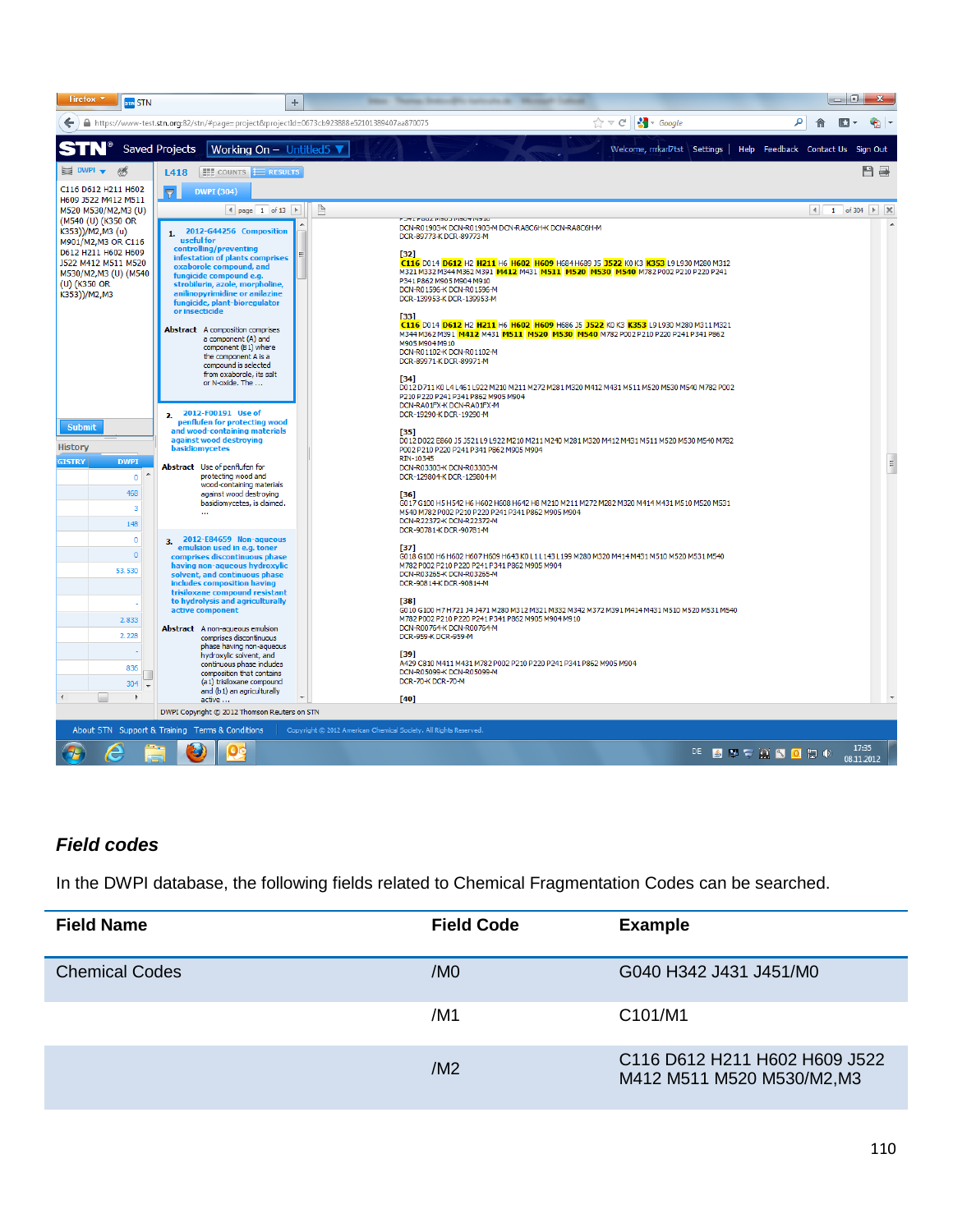| /M3 | B713 G012 H600 L399 M903/M3 |
|-----|-----------------------------|
| /M4 | D016/M4                     |
| /M5 | G013/M5                     |
| /M6 | H401/M6                     |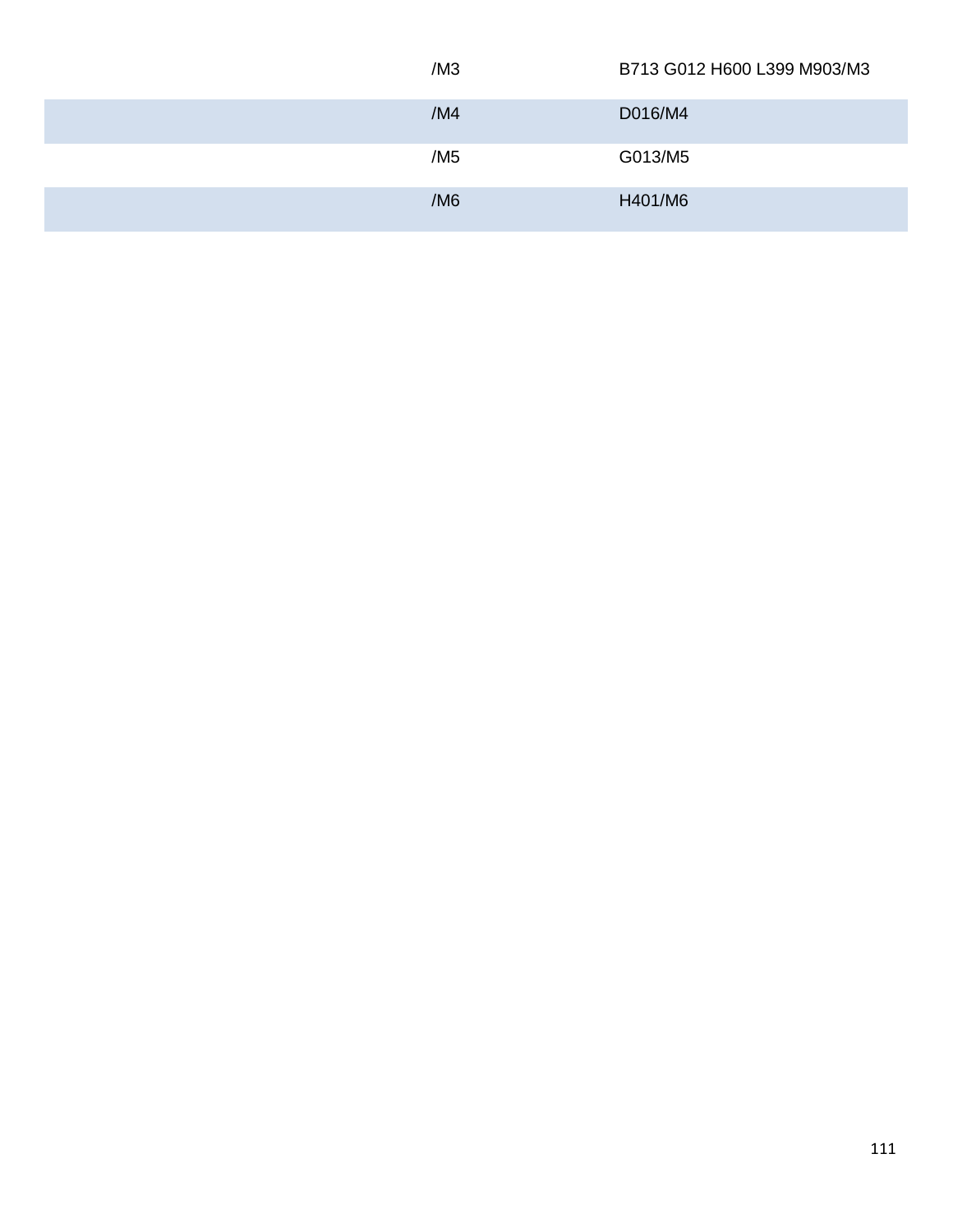# *Derwent Registry Number*

In this topic:

- Format
- **Content**
- Registry Number Thesaurus
- Field codes

# *Format*

NNNN-A

**NNNN** 

Where:  $NNNN =$  four digit number  $A =$  role letter

The Registry Number field (/DRN) is searchable by eligible subscribers only. If you are an eligible subscriber, you must apply to Thomson Reuters to have the correct access conditions applied to each STN LoginID.

# *Content*

About 2100 commonly occurring chemicals encountered in the claims and examples of patent specifications in DWPI sections B, C, and E have been indexed with unique Registry Numbers since 1981 (update 198127).

From 1984 (update 198401) the use of Registry Numbers was extended to cover DWPI sections A, D and H; and from update 198407, to the remaining chemical sections F, G, and J-M.

Section A (Plasdoc) has a separate list of Registry Numbers for about 750 compounds (or groups of compounds). Of these, approximately 350 are identical to those used in the other CPI sections and have the same numbers. The 400 additional section A compounds have been allocated numbers in the 5,000 series. These numbers in the 5,000 series were discontinued from update 199501 on the introduction of the Enhanced Polymer Indexing system.

The Registry Numbers are indexed with and without the following roles:

| Role         | <b>Description</b>                               |
|--------------|--------------------------------------------------|
| <sub>S</sub> | <b>Starting Material or Reagent</b>              |
| U            | Use (other than starting material or<br>reagent) |
| P            | <b>Production of the Chemical</b>                |

Registry Numbers are searchable with or without the role letter.

Since Registry Numbers are only applied to specific compounds in claims and examples, a search by Registry Number alone does not retrieve unspecified compounds contained within a Markush structure. Registry Numbers do, however, give retrieval of high relevance.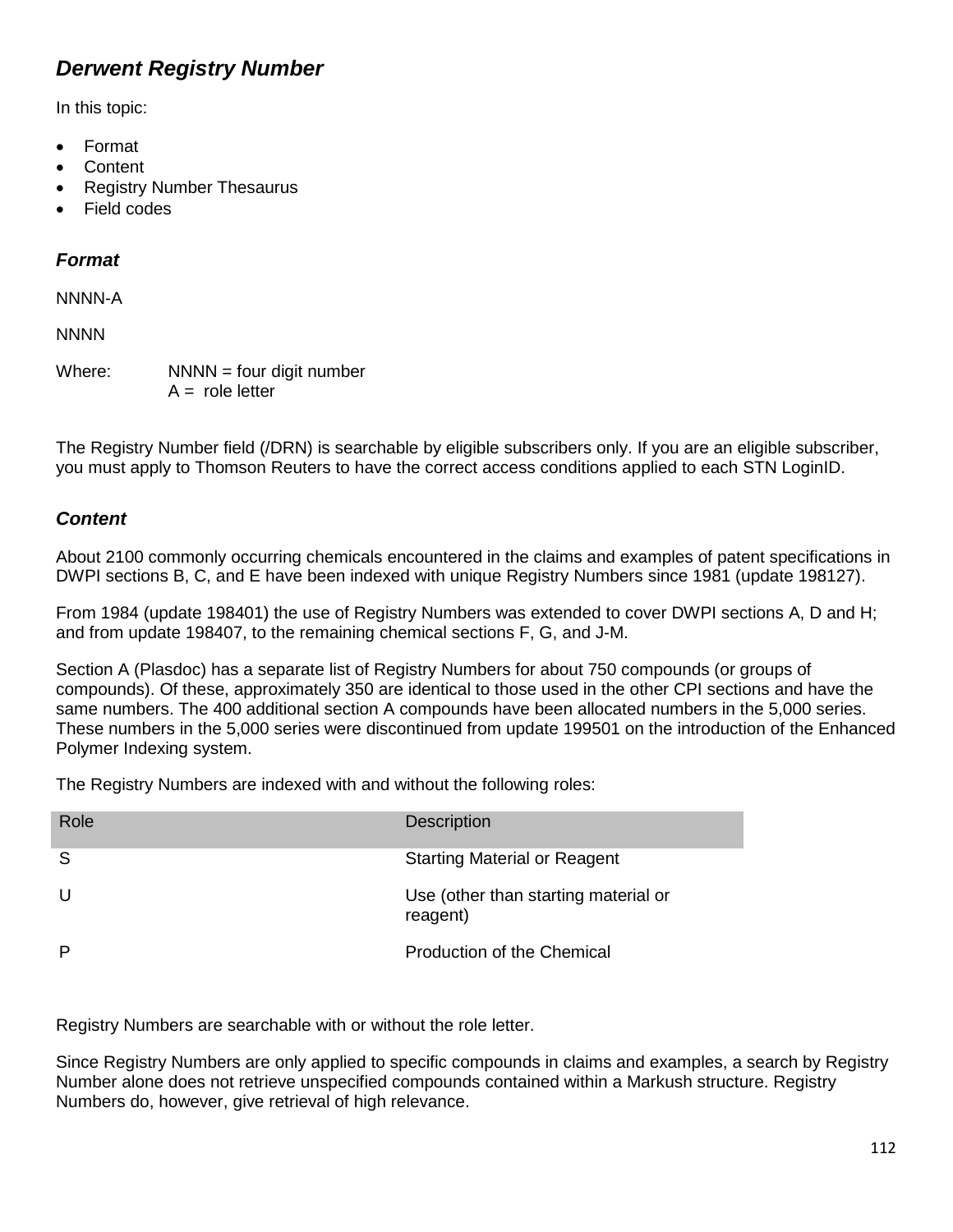DCR numbers which have been autogenerated from the corresponding Registry Numbers are available in the Chemical Coding field.

# *Field codes*

In the DWPI database, the following fields related to Derwent Registry Number can be searched.

| <b>Field Name</b>           | <b>Field Code</b> | <b>Example</b> |
|-----------------------------|-------------------|----------------|
|                             | /DRN              | 5107-U/DRN     |
| <b>DWPI Registry Number</b> |                   | 5107/DRN       |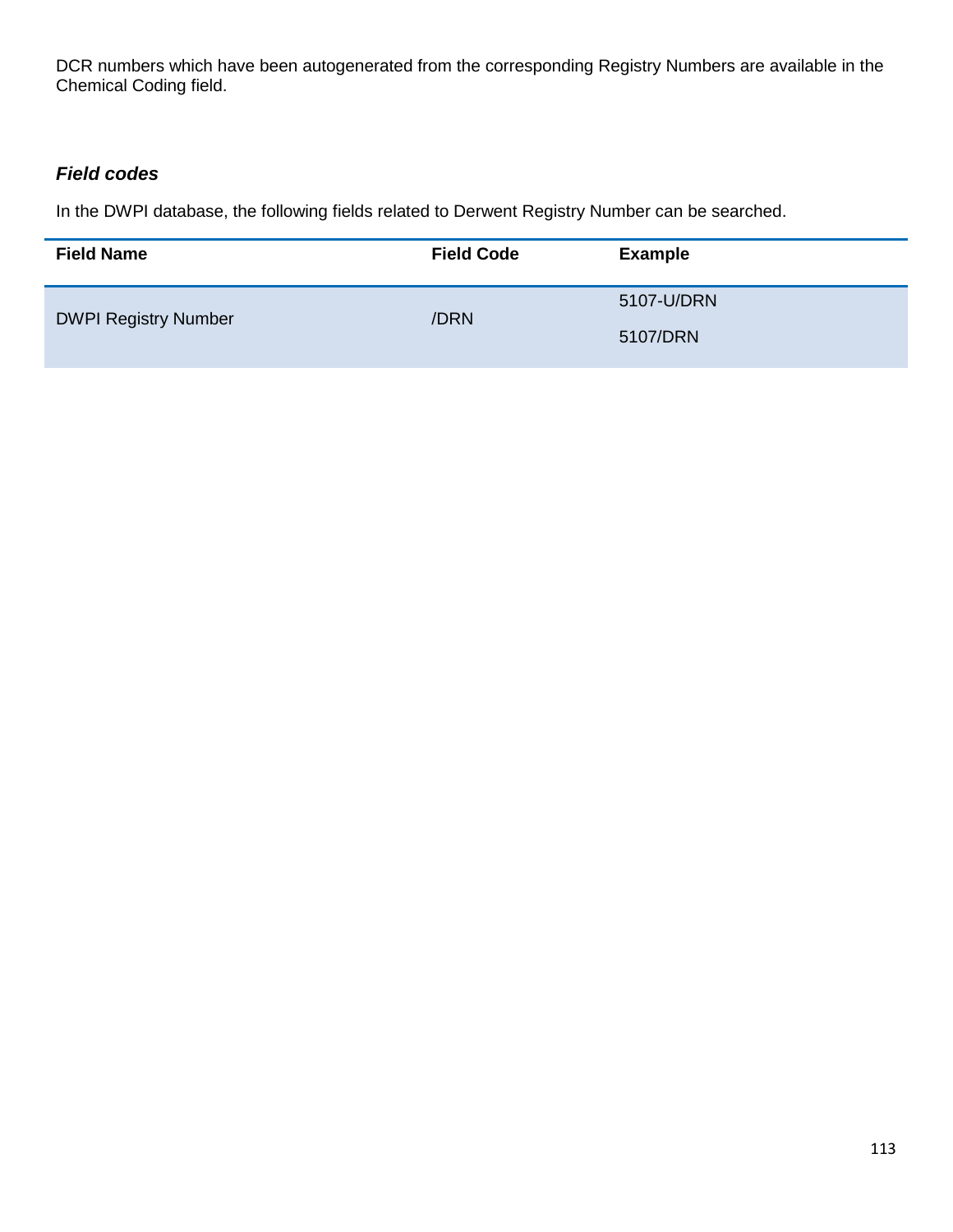# *Ring Index Number*

In this topic:

- Format
- **Content**
- Markush TOPFRAG
- Field codes

# *Format*

**NNNNN** 

Where:  $NNNN =$  five-digit ring code

Ring index numbers are searchable by eligible subscribers only. If you are an eligible subscriber, you must apply to Thomson Reuters to have the correct access conditions applied to each STN LoginID.

## *Content*

Ring Index Numbers (RINs), available from 1972, are used to index specific ring systems that are not uniquely described by a chemical code. These numbers can be found in the "Patterson Ring Index" (2nd edition, and its supplements). Ring systems encountered in patent documents but not found in the "Patterson Ring Index" are assigned to RINs by Thomson Reuters numbering from 40,000 onwards.

Thomson Reuters has now stopped assigning new RINs (update 199901) but continues to apply existing RINs.

Although the "Patterson Ring Index" is used as a guide, not all of the Ring Index Numbers are used, since Thomson Reuters does not distinguish between levels of unsaturation or different tautomers.

In the same field "Rarer Fragment Numbers" are included. They were used during the period 1972-1975 to describe less common chemical fragments and were given numbers from 70,000 onwards.

Ring Index Numbers should be used in conjunction with chemical codes and are linked by (U) proximity. Since update 198601, they have been specifically linked to the respective code subfield (M0 - M6). Furthermore, the RINs are displayed with the codes in their respective subfield.

For details about searching RINs with chemical codes, consult the Chemical Indexing User Guide.

# *Field codes*

In the DWPI database, the following fields related to Ring Index Number can be searched.

| <b>Field Name</b>        | <b>Field Code</b> | <b>Example</b>       |
|--------------------------|-------------------|----------------------|
| <b>Ring Index Number</b> | /RIN              | <b>RIN-50736/RIN</b> |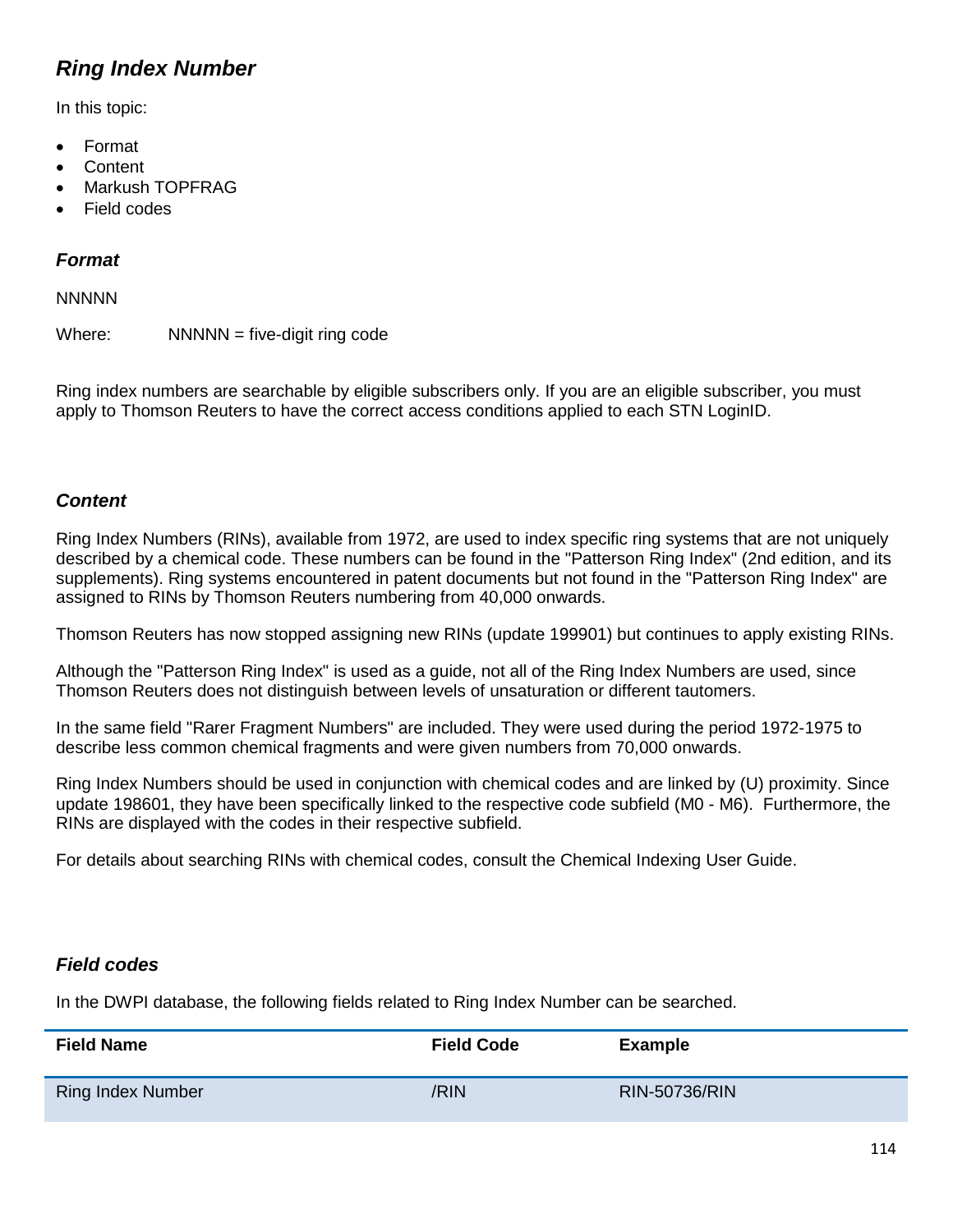/Mx

 $(x=0, 1, 2, 3, ..., 6)$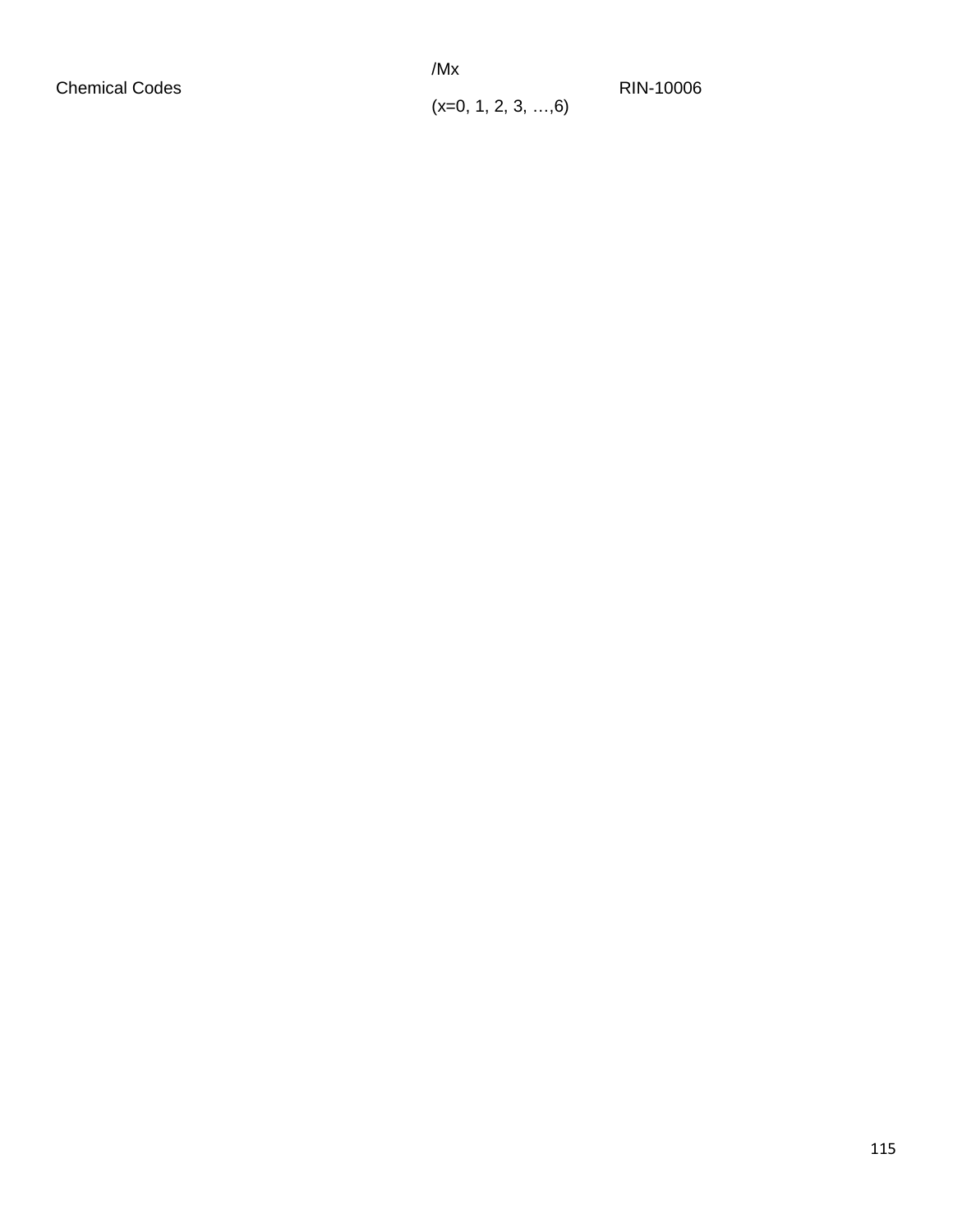# *Derwent Markush and Specific Compound Numbers and Roles*

In this topic:

- Format
- **Content**
- Field codes

### *Format*

*Markush Compound Number* YYWW-CCCSS YYWW-CCCSS-A

*Specific Compound Number* **RNNNNN** 

RNNNNN-A

Where:

 $YY = Two$ -digit year  $WW = Undate number$ CCC = Document identifier SS = Number, 01-99, sequentially assigned within a record  $NNNNN = Five-digit serial number$  $A = \text{Role letter}$ 

During 1999-2000, YYWW became a segmented serial number, rather than representing the year and update number.

### *Content*

A Markush Compound Number is assigned to each structure from a patent that has been graphically indexed for the Merged Markush Service (MMS). Markush indexing began with update 198701 for pharmaceutical, agrochemical and general chemical compounds (Derwent sections B, C and E). The Markush Compound Number is normally given a single role qualifier to express the primary function of the compound(s) in the patent, but may have more than one role.

20,000 Specific Compound Numbers were compiled from 1987 to 1993 (update 199335) which then became a closed set of "common compounds".

The following roles are used with generic and specific compound numbers:

| Roles        | <b>Description</b>                 |
|--------------|------------------------------------|
| A            | <b>Substance Analysed/Detected</b> |
| $\mathsf{C}$ | Catalyst                           |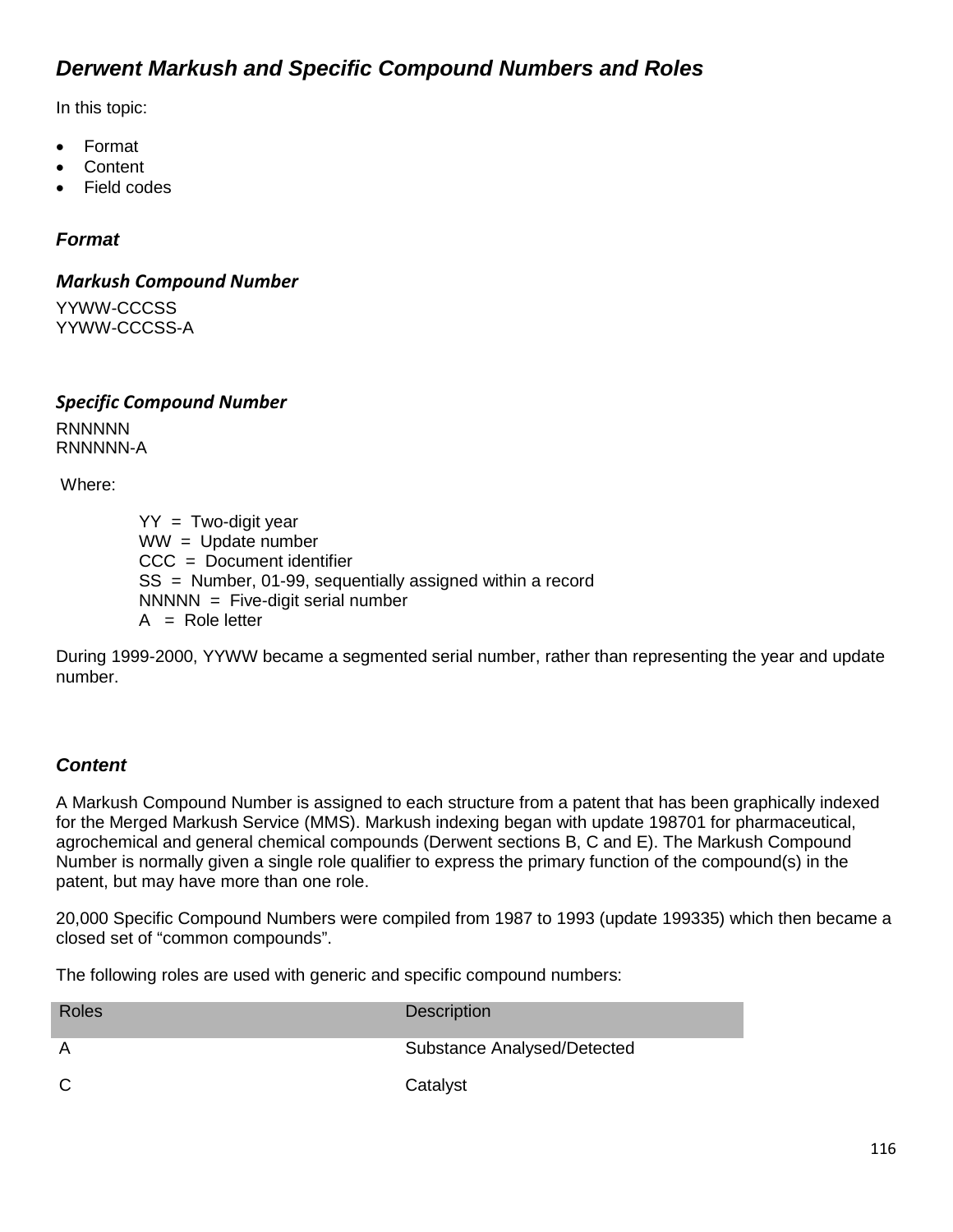| D | <b>Detecting Agent</b>                                   |
|---|----------------------------------------------------------|
| Е | Excipient                                                |
| Κ | Known Compound                                           |
| M | Component of a Mixture                                   |
| N | New Compound                                             |
| P | Known Compound Produced                                  |
| Q | Product Defined in Terms of Starting<br><b>Materials</b> |
| R | <b>Removing/Purifying Agent</b>                          |
| S | <b>Starting Material</b>                                 |
| Τ | <b>Therapeutically Active</b>                            |
| U | Use of a Single Compound                                 |
| V | Reagent                                                  |
| X | <b>Substance Removed</b>                                 |
| Ζ | Miscellaneous                                            |

Compound Numbers are linked by (U) proximity to the relevant M1-M6 chemical codes with which they display, and can be directly searched in the Chemical Codes (/Mx) fields. (The Chemical Codes are discussed in more detail in the Chemical Indexing User Guide.)

#### **M411 MCN-9223-F8401/M3**

Chemistry Resource numbers which have been autogenerated from the corresponding Specific Compound Numbers are also linked by (U) proximity to the relevant M1-M6 chemical codes with which they display, and can be directly searched in the Chemical Codes (/Mx) fields.

Records that contain compound numbers have the entry "DCN" in field /FA (Field Availability).

### *Field codes*

In the DWPI database, the following fields related to Derwent Markush and Specific Compound Numbers and Roles can be searched.

| <b>Field Name</b>                                  | <b>Field Code</b>    | <b>Example</b> |
|----------------------------------------------------|----------------------|----------------|
| DWPI Compound Number (Specific<br>Compound Number) | R10034-M/DCN<br>/DCN |                |
|                                                    |                      | R10034/DCN     |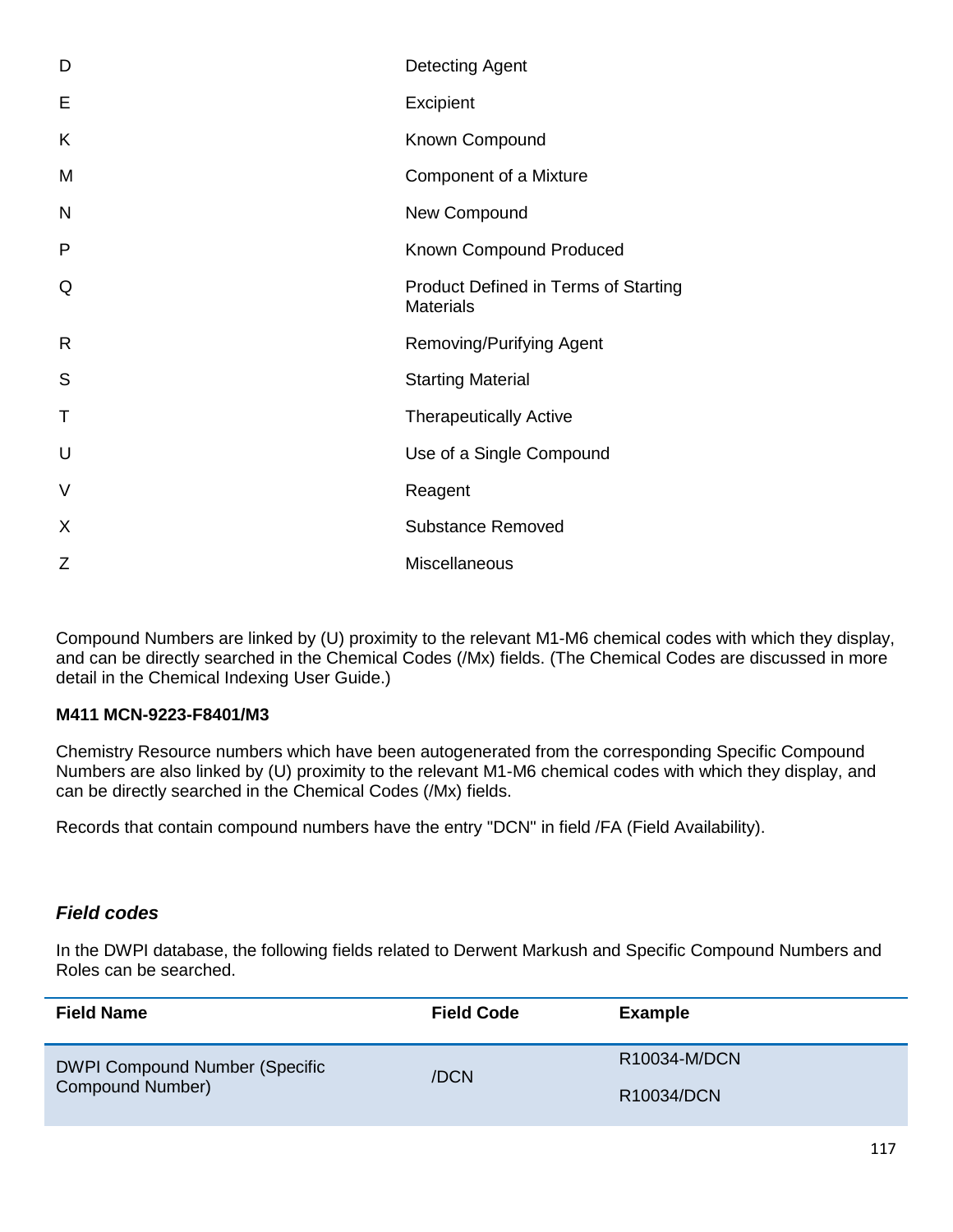| Markush Compound Number | /MCN                               | 8944-01501-P/MCN |
|-------------------------|------------------------------------|------------------|
| <b>Chemical Codes</b>   | /Mx<br>$(x=0, 1, 2, 3, \ldots, 6)$ | 0024-19302-N/MCN |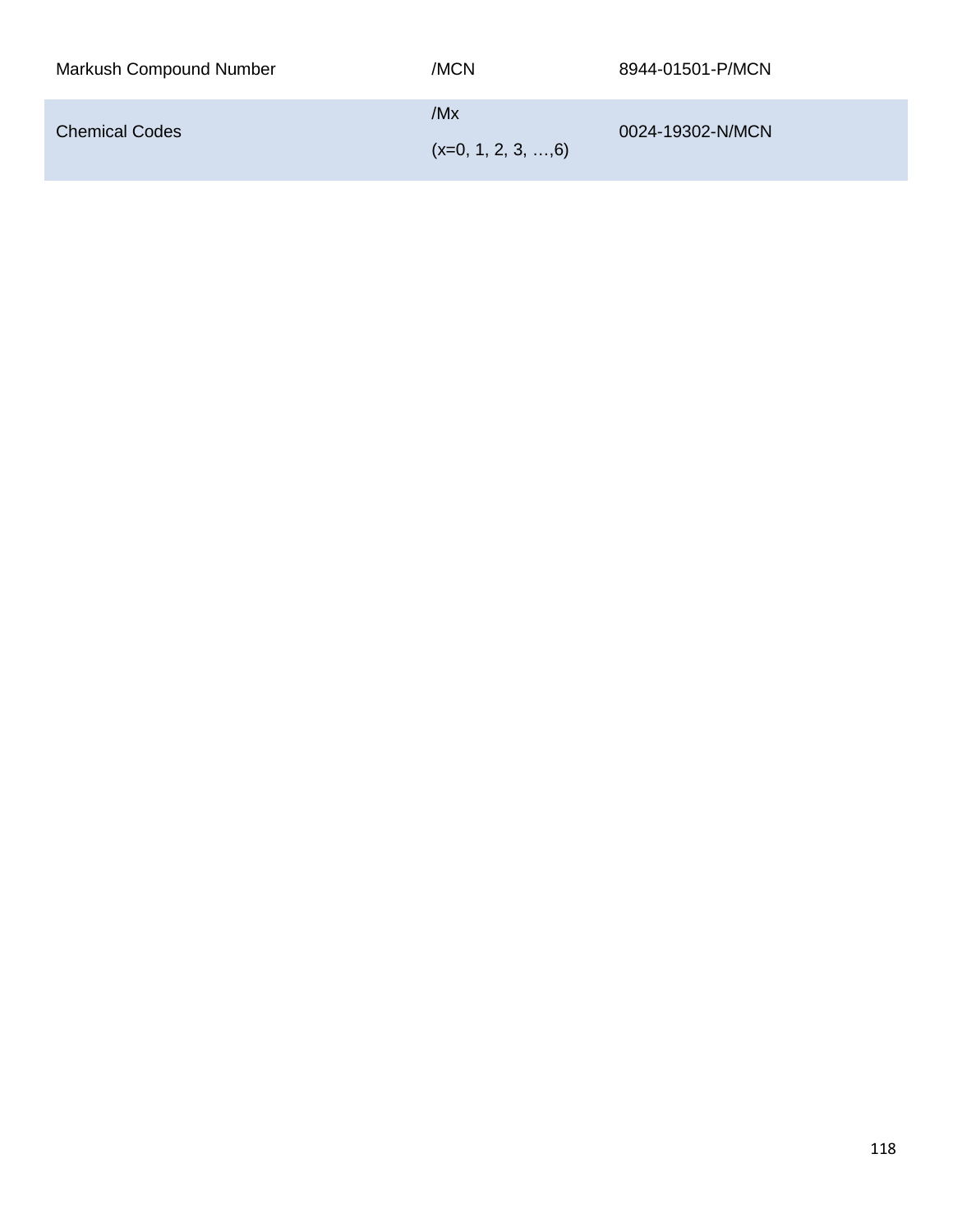# **DWPI Individual Patent Publication Data**

Apart from the invention documents the database also contains patent publication records which allow users to search and display bibliographic data and general indexing information associated with individual documents that make up the patent family (invention). Additional data elements are also provided for individual publications such as original titles and abstracts, claims, addresses and agent information.

The Invention Level or Patent Family is the traditional view of the data within Derwent World Patents Index meaning that no additional search or display qualifiers are required.

Data elements common between the Invention and Patent Publication Levels, such as Patent Assignees, have the same search qualifiers. To restrict searches to the Patent Publication Level field only requires the use of (D) proximity.

Each individual patent publication record constitutes a single unit of information linked by (D) proximity. This means that searches can be confined to the realm of a patent publication record by use of the document proximity operator (D). For example, we wish to retrieve the following record which comprises two patent publications each with an original English Title (TIEN) by searching for "oil" and "degreasing":

AN 1993-312890 [199340] WPIX

Member(0001)

TIEN Method and apparatus for removing oil from articles

Member(0002)

#### TIEN DEGREASING METHOD AND DEVICE

The following search would not yield the document above as, although we are stipulating both "oil" and "degreasing" within TIEN, according to this search these terms have to be within the TIEN of a single member patent whilst in our example "oil" is in Member(0001) and "degreasing" is in Member(0002)

#### **OIL/TIEN(D)DEGREASING/TIEN AND 1993-312890/AN**

compared to the following search which does retrieve the document as we have substituted "articles" for "degreasing" so that both search terms are within the same member patent TIEN, Member (0001):

#### **OIL/TIEN(D)ARTICLES/TIEN AND 1993-312890/AN**

Employing a Boolean AND for the search for "oil" and "degreasing" would retrieve the document of course:

#### **OIL/TIEN AND DEGREASING/TIEN AND 1993-312890/AN**

Potentially any field present at the Invention Level may be present at the Patent Publication Level (e.g. the patent assignee field), apart from the chemical and polymer coding and indexing fields. Additional data elements which are unique to the Patent Publication Level (e.g. original author abstracts) are described in more detail in the following chapters:

Original Titles, Abstracts and Claims Summary Language Equivalent Abstracts Original Inventor, Patent Assignee and Agent Data **Classifications**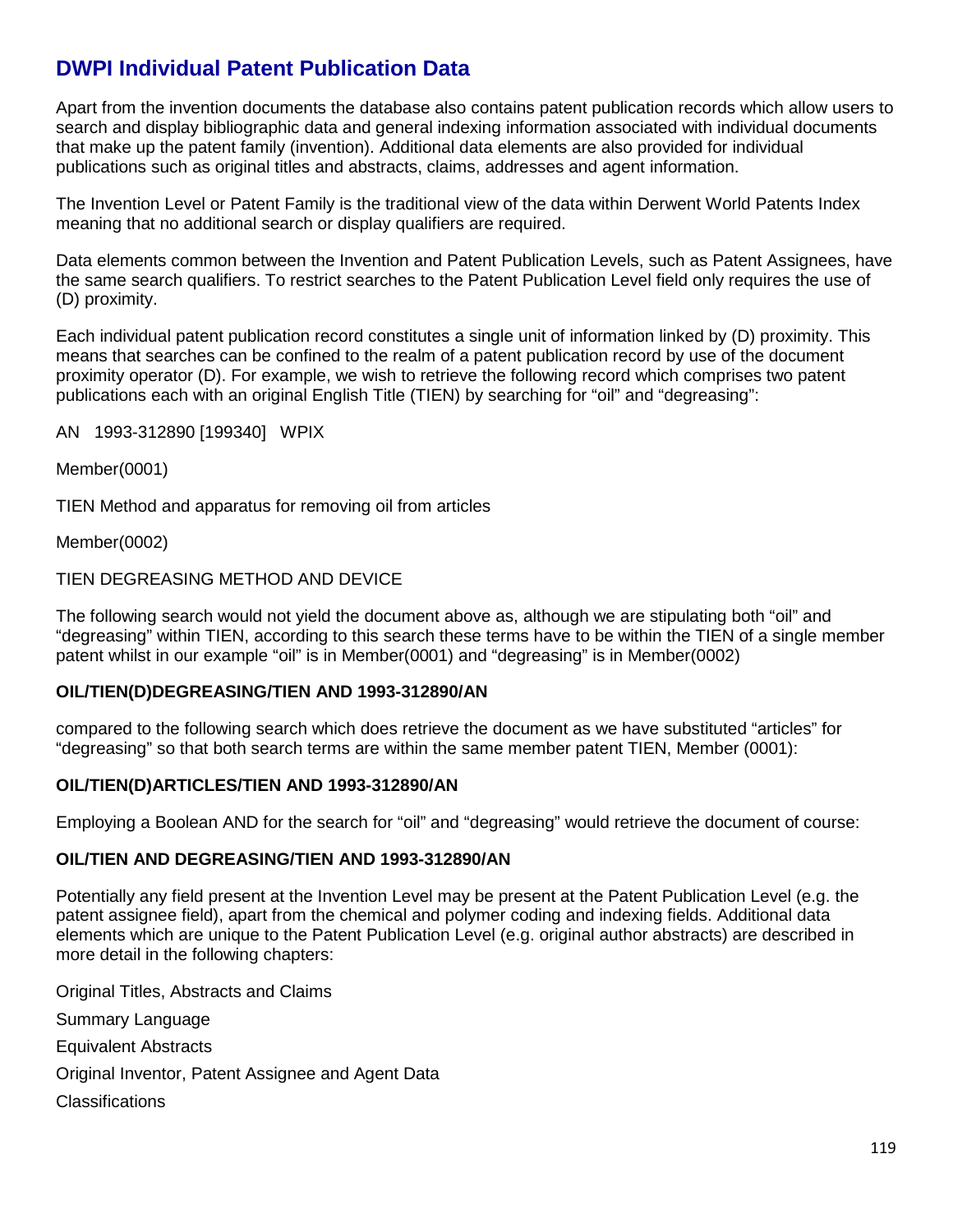Application and Priority Details Publication Level Field Availability Publication Level Update Dates

# *Original Titles, Abstracts and Claims*

Basic Index Extension Original Title Original Abstract Claims

# *Basic Index Extension*

In this topic:

- Content
- Field codes

# *Content*

The Basic Index Extension conveniently gathers all subject words from the first level text fields additionally provided at the Patent Publication Level into one category and permits general subject searching without the necessity of using search qualifiers. It contains single words from the following alphanumeric fields:

| <b>Subject Word</b> | <b>Field Label</b> | <b>Definition</b>                                          |
|---------------------|--------------------|------------------------------------------------------------|
| Title (German)      | <b>TIDE</b>        | all words from the original<br>title (German language)     |
| Title (English)     | <b>TIEN</b>        | all words from the original<br>title (English language)    |
| Title (French)      | <b>TIFR</b>        | all words from the original<br>title (French language)     |
| Title (Spanish)     | TIES               | all words from the original<br>title (Spanish language)    |
| Abstract (German)   | <b>ABDE</b>        | all words from the original<br>abstract (German language)  |
| Abstract (English)  | <b>ABEN</b>        | all words from the original<br>abstract (English language) |
| Abstract (Spanish)  | <b>ABES</b>        | all words from the original<br>abstract (Spanish language) |
| Abstract (French)   | <b>ABFR</b>        | all words from the original<br>abstract (French language)  |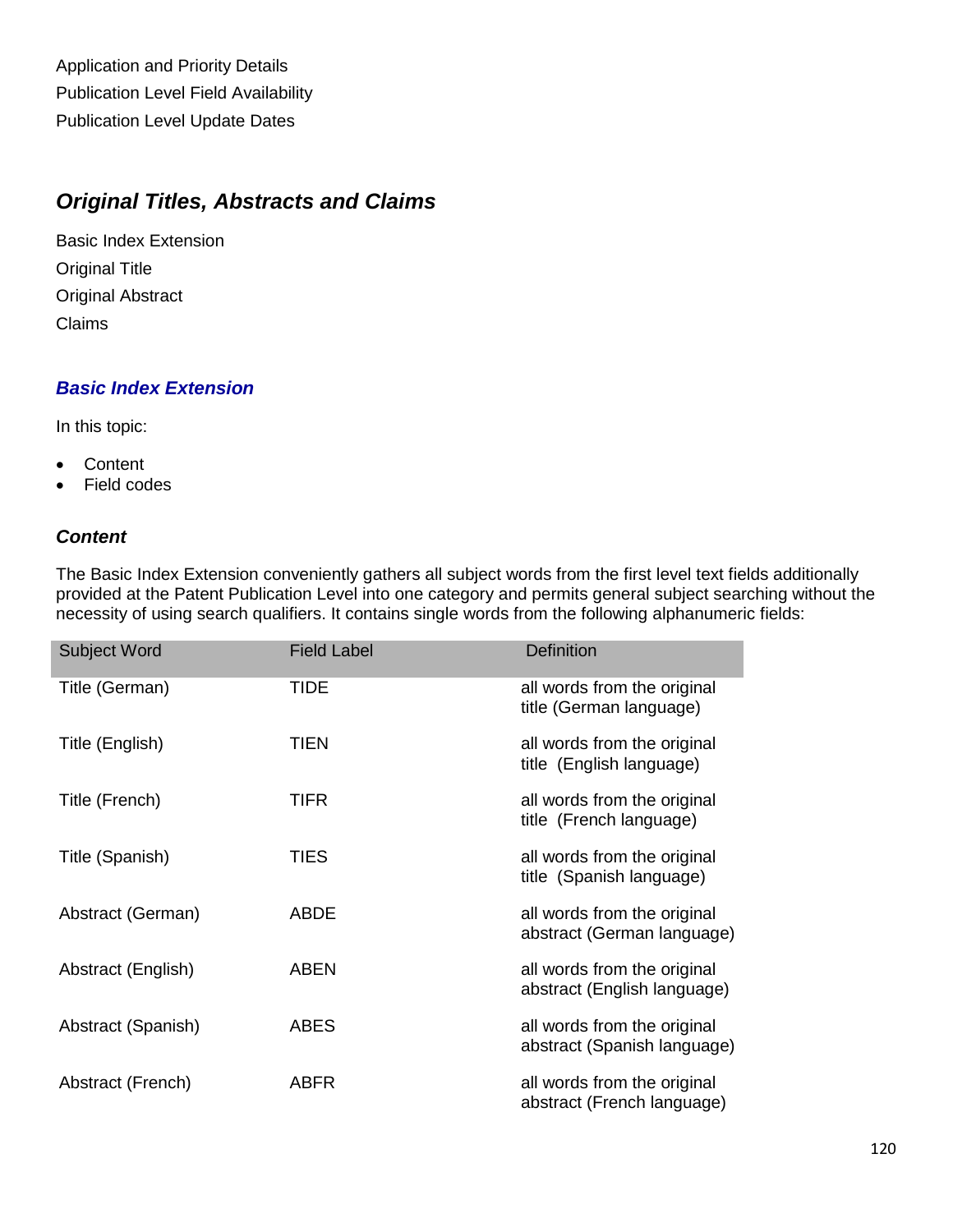| Abstract (other language) | ABOL         | all words from the original<br>abstract (other language)         |
|---------------------------|--------------|------------------------------------------------------------------|
| Claims (German)           | <b>CLMDE</b> | all words from the original<br>first Claim (German<br>language)  |
| Claims (English)          | <b>CLMEN</b> | all words from the original<br>first Claim (English<br>language) |
| Claims (French)           | <b>CLMFR</b> | all words from the original<br>first Claim (French<br>language)  |

The Basic Index Extension contains single words from the fields above without punctuation.

As the Basic Index Extension is not the default search field the /BIEX suffix must be used for searching otherwise the search will default to the standard Basic Index covering the value-added text data. Word proximity is implied if no other Boolean or proximity operator is being provided.

### **(SURGICAL INFECTION OR VENTILATOR ASSOCIATED PNEUMONIA OR CYSTIC FIBROSIS)/BIEX**

#### **LASERANLAGE/BIEX**

#### **VOITURE/BIEX**

#### **STICKSTOFF/BIEX**

#### *Field codes*

In the DWPI database, the following fields related to Basic Index Extension can be searched.

| <b>Field Name</b>                                                                         | <b>Field Code</b> | <b>Example</b>    |
|-------------------------------------------------------------------------------------------|-------------------|-------------------|
| Basic Index Extended (contains single terms<br>from author abstracts, claims, and titles) | /BIEX             | Nanoclusters/BIEX |

### *Original Title*

In this topic:

- **Content**
- Field codes

### *Content*

Original author titles in German, English and French may be available at the Patent Publication Level. This data may be available for the following documents: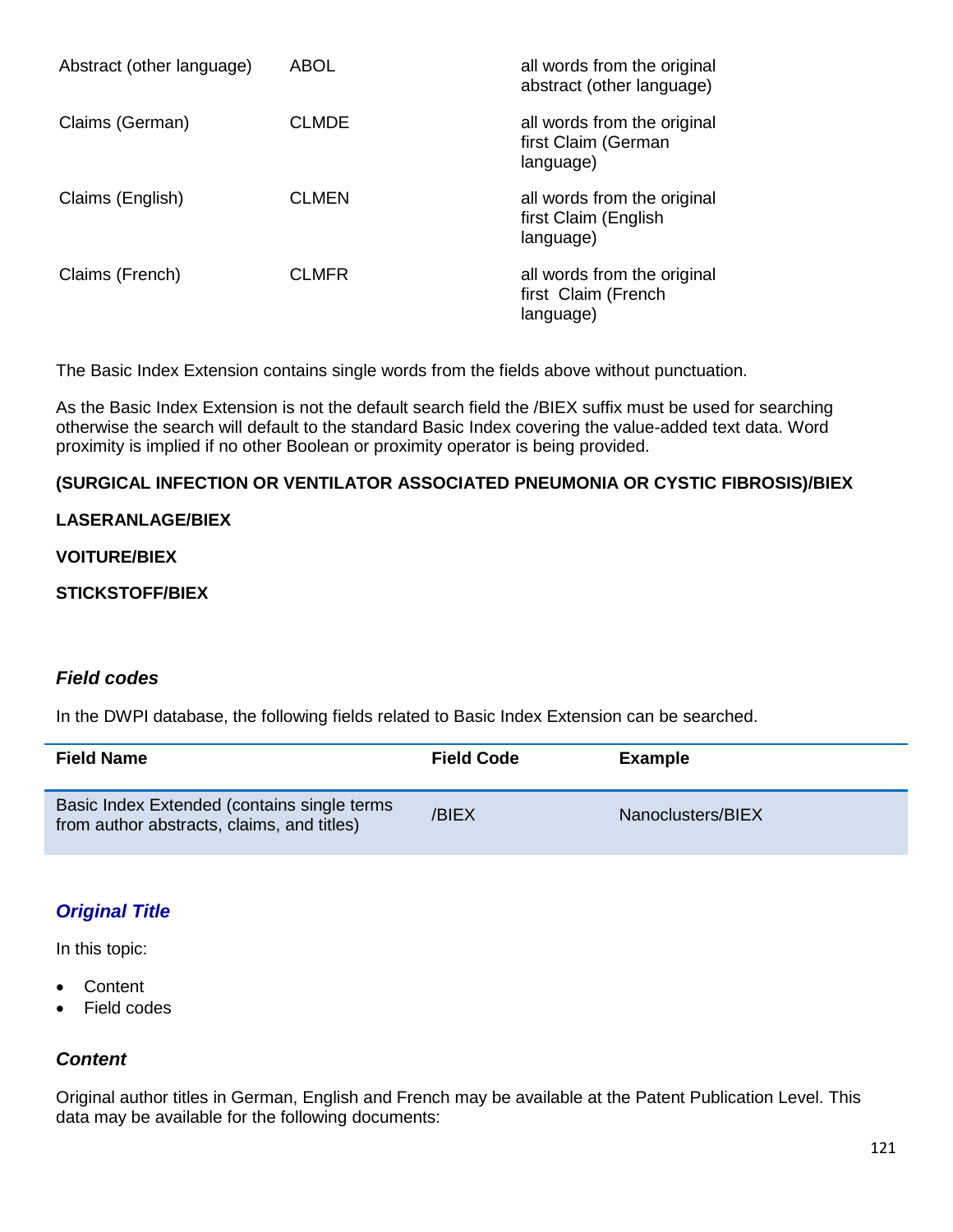- German applications, granted patents and utility models (DE-A1, DE-B1/B2/B3/B4, DE-C1/C2 and DE-U1) since 1968
- European applications and granted patents (EP-A1/A2, EP-B1/B2) since 1978 (available in English, German and French)
- US applications and granted patents (US-A, US-A1, US-B1/B2) since 1975
- PCT applications (WO-A1/A2) since 1978
- Japanese applications, (JP-A) (Machine Assisted Translations) since 1975 Granted patents and Utility Models from DWPI Update 200824
- Australian applications (AU-A) since 2004
- United Kingdom granted patents (GB-B) since 2004
- Russian granted patents (C1, C2, C9) since 2009 Russian published applications and utility models (A, A8, A9, U1, U8, U9) since 2010 (Machine Assisted Translation)
- France published applications (A1/A3) since 2009
- Brazil (A2, B1, E2, F1, U2, Y1) since 2010 (Portuguese)
- Spain (A,A1,A2,A6,B,B1,B2, T1,T2,T3,T4,5,T6,U) since 2010
- India (I1-4, P1-4) since 2009
- China (A, Y, B) since June 2007 (Human Translation)
- Taiwan (A, B, U) since 2008
- South Korea (A, B, U, Y1) since 2008 (Machine Translation)
- Malaysia (A, A1) since 2010
- Vietnam (B) since 2010 (Human Translation)
- Thailand granted patents (A) since 2010 (Human Translation)

The TIDE, TIEN, TIES and TIFR fields contain single words without punctuation. Compound words containing hyphens, commas, etc. are broken into single words at all characters according to the parsing character list specified at STN.

As the search qualifiers for original titles are different to the invention title field (TIDE/TIEN/TIES/TIFR compared to TI) they can be searched individually. Word proximity is implied if no other operator is being provided.

#### **COMPUTER/TIEN**

#### **MANTEL/TIDE**

#### **VOITURE/TIFR**

#### **KRAFTFAHRZEUGKAROSSERIE/TIDE(D)WO/PC AND DE/PC NOT EP/PC**

It should be remembered that original titles may often be very concise so users should consider searching them in combination with the Thomson Reuters value-add title as an additional means to retrieve relevant subject matter.

### *Field codes*

In the DWPI database, the following fields related to Original Title can be searched.

| <b>Field Name</b> | <b>Field Code</b> | <b>Example</b> |
|-------------------|-------------------|----------------|
|                   |                   |                |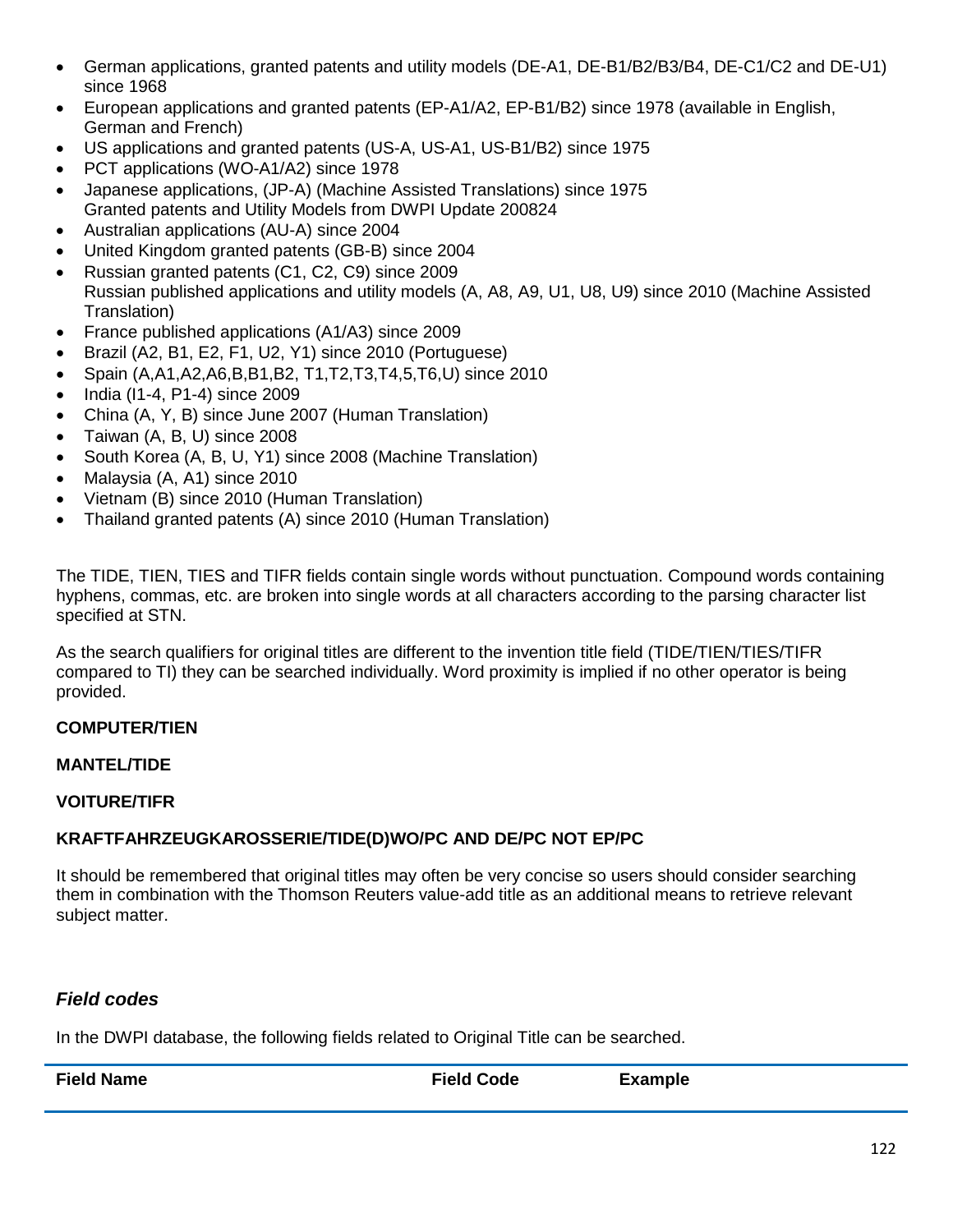| Basic Index Extended (contains single terms<br>from author abstracts, claims, and titles) | /BIEX       | Nanoclusters/BIEX         |
|-------------------------------------------------------------------------------------------|-------------|---------------------------|
| Title, Original, in German                                                                | <b>TIDE</b> | Fruchtfleisch/TIDE        |
| Title, Original, in English                                                               | <b>TIEN</b> | <b>Plant Product/TIEN</b> |
| Title, Original, in Spanish                                                               | <b>TIES</b> | <b>FRUTOS/TIES</b>        |
| Title, Original, in French                                                                | /TIFR       | Fruit#/TIFR               |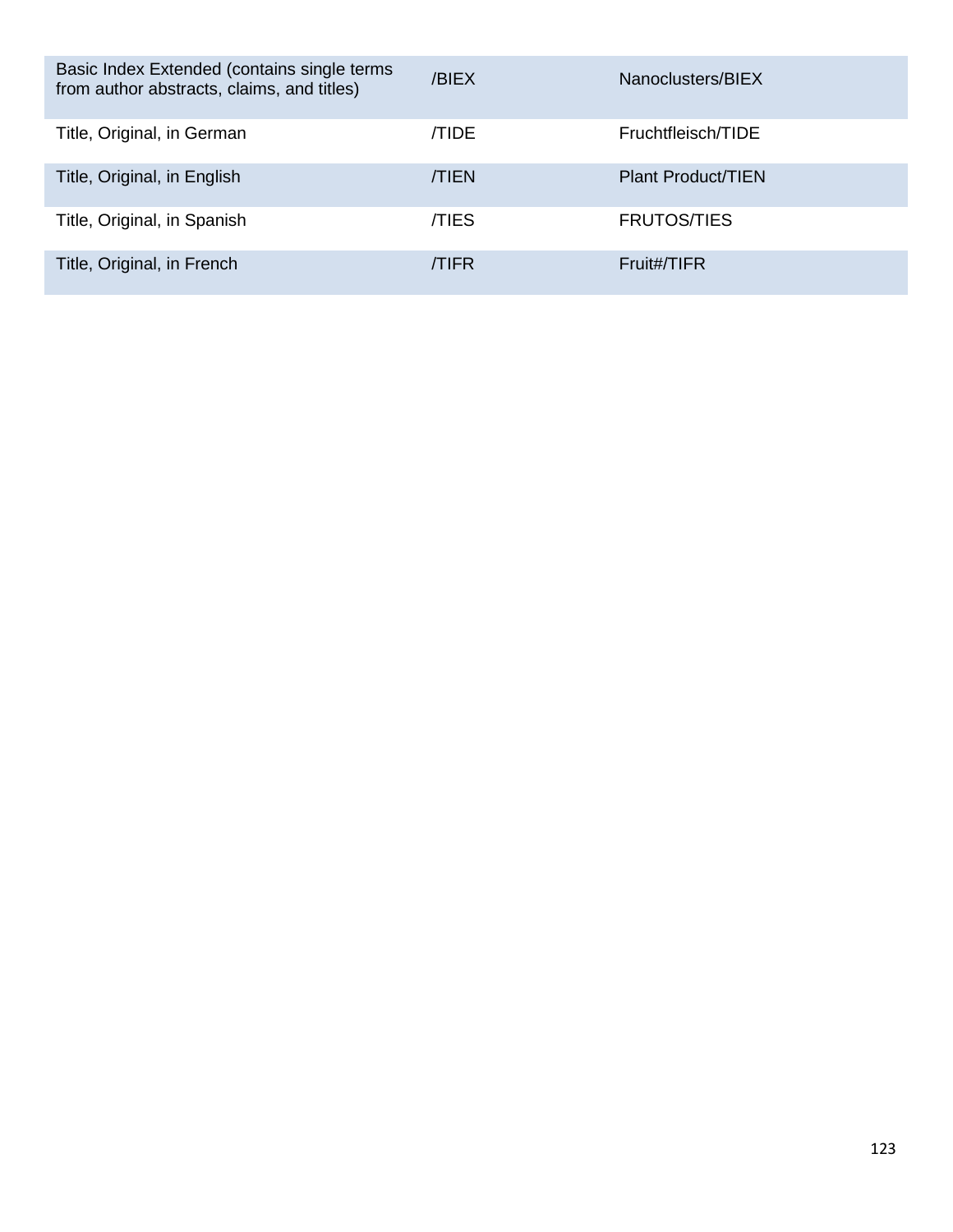# *Original Abstract*

In this topic:

- Content
- Field codes

# *Content*

Original author abstracts in German, English and French may be available for patent publications. This data may be available for the following documents:

- German applications, granted patents and utility models (DE-A1, DE-B1/B2/B3/B4, DE-C1/C2 and DE-U1) since 2000
- European applications and granted patents (EP-A1/A2, EP-B1/B2) since 1978 for applications filed in English and since 2000 for applications filed in German or French
- US applications and granted patents (US-A, US-A1, US-B1/B2) since 1975
- PCT applications (WO-A1/A2) since 1978
- Chinese patents and utility models (China Utility Models since November 2007 and Taiwanese Utility Models since 2008)
- Japanese applications, granted patents and utility models since 2008 (200824)
- Korean patents and utility models since 200849
- Russian granted patents since 2009 Russian published applications since 2010 (Machine Assisted Translation)
- France published applications since 2009
- Brazil (A2, B1, E2, F1, U2, Y1) since 2010 (Portuguese)
- Spain  $(A, A1, A2, A6, B, B1, B2, T1, T2, T3, T4, 5, T6, U)$  since 2010 (Spanish)
- India (I1-4) since 2009
- Chinese applications, granted patents and utility models since June 2007 (Human Translation)
- South Korea (A, B, U, Y1) since 2008 (Machine Translation)
- Malaysia (A, A1) since 2010
- Vietnam granted patents (B) since 2010 (Human Translation)
- Thailand granted patents (A) since 2010 (Human Translation)

Sometimes language indicators for other languages are given. These abstracts can be searched for in the fields /ABES and /ABOL (Author Abstract, other languages). These may still be in English language due to erroneous language indicators, e.g. for machine aided translation abstracts.

Original patent publication abstracts are indexed in the language-specific individual search fields/ABxx or the Extended Basic Index /BIEX. Please note that /AB only contains the value-added abstract (excluding Documentation /ABDT and Extension Abstracts /ABEX). Word proximity is implied if no other operator is given.

# *Field codes*

In the DWPI database, the following fields related to Original Abstract can be searched.

| <b>Field Name</b> | <b>Field Code</b> | <b>Example</b> |
|-------------------|-------------------|----------------|
|                   |                   |                |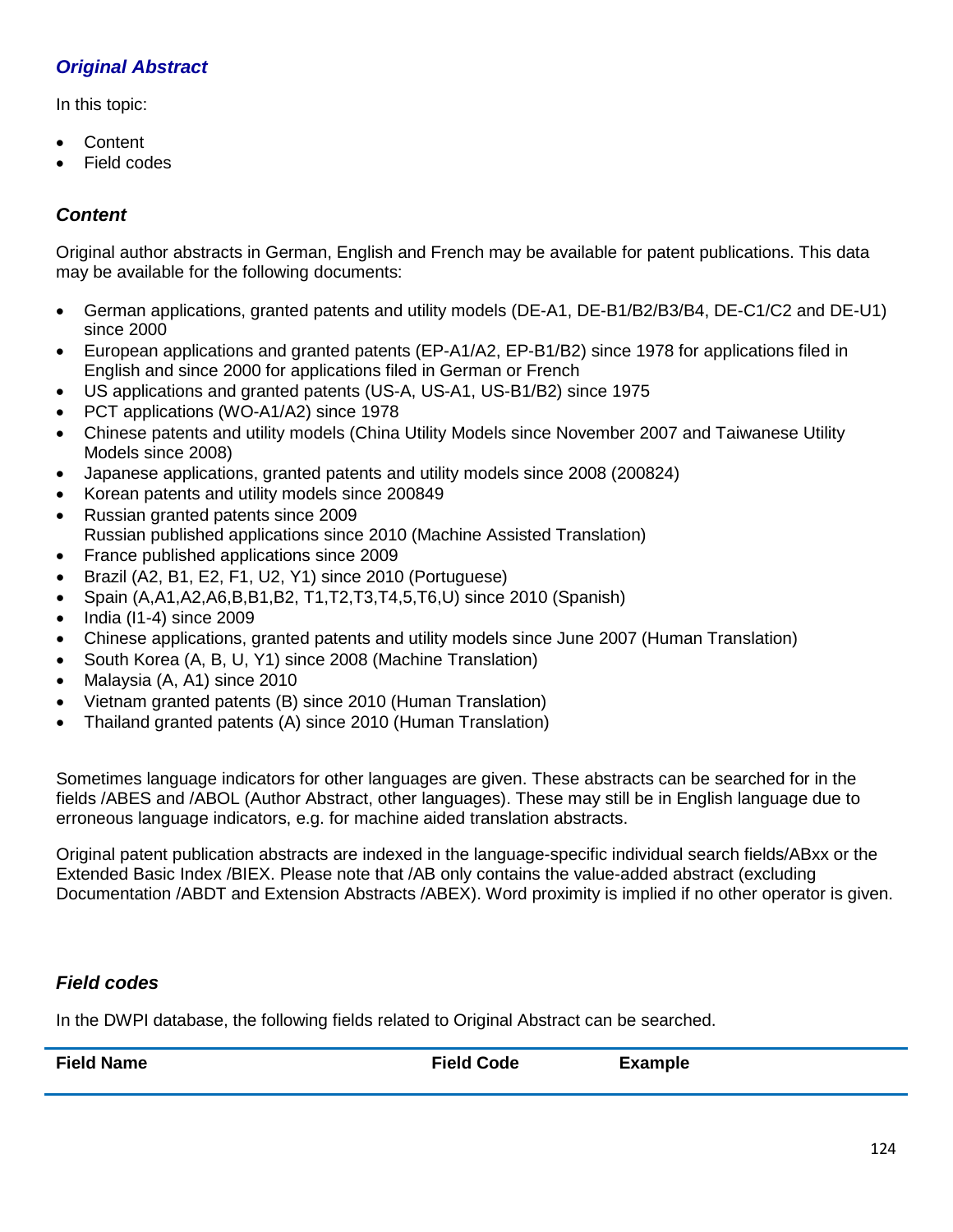| Basic Index Extended (contains single terms<br>from author abstracts, claims, and titles) | /BIEX | Nanoclusters/BIEX         |
|-------------------------------------------------------------------------------------------|-------|---------------------------|
| Abstract, Original, in German                                                             | /ABDE | *automatisiert*/ABDE      |
| Abstract, Original, in English                                                            | /ABEN | *conductive material/TIEN |
| Abstract, Original, in Spanish                                                            | /ABES | procedimiento/ABES        |
| Abstract, Original, in French                                                             | /ABFR | *mobilis*/ABFR            |
| Abstract, Original, in other language                                                     | /ABOL | filament*/ABOL            |

# *Claims*

In this topic:

- **Content**
- Field codes

# *Content*

The original first claim in German, English and French may be available for patent publications. This data may be available for the following documents:

- German applications, granted patents and utility models (DE-A1, DE-B1/B2/B3/B4, DE-C1/C2 and DE-U1) since 1968
- European applications and granted patents (EP-A1/A2, EP-B1/B2) since 1991 (1984 for EP-B)
- US applications and granted patents (US-A, US-A1, US-B1/B2) since 1993
- United Kingdom granted patents (GB-B; database update 198409 to 199751 only)
- Japanese patents and utility models from 200824 (12<sup>th</sup> April)
- Russian applications and utility models since 2010 (Machine Assisted Translation)
- Brazil (A2, B1, E2, F1, U2, Y1) since 2010 (Portuguese)
- Spain (A,A1,A2,A6,B,B1,B2, T1,T2,T3,T4,5,T6,U) since 2010 (Spanish)
- Chinese applications and utility models (A, Y) since June 2007 (Human Translation) Chinese granted patents since January 2011 (Human Translation)
- South Korea (A, B, U, Y1) since 2008 (Machine Translation)
- Malaysia (A, A1) since 2010
- Vietnam granted patents (B) since 2010 (Human Translation)
- Thailand granted patents (A) since 2010 (Human Translation)

All original claims are available for

- All machine-translated claims for Chinese utility models published after July 9, 2008 (Human Translation) and for published applications since January 2007.
- All machine-translated claims for Korean unexamined and examined patent applications and utility models from January 2008.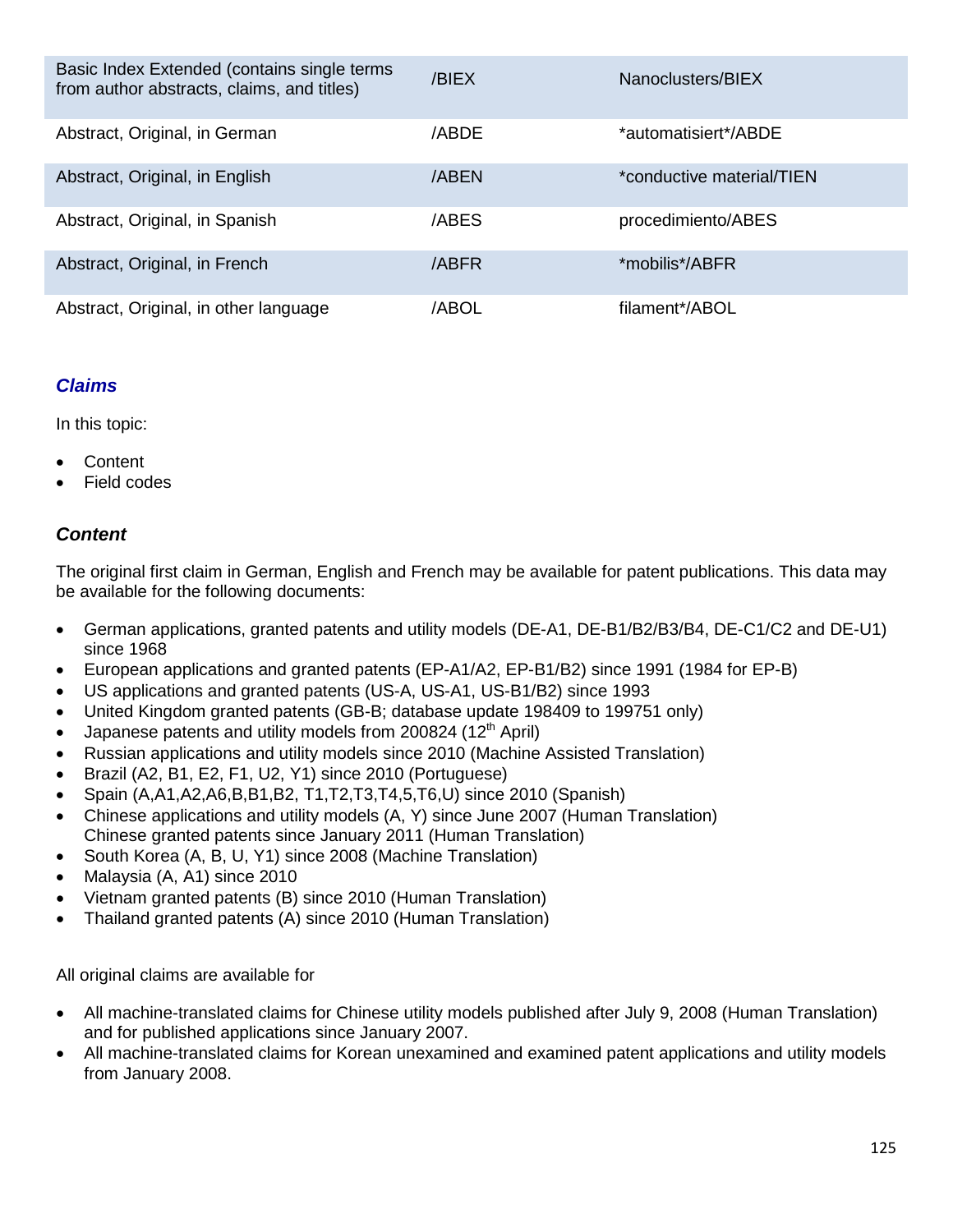Claims information is indexed within the Extended Basic Index /BIEX as well as the claims index /CLM. Word proximity is implied when no other operator is given. If there are multiple claims available, each claim constitutes one paragraph and terms belonging to it can be interrogated by using the (U) proximity operator.

### **FOODSTUFF/CLM**

#### **FUNK/BIEX**

#### **RASOIR/CLM**

### *Field codes*

In the DWPI database, the following fields related to Claims can be searched.

| <b>Field Name</b>                                                                          | <b>Field Code</b> | <b>Example</b>    |
|--------------------------------------------------------------------------------------------|-------------------|-------------------|
| Basic Index Extension (contains single terms<br>from author abstracts, claims, and titles) | /BIEX             | Nanoclusters/BIEX |
| Claims                                                                                     | /CLM              | office chair/CLM  |

### *Summary Language*

In this topic:

- Format
- **Content**
- Field codes

#### *Format*

The language of the title, abstract and/or claims at the patent publication level is indexed under /SL.M as either the two letter country code or in full. This allows searches to be restricted to certain languages if required. Some records may contain a combination of English, German and/or French language data. In such cases all applicable languages have been indexed under /SL.M.

#### *Content*

The language of the title, abstract and/claims at the Patent Publication Level can be a combination of English, German and/or French depending on the data source.

Original titles:

may be present in German for:

- German applications, granted patents and utility models (DE-A1, DE-B1/B2/B3/B4, DE-C1/C2 and DE-U1) since 1968
- European applications and granted patents (EP-A1/A2, EP-B1/B2) since 1978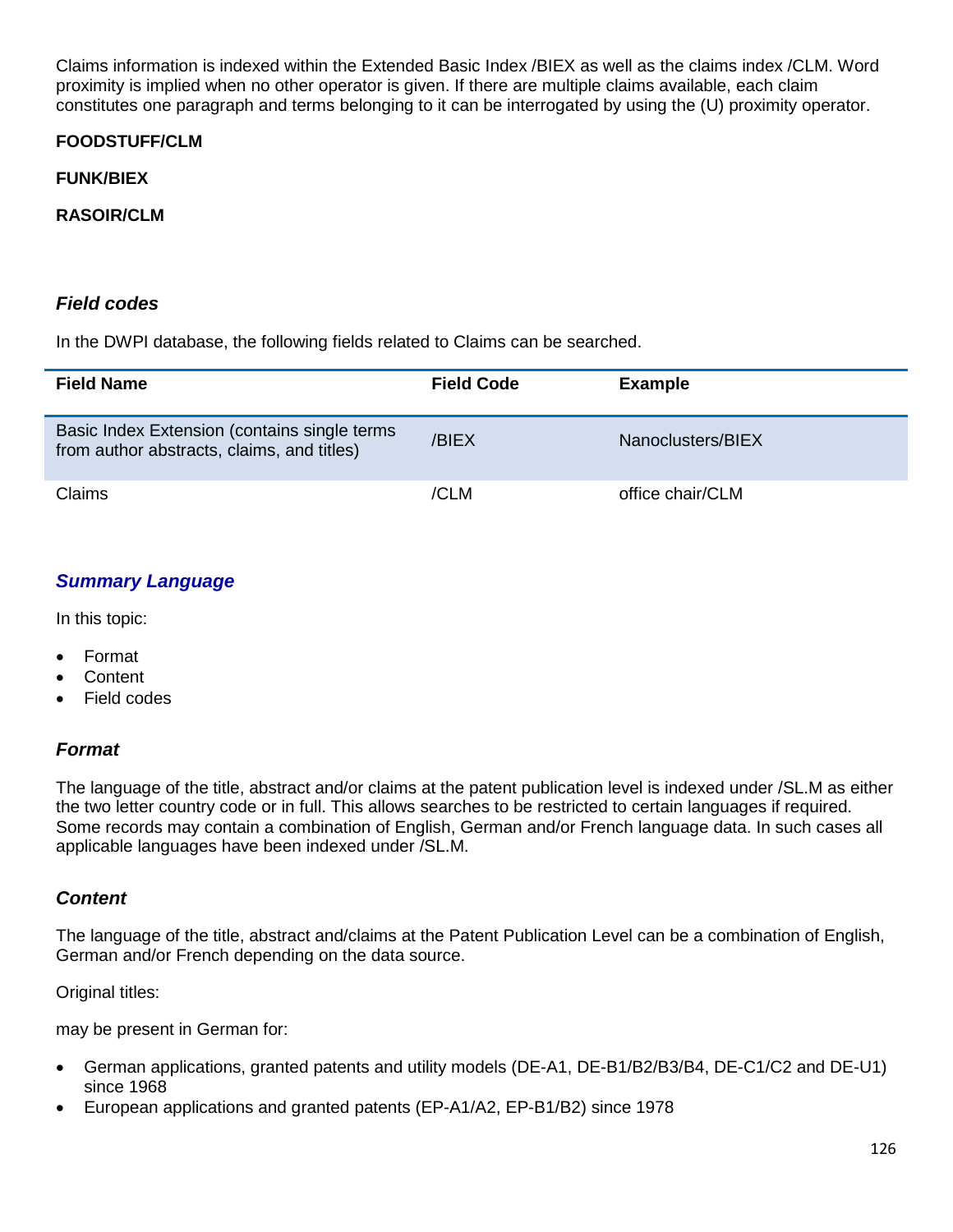• PCT applications (WO-A1/A2) since 1978

may be present in French for:

- European applications and granted patents (EP-A1/A2, EP-B1/B2) since 1978
- PCT applications (WO-A1/A2) since 1978

may be present in Spanish for:

PCT applications (WO-A1/A2)

Original abstracts:

may be present in German for:

- German applications, granted patents and utility models (DE-A1, DE-B1/B2/B3/B4, DE-C1/C2 and DE-U1) since 2000
- European applications and granted patents (EP-A1/A2, EP-B1/B2) since 2000
- PCT applications (WO-A1/A2) since 1978

may be present in French for:

- European applications and granted patents (EP-A1/A2, EP-B1/B2) since 2000
- PCT applications (WO-A1/A2) since 1978

Original claims:

may be present in German for:

- German applications, granted patents and utility models (DE-A1, DE-B1/B2/B3/B4, DE-C1/C2 and DE-U1) since 1968
- European applications and granted patents (EP-A1/A2, EP-B1/B2) since 1991

may be present in French for:

• European applications and granted patents (EP-A1/A2, EP-B1/B2) since 1991

Search Examples

**DE/SL.M**

**FR/SL.M AND DE/SL.M AND EN/SL.M AND PNC=1**

**FR/SL.M AND DE/SL.M AND EN/SL.M AND PNC=1**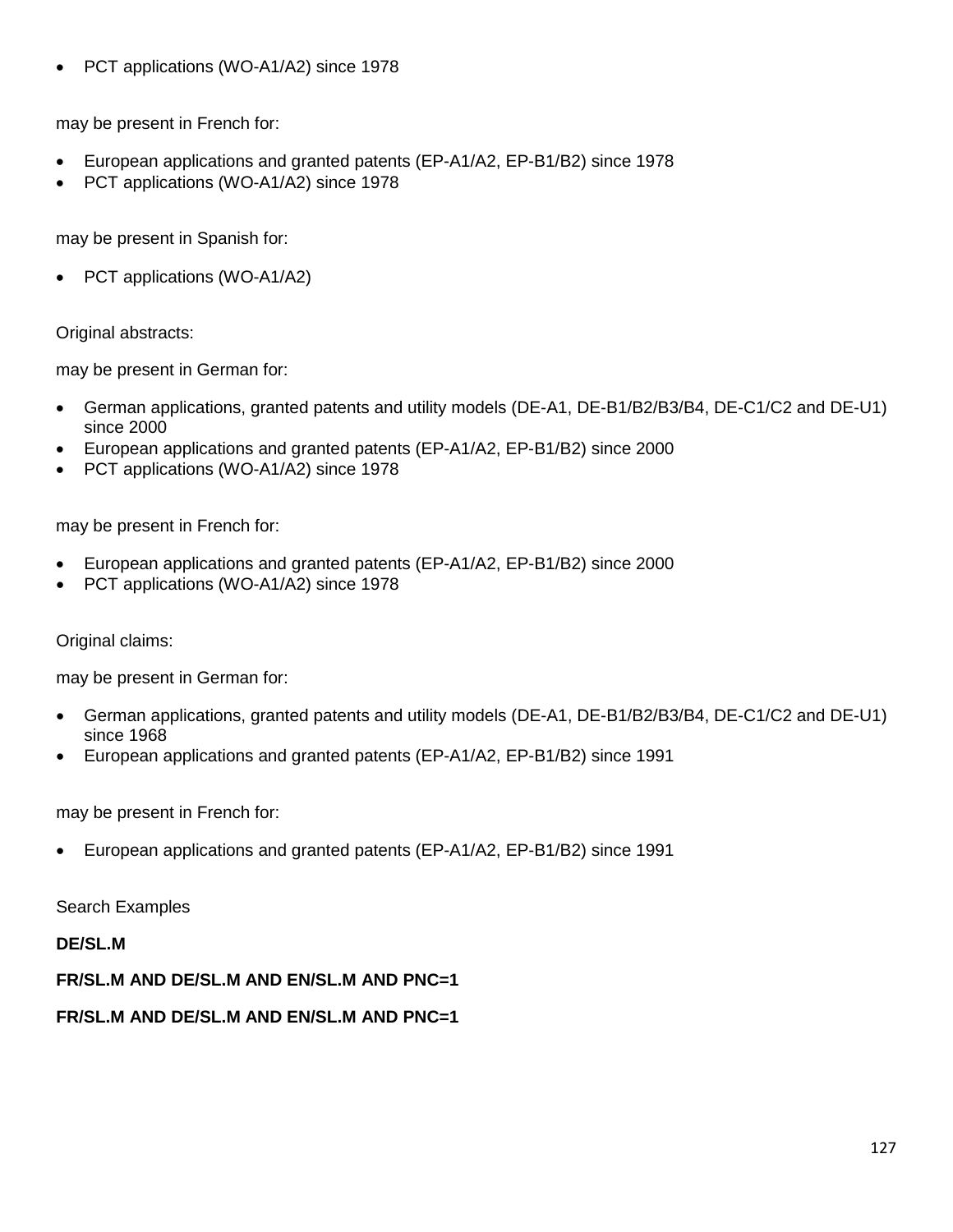# *Field codes*

In the DWPI database, the following fields related to Summary Language can be searched.

| <b>Field Name</b>                | <b>Field Code</b> | <b>Example</b> |
|----------------------------------|-------------------|----------------|
| Summary Language (code and text) | /SL.M             | FR/SL.M        |

## *Equivalent Abstracts*

In this topic:

- Content
- Field codes

## *Content*

Equivalent records from 1984 to 1997 may have a Thomson Reuters value-add abstract available at the patent publication level.

| Subheading                  | Search/Display Field |
|-----------------------------|----------------------|
| <b>First Section</b>        | /ALE                 |
| Novelty                     | /NOV                 |
| <b>Detailed Description</b> | /DETD                |
| Activity                    | /ACTV                |
| Mechanism of Action         | /ACTN                |
| Use                         | /USE                 |
| Advantage                   | /ADV                 |
| Use/Advantage               | /UADV                |

All abstract text can be searched using /AB irrespective of whether the abstract is associated with the invention or a patent publication. All value-added text can also be searched in the abstract subsections if available.

Combine single words with Boolean and/or Proximity operators (W), (A), (S) or (P). (W) is implied if no operator is input. (S) will confine search terms to a single text paragraph, (P) to a section of the abstracts, e.g. USE.

#### **immunosuppressant/actv ran=1996**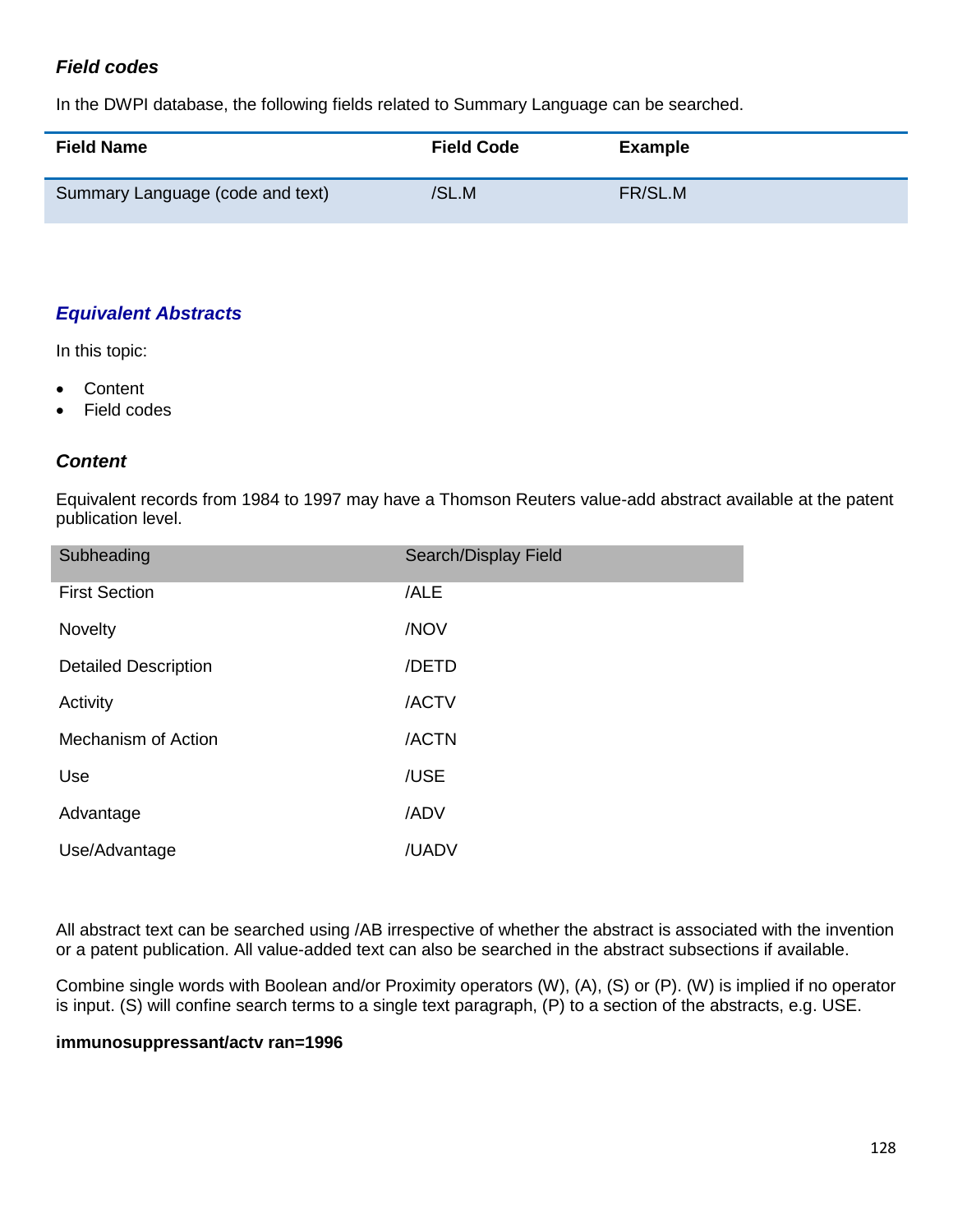# *Field codes*

In the DWPI database, the following fields related to Equivalent Abstracts can be searched.

| <b>Field Name</b>  | <b>Field Code</b> | <b>Example</b>            |
|--------------------|-------------------|---------------------------|
| Abstract           | /AB               | osteogenic protein*/AB    |
| <b>Basic Index</b> | /BI               | Drilling Fluid and Emuls* |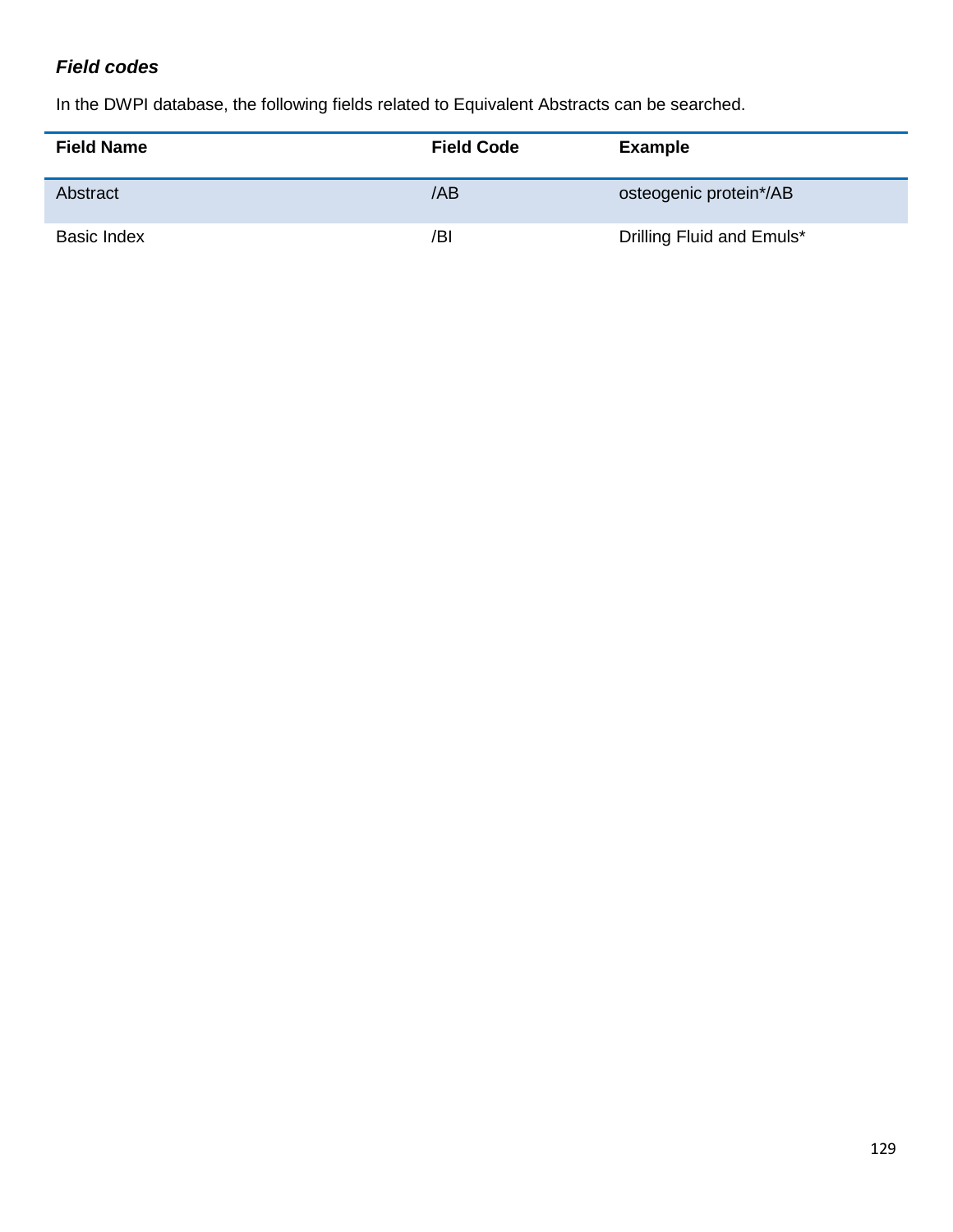# *Original Inventor, Patent Assignee and Agent Data*

Inventor Full Name and Address Original Patent Assignee and Address Agent and Address

## *Inventor Full Name and Address*

In this topic:

- Format
- **Content**
- Field codes

## *Format*

Inventor full, original names (/INO) have been indexed as bound phrases including some alphanumerical characters and single words.

Inventor addresses (/INA) have been indexed as bound phrases and single words. However the inventor country (/INA.CNY) and inventor city (/INA.CTY) have also been indexed separately where it has been possible to isolate this information from the original data. Inventor nationality and residence have been indexed in /IN.NAT and /IN.RES.

The Inventor Total index (/IN.T) contains both inventor full names and addresses indexed as bound phrases and single words. Where it has not been possible to identify component parts of an inventor full name and/or address to populate /INO and /INA respectively then this information will only be present in /IN.T.

Due to the wide variation in formatting and punctuation of original inventor full names and addresses in original author data it is useful to use the Term Explorer to ensure that all relevant data is considered.

# *Content*

Inventor full names and associated address information may be available for the following documents:

- German applications, granted patents and utility models (DE-A1, DE-B1/B2/B3/B4, DE-C1/C2 and DE-U1) since 1968
- European applications and granted patents (EP-A1/A2, EP-B1/B2) since 1978
- US applications and granted patents (US-A, US-A1, US-B1/B2) since 1975
- PCT applications (WO-A1/A2) since 1978
- Japanese applications, (JP-A) since 1977 (no address information)

Search example

**smith/ino (U) milwaukee/ina**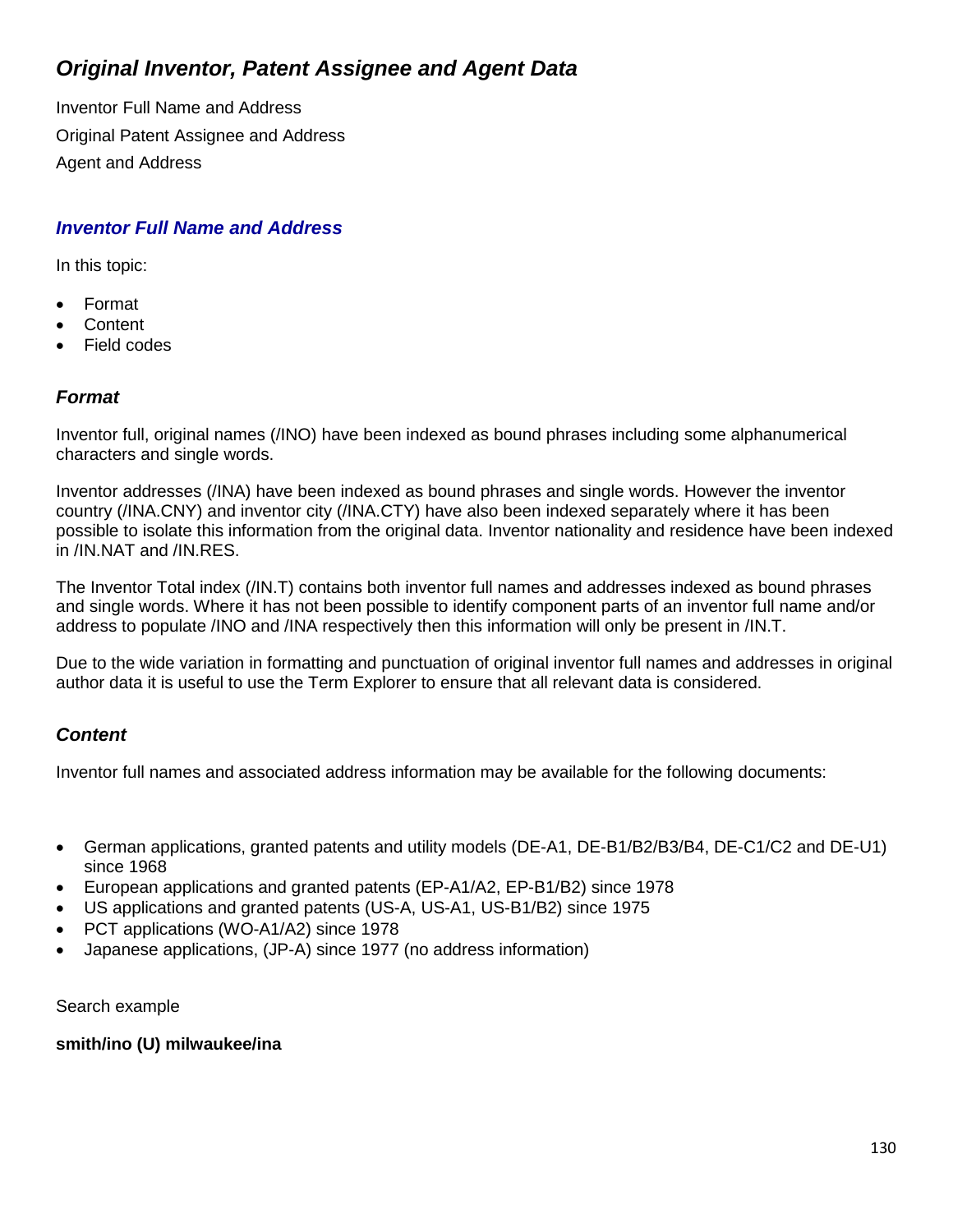# *Field codes*

In the DWPI database, the following fields related to Inventor Full Name and Address data can be searched.

| <b>Field Name</b>                 | <b>Field Code</b> | <b>Example</b>   |
|-----------------------------------|-------------------|------------------|
| Inventor, Original                | /INO              | Mayer Dale J/INO |
| Inventor, Nationality (WIPO code) | /IN.NAT           | AT/IN.NAT        |
| Inventor, residence (WIPO code)   | /IN.RES           | <b>BE/IN.RES</b> |
| Inventor, Total                   | /IN.T             | Mayer*/IN.T      |
| <b>Inventor Address</b>           | /INA              | Heidelberg/INA   |
| Inventor Address, Country (code)  | /INA.CNY          | DE/INA.CNY       |
| <b>Inventor Address, City</b>     | /INA.CTY          | Wien/INA.CTY     |

# *Original Patent Assignee and Address*

In this topic:

- Format
- Content
- Field codes

### *Format*

Original patent assignees (/PAO) have been indexed as bound phrases and single words. /PAO is the nonstandardised version of the patent assignee as appearing on the patent document. The Thomson Reuters standardised version of the patent assignee is indexed under /PA.

/PAO is not updated with any subsequent changes in ownership of the invention and so merely reflects the information present on the document at the time of publication.

Original patent assignee addresses (/PAA) have been indexed as bound phrases and single words. However the patent assignee country (/PAA.CNY) and patent assignee city (/PAA.CTY) have also been indexed separately where it has been possible to isolate this information from the original data.

The Original Patent Assignee Total index (/PA.T) contains both patent assignee and associated address indexed as bound phrases and single words. Where it has not been possible to identify component parts of the patent assignee and/or address to populate /PAO and /PAA respectively then this information will only be present in /PA.T.

Due to the wide variation in formatting of patent assignees and addresses in original author data it is useful to use the Term Explorer to ensure that all relevant data is considered.

When creating the standardized version of the patent assignee, /PA, Thomson Reuters does not take into account any country specific limitations on the assignees. This information is, however, present as part of the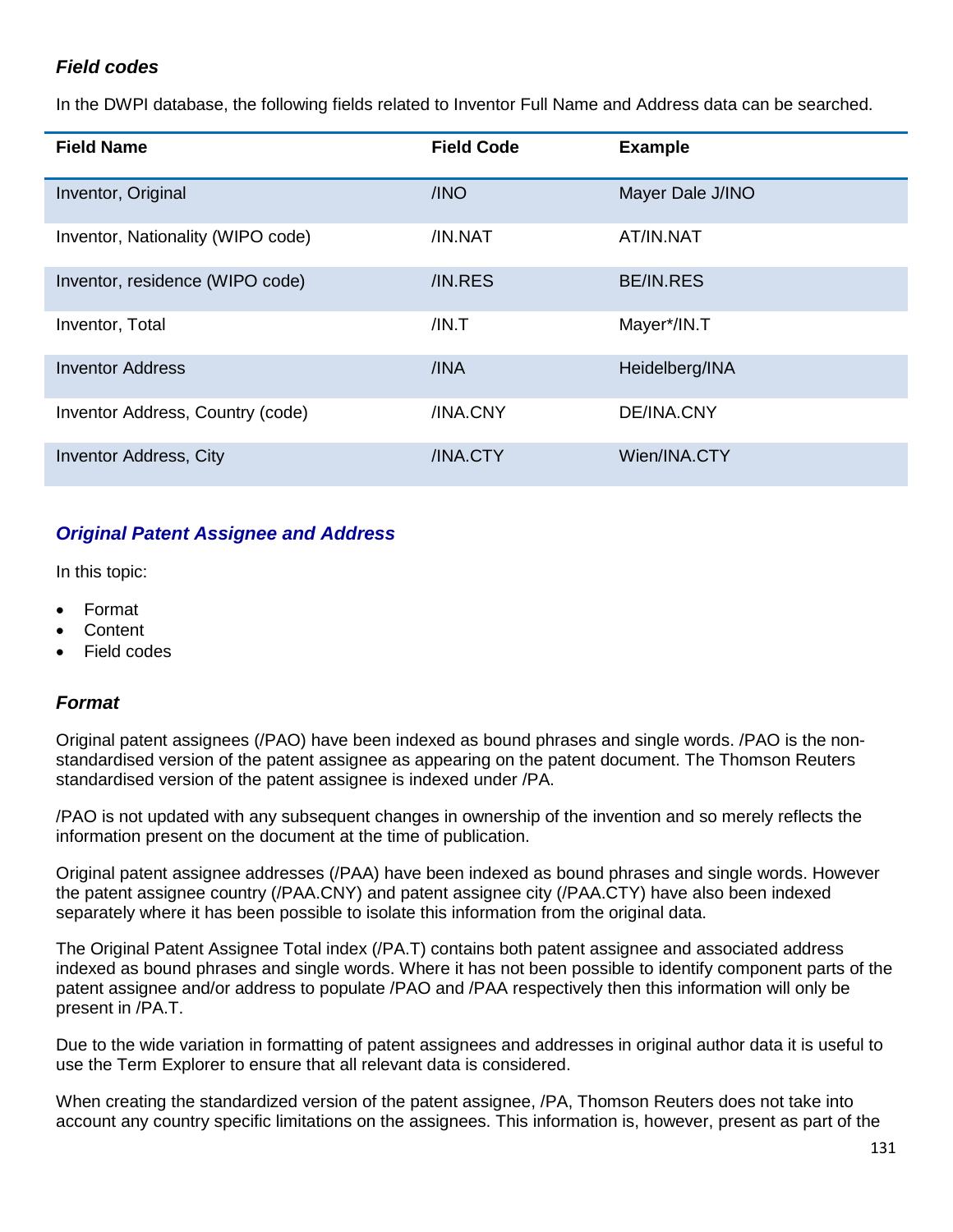individual patent publication section and can be searched using the patent assignee limitation index (/PA.LIM). Patent assignee residence (/PA.RES) and patent assignee nationality (/PA.NAT) information may also be available.

# *Content*

Original patent assignees and associated address information may be available for the following documents:

- German applications, granted patents and utility models (DE-A1, DE-B1/B2/B3/B4, DE-C1/C2 and DE-U1) since 1968
- European applications and granted patents (EP-A1/A2, EP-B1/B2) since 1978
- US applications and granted patents (US-A, US-A1, US-B1/B2) since 1975
- PCT applications (WO-A1/A2) since 1978
- Japanese applications, (JP-A) since 1977 (no address information)

#### **texas/pao**

(TEXA-C) UNIV TEXAS SYSTEM is the Thomson Reuters standardized patent assignee. This appeared on the original PCT document as BOARD OF REGENTS OF THE UNIVERSITY OF TEXAS SYSTEM as shown by the PAO field.

The above example also illustrates the presence of the Patent Assignee Limitation, Residence and Nationality information.

In this case UNIV TEXAS SYSTEM is qualified on the original document as being the patent assignee for all authorities except the US. For the US the individuals are considered to be the assignees. As this limitation is not taken into account when preparing the Thomson Reuters standardized PA field, there is no PA equivalent for these assignees.

The EP document of the family does not however have any country limitations on the patent assignees so there are standardized versions (UNIV TEXAS SYSTEM and DARTMOUTH COLLEGE) of both original patent assignees.

The patent assignee information can be freely connected to other data pertaining to the individual patent publication, e.g. patent country:

### **DORRINGTON/PAA(D)WO/PC(D)KONOPLEVA/PAO**

Occasionally parsing the original patent assignee information was not successful. In these cases a search in the /PA.T field may yield higher recall albeit less precision.

#### **strelow/pa.t not strelow/pao**

### *Field codes*

In the DWPI database, the following fields related to Original Patent Assignee and Address data can be searched.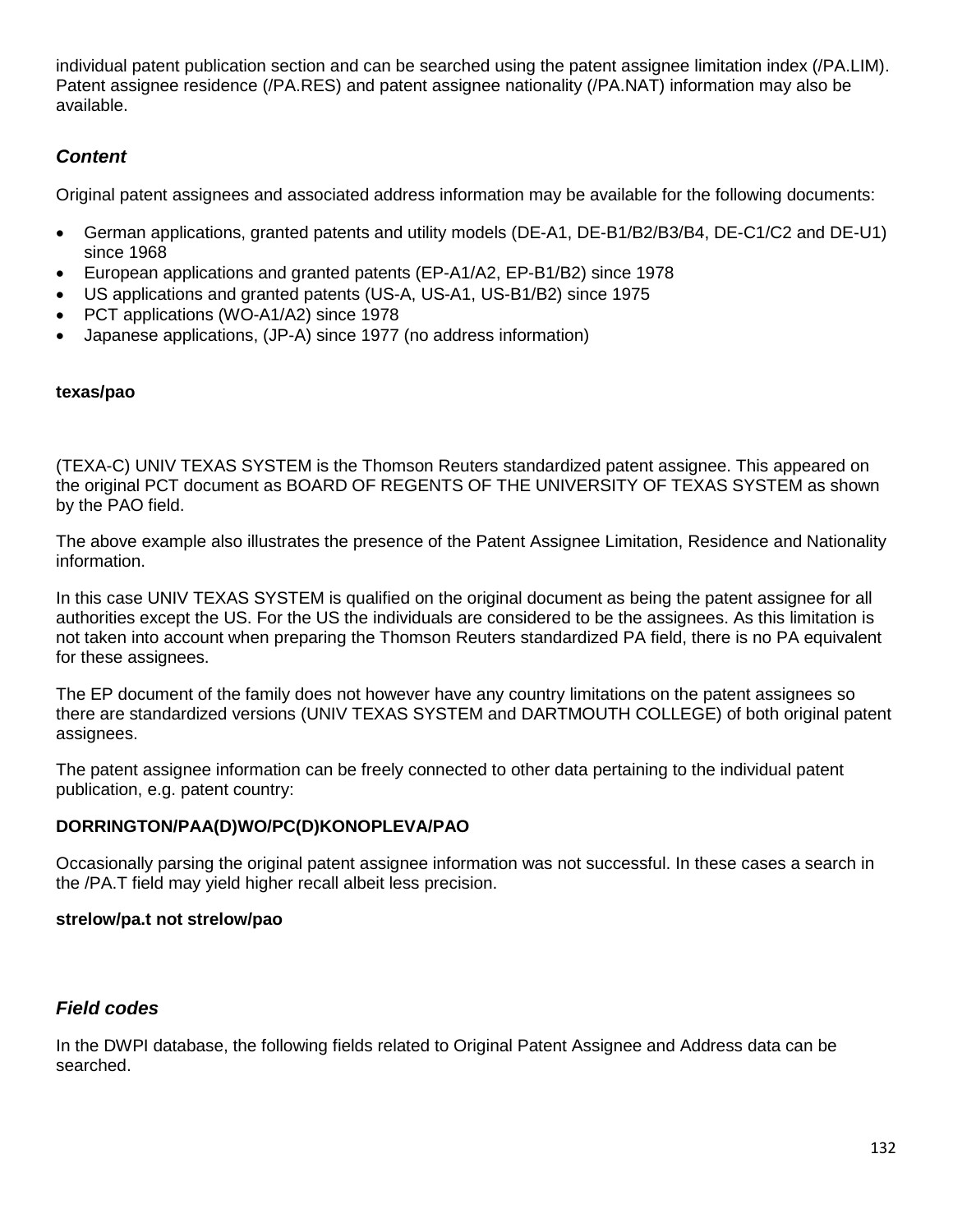| <b>Field Name</b>                                | <b>Field Code</b> | <b>Example</b>      |
|--------------------------------------------------|-------------------|---------------------|
| Patent Assignee, Original                        | /PAO              | 3M Company/PAO      |
| Patent Assignee, Nationality (WIPO code)         | /PA.NAT           | BE/PA.NAT           |
| Patent Assignee, Residence (WIPO code)           | /PA.RES           | DE/PA RES           |
| Patent Assignee, Limitation (WIPO code)          | /PA.LIM           | DE/PA.LIM           |
| Patent Assignee, Total                           | /PA.T             | <b>BASF AG/PA.T</b> |
| <b>Patent Assignee Address</b>                   | /PAA              | Muenchen*/PAA       |
| Patent Assignee Address, Country (WIPO)<br>code) | /PAA.CNY          | BE/PAA.CNY          |
| Patent Assignee Addresse, City                   | /PAA.CTY          | Munich/PAA.CTY      |

## *Agent and Address*

In this topic:

- Format
- **Content**
- Field codes

### *Format*

Patent agents (/AG) and patent agent addresses (/AGA) have been indexed as bound phrases and single words. However, the patent agent country (/AGA.CNY) and patent agent city (/PAA.CTY) have also been indexed separately where it has been possible to isolate this information from the original data.

The Patent Agent Total index (/AG.T) contains both patent agent and associated address indexed as bound phrases and single words. Where it has not been possible to identify component parts of the patent agent and/or address to populate /AG and /AGA respectively then this information will only be present in /AG.T.

Due to the wide variation in formatting of patent agents and addresses in original author data it is useful to use the Term Explorer to ensure that all relevant data is considered.

### *Content*

Agent and associated address information may be available for the following documents:

- German applications, granted patents and utility models (DE-A1, DE-B1/B2/B3/B4, DE-C1/C2 and DE-U1) since 1968
- European applications and granted patents (EP-A1/A2, EP-B1/B2) since 1978
- US applications and granted patents (US-A, US-A1, US-B1/B2) since 1975
- PCT applications (WO-A1/A2) since 1999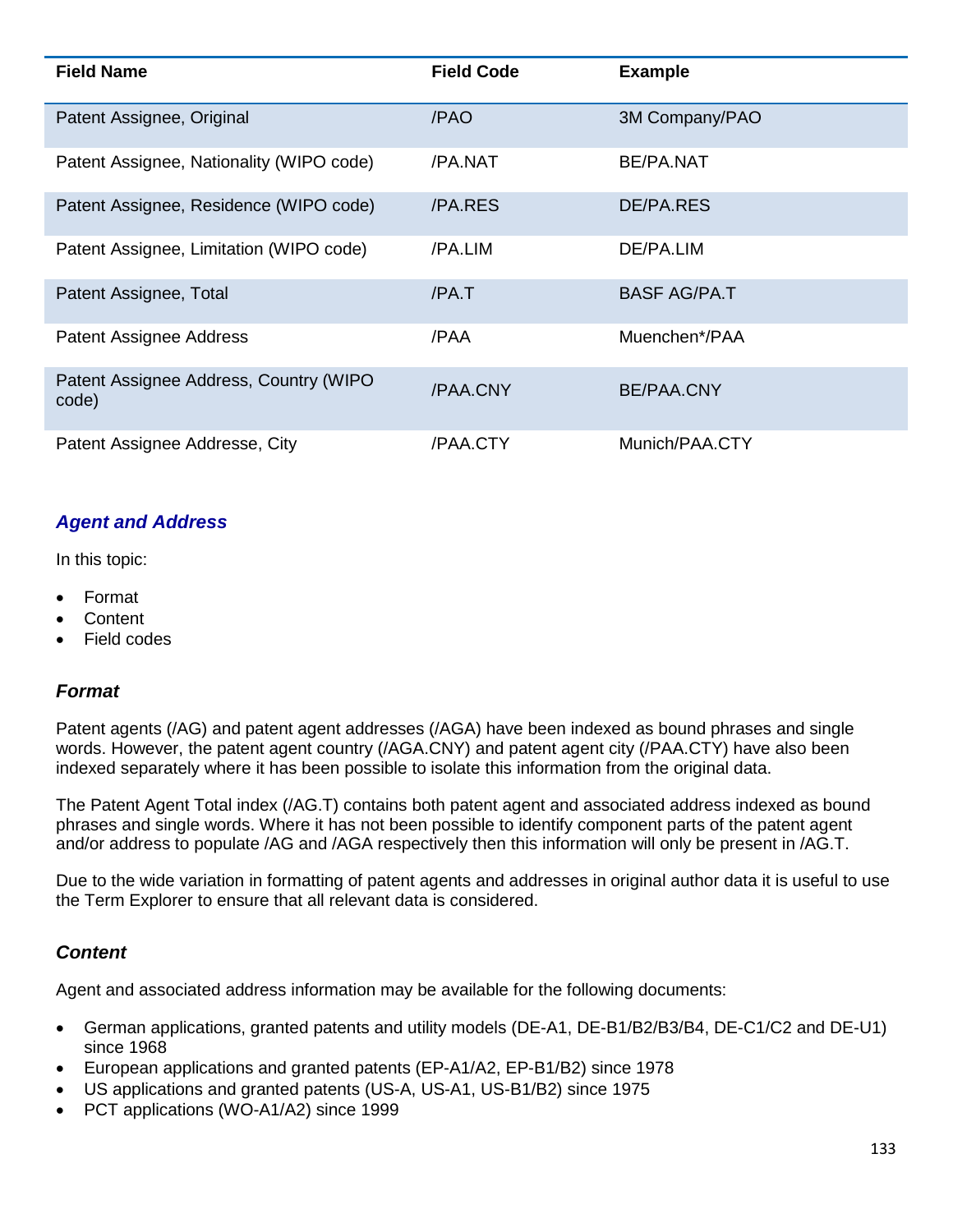### **MARKS/AG**

Patent agent and address information can be linked with (U) proximity within the patent publication.

## **MARKS & CLERK/AG(U)LIVERPOOL/AGA**

### *Field codes*

In the DWPI database, the following fields related to Agent and Address data can be searched.

| <b>Field Name</b>             | <b>Field Code</b> | <b>Example</b>               |
|-------------------------------|-------------------|------------------------------|
| Agent                         | /AG               | PFIZER/AG                    |
| Agent, Total                  | /AG.T             | PFIZER INC*/AG.T             |
| <b>Agent Address</b>          | /AGA              | Newcastle/AGA                |
| Agent Address, Country (code) | /AGA.CNY          | NL/AGA.CNY                   |
| Agent Address, City           | /AGA.CTY          | (Munich or Muenchen)/AGA.CTY |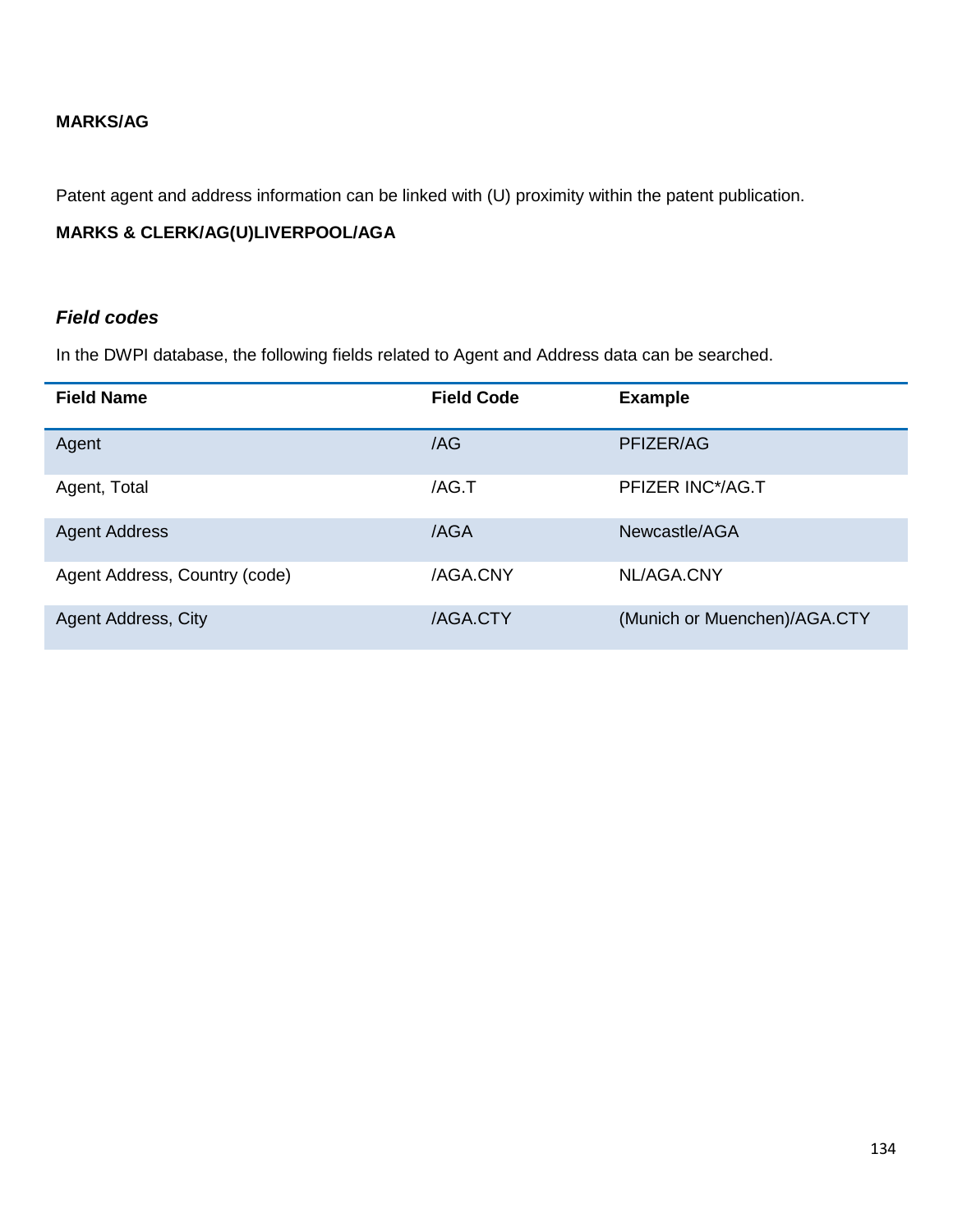# *Classifications*

Issued US National Classification International Patent Classification

# *Issued US National Classification*

In this topic:

- Format
- **Content**
- Field codes

## *Format*

Both the Main and Secondary Original (Initial) US national classes are indexed in the INCL field. Searches can be restricted to the Main or Secondary Original (Initial) US national class using the separate INCLM or INCLS fields respectively.

Each US national class is indexed at the 3, 9 and 12-character level to avoid the need to use extensive truncation in generic searches. All classifications are indexed without any delimiters.

# *Content*

Original (Initial) US national classes as issued on the US document at the time of publication are available for:

• US applications and granted patents (US-A, US-A1, US-B1/B2) since 1975

Original US national classes are associated with the patent publication. Any delimiters given in the search statement are automatically being removed.

**442/INCL**

**442076000/INCLM**

**442164000/INCLS**

### *Field codes*

In the DWPI database, the following fields related to Issued US National Classification data can be searched.

| <b>Field Name</b>                      | <b>Field Code</b> | Example         |
|----------------------------------------|-------------------|-----------------|
| <b>National Classification, Issued</b> | /INCL             | D01125000/INCL  |
| National Classification, Issued (main) | /INCLM            | D24225000/INCLM |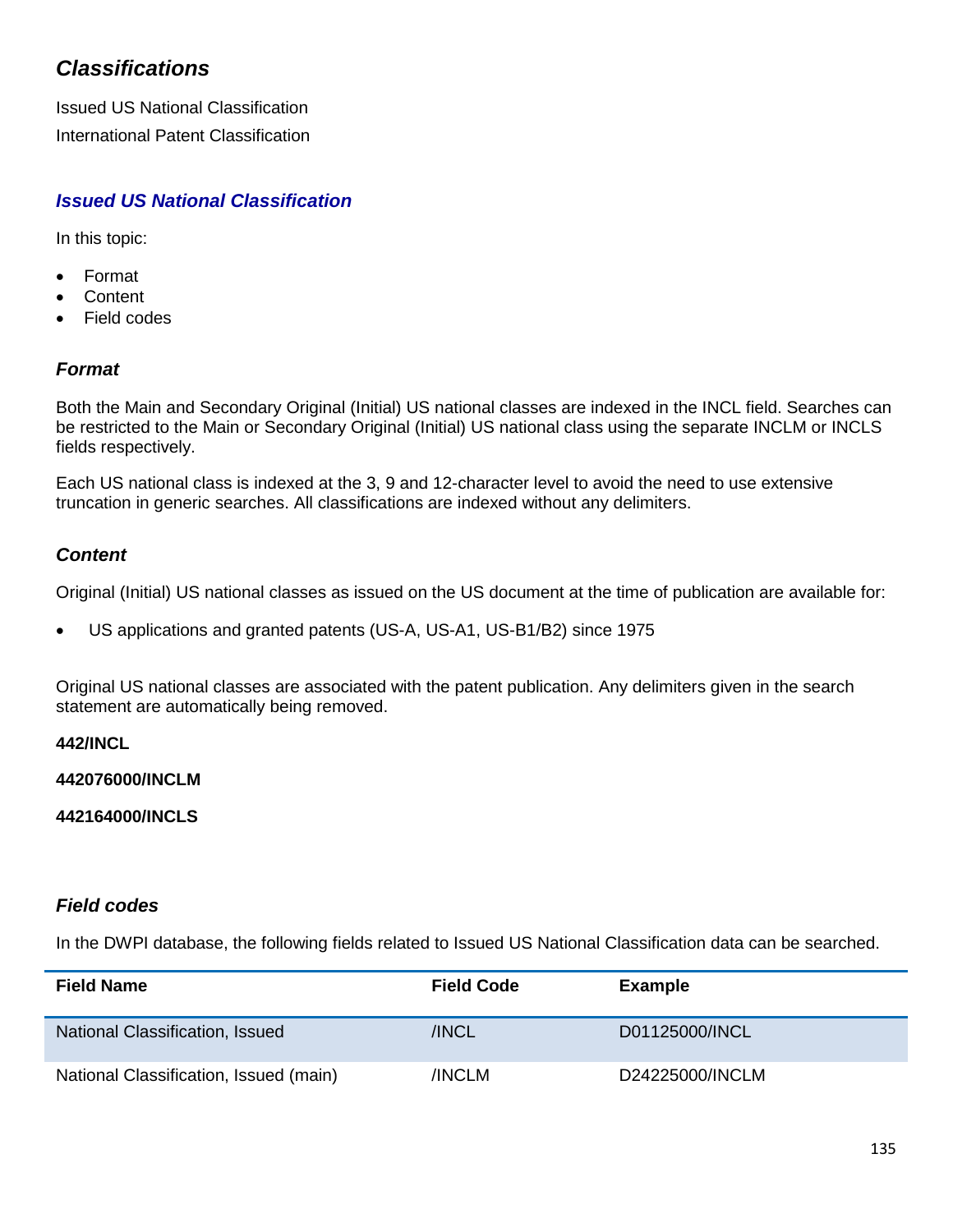### *International Patent Classification*

There is additional IPC data available for the individual publications namely the original classifications lifted from the document and additional details for IPC Reform classifications in general:

Current International Patent Classification (Versions 1-7) Initial International Patent Classification (Versions 1-7) IPC Reform Classification

### *Current International Patent Classification (Versions 1-7)*

In this topic:

- Content
- Field codes

### *Content*

The current IPCs pertaining to individual patent publications may be available for the patent publications for each constituent family member. These sets can be different from the collated and deduplicated set of IPCs pertaining to the entire invention, e.g. 'linked' ICI codes.

#### *Field codes*

The set of qualifiers is the same as for the collated and deduplicated set of IPCs for the invention.

See: Patent Office Classifications

International Patent Classification

#### *Initial International Patent Classification (Versions 1-7)*

In this topic:

- Content
- **Field codes**

### *Content*

Original IPCs as published on the patent document may be available for the patent publications for each constituent family member (subject to the historical availability of IPCs). These can be different from the collated and deduplicated set of IPCs pertaining to the entire invention, e.g. 'linked' ICI codes.

The general IPC indexing and search methodology have already been outlined in the chapter for the invention IPCs already, the main difference for the original classifications in the individual publications for IPC versions 1-7 is the different set of fields set aside for these codes. The field codes begin with an 'I' to indicate 'Initial'.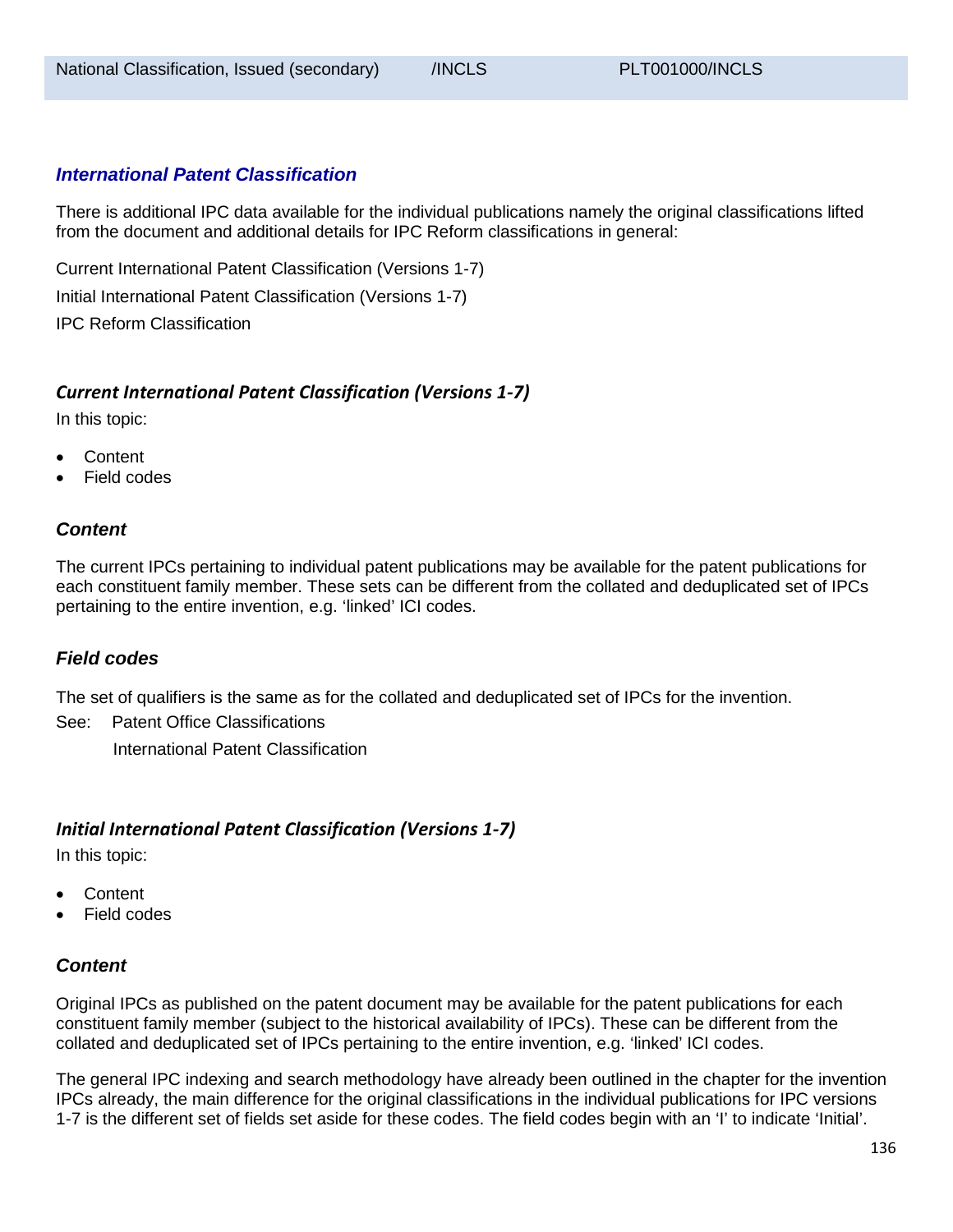The Original (Initial) Main IPC of the Basic Patent can conveniently be searched using /IICM in combination with the keyword 'BASIC' (e.g. /IICM(U2)BASIC/IPC.KW.

### **a61k/IICM(U2)BASIC/IPC.KW**

### *Field codes*

In the DWPI database, the following fields related to Initial International Patent Classification (Versions 1-7) can be searched.

| <b>Field Name</b>                        | <b>Field Code</b> | <b>Example</b>  |
|------------------------------------------|-------------------|-----------------|
| IPC, Main and Secondary, Initial         | $/$ IIC           | A01B000/IIC     |
| IPC, Main, Initial                       | /IICM             | C09K007-02/IICM |
| IPC, Secondary, Initial                  | /IICS             | A01B001/IICS    |
| IPC, Additional (Supplementary), Initial | /IICA             | A01B003-36/IICA |
| IPC, Index (Complementary), Initial      | $/$ IICI          | B03D103:08/IICI |

# *IPC Reform Classification*

In this topic:

- Content
- Field codes

# *Content*

If available at the Patent Publication Level, IPCI and IPCR contain the Current and Original (Initial) IPC Reform codes for constituent member patents. The codes are associated with all attributes available. STN splits the IPC Reform codes supplied at the Patent Publication Level into two display fields, IPCI and IPCR, dependent on the level attribute of the IPC. There are no separate indices for Current and Original (Initial) IPC Reform codes, but these can be distinguished between using the level attribute. IPCI contains IPCs with a level attribute of B (Original/Initial Classification). IPCR contains IPCs with a level attribute of R (Reclassification), D (Deletion) or V (Correction). In the display current and original IPCs are prefixed with 'Current:' and 'Original'.

Searching for IPC Reform codes in an individual patent publication is not different from the procedure employed for the invention codes – unless one wants to confine the query to the realm of an individual patent publication, but there are more attribute values available for searching. Attributes pertaining to an IPC code are searchable by using keywords or attribute codes in the IPC keyword field linked with (U2) proximity to the IPC code. For the version date and the action date the numerical search fields /IPC.VER and /IPC.ACD apply.

All available attributes are present at the Patent Publication Level: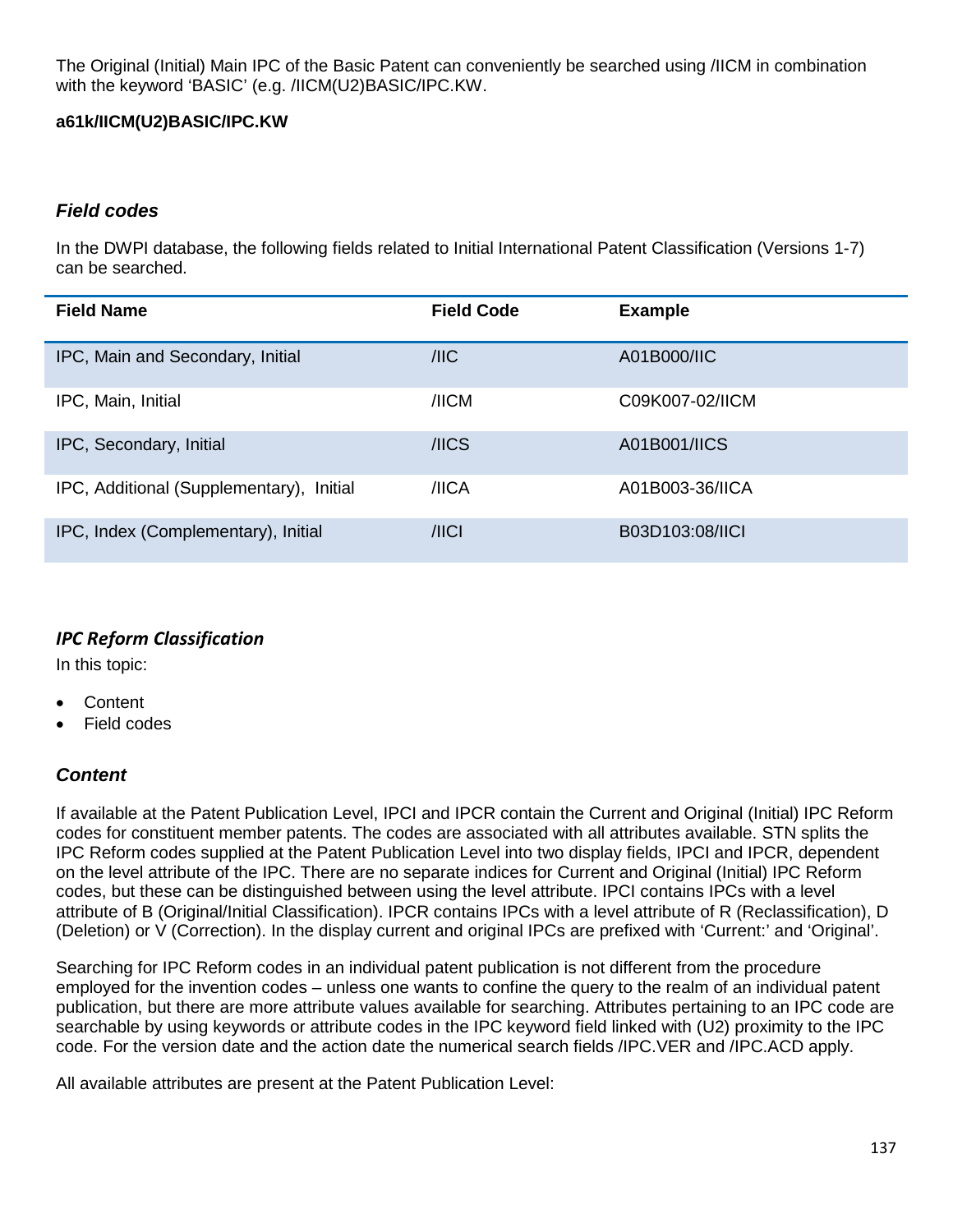| Attribute          | Code            | <b>Definition</b>                                            |
|--------------------|-----------------|--------------------------------------------------------------|
| Version Indicator  | YYYYMMDD        | IPC version date                                             |
| <b>Class Level</b> | A               | Advanced level                                               |
|                    | C               | Core level                                                   |
|                    | S               | Subclass level                                               |
| Position           | F               | First invention information                                  |
|                    | L               | Later invention information                                  |
| Scope              | I               | Inventive                                                    |
|                    | $\mathsf{N}$    | Non-Inventive/Additional                                     |
| <b>Action Date</b> | YYYYMMDD        | Date the IPC code was applied                                |
| Level              | B               | <b>Original Classification</b>                               |
|                    | R.              | Reclassification                                             |
|                    | V               | Modified/Corrected                                           |
|                    | D               | Deleted                                                      |
| Applied            | H               | <b>Intellectual Classification</b>                           |
|                    | M               | Machine Propagation across a family                          |
|                    | G               | <b>Automatic Generation</b>                                  |
| Office             | $\overline{CC}$ | The country or office code that delivered the classification |

Note: when searching attributes the level attribute "B" has been indexed as "O" and not "B" to avoid any confusion with "Basic".

# **G02C-0007/02/IPC.REF(U2)ORIGINAL/IPC.KW**

**G02C-0007/02/IPC.REF(U2)NON-INVENTION/IPC.KW**

**G02C-0007/02/IPC.REF(U2)RECLASSIFICATION/IPC.KW**

**L2 (U2) mexico/ipc.kw**

**20080101/IPC.ACD**

### *Field codes*

In the DWPI database, the following fields related to IPC Reform Classification data can be searched.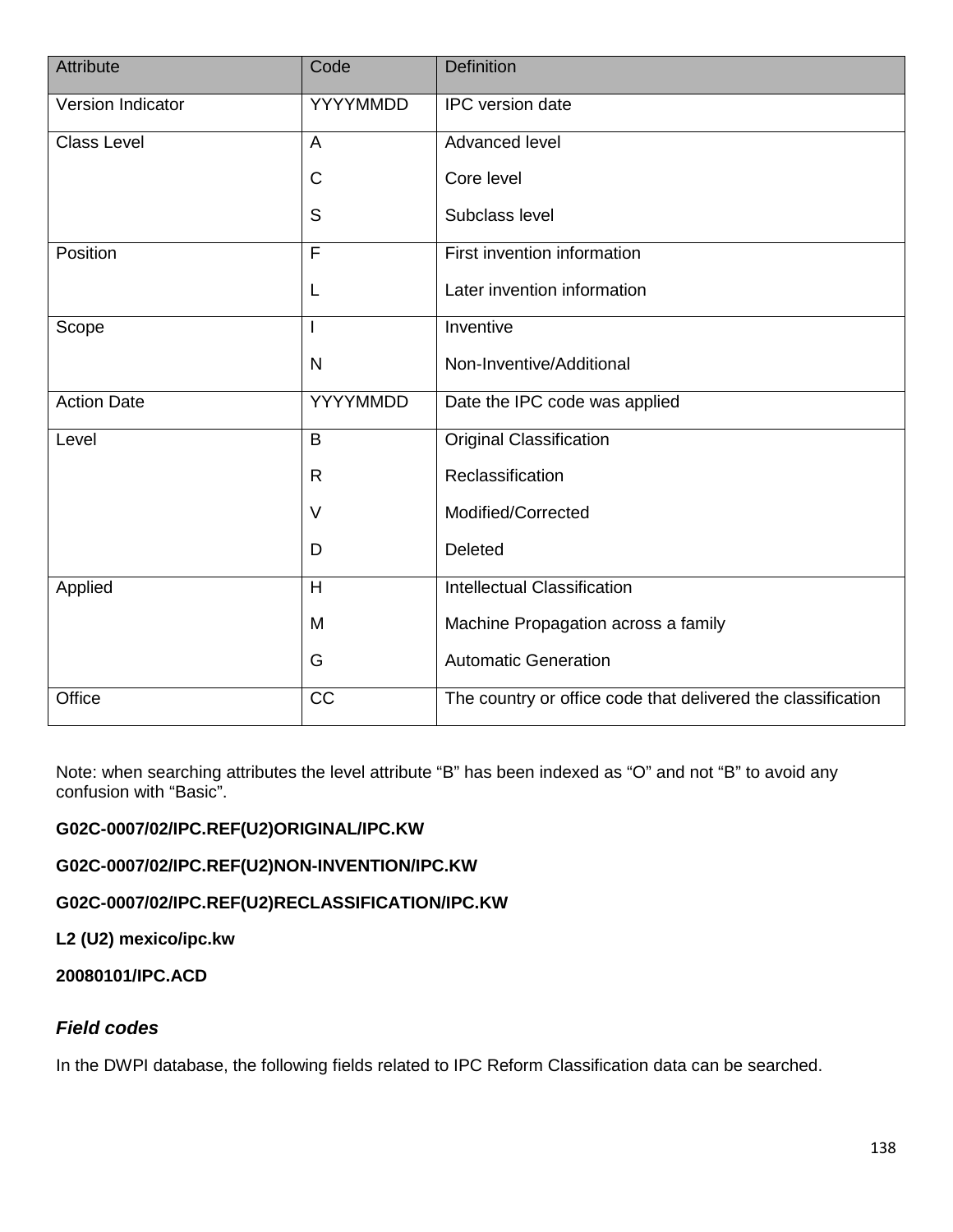| <b>Field Name</b>                   | <b>Field Code</b> | <b>Example</b>      |
|-------------------------------------|-------------------|---------------------|
| <b>IPC Reform</b>                   | /IPC.REF          | A01B0003-44/IPC.REF |
| International Patent Classification | /IPC              | C12P021-08/IPC      |
| IPC, Keyword Terms                  | /IPC.KW           | Additional/IPC.KW   |
| IPC, Version                        | <b>IPC VER</b>    | 20080101/IPC.VER    |
| <b>IPC, Action Date</b>             | /IPC.ACD          | IPC.ACD>20070107    |

# *Application and Priority Details*

Application and Priority Application numbers are available associated with the individual patent publications they pertain to rather than the 'pooled' set of priority application data for the invention. This potentially leads to more selective searches if this is required, but these refinements need to be administered with care.

For example, the sets of application and priority application numbers pertaining to the invention are not merely a collation of the numbers lifted from the individual patent publications. In order to increase recall certain application numbers from the individual publications, e.g. national application numbers, have been copied to the set of priority application numbers pertaining to the invention. For instance, a German utility model application number may appear as a priority application number with the invention, but not with the publication.

Application Number (Thomson Reuters) Priority Number (Thomson Reuters)

# *Application Number (Thomson Reuters)*

In this topic:

- Format
- Content
- Field codes

# *Format*

Application numbers can also be searched and displayed in Thomson Reuters standard. By and large they follow the following pattern:

Thomson Reuters display format YYYYCC-xxxxxnnnnnnnnNd

(mostly fixed 9-character length, zero padded if necessary)

Index format: YYYYCC-xxxxxnnnnnnnnNd

Where: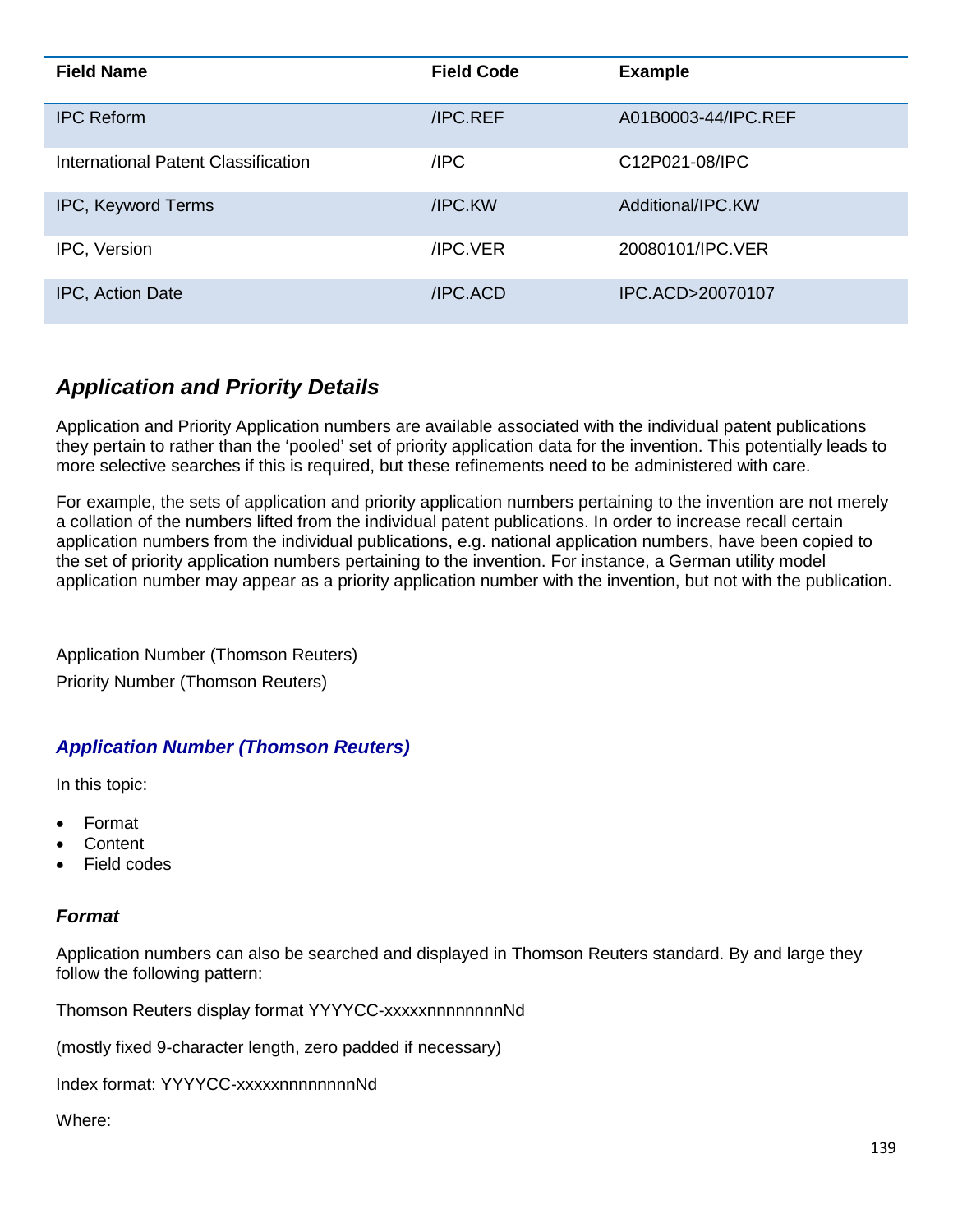$YYYY =$  four digit year

- CC = two-letter WIPO country code
- $D =$  indicates a distinguishing mark
- $N =$  number
- $A =$  letter
- $X =$  number or letter
- x = optional alphanumeric character
- n = optional numeric character

For German applications published from January 2004 the first two digits of the twelve digit number indicates the IP right (e.g. a patent application or utility model) followed by a 4-digit year and a 6-digit serial number. For the Thomson Scientific standard the year has been removed and a zero inserted. For example 2004DE-102004012346 appears as 2004DE-100012346.

PCT transfers to the Indian Patent Office are identified by a three letter code designating one of the regional offices (DEL = Delhi, KOL = Kolkata, MUM = Mumbai, CHE = Chennai), the letters 'NP' signifying 'National Phase' and a 5-digit serial number, for example, 2004IN-CHENP00010.

Also, PCT application numbers include the country code of the patent authority where the application is filed. For applications that are filed directly with the International Bureau of the PCT, the code IB has been used since 1994.

### *Content*

Application numbers have been recorded since early 1984 (update 198409) for equivalents from the following sources: BE, DE, EP, GB, JP, SU, WO and NL (examined).

In addition, application numbers have been recorded for the same period for chemical equivalents from: FR, NL (unexamined) and ZA. Since update 199216 however, all application information is recorded.

Gaps in application data coverage have been filled where possible using original data from the following sources:

- German applications, granted patents, and utility models
- European applications and granted patents
- US applications and granted patents
- PCT applications
- Japanese applications

This additional application data is available in a separate search and display field (APTS; Application Number, Thomson Reuters). APTS also contains the application data which has been recorded in DWPI over time and which is available separately within the Application Number (AP) field.

It should be noted however that AP does not contain the additional application data sourced from the above authorities. The AP field therefore remains a reflection of the application data recorded over time within DWPI.

The APTS field contains numbers from the standard Derwent numbers supplemented in particular for older application numbers with numbers from other sources.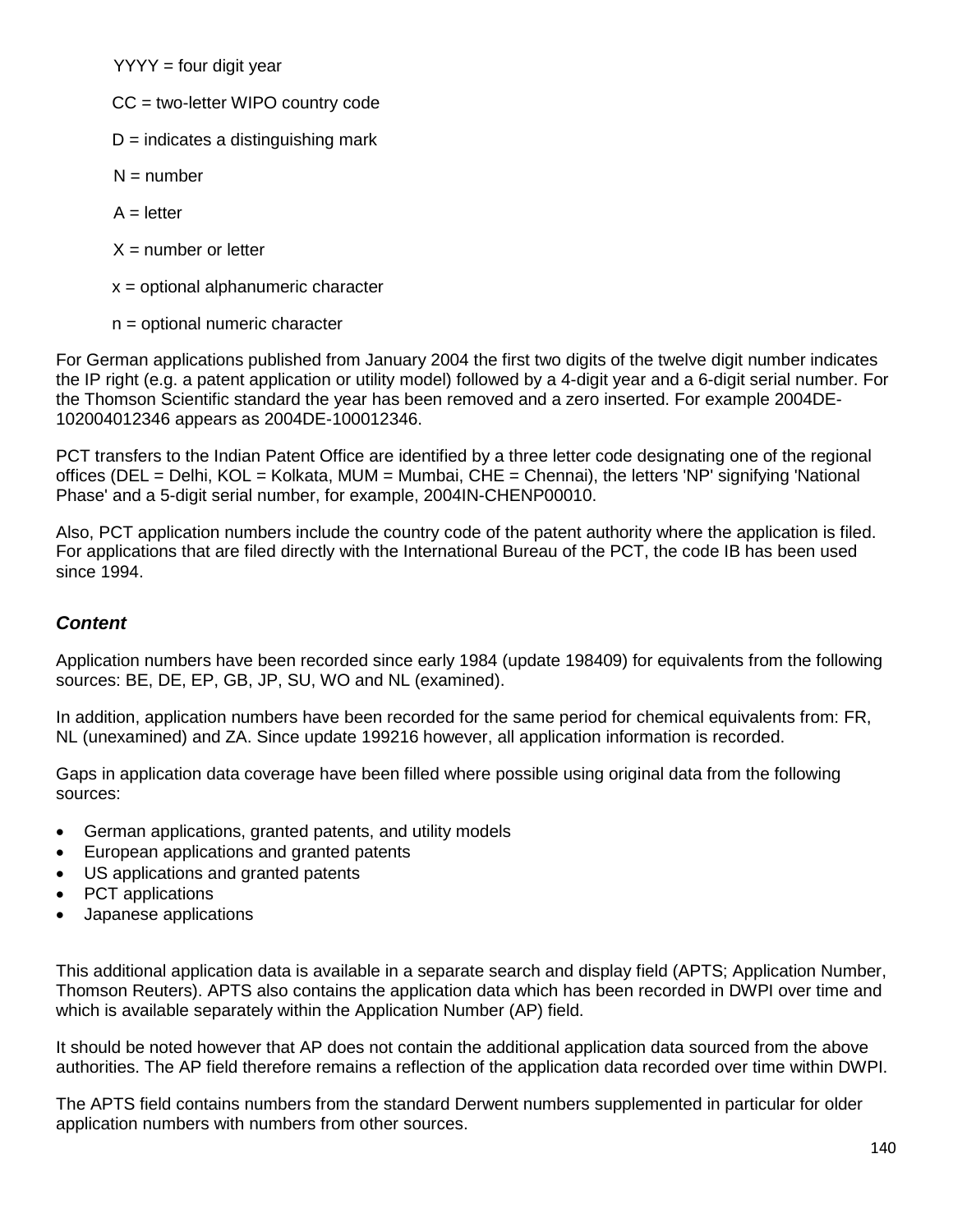### **1999AT-000000007/APTS**

### **AT 1999-7/APTS**

### *Field codes*

In the DWPI database, the following fields related to Application Number (Thomson Reuters) can be searched.

| <b>Field Name</b>                                      | <b>Field Code</b> | <b>Example</b>        |
|--------------------------------------------------------|-------------------|-----------------------|
| <b>Application Number</b><br>in Thomson Reuters Format | /APTS             | 1999AT-000000007/APTS |

## *Priority Number (Thomson Reuters)*

In this topic:

- Format
- **Content**
- Field codes

### *Format*

Priority Number Thomson Reuters Format

YYYYCC-xxxxxnnnnnnnnND

(padded with leading zeros to nine digits where necessary)

Where:

 $YYYY =$  four digit year

CC = two-letter WIPO country code

- $D =$  indicates a distinguishing mark
- $N =$  number
- n = optional number
- $A =$  letter
- a = optional letter
- $X =$  number or letter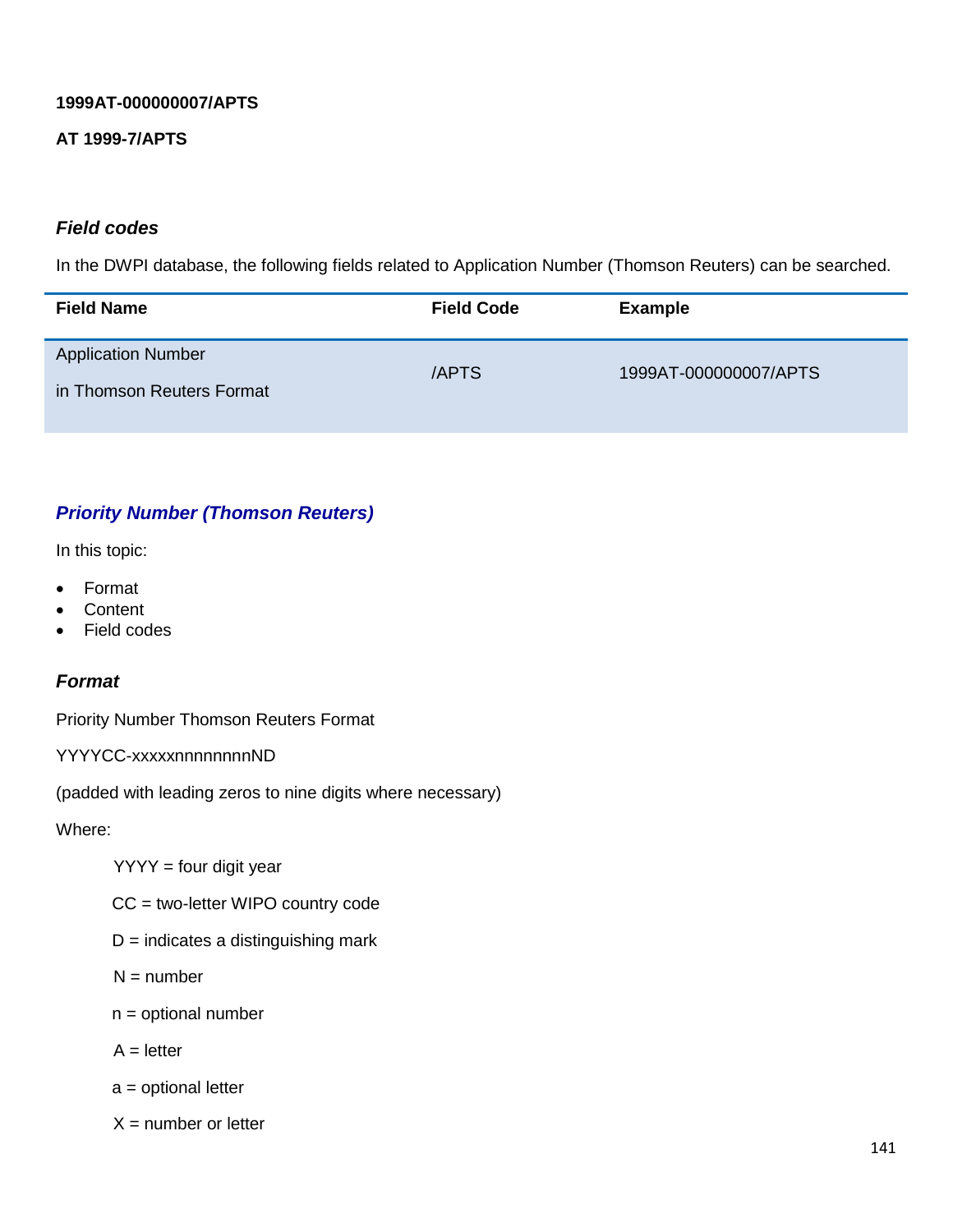#### $x =$  optional number or letter

The PRTS format mostly contains nine character serial numbers and always includes the year.

### *Content*

When an inventor applies for a patent in several countries, the first application (the one with the earliest date), regardless of the country in which it was filed, is the priority application. And the date of the first application is referred to as the priority date.

All priorities for each patent have been included in DWPI since the middle of 1977 (update 197729). Prior to that date, the number of priorities entered was restricted to ten.

Gaps in priority data coverage have now been filled where possible using original data from the following sources:

- German applications, granted patents, and utility models
- European applications and granted patents
- US applications and granted patents
- PCT applications
- Japanese applications

This additional priority data is available in a separate search and display field (PRTS; Priority Number, Thomson Reuters). PRTS also contains the priority data which has been recorded in DWPI over time and which is available separately within the Priority Number (PRN) field.

### *Field codes*

In the DWPI database, the following fields related to Priority Number (Thomson Reuters) can be searched.

| <b>Field Name</b>                                               | <b>Field Code</b> | <b>Example</b>        |
|-----------------------------------------------------------------|-------------------|-----------------------|
| <b>Priority Application Number</b><br>in Thomson Reuters Format | /PRTS             | 1998AR-000100591/PRTS |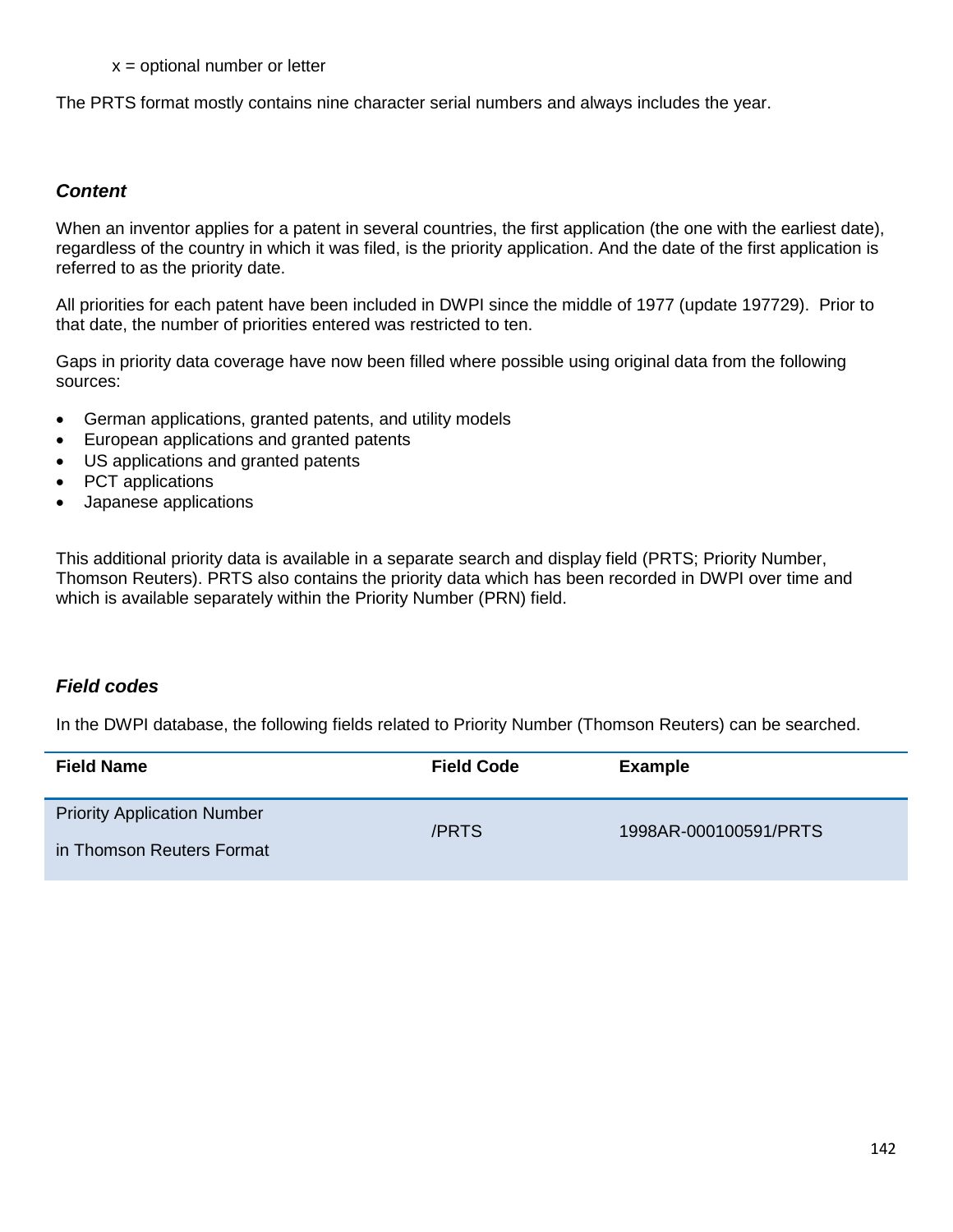# *Publication Level Field Availability*

In this topic:

- Content
- Field codes

# *Content*

The field /FA contains the following codes indicating the availability of the respective fields at the Patent Publication Level in a given record:

- AB Abstract
- ABDE Author Abstract, German language
- ABDT Documentation Abstract
- ABEN Author Abstract, English language
- ABES Author Abstract, Spanish language
- ABEX Extension Abstract
- ABFR Author Abstract, French language
- ABOL Author Abstract, other language
- AG Agent
- AI Application Information
- ALE Alerting Abstract
- ANX Alternative Accession Number
- APTS Application Number, Thomson Scientific Format
- AW Additional Words
- CLMDE Claim, German language
- CLMEN Claim(s), English language
- CLMFR Claim, French language
- CR Cross Reference/Related Accession Number
- DCR Chemical Resource
- DNC Secondary Accession Number (Chemical Sections A-M)
- DNN Secondary Accession Number (Non-Chemical Sections P, Q, S-X)
- DRN Registry Number
- EPC European Patent Classification
- FDT Filing Details
- FTERM Japanese Patent Classification
- GI Graphic Information
- IN Inventor
- INCL Issued US National Patent Classification
- INO Inventor, original
- IPC International Patent Classification
- IPCI Reform IPC, initial
- IPCR Reform IPC, reclassified
- MC Manual Codes<br>• NCL Current US Na
- NCL Current US National Patent Classifications
- PA Patent Assignee
- PACO Patent Assignee Code
- PAO Patent Assignee, original
- PLC Polymer Coding
- **PN** Patent Number
- PRAI Priority Information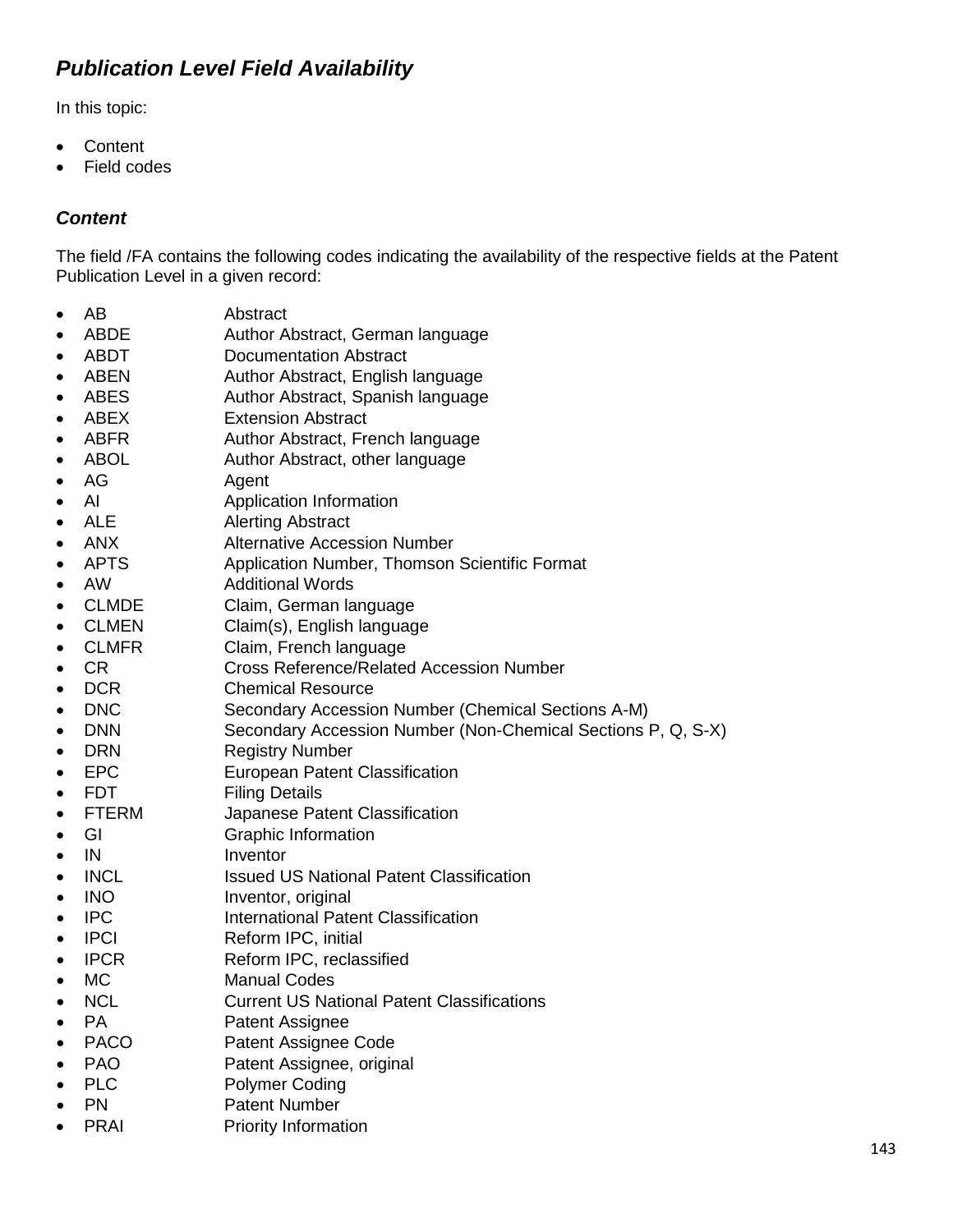- PRTS Priority Information, Thomason Scientific Format
- TECH Technology Focus
- TI Title
- TIDE Author title, German language
- TIEN Author title, English language
- TIES Author title, Spanish language
- TIFR Author title, French language
- TT Title Terms

The codes can be searched individually or confined to a single publication.

### **clmde/fa**

Siemens' publications having German language claims:

### **clmde/fa (D) siei/paco ran=2008**

### *Field codes*

In the DWPI database, the following fields related to Publication Level Field Availability can be searched.

| <b>Field Name</b>                      | <b>Field Code</b> | <b>Example</b> |
|----------------------------------------|-------------------|----------------|
| Field Availability (Publication Level) | /FA.M             | ABDT/FA.M      |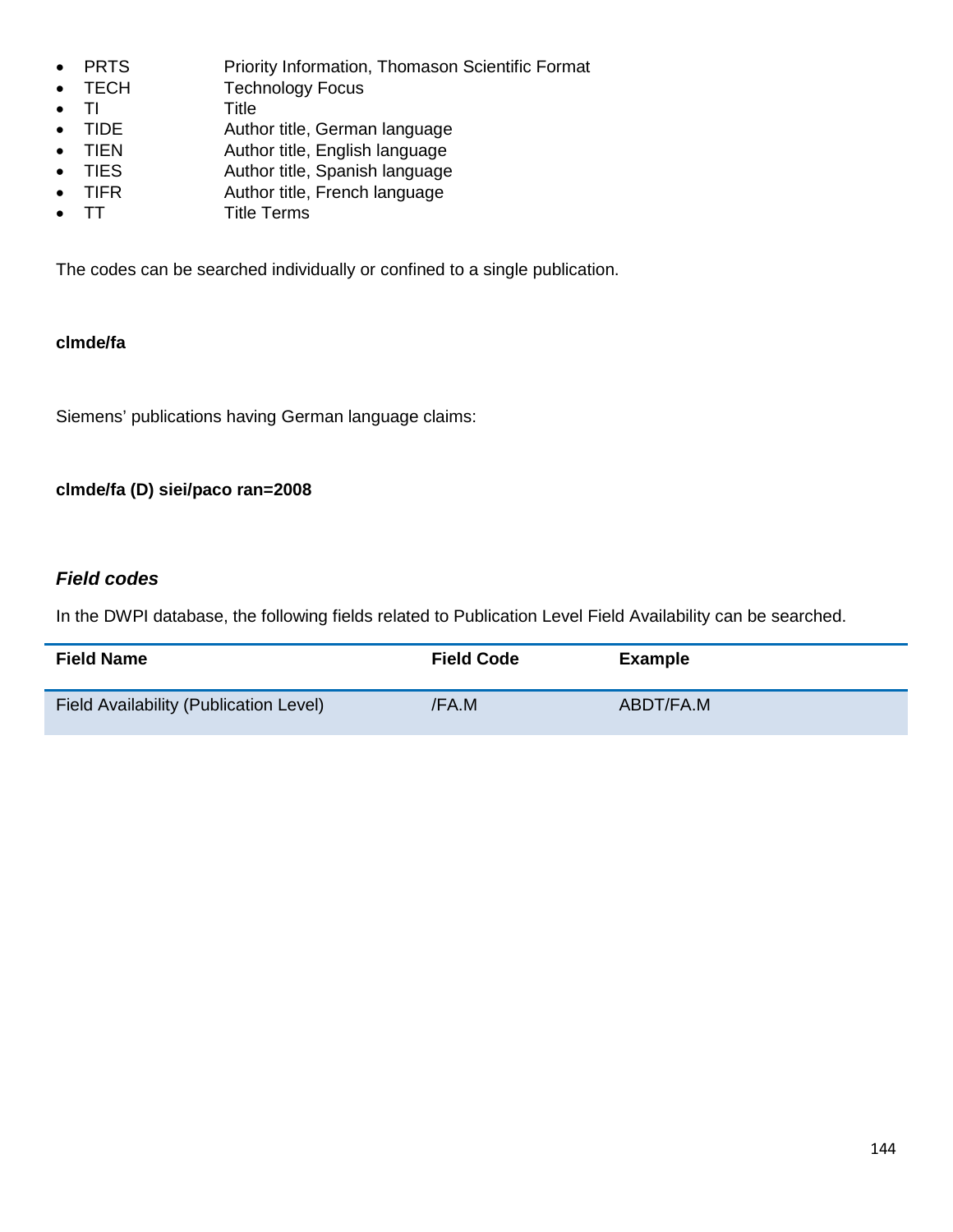# *Publication Level Update Dates*

In this topic:

- Content
- **Field codes**

### *Content*

Update codes are assigned to all records to indicate when a new record is added to the database or when information is added to an existing record.

### *Update Date Author Abstract (/UPAA)*

The Author Abstract update code /UPAA is assigned to a record whenever an author abstract is added at the Patent Publication Level.

#### *Update Date Author Title (/UPAT)*

The Author Title update code /UPAT is assigned to a record whenever an author title is added at the Patent Publication Level.

### *Update Date Claims (/UPCL)*

The Claims update code /UPCL is assigned to a record whenever a claims field is added at the Patent Publication Level.

#### *Update Date International Patent Classification, Original (/UPIO)*

The /UPIO update code is assigned to a record upon the addition of Original IPCs at the Patent Publication Level.

#### *Update Date USPTO Classification, Original (/UPNO)*

The /UPNO update code is assigned to a record upon the addition of Original USPTO Classifications at the Patent Publication Level.

#### *Field codes*

In the DWPI database, the following fields related to Publication Level Update Dates can be searched.

| <b>Field Name</b>                                             | <b>Field Code</b> | <b>Example</b>       |
|---------------------------------------------------------------|-------------------|----------------------|
| Update Date, Author Abstract                                  | /UPAA             | <b>MAR 2006/UPAA</b> |
| Update Date, Author Title                                     | /UPAT             | 16 Apr 2005/UPAT     |
| <b>Update Date, Claims</b>                                    | /UPCL             | 20050509/UPCL        |
| Update Date, International Patent<br>Classification, Original | /UPIO             | UPIO=12 Apr 2005     |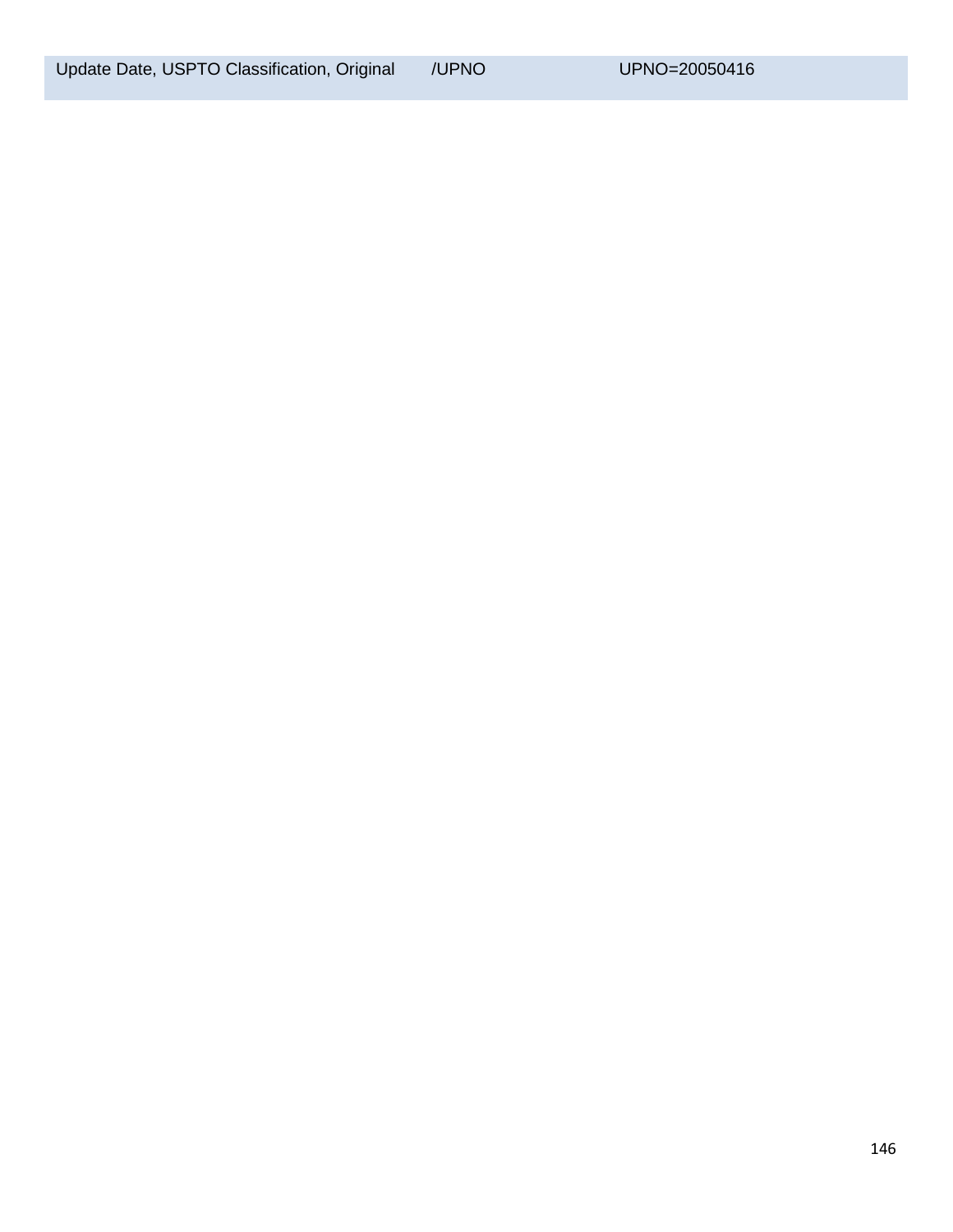# **DWPI Field Availability**

In this topic:

- Content
- Field codes

### *Content*

The field /FA contains the following codes indicating the availability of the respective fields at the Invention Level in a given record:

- AB Abstract
- ABDT Documentation Abstract<br>• ABEX Extension Abstract
- ABEX **Extension Abstract**
- 
- AI Application Information • ALE Alerting Abstract
- ANX Alternative Accession Number
- 
- AW Additional Words<br>• CMC Chemical Codina • CMC Chemical Coding
- CR Cross Reference/Related Accession Number
- DCN Derwent Compound Number
- DCR Chemical Resource Number<br>• DNC Secondary Accession Numbe
- DNC Secondary Accession Number (Chemical Sections A-M)
- DNN Secondary Accession Number
- (Non-Chemical Sections P,Q, S-X)
- DRN Registry Number
- EPC European Patent Classification
- FDT Filing Details
- FTERM Japanese Patent Classification
- GI Graphic Information
- IN Inventor
- IPC International Patent Classification
- IPCI International Patent Classification, Initial
- IPCR International Patent Classification, Reclassified
- IT Keyword Indexing (incl. Chemistry Resource numbers)
- MC Manual Codes
- MCN Markush Compound Number
- NCL US National Patent Classification
- NOAB No Abstract available
- PA Patent Asssignee
- PACO Patent Assignee Code
- 
- PLC Polymer Coding<br>• PLE Enhanced Polym • PLE Enhanced Polymer Coding
- PN Patent Number
- PRAI Priority Application Information
- RIN Ring Index Number
- TECH Technology Focus
- TI Title
- TT Title Terms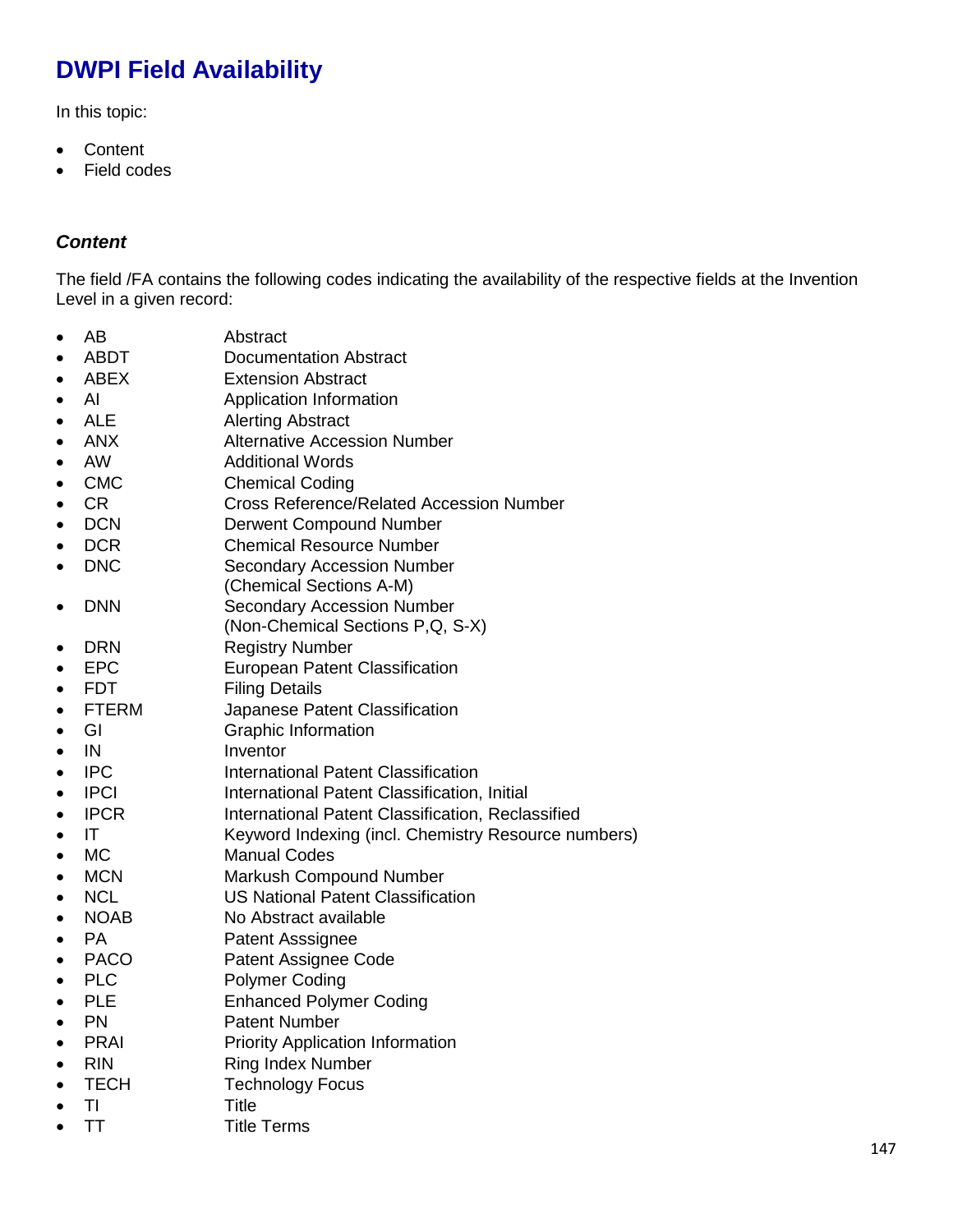NOAB has been indexed for your convenience, if no abstract is available.

### *Field codes*

In the DWPI database, the following fields related to DWPI Field Availability can be searched.

| <b>Field Name</b>         | <b>Field Code</b> | <b>Example</b> |
|---------------------------|-------------------|----------------|
| <b>Field Availability</b> | /FA               | L7 NOT NOAB/FA |
|                           |                   | L11 AND GI/FA  |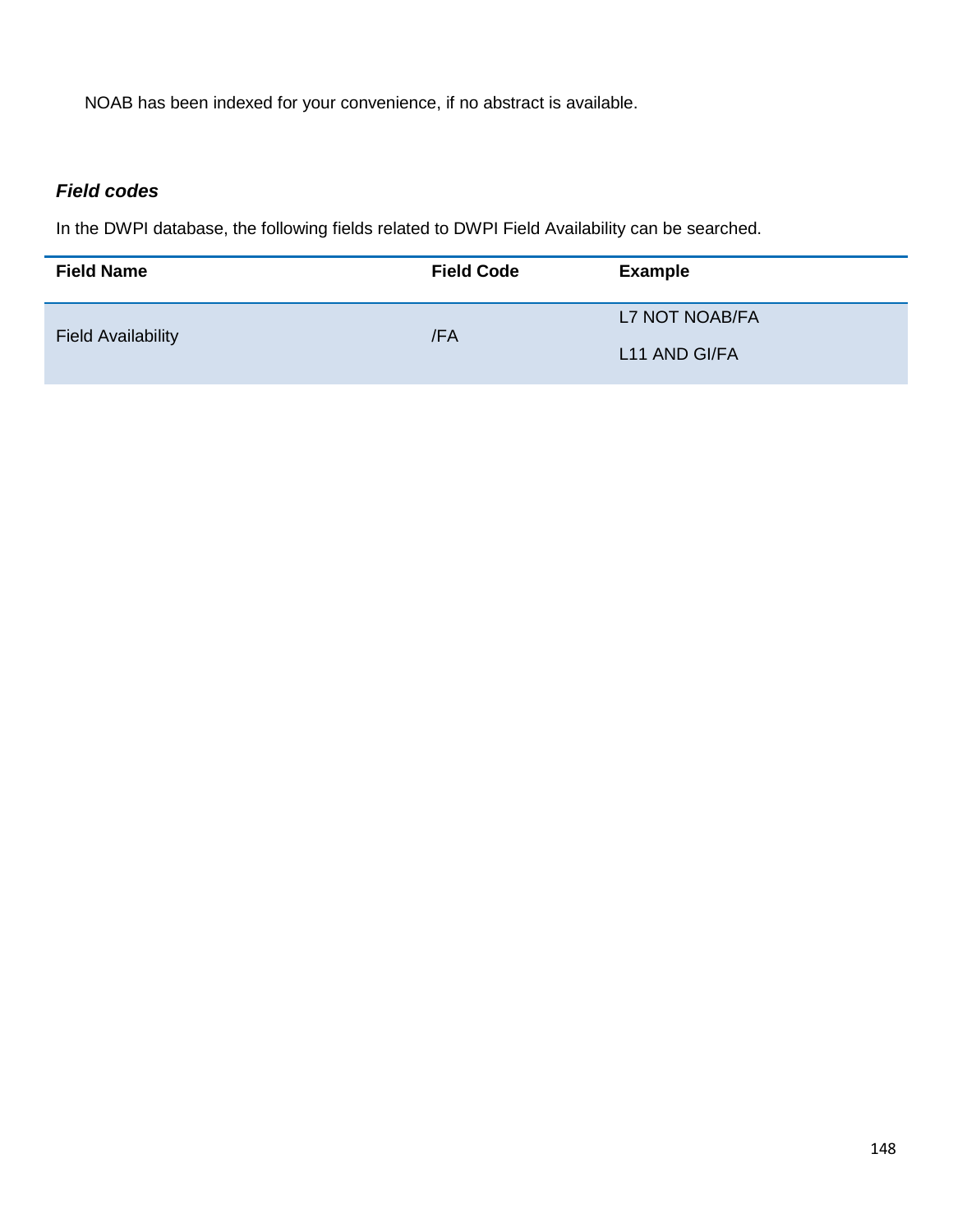# **DWPI Update Dates**

In this topic:

- Content
- Field codes

#### *Content*

Update codes are assigned to all records to indicate when a new record is added to the database or when information is added to an existing record. The minimum granularity for the data is the logical unit. Generally all logical units have an update date attached, although not all are listed below for clarity.

The DWPI is updated approximately every three to four days and records may include all of the update codes.

The Entry Date field and all the Update fields are searched using the formats YYMMDD or YYYYMMDD or one of the other STN Date Edit formats. The YYYYMMDD format is indexed and available via the Term Explorer. The Entry Date field and the Update fields are range searchable.

# **Entry Date or Basic Update (/ED)**

All new documents – mostly basics - added to DWPI receive a 'time stamp' to indicate the date they were added to the file. Use the /ED field code to restrict a search to new inventions only.

#### **20080101/ED**

### **Basic and Equivalents Update (/UPP)**

All family members have an update date (UPP) assigned to indicate the date they were added to the file. This includes the initial creation of the record. A basic will therefore be attributed both an ED and an UPP update date. Subsequent equivalents are then given additional UPP update dates.

In order to be able to provide some 'history' of the patent family from the old DWPI file, the initial set of UPP data had been transferred from the old DWPI database as far as possible until regular updates commenced. From update 200610 onwards /UPP has been populated with 'real' family update dates for DWPI.

#### **20080101/UPP**

# **Equivalents Update (/UPEQ)**

The Equivalents Update Date UPEQ is written whenever an equivalent is added to the family.

# **Abstract Update (/UPAB)**

The Abstract Update code UPAB is written when the basic abstract or equivalent abstracts are added to a record. They display in the headlines of the AB or ABEQ fields next to the patent number the abstract derives from.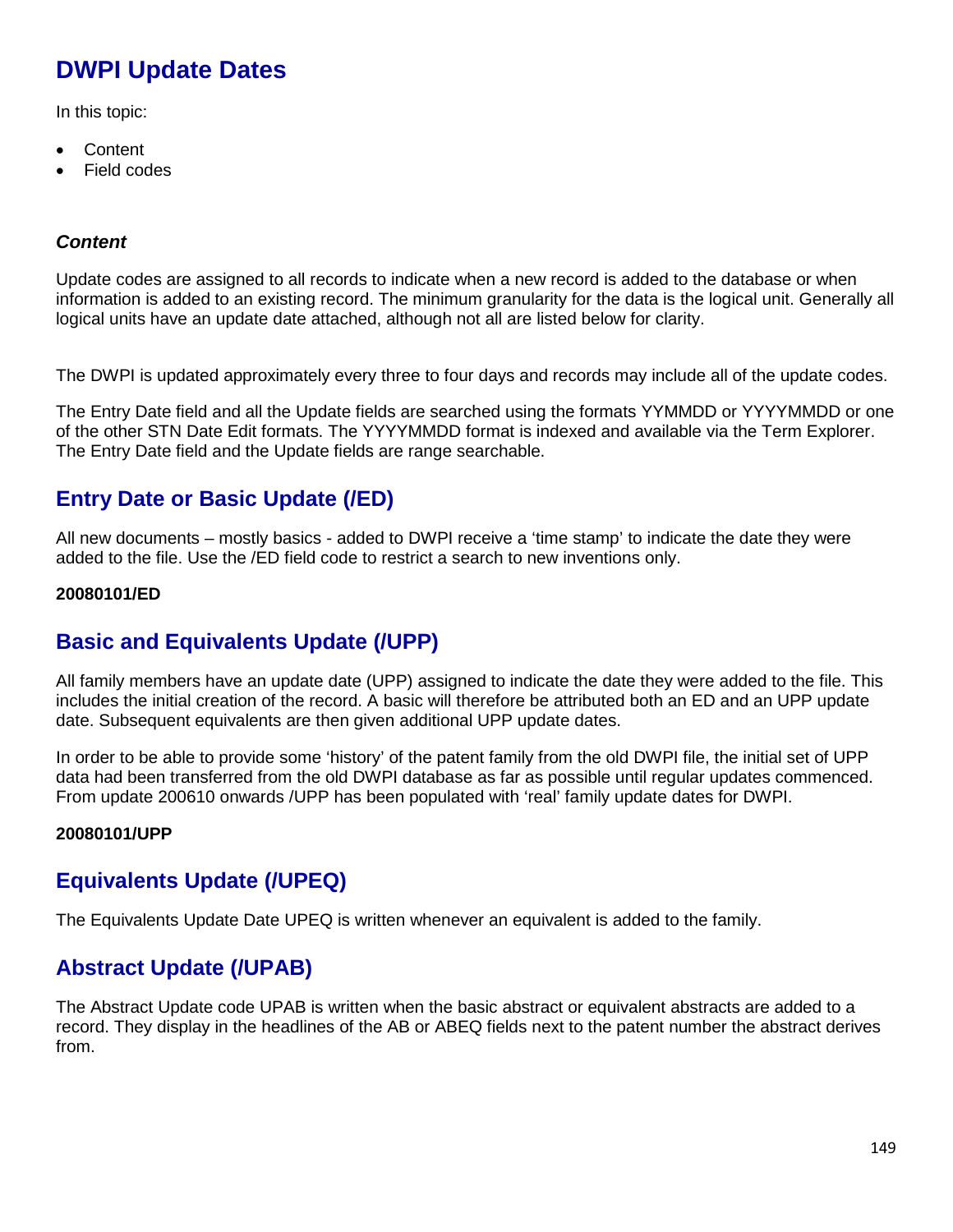# **Section A Polymer Indexing Update (/UPA)**

The Section A update date UPA is assigned to records that have had new Section A fragmentation codes and key serial numbers or Enhanced Polymer Indexing data added to them. Use the /UPA field to restrict a Section A coding search to the latest references.

### **Chemical Code or Section B, C, E Coding Update (/UPB)**

The Chemical Indexing update date UPB is added to records that have had new B, C, E (M0 - M6) Fragmentation Codes assigned to them.

### **Graphic Image Update (/UPGI)**

The Graphic Image update date UPGI is added to records that have had a new image assigned to them.

### **Patent Assignee Update (/UPPA)**

The Patent Assignee update date UPPA is written whenever patent assignee information is added to a record.

### **Priority Information Update (UPPR)**

The Priority Information update date UPPR is added to records whenever additional priority information is assigned to them.

### **Enhanced Title Update (/UPTI)**

The Enhanced Title update code UPTI is assigned to records whenever the Thomson Reuters value-add title is generated or updated. This may be particularly useful for tracking Equivalents-Treated-As-Basic records where the initial title from the minor country is replaced by a title from the major country equivalent.

### **Index Terms Update (/UPIT, /UPKW)**

The Index Terms update date UPIT (UPKW) is added to a document whenever Chemistry Resource indexing numbers are assigned to it.

# **General Update Date (/UP)**

If a new record is created or an existing one is updated, i.e. if any of the update dates described above are generated, an entry in the Update Date (/UP) field is also generated.

### **Chemical Resource Update (/UPCR, /UPWX) and Entry Date (/EDCR)**

Additional update dates from the Chemistry Resource segment are UPCR/EDCR (Update Date/Entry Date Chemistry Resource) and UPWX (Update Date DWPI Cross Reference) which are assigned to the Chemical Resource structure records rather than the bibliographic records.

An entry in /UPCR and /EDCR is created when new compounds enter the Chemistry Resource (DCR) segment, /UPCR only when structures are corrected. An entry in /UPWX is created when Chemistry Resource compounds are cited in bibliographic records.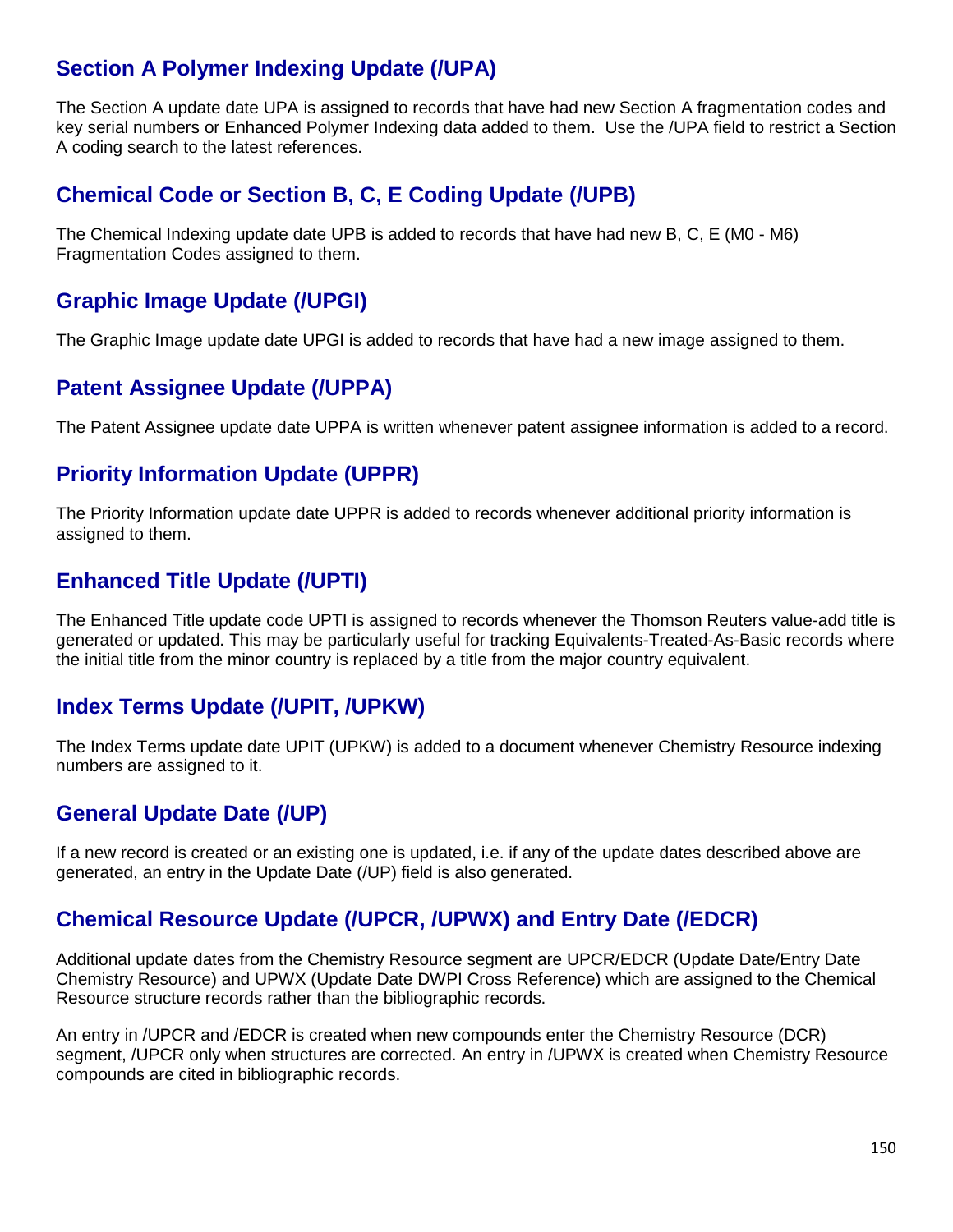### *Field codes*

In the DWPI database, the following fields related to DWPI Update Dates can be searched.

| <b>Field Name</b>                    | <b>Field Code</b> | <b>Example</b>           |
|--------------------------------------|-------------------|--------------------------|
| <b>Entry Date</b>                    | /ED               | ED>19940201 and L10      |
| <b>Update Date</b>                   | /UP               | Jan 2007/UP              |
| Update Date, Polymer Indexing        | /UPA              | <b>UPA=APR 2005</b>      |
| Update Date, Abstract                | /UPAB             | <b>FEB 2009/UPAB</b>     |
| Update Date, Chemical Code           | /UPB              | <b>UPB=APR 2005</b>      |
| Update Date, Equivalent              | /UPEQ             | UPEQ=AUG 2006            |
| Update Date, Graphic Image           | /UPGI             | <b>UPGI=APR 2005</b>     |
| Update Date, Index Terms             | /UPIT             | 20050412/UPIT            |
|                                      | /UPKW             | 20061010/UPKW            |
| <b>Update Date, Patent Family</b>    | /UPP              | FEB 1994-APR 1994/UPP    |
| Update Date, Patent Assignee         | /UPPA             | 20050426/UPPA and L15    |
| Update Date, Priority Information    | /UPPR             | <b>UPPR&gt;=APR 2008</b> |
| Update Date, Enhanced Title          | /UPTI             | 20050422/UPTI and L2     |
| Update Date, DWPI Chemistry Resource | /UPCR             | <b>Jan 2000/UPCR</b>     |
| Update Date, DWPI Cross Reference    | /UPWX             | 19990719/UPWX            |
| Entry Date, DWPI Chemistry Resource  | /EDCR             | 19 JUL 1999/EDCR         |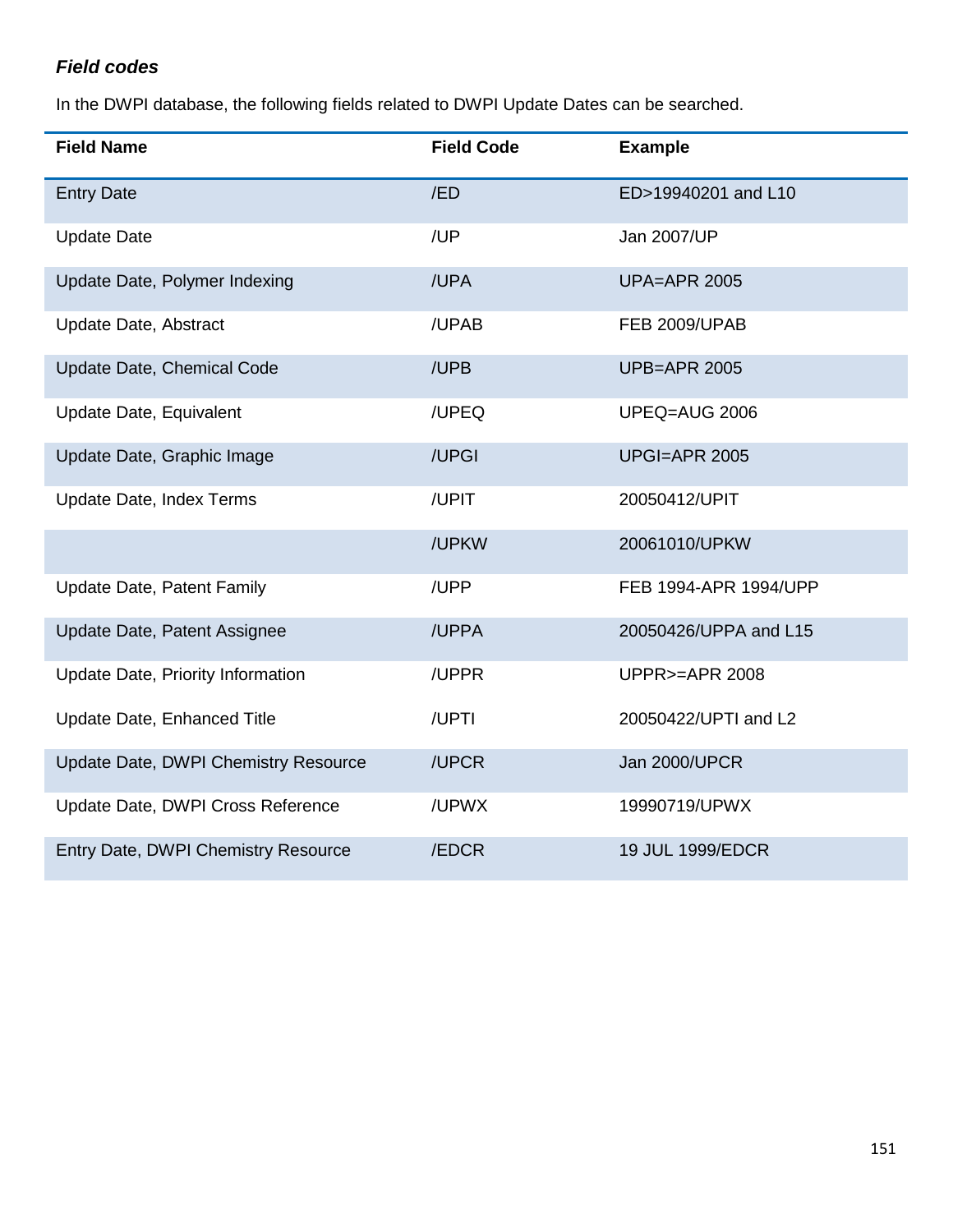# **DWPI Appendices**

Appendix I – Thomson Reuters Standard Abbreviations

# **Appendix I – Thomson Reuters Standard Abbreviations**

Thomson Reuters has abbreviated many commonly occurring words in titles and abstracts (Basic Index) over time. Since 1998 it has been policy not to abbreviate where possible and thus, for comprehensive results, the abbreviation should be searched together with the corresponding full term.

| Term                 | Abbreviation     | Term              | Abbreviation |
|----------------------|------------------|-------------------|--------------|
| addition(s)          | addn./addns.     | melting point     | m.pt.        |
| administration       | admin.           | minimum           | min.         |
| amount(s)            | amt./amts.       | mixture(s)        | mixt./mixts. |
| apparatus            | appts.           | molecule(s)       | mol./mols.   |
| aqueous              | aq.              | obtained          | obtd.        |
| atmosphere           | atmos.           | optionally        | opt.         |
| boiling point        | b.pt.            | oxidation         | oxidn.       |
| coefficient(s)       | coefft./coeffts. | particularly      | partic.      |
| composition(s)       | compsn./compsns. | parts by weight   | pts. wt.     |
| compound(s)          | cpd./cpds.       | parts per million | ppm.         |
| concentrated         | conc.            | precipitate(s)    | ppte./pptes. |
| concentration(s)     | concn./concns.   | precipitated      | pptd.        |
| condensation         | condensn.        | precipitation     | pptn.        |
| containing           | contg.           | preferably        | pref.        |
| continuation         | cont.            | preparation       | prepn.       |
| continuation in part | c.i.p.           | prepared          | prepd.       |
| corresponding        | corresp.         | primary           | prim.        |
| derivative(s)        | deriv./derivs.   | product(s)        | prod./prods. |
| determination        | determn.         | production        | prodn.       |
| diameter             | dia.             | purification      | purificn.    |